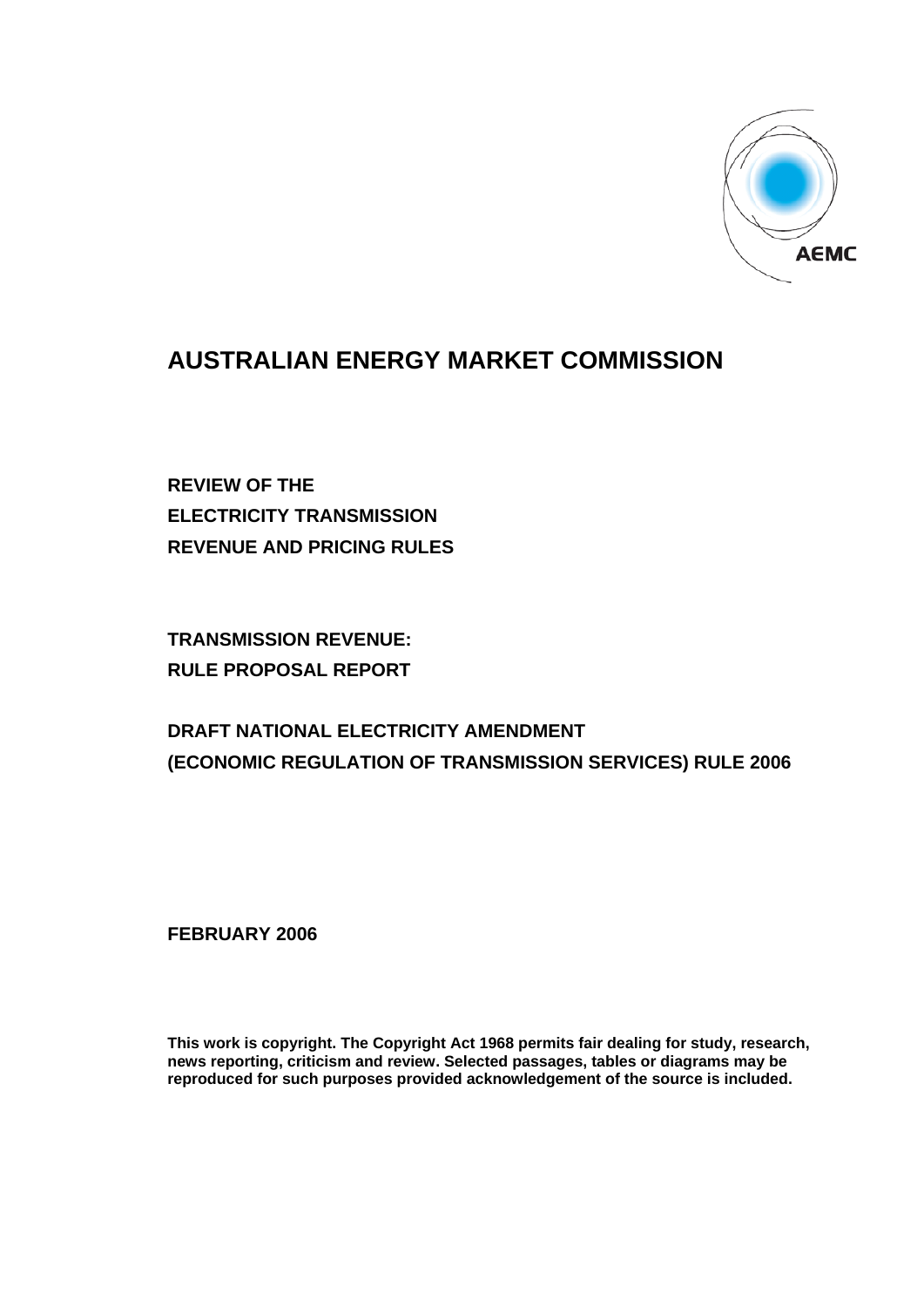# Contents

| 1.   |  |
|------|--|
| 1.1. |  |
| 1.2. |  |
| 2.   |  |
| 2.1. |  |
| 2.2. |  |
| 2.3. |  |
| 2.4. |  |
| 2.5. |  |
| 2.6. |  |
| 2.7. |  |
| 3.   |  |
| 3.1. |  |
| 3.2. |  |
| 4.   |  |
| 4.1. |  |
| 4.2. |  |
| 4.3. |  |
| 4.4. |  |
| 5.   |  |
| 5.1. |  |
| 5.2. |  |
| 5.3. |  |
| 5.4. |  |
| 5.5. |  |
| 5.6. |  |
| 6.   |  |
| 6.1. |  |
| 6.2. |  |
| 6.3. |  |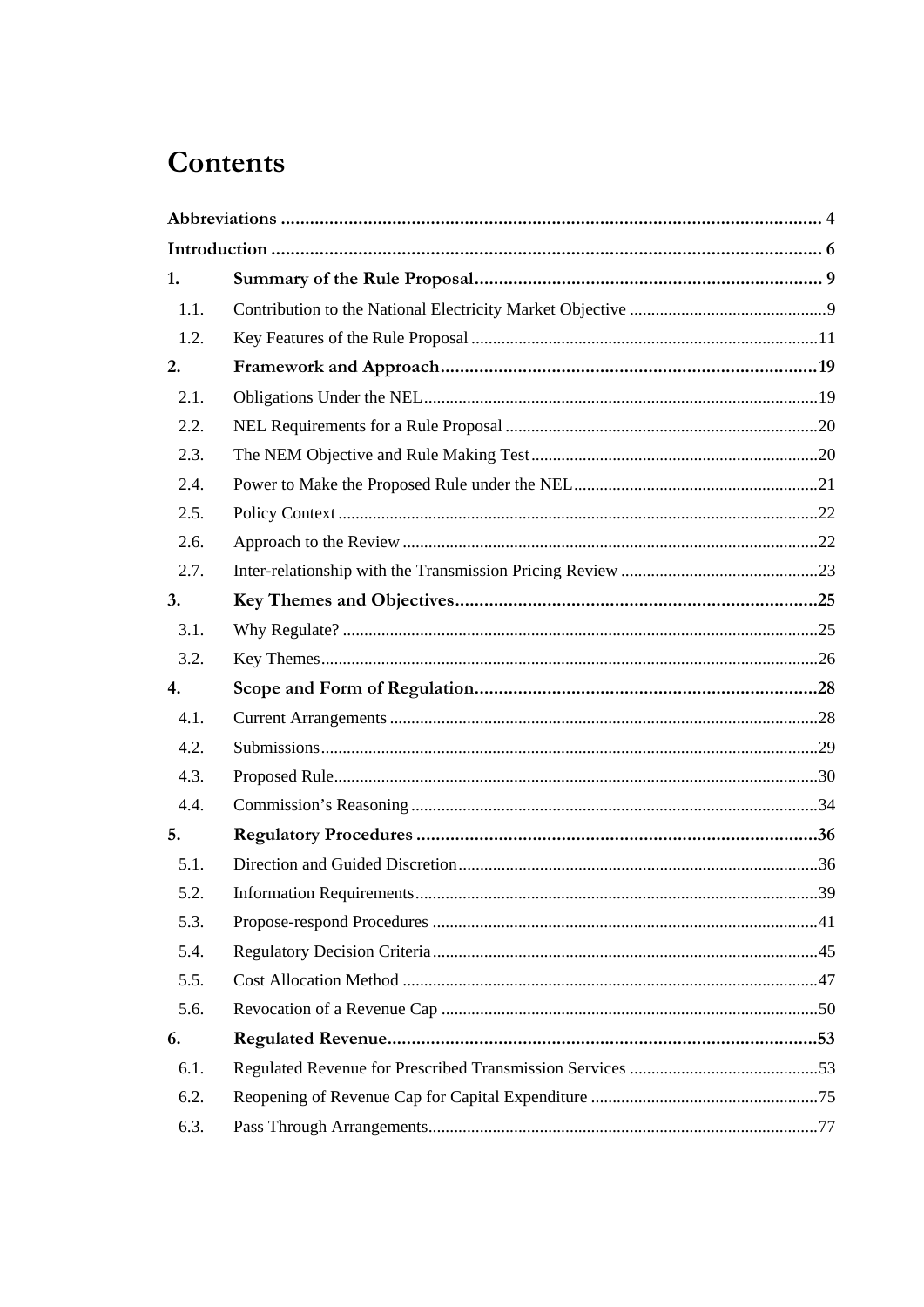| 7.          |  |  |  |  |  |
|-------------|--|--|--|--|--|
| 7.1.        |  |  |  |  |  |
| 7.2.        |  |  |  |  |  |
| 7.3.        |  |  |  |  |  |
| 7.4.        |  |  |  |  |  |
| 8.          |  |  |  |  |  |
| 8.1.        |  |  |  |  |  |
| 8.2.        |  |  |  |  |  |
| 8.3.        |  |  |  |  |  |
| 8.4.        |  |  |  |  |  |
| 9.          |  |  |  |  |  |
| 9.1.        |  |  |  |  |  |
| 9.2.        |  |  |  |  |  |
| 9.3.        |  |  |  |  |  |
| Appendix 1: |  |  |  |  |  |
| Appendix 2: |  |  |  |  |  |
| Appendix 3: |  |  |  |  |  |
| Appendix 4: |  |  |  |  |  |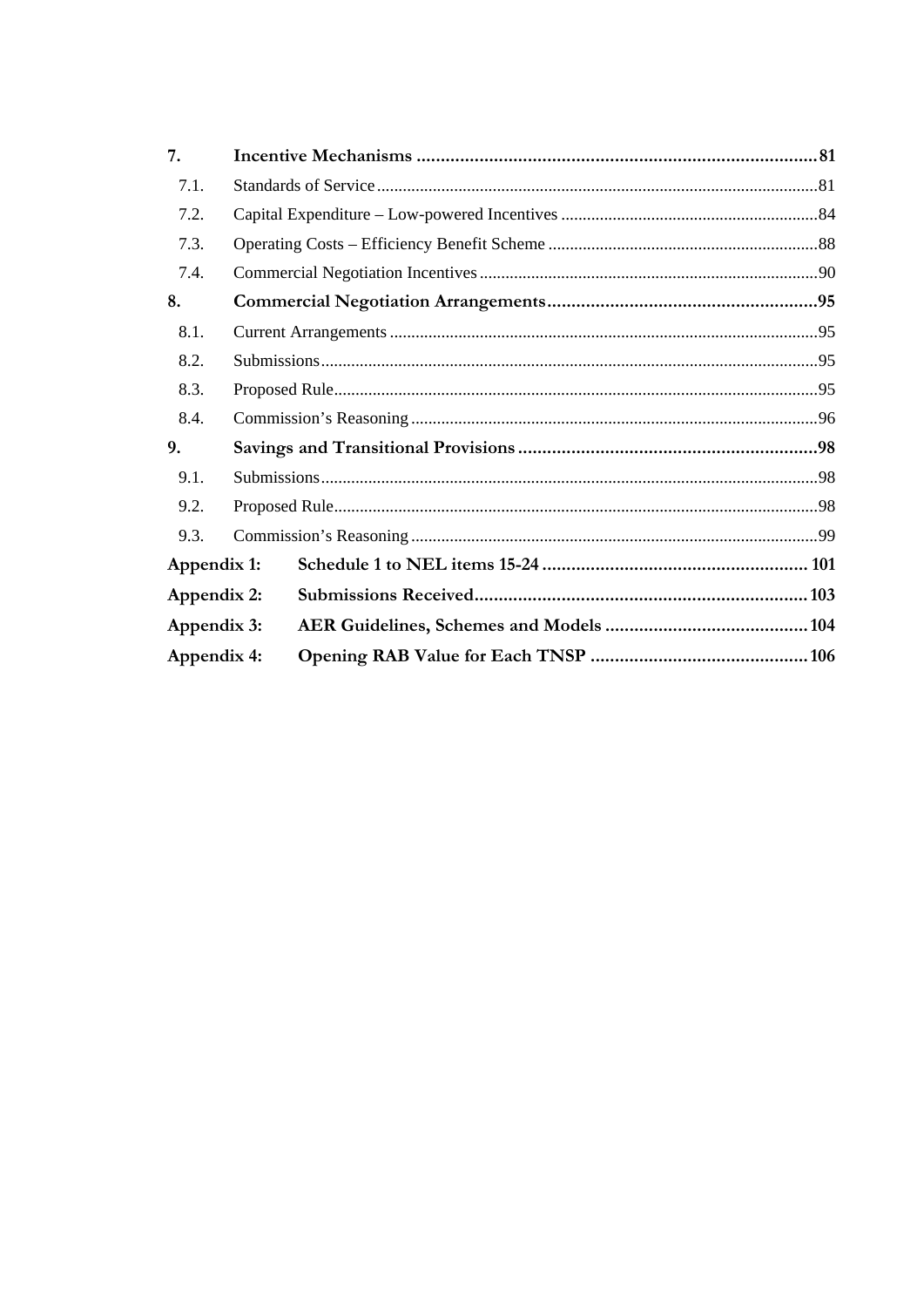# **Abbreviations**

| <b>AARR</b>   | Annual Average Revenue Requirement                                                     |
|---------------|----------------------------------------------------------------------------------------|
| <b>ACCC</b>   | Australian Competition and Consumer Commission                                         |
| AEMC          | Australian Energy Market Commission                                                    |
| <b>AER</b>    | Australian Energy Regulator                                                            |
| <b>CAM</b>    | <b>Cost Allocation Methodology</b>                                                     |
| <b>CAPM</b>   | Capital Asset Pricing Model                                                            |
| Code          | National Gas Code                                                                      |
| Commission    | See AEMC                                                                               |
| <b>CPI</b>    | Consumer Price Index                                                                   |
| <b>DEA</b>    | Data Envelope Analysis                                                                 |
| <b>DNSP</b>   | Distribution Network Service Provider                                                  |
| <b>DRP</b>    | Draft Statement of Principles for the Regulation of Transmission<br>Revenue (May 1999) |
| <b>ECM</b>    | <b>Efficiency Carryover Mechanism</b>                                                  |
| <b>EPO</b>    | Electricity Pricing Order (South Australia)                                            |
| <b>ESC</b>    | <b>Essential Services Commission (Victoria)</b>                                        |
| <b>ESCOSA</b> | <b>Essential Services Commission of SA</b>                                             |
| <b>ICRC</b>   | Independent Competition and Regulatory Commission                                      |
| <b>IPART</b>  | Independent Pricing and Regulatory Tribunal (NSW)                                      |
| <b>ISO</b>    | Independent System Operator                                                            |
| kV            | kilovolt                                                                               |
| <b>MAR</b>    | Maximum Allowed Revenue                                                                |
| <b>MCE</b>    | Ministerial Council on Energy                                                          |
| <b>MNSP</b>   | Market Network Service Provider                                                        |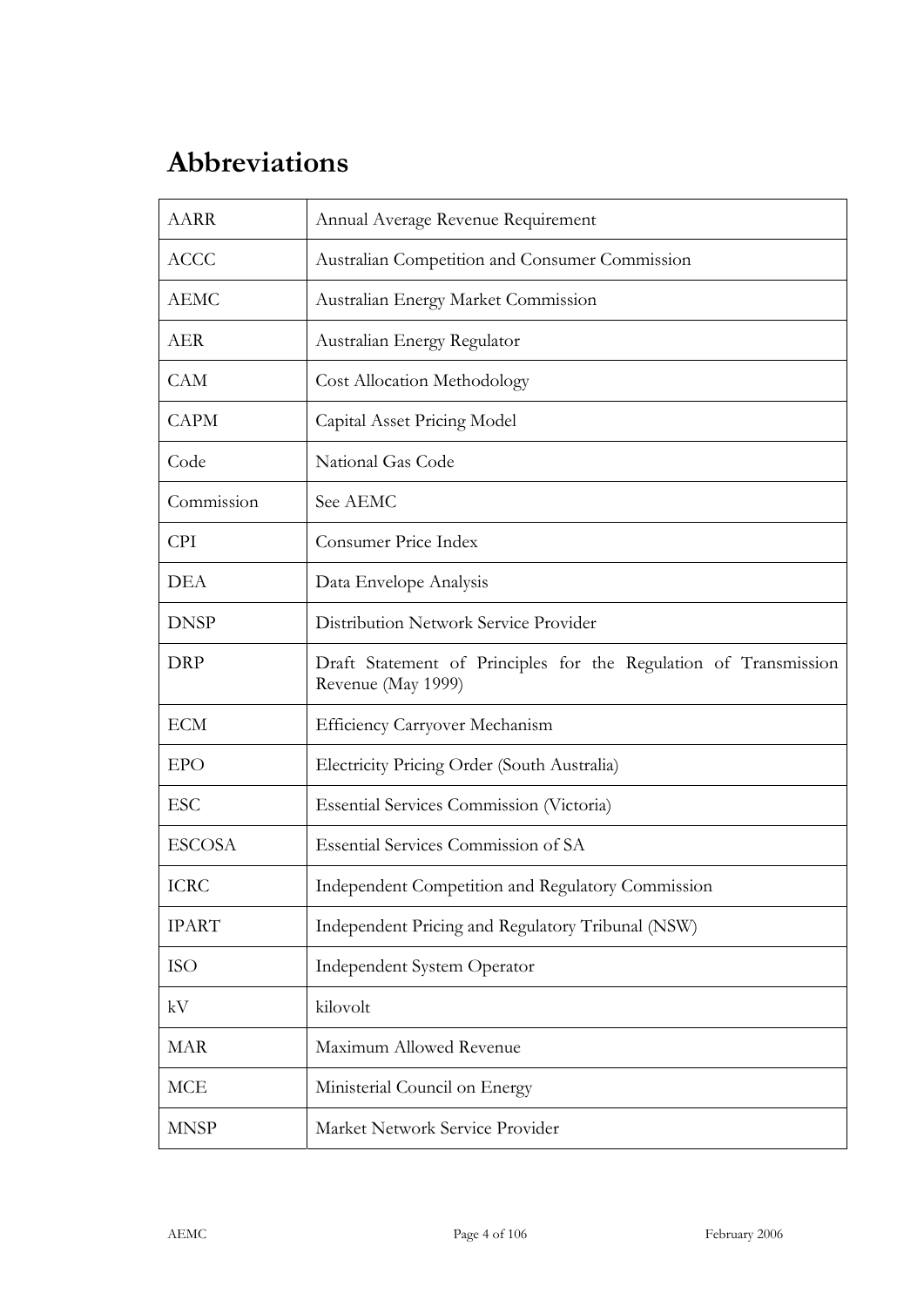| <b>NECA</b>       | National Electricity Code Administrator                                                                                                                                                   |
|-------------------|-------------------------------------------------------------------------------------------------------------------------------------------------------------------------------------------|
| <b>NEL</b>        | National Electricity Law                                                                                                                                                                  |
| <b>NEM</b>        | National Electricity Market                                                                                                                                                               |
| <b>NEMMCO</b>     | National Electricity Market Management Company                                                                                                                                            |
| <b>NER</b>        | National Electricity Rules                                                                                                                                                                |
| <b>NETA</b>       | New Electricity Trading Arrangements                                                                                                                                                      |
| <b>ODV</b>        | Optimised Deprival Value                                                                                                                                                                  |
| Ofgem             | Office of Gas and Electricity Markets (UK)                                                                                                                                                |
| <b>PTRM</b>       | Post Tax Revenue Model                                                                                                                                                                    |
| <b>QCA</b>        | Queensland Competition Authority                                                                                                                                                          |
| <b>RAB</b>        | <b>Regulatory Asset Base</b>                                                                                                                                                              |
| RoR               | Rate of Return                                                                                                                                                                            |
| Rules             | National Electricity Rules                                                                                                                                                                |
| SCO               | Standing Committee of Officials                                                                                                                                                           |
| <b>SRP</b>        | Statement of Principles for the Regulation of Electricity Transmission<br>Revenues (December 2004). The SRP comprises a background paper<br>and a consolidated version of the principles. |
| <b>TFP</b>        | <b>Total Factor Productivity</b>                                                                                                                                                          |
| <b>TNSP</b>       | <b>Transmission Network Service Provider</b>                                                                                                                                              |
| <b>TPA</b>        | Trade Practices Act 1974 (Cth)                                                                                                                                                            |
| TU <sub>o</sub> S | Transmission Use of Service                                                                                                                                                               |
| WACC              | Weighted Average Cost of Capital                                                                                                                                                          |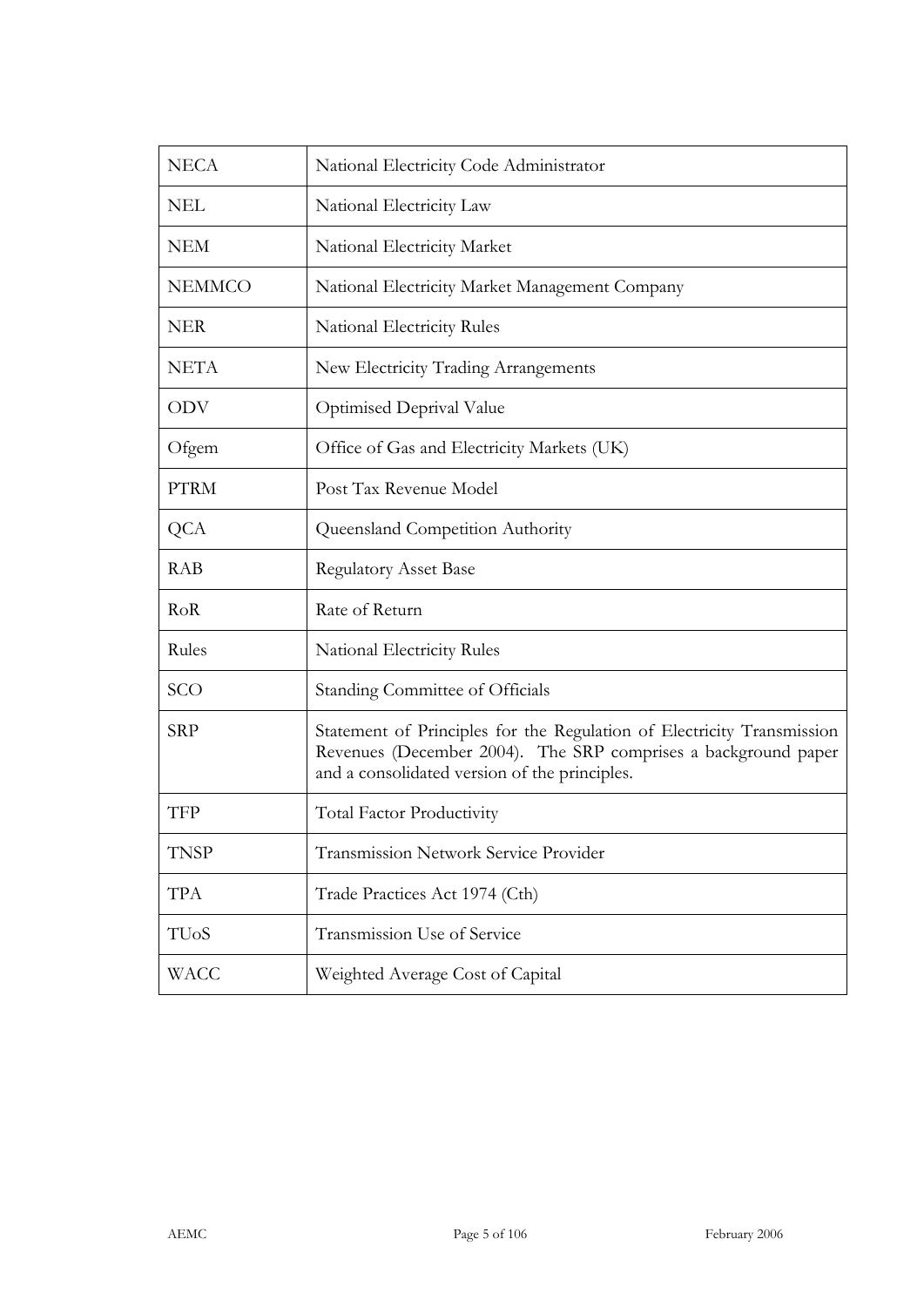## **Introduction**

The National Electricity Law (NEL) requires the Australian Energy Market Commission (AEMC) to amend the National Electricity Rules (NER) governing the regulation of electricity transmission revenue and prices before 1 July 2006.

Publication of this Transmission Revenue Rule Proposal (the Rule Proposal) represents the next step in the Commission's Rule change process in relation to the revenue regulation aspects of its Review of the arrangements for the economic regulation of the transmission network<sup>1</sup>.

In the formative phase of this Review process, the Commission consciously adopted a listening stance in its consultation and has had careful regard to the views expressed during that process in preparing its formal Rule Proposal and its reasoning in support. To a substantial extent, suggestions made by network operators, market participants and energy consumers have been reflected in the Commission's Rule Proposal.

The Commission is now seeking comments from all relevant stakeholders on this Rule Proposal before preparing its Draft Determination in April 2006.

Economic regulation of electricity transmission revenue and prices is one of a number of inter-related elements of the regulatory framework that applies to the operation and performance of the National Electricity Market (NEM). Other elements of that framework include the technical performance standards specified in Chapter 5 of the NER and statutory performance requirements of the States and Territories.

This Review of the Rules for the economic regulation of electricity transmission is one element of a broader program of reform of the arrangements governing investment in, and the performance of, the national electricity transmission grid.

The Commission is currently processing a number of related Rule change proposals submitted to it by the Ministerial Council on Energy (MCE). These Rule change proposals are directed at facilitating timely and efficient transmission investments that are sufficient to meet future demand growth and reliability requirements<sup>2</sup>. The MCE has also directed the Commission to review and recommend options for improved management of congestion in the transmission network. Under the auspices of the Commission, the Reliability Panel is also conducting a review of the Reliability Standard and related arrangements which influence investment to underwrite the reliability and performance of the national electricity system.

-

<sup>1</sup> Potential changes to the transmission pricing Rules are expected to be in place by 1 January 2007.

<sup>2</sup> MCE, Regulatory Test Principles Rule change Proposal, 12 October 2005, and MCE, Last Resort Planning Power Rule change Proposal, 12 October 2005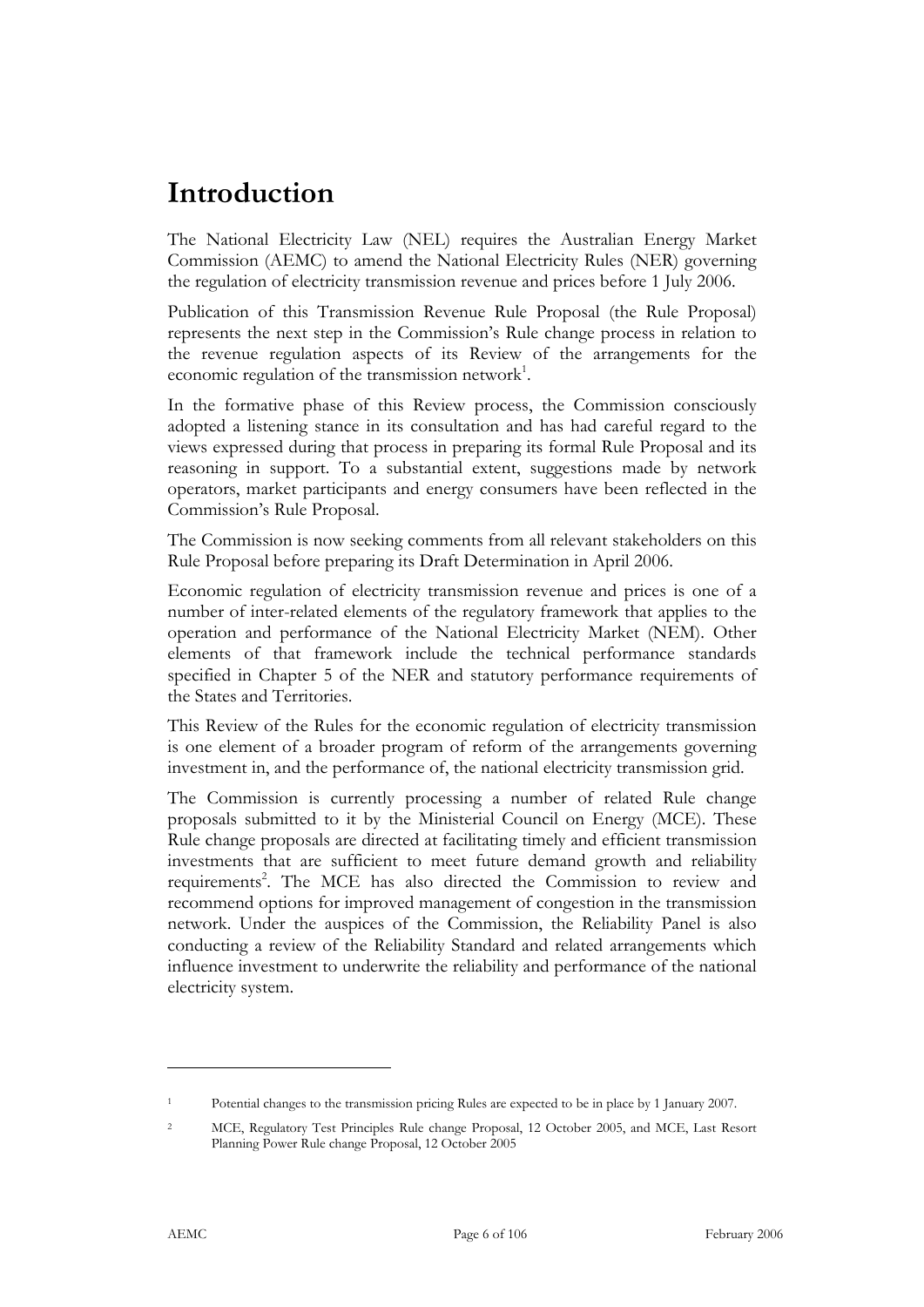In conducting this Review of the economic regulation of transmission services the Commission has been guided by the NEM objective – to promote an efficient, reliable and safe electricity system. Its goal has been to design a regulatory regime that will facilitate efficient investment in and operation of transmission services, thereby promoting competition and efficiency in the electricity wholesale and retail markets and the long-term interests of consumers of electricity. It has also sought to improve the environment for investment by increasing regulatory clarity and certainty through the Rules.

The Commission's Rule Proposal has also sought to develop a balanced regulatory framework which provides incentives for efficient network investment and operation. The framework is also designed to manage the potential for the exercise of market power by network operators while maintaining effective regulation with an appropriate requirement for clarity, transparency and accountability on the part of the regulator.

While recognising the need to continue direct price and revenue regulation for the shared network services in order to manage the associated market power, the Rule Proposal also establishes incentives for the competitive or negotiated supply of network services and for pursuing economic non-network solutions where that is feasible.

In line with the views expressed in many submissions, the Commission's Rule Proposal has been based primarily on existing practice and experience. The principal components of the Statement of Regulatory Principles (SRP), developed by the Australian Competition and Consumer Commission (ACCC) and adopted by the Australian Energy Regulator (AER), have been reflected in the Draft Rule, including:

- adoption of a revenue cap approach;
- a post-tax revenue model using the building blocks methodology; and
- an incentive regime to promote expenditure efficiency and service reliability.

In view of the interconnected, any-to-any features of shared transmission network services and the lumpiness of the associated capital requirements, the Commission has decided against providing for the use of alternative revenue cap methodologies based on productivity indices or benchmarks. However, the Rule Proposal requires the AER to take into account benchmarks in assessing a TNSP's capital expenditure and operating expenditure forecasts under the building blocks approach.

Consistent with the views expressed in many submissions, the Commission has elevated to the Rules key elements of the SRP. The Commission has also sought to improve the clarity, certainty and transparency of the regulatory process in framing its Rule Proposal. For example, the Draft Rule:

• codifies a propose – respond process and specifies fixed timetables for regulatory decision-making;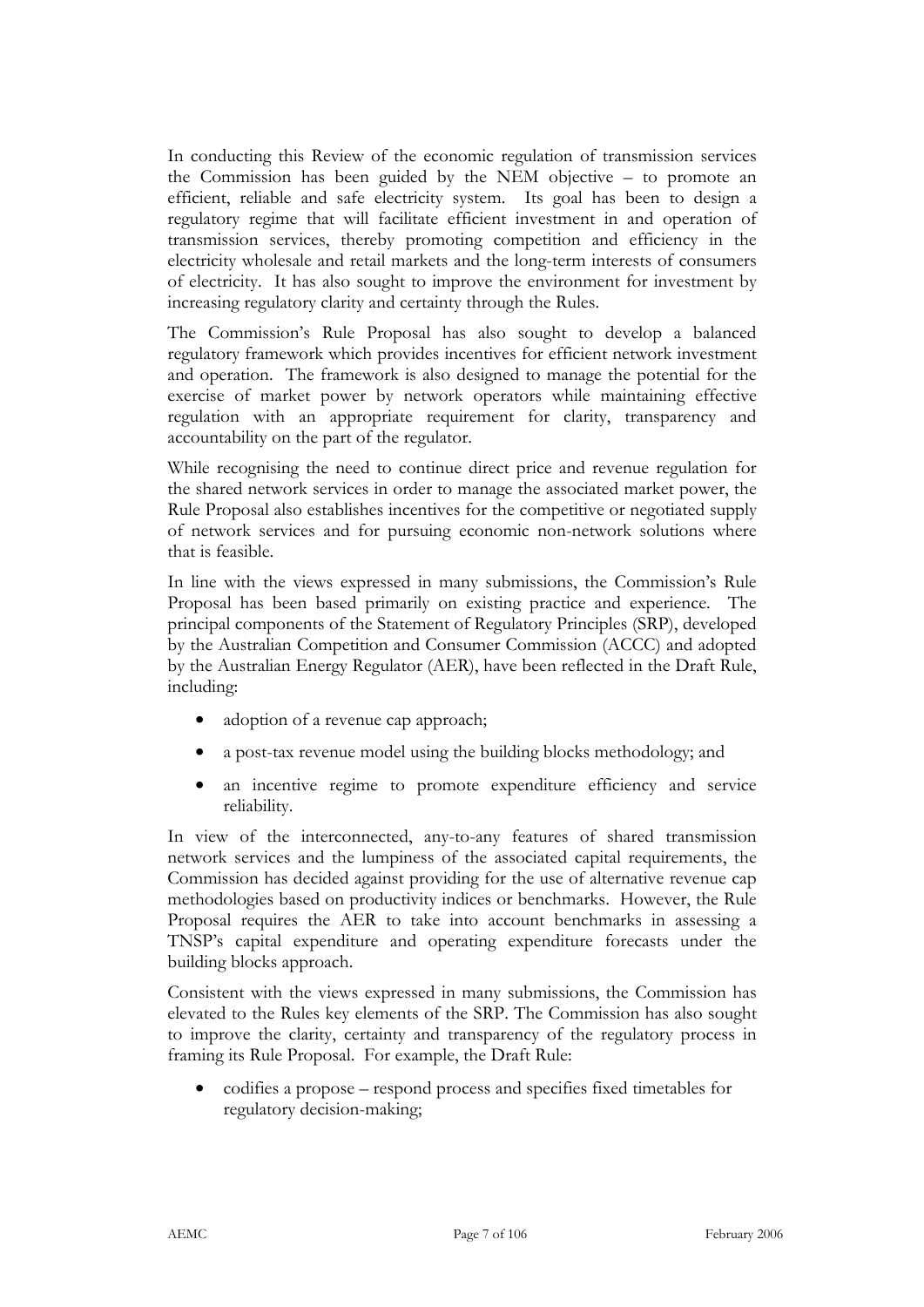- provides clear guidance to be applied by the AER when exercising appropriate discretions; and
- specifies matters on which the AER must consult and areas in which its current guidelines are to be augmented.

While the Draft Rule accompanying the Rule Proposal Report is necessarily more extensive and detailed than the current Rules, this is a consequence of the measures taken to increase investment certainty and to reduce the perception of regulatory risk. In essence, to provide a more comprehensive set of Rules in order to reduce regulatory uncertainty over time.

In formulating its Rule Proposal, the Commission has sought to design a regulatory regime which best meets the requirements of the NEM objective, while striking an appropriate balance between the interests of TNSPs, market participants and final energy users. It has also sought to balance the requirement for clearer, more timely and effective regulatory processes with the need to provide the regulator with sufficient guidance, flexibility and discretion to perform its role effectively.

The Draft Rule, reflects the Commission's current thinking on the appropriate settings for the electricity transmission regulatory framework and the construction and form of the Rule required to give effect to it.

The Commission is now seeking submissions on its Rule Proposal from all interested stakeholders by 20 March 2006. The Commission is seeking views on the scope, construction and form of the Rule Proposal and the reasons it has provided in support of that approach, as well as, the detailed wording of the Draft Rules themselves.

Having considered the views expressed in submissions and conducted its own further analysis, the Commission will publish its Draft Determination and Rules in mid April 2006 for further consultation before making its final Determination in June 2006.

**Interested stakeholders are invited to make comment on the issues outlined in this Paper and proposed Rules.** Submissions should be received by 5pm on 20 March 2006.

Submissions can be sent electronically to submissions  $@$  aeme.gov.au or by mail to:

Australian Energy Market Commission PO Box H166 AUSTRALIA SQUARE NSW 1215

Fax (02) 8296 7899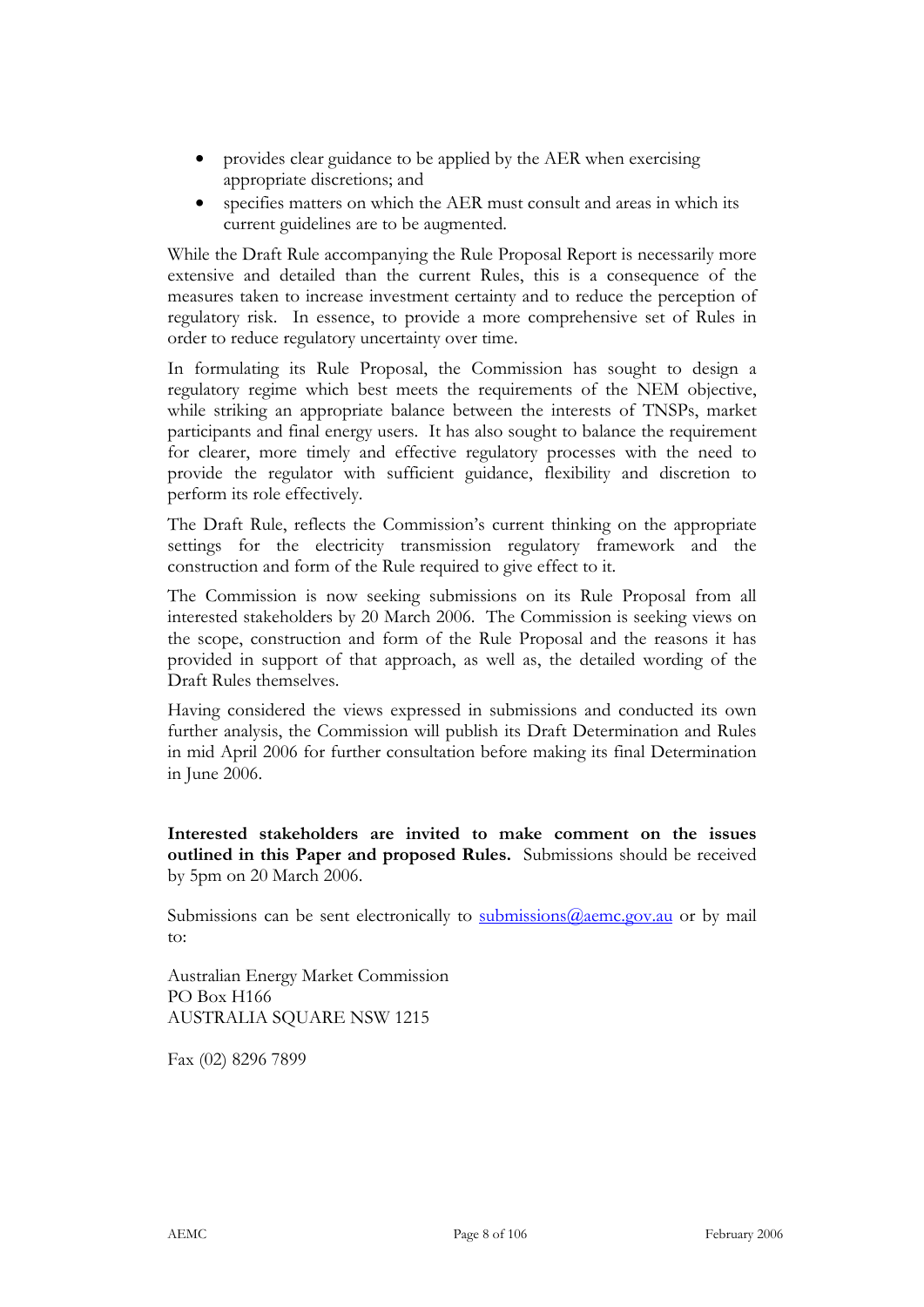## 1. **Summary of the Rule Proposal**

## **1.1. Contribution to the National Electricity Market Objective**

The Commission's Rule Proposal for the regulation of transmission revenue has been targeted at achieving the National Electricity Market objective. The NEM objective focuses on achieving an efficient, reliable and safe electricity system for the long term interests of consumers.

The development of the Rule Proposal has also been guided by the key themes that emerged during the earlier consultation period for this Review. These key themes, as foreshadowed in the Commission's Issues Paper released in October 2005, relate to:

- Aligning incentives for TNSPs to invest in, and operate, transmission networks in a way that delivers efficient outcomes for the electricity market, market participants and consumers; and
- Increasing clarity, certainty and transparency of economic regulation so as to provide a more certain regulatory environment for efficient long-term investment.

In developing the proposed regulatory framework, the Commission has been mindful of the impacts on TNSPs and network users including connected customers, generators, retailers, as well as consumers. It has paid careful attention to the issues raised during the preliminary consultation period and has genuinely sought to address and balance the concerns and interests of stakeholders while focusing on meeting the NEM objective. Overall, the Commission considers that the Rule Proposal offers a balanced package that should facilitate more efficient network investment and operation thereby promoting competition and efficiency in the electricity wholesale and retail markets. It believes that the resulting efficiencies will provide long-term benefits for energy using industries and households in terms of more efficient prices and reliable services.

A clear requirement in developing the Rule Proposal has been to ensure that the economic regulation framework allows for TNSPs to recover the efficient costs of meeting their regulatory obligations and provides incentives for the supply of efficient and reliable services. This is a requirement in the NEL.

The Commission has given careful consideration to developing principles for the development of a comprehensive incentive framework. The Rule Proposal provides for the further development by the AER of continuous incentives to improve efficiency and service performance. In particular, there is a strong emphasis on providing incentives for TNSPs to increase reliability at times of highest value to the NEM and market participants while providing ongoing incentives to achieve cost efficiencies. The Commission has also proposed measures to improve incentives for the management by TNSPs of the potential for assets to become commercially stranded.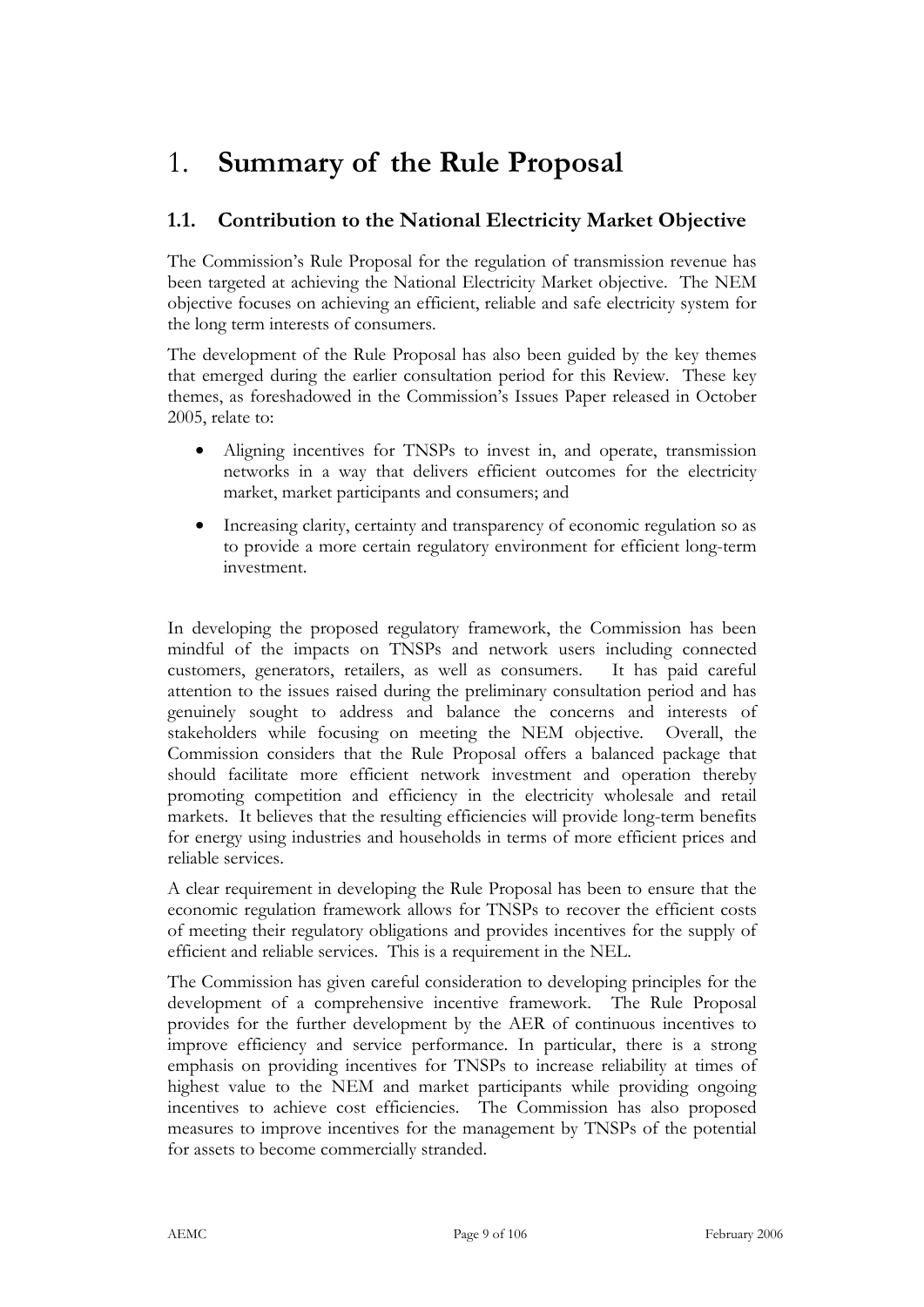The Commission has focused on the potential for TNSPs to exercise market power and the appropriate form of regulation to be applied to transmission services. For the shared network services, the Commission proposes continuation of CPI-X revenue cap regulation in order to manage the associated market power. However, it proposes to introduce less intrusive forms of regulation for services that are amenable to commercial negotiation of terms and conditions or are supplied under more contestable conditions. The Commission has attempted to provide greater clarity in the definitions of transmission services and the forms of regulation to be applied to those services. This is based on the belief that clarity on the classification of services and the form of regulation that applies will potentially increase the scope for contestability in the provision of services that have less monopolistic characteristics.

The Commission has also sought to clarify the regulatory procedures and methodologies for making transmission determinations. In considering this issue, the Commission has been mindful of the widespread view in stakeholder submissions that more transparent and predictable decision-making processes would reduce the perception of regulatory uncertainty and risk and provide a more certain environment for long-term network investment. The Commission also believes that increased codification in the Rules of the procedures and methodologies to be applied provides greater regulatory certainty for TNSPs, other market participants and the AER itself.

In developing the Rule Proposal, the Commission has proposed a package of measures which it believes meets the requirements of the NEM, while striking an appropriate balance between the interests of TNSPs, network users (such as generators and retailers) and final consumers. In doing so, the Rule Proposal also addresses the key themes the Commission has identified for the review. The principal measures that in combination are expected to deliver those outcomes are summarised below.

Measures to align the interests of TNSPs with those of other market participants and consumers by providing:

- incentives for TNSPs to provide greater reliability of the system at times when it most valued;
- greater scope and incentives for the owners of transmission network services to engage in commercial negotiation of specified services; and
- the reclassification of transmission services to allow greater scope for contestability of services and non-network solutions, where appropriate. One aim being to reduce the need for more intrusive regulation.

Measures to promote efficient investments which enhance the reliability, safety and security of the national electricity system include:

- requiring the AER to accept a TNSP's forecast capital and operating expenditure estimates where they satisfy specified criteria including whether they related to compliance with regulatory obligations; and
- providing that capital costs may be included in the RAB even where they exceed the forecasts approved in the preceding regulatory period where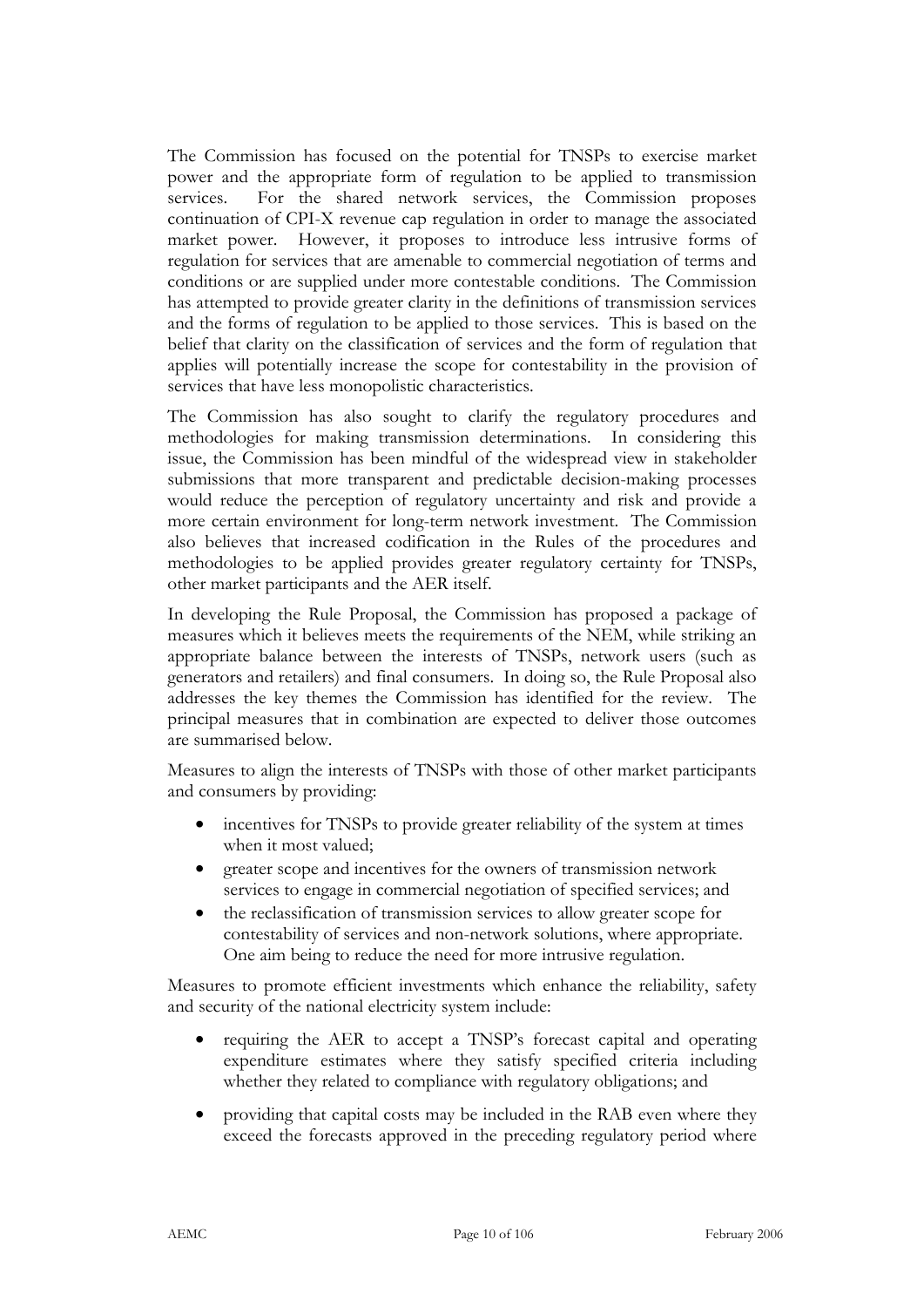their expenditure was prudent and efficient including when that additional expenditure arose from the need to comply with regulatory obligations.

Measures to address providing greater certainty and transparency in the regulatory environment include:

- codifying the procedures for the "Propose-respond" process. Adopting a fixed period in which the AER must make decisions, and codifying the process by which TNSPs must submit their proposals and the process by which the AER undertakes its assessment;
- codifying the form of regulation and the methodology for determining regulated revenues (including by codifying the WACC) and the form of the associated incentive regimes; and
- providing guided discretion to the AER when developing Guidelines.

The Commission considers that the Rule Proposal would improve the economic efficiency of investment in and use of transmission services including in relation to reliability and security for the long-term benefit of consumers. The proposed measures provide for TNSPs to recover efficient costs, provide strong efficiency, performance and risk management incentives and make regulatory processes more transparent and predictable. The Commission considers therefore that its Rule Proposal satisfies the requirements of the NEM objective.

### **1.2. Key Features of the Rule Proposal**

In responding to the views put to the Commission by TNSPs and others, the Rule Proposal continues economic regulation (including a revenue cap approach) for Prescribed Transmission Services. However, while providing incentives for efficient investment in and operation of the shared network, the Proposal also provides incentives for the negotiated or competitive supply of services or, for pursuing non-network solutions where feasible.

The Rule Proposal has been substantially based on the current approach to transmission regulation set out in the Statement of Regulatory Principles (SRP). The Commission recognises the considerable work and consultation undertaken by the ACCC in developing the SRP and the widespread support in submissions for continuing that general approach to regulation.

In accordance with the views in many submissions, the Rule Proposal elevates key components of the SRP into the Rules. Where the SRP does not provide a complete framework for regulation, the Commission has provided greater clarity in the Rules or further guidance to the AER where regulatory discretion is appropriate.

The Proposal has also set out a clear and certain process for conducting regulatory reviews and making revenue cap determinations. This includes codification of a Propose-respond process, specification of a fixed timetable for regulatory decision-making and provision of guidance to be applied by the AER when exercising discretion including relevant consultation procedures.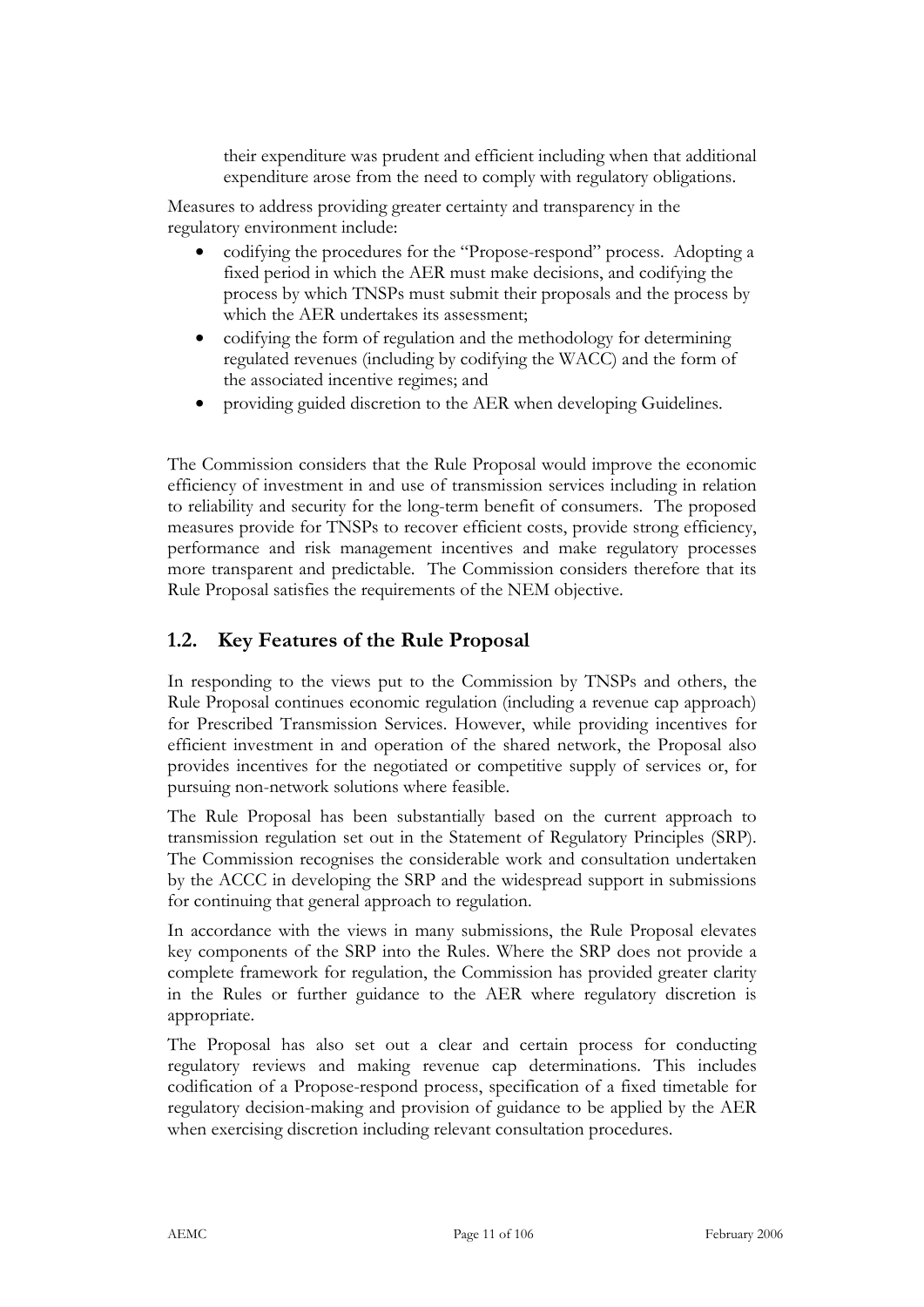In this respect, the Commission's approach in developing the Draft Rule is closer to the construction and approach of the current Gas Pipeline Access Code which is currently under review by the MCE. While differences remain between the two regulatory frameworks, the Draft Rule proposed by the Commission would result in greater alignment in the regulation of infrastructure access between the electricity and gas markets<sup>3</sup>.

The greater clarity, certainty and transparency of regulatory processes and decision-making reflected in the Draft Rule means that it is necessarily more extensive and detailed than the current Rule. This Rule-based approach to energy regulation is consistent with the separation of Rule making and Rule administration which is a central feature of the new energy market institutional and governance arrangements established by the MCE in July 2005. It is also consistent with the view expressed in many submissions that greater regulatory clarity and certainty in the Rules would reduce the perception of regulatory risk and create a more certain environment for long-term investment in the transmission network.

### **Scope of regulation**

The Commission believes that greater clarity is needed in the definition of transmission services that are subject to economic regulation. It believes that the lack of clarity in delineating between the types of transmission services that should be subject to a revenue cap determination under the current form of Chapter 6 of the NER and those that are subject to a less intrusive form of regulation, has resulted in an over-inclusion of services into the revenue cap. An over-inclusive approach to services that are subject to an intrusive form of economic regulation is undesirable. If the categories of services subject to a revenue cap are too broad, the cost of regulation is greater than optimal. In addition, over-inclusion of services within a revenue cap will distort market outcomes by crowding out the opportunities for competitive supply of services and commercial negotiations between TNSPs and users.

The current form of Chapter 6 of the NER also focuses on allocating costs on the basis of the *assets* of TNSPs rather than transmission *services*. The Commission has sought to develop a Rule Proposal which applies economic regulation to transmission *services* rather than transmission *assets*.

The Commission has adopted the following classifications of transmission services:

• Prescribed Transmission Services - use of system services supplied by the shared transmission network which meet (but do not exceed) the network performance requirements specified under any legislation of a participating jurisdiction (including instruments made or issued under such legislation eg., regulations, codes, licences) and the network

Expert Panel Review of Revenue and Network Pricing across the Energy Market established by the MCE November 2005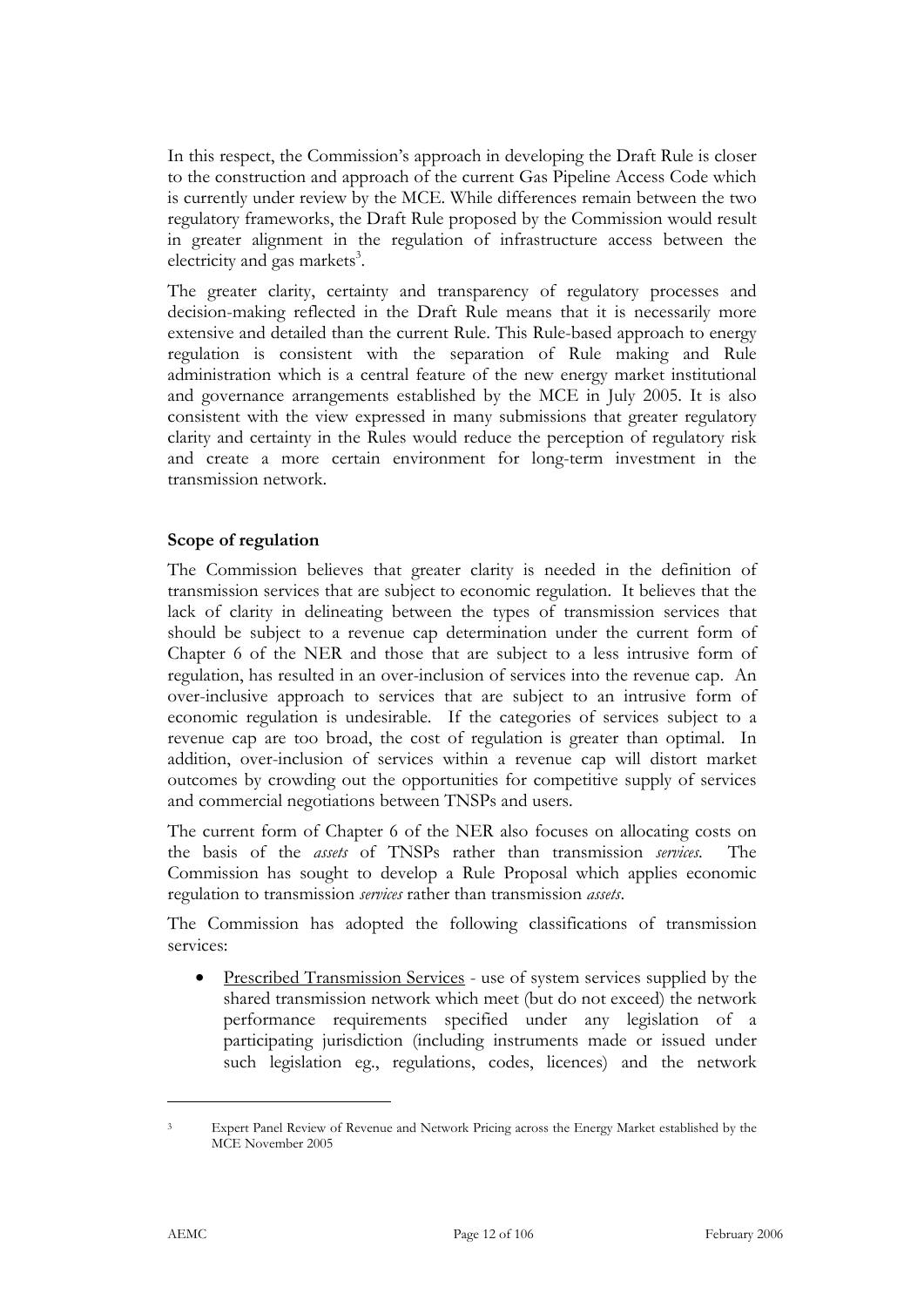performance requirements set out in Schedule 5.1 of the NER (prescribed transmission services do not include negotiated transmission services or market network services); and

• Negotiated Transmission Services - connection services (entry, exit and TNSP to TNSP connection services); use of system services supplied by the shared transmission network which exceed the network performance requirements specified under any legislation of a participating jurisdiction (including instruments made or issued under such legislation eg., regulations, codes, licences) or which are above or below the network performance requirements set out in Schedule 5.1 of the NER; and use of system services in respect of agreed transmission network augmentations or extensions for loads, generators and MNSPs (negotiated transmission services do not include market network services).

Services that fall outside the definitions of Prescribed and Negotiated Transmission Services, such as consultancy services, will not be subject to any form of regulation under Chapter 6 of the NER.

The Commission considers that there has been an over-reliance on traditional regulation for transmission services, and sees a greater role for commercial negotiation. The Rule Proposal applies a two part regulatory framework:

- Prescribed Transmission Services are to be subject to a revenue cap CPI-X building block approach form of regulation in a similar manner as currently applied by the AER; and
- Negotiated Transmission Services are to be subject to a commercial negotiation regime.

The Rule Proposal includes a fundamental change in the definition of transmission services. In recognition of this and in order to allow for stakeholder input into this issue, the Commission is proposing to establish a Working Group. The Working Group will examine and provide advice on issues relating to the categorisation of transmission services. It is intended that the outcomes from the Working Group will be completed prior to the Commission's Draft Determination of the Rule Proposal.

The Rule Proposal establishes a new regime for the resolution of disputes about the price of Negotiated Transmission Services. The Commission wishes to encourage a clearer, more commercial and expedited process for dispute resolution than is currently provided for under Chapter 8 of the NER. Consequently, Chapter 6 of the NER will contain Rules for the negotiation and determination of price for Negotiated Transmission Services.

The Rule Proposal provides that only revenue from Prescribed Transmission Services is subject to a revenue cap. The revenues earned by TNSPs from Negotiated Transmission Services will only be subject to the commercial negotiation regime.

The Commission expects that over time, as a consequence of this Rule Proposal, more assets will be outside the regulatory asset base (RAB) than is currently the case. Further, that Negotiated Transmission Services will become subject to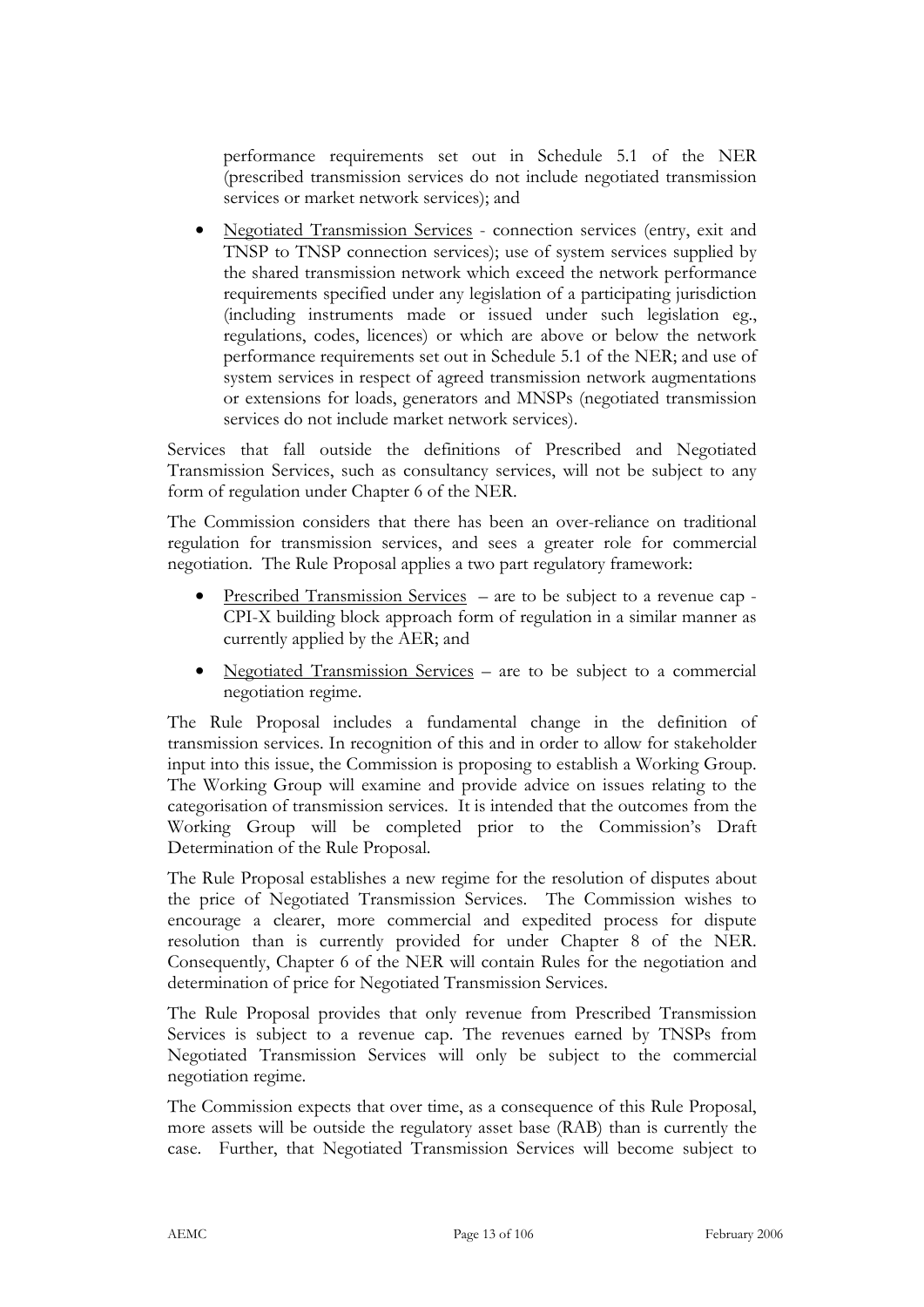more competitive supply. In these circumstances the question of cost allocation (allocation of asset costs between Prescribed Transmission and Negotiated Transmission Services) will become a significant regulatory issue. Unless cost allocation is subject to regulatory oversight by the AER there is a risk that TNSPs may 'double dip' by recovering costs through both the Prescribed Transmission Services' revenue and negotiated charges or engage in cross subsidisation of services.

The Rule Proposal provides a regime for AER oversight of cost allocation between different categories of services. In the future, assets will only be rolled into the RAB when the costs of those assets are appropriately allocated to Prescribed Transmission Services in accordance with AER cost allocation principles.

### **Regulated revenue for Prescribed Transmission Services**

The Commission proposes that Chapter 6 of the NER contain a complete methodology for making a revenue cap determination for Prescribed Transmission Services – under a Propose-respond process. The Commission believes this approach will improve the predictability and transparency, and over time, consistency, of revenue cap determinations. The methodology set out in the Rule Proposal is based on the SRP.

The Rule Proposal provides for the revenue cap to be derived from a post-tax revenue model, based on a building block approach. The Draft Rule includes the following key elements:

- The calculation of the RAB on a 'locked-in' value of the assets.
- The locked-in value of the RAB will be adjusted for each year of the regulatory period by the AER approved forecast capital expenditure.
- The RAB will be adjusted using depreciation profiles proposed by the TNSP.
- The methodology for calculating the cost of capital (based on CAPM), and a number of the parameters, will be included in the Rules. The CAPM parameters are based on those in the SRP. The parameters will be subject to review by the AER every five years.
- Operating expenditure will be based on efficient forecasts on a firmspecific basis. An efficiency benefit scheme will apply.

The Rule Proposal provides for the AER to develop a post-tax revenue model, based on the principles in the Rules and subject to consultation. This model is to be used by the AER in making revenue cap determinations.

The Commission believes that, all other things being equal, it would be better to have a less intrusive regulatory approach rather than a more intrusive regulatory approach to determining the forecast capital and operating expenditure. While there is an incentive for TNSPs to seek to maximise their revenues through the regulatory process, there is also a risk of under-investment and insufficient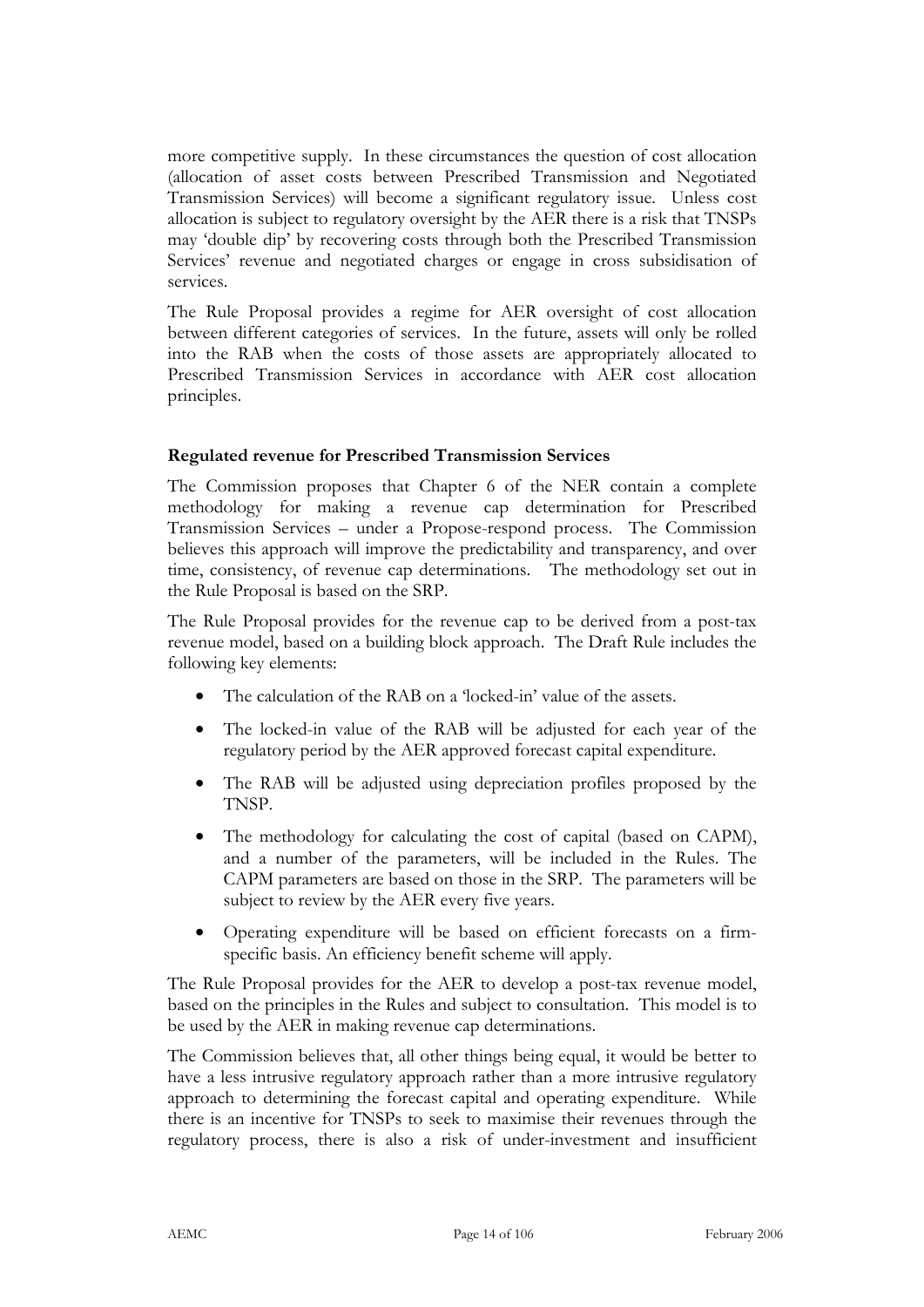operating expenditure if the determination by the Regulator is later found to be too low. The Commission has sought to balance these risks by providing that the AER must accept a TNSP's forecast expenditure if it is satisfied that the amount is a 'reasonable estimate' of the business' requirements having regard to a number of criteria including efficient costs, benchmark information and the regulatory obligations borne by the TNSP.

The regulatory period must not be less than five years but can be longer.

The Commission has not adopted the AER's 'contingent project' regime for capital expenditure, because it did not adequately address the potential need for necessary major capital projects that may have either have been unforeseen or, planned, but the timing was uncertain. Consequently the Rule Proposal provides that the revenue cap may be reopened in specified circumstances where a TNSP needs to undertake significant capital expenditure which was not provided at the commencement of the regulatory period. This will increase flexibility for infrastructure responses to market needs.

Transmission revenue is subject to adjustment in accordance with the operation of the applicable service target performance incentive scheme and cost pass throughs.

In addition to its existing guidelines on ring-fencing and annual certified accounts, the AER will consult, prepare and publish guidelines on information requirements for the transmission determination process, the public release of information, cost allocation methods, and the post-tax revenue model. Guidelines may be amended in accordance with the new consultation procedures which are set out in the Draft Rule.

### **Incentive mechanisms**

There are essentially four incentive mechanisms in the package. These include mechanisms to encourage efficiency in capital; operating expenditure; improved reliability and availability of transmission services; and to provide incentives for better management of potential commercial stranding risk.

The Commission has continued the SRP's low powered incentive regime for capital expenditure. The actual capital expenditure of the TNSP will be rolled into the RAB at the commencement of the next regulatory period, subject to the AER's discretion to conduct efficiency and prudency reviews, in accordance with clear criteria set out in the Draft Rule. The TNSP will retain the benefit (or bear the cost) in relation to the return on capital allowed for in the revenue cap determination for any under- (over-) spend compared with forecast. In contrast to the SRP, depreciation will not form part of this incentive regime.

The details of the incentive regime for operating expenditure are to be developed by the AER but must provide a continuous incentive (equal in each year) to reduce operating expenditure below forecast levels. The principles for this incentive regime set out in the Draft Rule are consistent with the incentive mechanism set out in the SRP.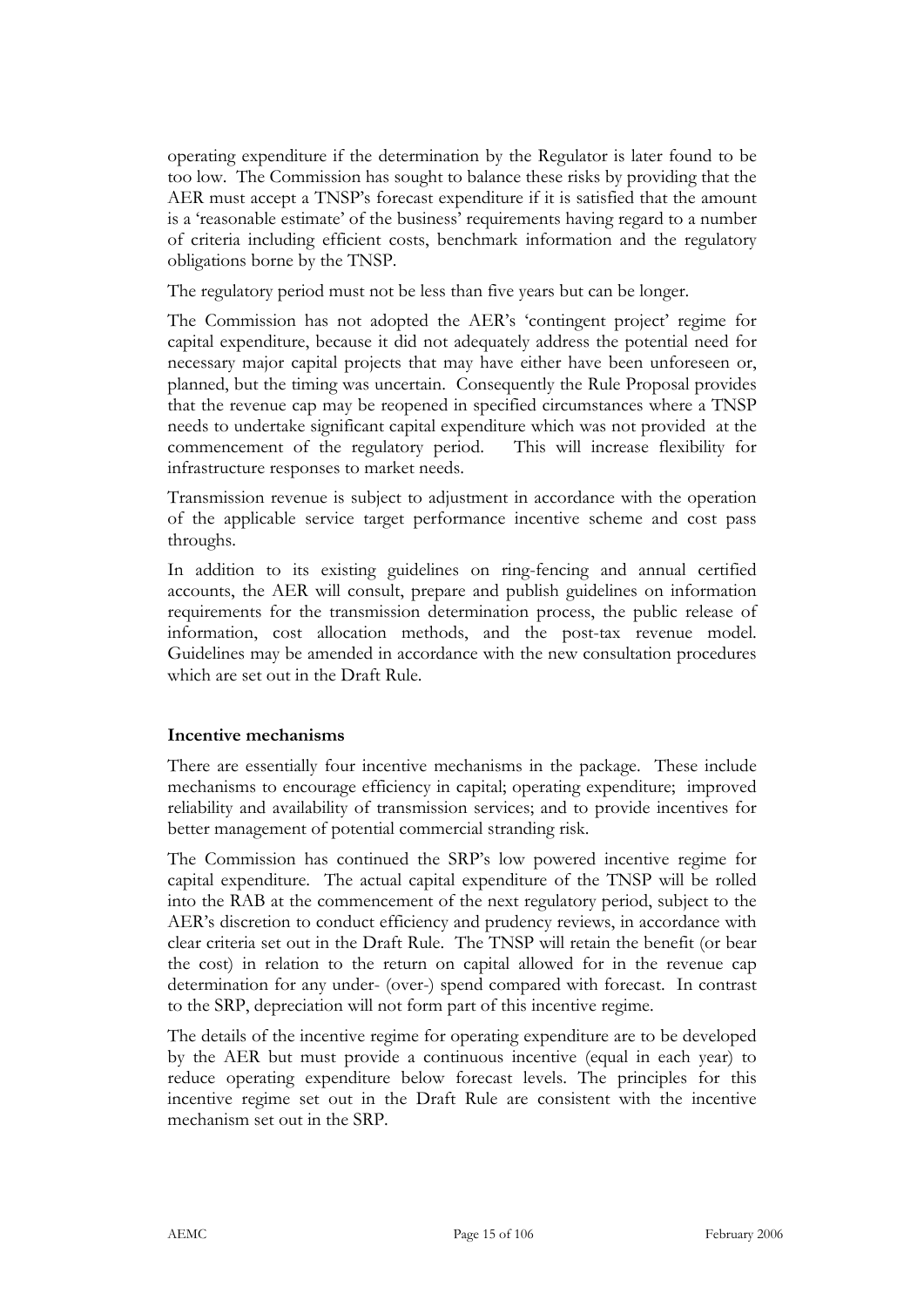The incentive mechanisms for performance standards are to provide incentives for TNSPs to provide greater reliability of the system at times when the system is most valued and in relation to those elements that are most important to determining wholesale spot prices. The Commission believes requiring the AER to develop such an incentive mechanism will be an important evolution in the NEM. This development is consistent with the objective of the Review in aligning the operation of the transmission grid with the market incentives of the NEM.

The Commission proposes that the reward/penalty adjustments in the incentive mechanisms for performance standards should be capped at no more than +/- 1% of the revenue cap. The Commission is seeking views on this proposed cap.

In line with the greater scope for commercial negotiation between TNSPs and users, it is proposed to establish a limited regime for managing the risks of potential commercial stranding. This is a departure from the SRP. The Commission wishes to adopt a regime for the economic regulation of transmission services which provides TNSPs with an incentive to negotiate with large end-users (whose future decisions may pose a commercial stranding risk in relation to dedicated assets) for an appropriate allocation of risk between them, and which provides an effective incentive for TNSPs to negotiate a prudent discount with users, when it is efficient to do so.

The Rule Proposal provides that the AER will have the power to remove assets from the RAB, which are the subject of commercial stranding, but only where the TNSP has *not* taken steps to either:

- enter into contractual arrangements with the user to manage stranding risk (for assets where construction is committed to after 16 February 2006); or
- to offer a prudent discount to such users in appropriate circumstances.

The ability of the AER to remove assets from the RAB is limited to assets that the AER determines are no longer contributing to the provision of Prescribed Transmission Services and where the current value of those assets exceeds a certain threshold. The Commission is proposing a threshold of \$20m (in 2006 dollars) but would welcome views on other forms and levels of the potential commercial stranding threshold.

### **Regulatory procedures and approach**

As noted earlier, the Commission proposes to codify a Propose-respond determination process to improve the transparency and predictability of the current determination procedures. The Commission proposes that:

• TNSPs will be required to submit a transmission revenue application to the AER. The TNSP revenue application must be no later than 13 months from the commencement of the proposed regulatory period for the transmission determination.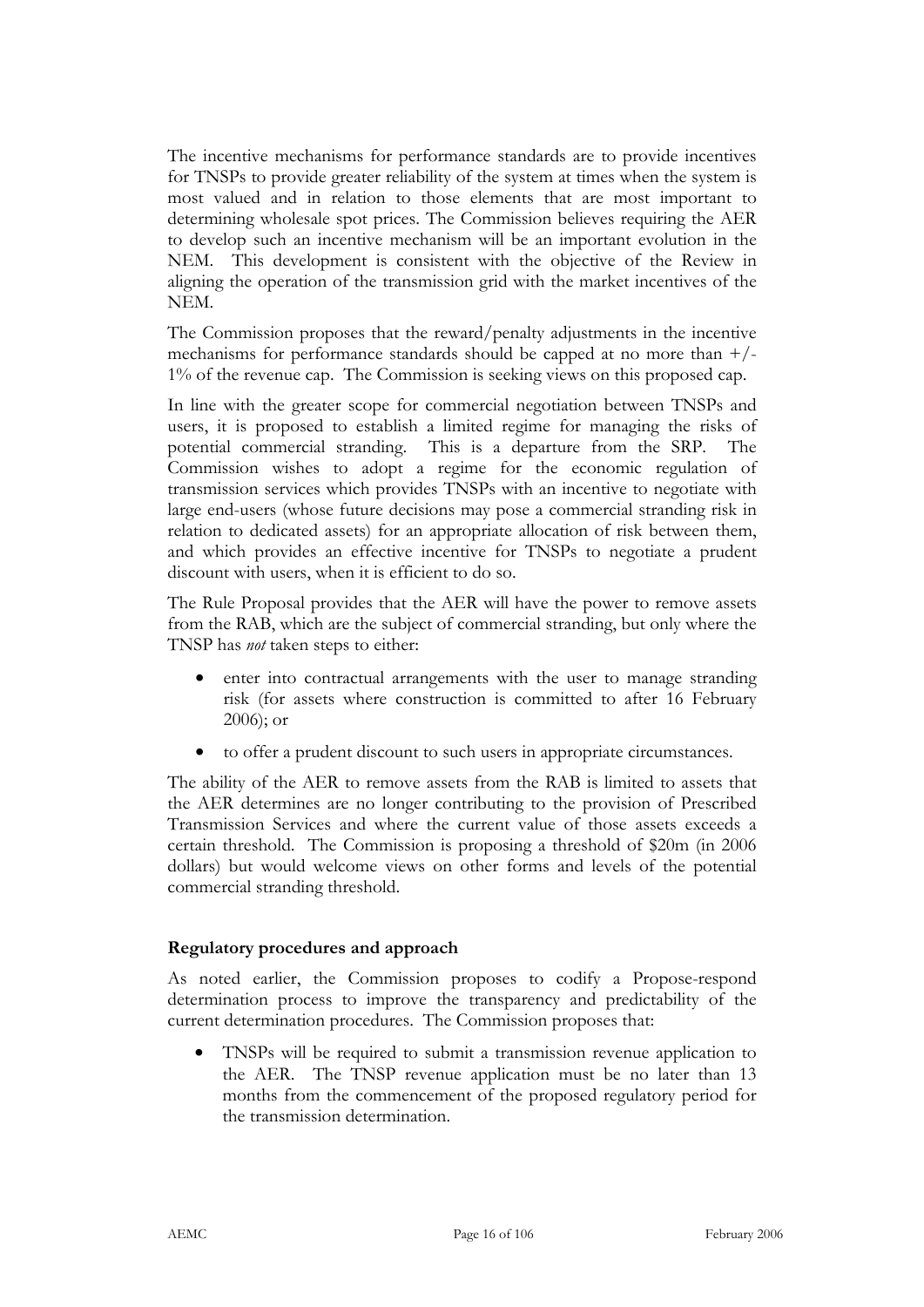- The AER will be required to initially assess whether the TNSP's application complies with the information requirements.
- The AER will be required to publish guidelines setting out the information that must be provided with the TNSP's application and publish other instruments with which an application must comply including the post-tax revenue model to be applied by the AER, and guidelines in relation to cost allocation. The cost allocation method is to be prepared in accordance with the AER Guidelines.

Discretion is an important element of any regulatory framework, however it must be balanced with the need for certainty and clarity. While the Commission proposes to adopt a detailed framework for the making of revenue cap determinations by the AER there are a number of areas within that framework where it is appropriate for the AER to exercise discretion. These areas include the determination of forecast expenditure and the conduct of efficiency and prudency reviews. Where the Draft Rule provide for the exercise of discretion by the AER, criteria or principles are also set out to provide a framework for the AER in exercising those discretions.

The Commission believes that there are a number of areas in which the regulatory framework should be augmented with models or guidelines to be developed by the AER, these include: guidelines setting out the information that must be provided with the TNSPs' proposal; the post-tax revenue model to be applied by the AER; cost allocation principles and incentive regime mechanisms. Where the Rule Proposal provides for the development of guidelines and models by the AER the Rules require the AER to comply with a consultation process and also provide principles or criteria to guide the AER.

### **Savings and Transitionals**

The Commission understands that savings and transitional Rules will be required in order to provide for:

- The saving of determinations by the ACCC;
- Transitional Rules to facilitate the making of a revenue cap determination in relation to Powerlink in a manner that minimises uncertainty and transitional costs for Powerlink and the AER in relation to the forthcoming revenue cap determination;
- Transitional Rules which 'grandfather' the treatment of assets which are used to provide services under long-term contracts by the TNSPs where those assets have traditionally been incorporated into the RAB but which may, under the Rule Proposal, be allocated to Negotiated Transmission Services; and
- The recognition of existing incentive mechanisms.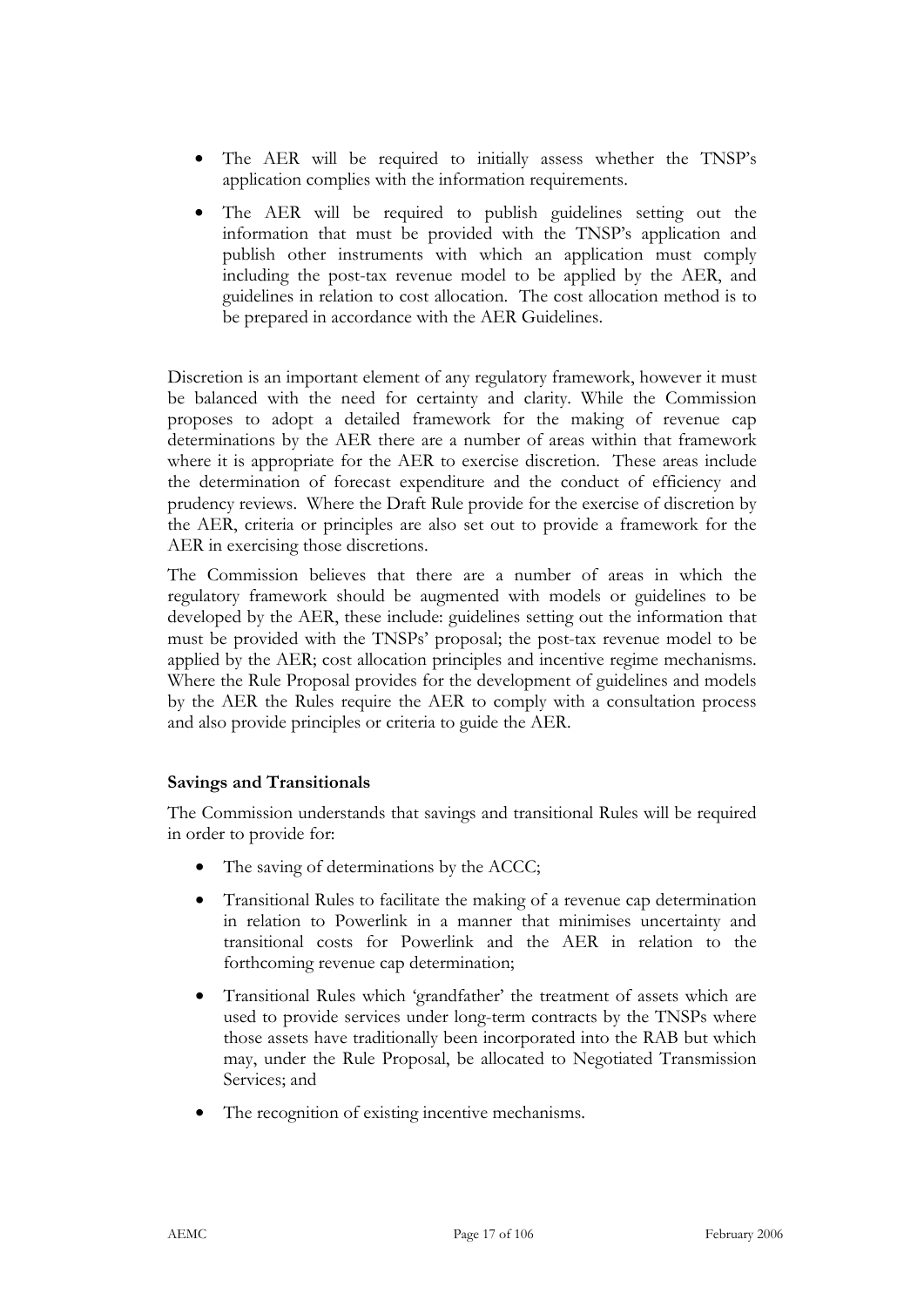The Commission believes the development of savings and transitional Rules will be improved through close consultation with affected parties prior to releasing its Final Determination.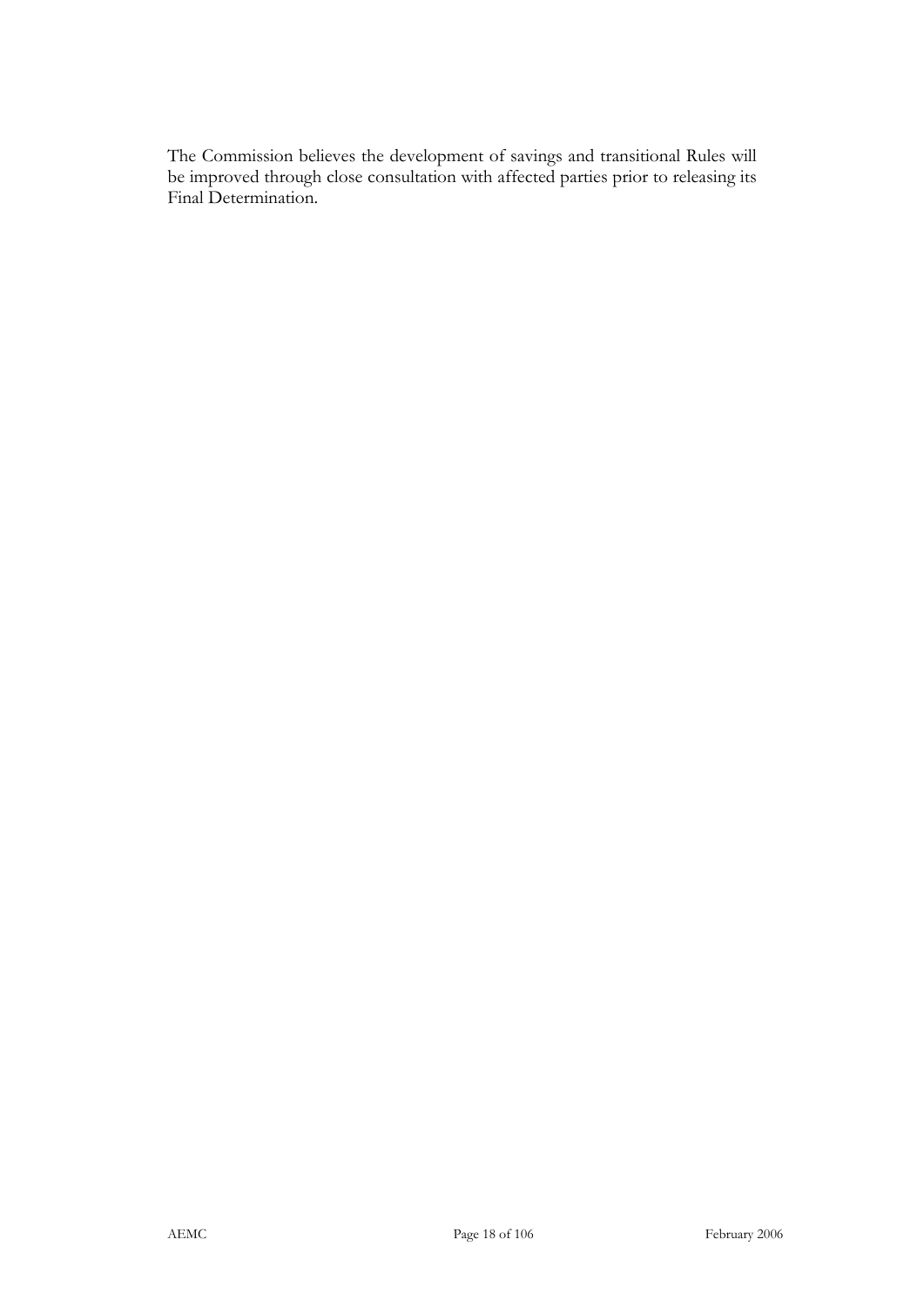## 2. **Framework and Approach**

## **2.1. Obligations Under the NEL**

The NEL<sup>4</sup> requires the AEMC to make Rules regarding transmission revenue and pricing<sup>5</sup>.

The NEL does not usually permit the AEMC to both initiate and assess substantive Rule change proposals<sup>6</sup>. However, the transmission revenue and pricing Rules are an exception, and in recognition of this dual role, the Commission has consulted widely in the preparation of this Rule Proposal in order to inform itself fully on stakeholder views.

The subject matter for the AEMC-initiated transmission Rules is listed in items 15-24 of Schedule 1 to the NEL (Appendix 1). These items cover the regulation of both revenue and pricing for transmission services subject to a transmission determination and the incentives to make efficient operating and investment decisions. The AEMC is also required to make Rules on the principles and procedures to be followed by the AER in carrying out its economic regulatory functions.

The AEMC has an additional ongoing obligation to ensure that the Rules will continue to cover the required minimum matters as set out in the NEL into the future<sup>7</sup>.

The NEL<sup>8</sup> places express obligations on the AEMC to ensure that the transmission revenue and pricing Rules:

- provide a reasonable opportunity for a regulated transmission system operator to recover the efficient costs of complying with a regulatory obligation;
- provide effective incentives to a regulated transmission system operator to promote economic efficiency in the provision by it of services that are the subject of a transmission determination, including:
	- The making of efficient investments in the transmission system owned, controlled or operated by it, and used to provide services that are the subject of a transmission determination; and
	- The efficient provision by it of services that are the subject of a transmission determination.

<sup>4</sup> The NEL is contained in the Schedule to the National Electricity (South Australia) Act 1996

<sup>5</sup> Section. 35, NEL

<sup>6</sup> Section 91(2), NEL

Section. 36, NEL

Section 35(3), NEL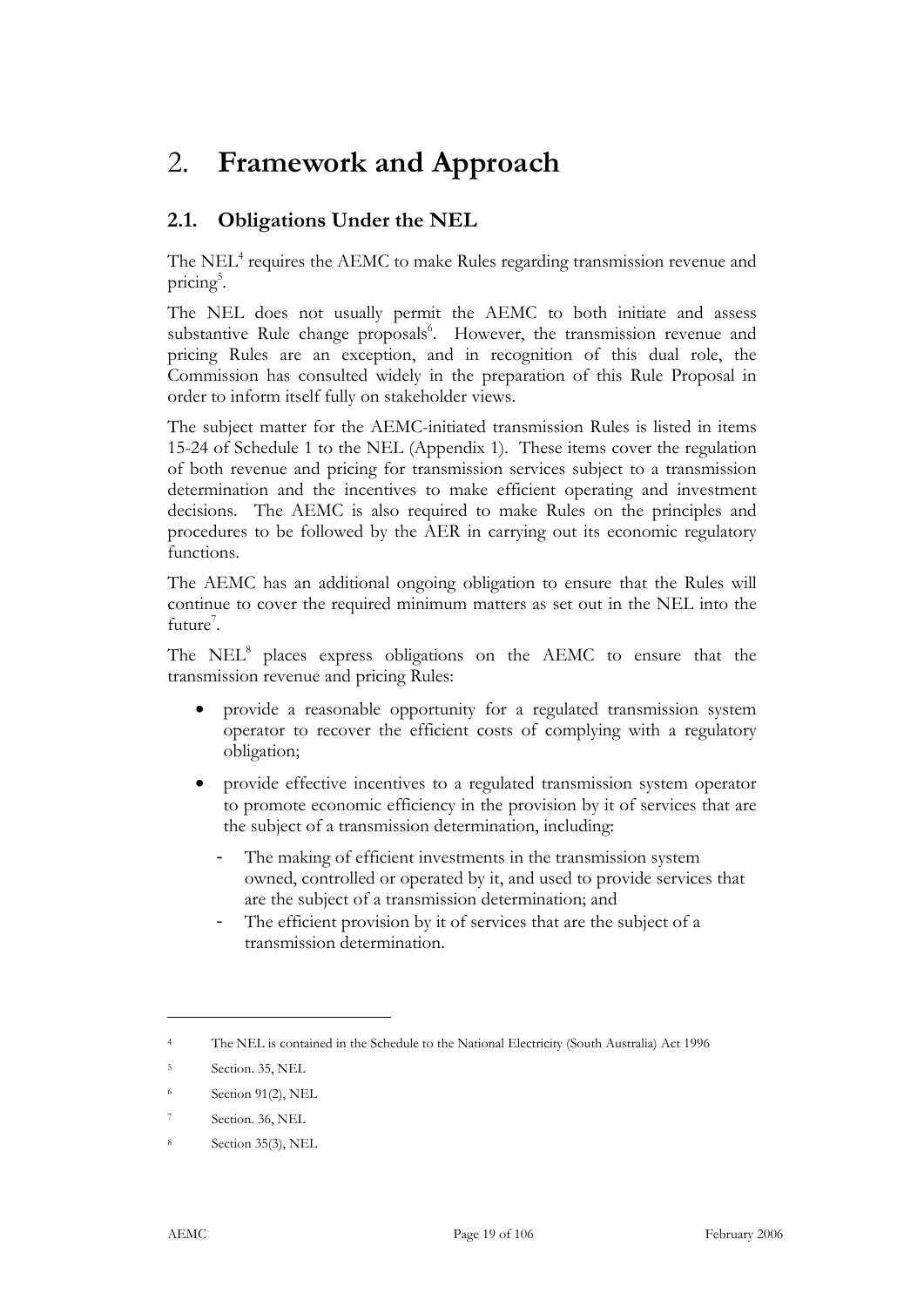- require the AER, in making a transmission revenue cap determination, to make allowance for the value of assets forming part of a transmission system owned, controlled or operated by a regulated transmission system operator and the value of proposed new assets to form part of that transmission system that are, or are to be, used to provide services that are the subject of a transmission revenue cap determination; and
- require the AER to have regard to any valuation of assets forming part of a transmission system owned, controlled or operated by a regulated transmission system operator applied in any relevant determination or decision.

These NEL obligations mirror the duties imposed directly on the AER in the NEL as to how the AER must carry out its economic regulatory functions<sup>9</sup>.

### **2.2. NEL Requirements for a Rule Proposal**

The minimum content requirements for a Rule proposal, as set out in the NEL Regulation $10$ , include:

- A statement of the issues in the Rules that is addressed by the Rule proposal;
- An explanation of how the draft Rule addresses the issues;
- A description and draft of the draft Rule; and
- An explanation as to how the Commission, as the proponent, considers the draft Rule is likely to contribute to the NEM objective.

This Rule Proposal Report presents the Commission's transmission revenue Rule Proposal, including an examination of the key issues and the reasons and consideration given to the Rule Proposal. The Commission is required to make these Rules by 1 July 2006.

### **2.3. The NEM Objective and Rule Making Test**

The NEL sets out the overall objective for the National Electricity Market (the NEM objective) $11$ :

-

<sup>9</sup> Section 2 (definitions – AER economic regulatory function or power) & ss.15 &16, NEL

<sup>10</sup> Clause 8, National Electricity Regulation

<sup>11</sup> Section 7, NEL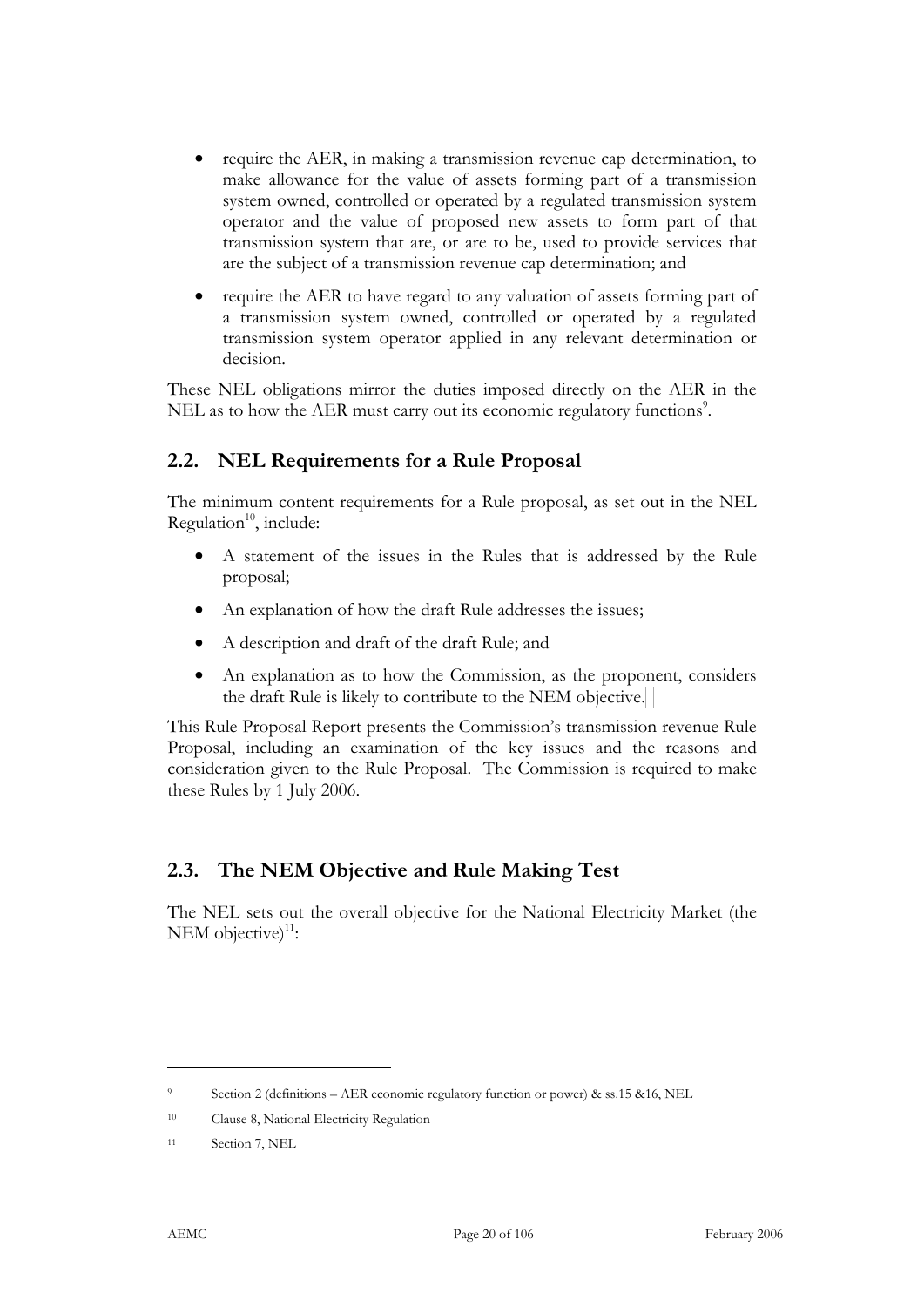"The national electricity market objective is to promote efficient investment in, and efficient use of, electricity services for the long term interests of consumers of electricity with respect to price, quality, reliability and security of supply of electricity and the reliability, safety and security of the national electricity system."

The NEL also sets out the Rule making test that must be applied by the AEMC<sup>12</sup> in making the assessment of a proposed Rule, which states:

- "(1) The AEMC may only make a Rule if it is satisfied that the Rule will or is likely to contribute to the achievement of the national electricity market objective.
- (2) For the purposes of subsection (1), the AEMC may give such weight to any aspect of the national electricity market objective as it considers appropriate in all the circumstances, having regard to any relevant MCE statement of policy principles."

The NEL therefore obliges the AEMC to have regard to the NEM objective, in its capacity as proponent, in developing this Rule Proposal. The Commission has focused on why it considers that the draft Rule is likely to contribute to the NEM objective, and this Rule Proposal Report addresses this in relation to specific issues and for the Proposal as a whole.

For the reasons set out in this Rule Proposal Report, the Commission considers that the Rule Proposal is capable of satisfying the NEM objective and thus, the Rule making test.

### **2.4. Power to Make the Proposed Rule under the NEL**

The Draft Rules proposed by the Commission must fall within the AEMC's Rule making power<sup>13</sup>. The subject matters for the transmission revenue and pricing Rules are listed in items 15-24 of Schedule 1 to the NEL (see Appendix 1). These subject matters, along with section 34 of the NEL (the general head of power for Rule making), form the specific heads of power under which the transmission revenue and pricing Rules would be made.

The Commission is satisfied that the proposed draft National Electricity Amendment (Economic Regulation of Transmission Services) Rule 2006 is for, or with respect to, a matter that the Commission may make a Rule under the NEL.

<sup>12</sup> Section 88, NEL

<sup>13</sup> Section 94(1), NEL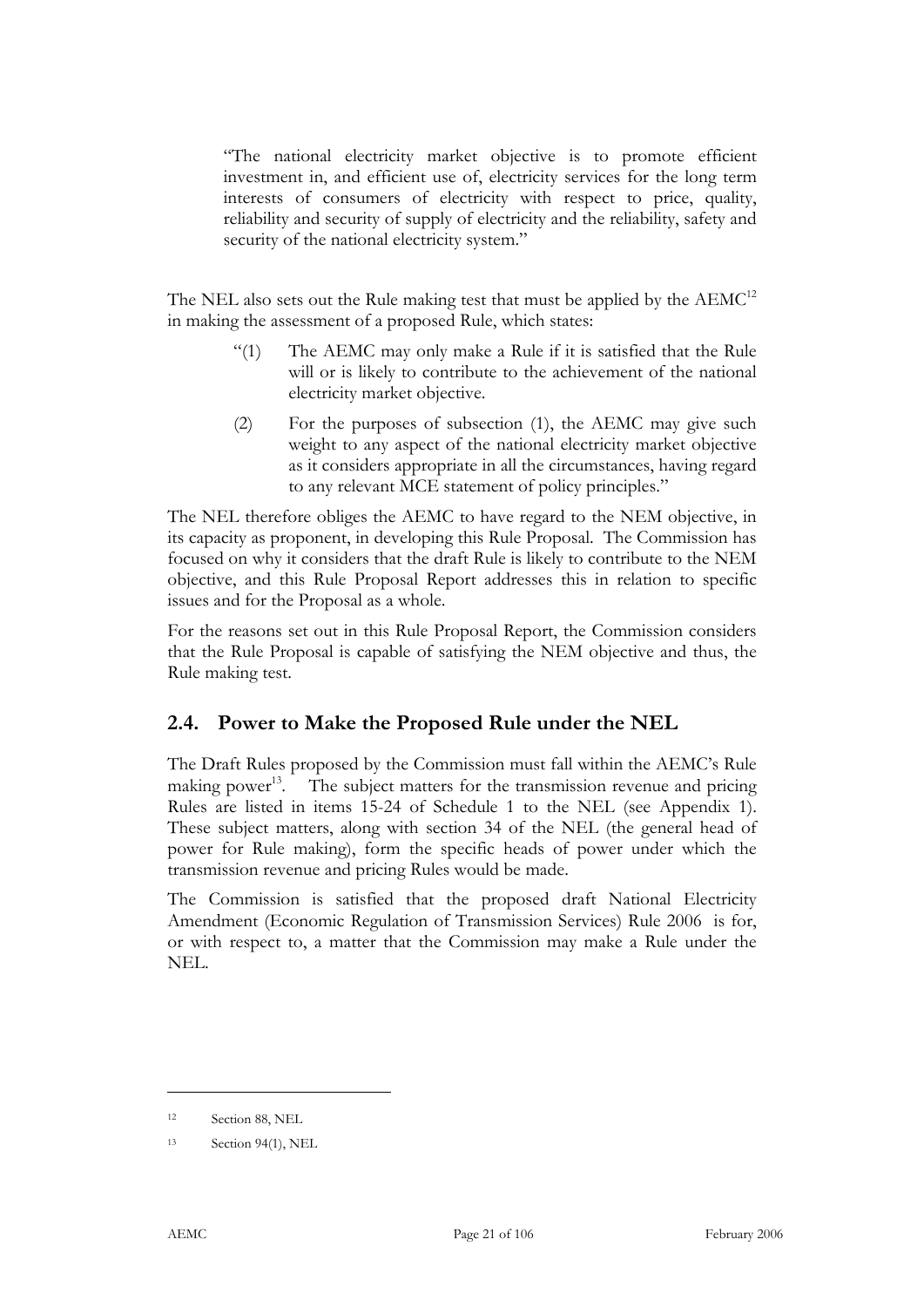## **2.5. Policy Context**

The transmission revenue Rule Proposal is occurring at a time of intense public policy debate on economic regulation in the energy market and its impact on infrastructure investment. Work by the Productivity Commission on the national and gas access regimes and the Prime Minister's Taskforce on Exports and Infrastructure has provided significant recommendations and comments on economic regulation in Australia. The MCE is continuing its national energy reform program and has initiated a number of projects that are relevant, and of interest, to the Commission in preparing this Rule Proposal.

Since the October 2005 release of the Commission's Transmission Revenue Issues Paper, the key reform projects of relevance to this Rule Proposal include:

- Consultation on the MCE Review of Decision Making in the Gas and Electricity Regulatory Frameworks;
- Ministerial deliberations regarding the possibility of certification as the national model for energy access;
- Ministerial agreement to a clear framework for the transfer of specified retail and distribution functions to a national regulatory arrangement, with enabling legislation by the end of 2006 and the transfer of economic regulation of distribution networks to the national regime by 1 January 2007;
- Establishment of an Expert Panel Review of Revenue and Network Pricing Across the Energy Market to advise on a common approach to transmission and distribution revenue and network pricing across the electricity and gas markets;
- Establishment of a Gas Market Leaders' Group to develop a gas market plan;
- Commencement of an MCE-directed Review of Congestion Management by the AEMC;
- Review of the Reliability Standard by the Reliability Panel under the auspices of the AEMC; and
- MCE Rule change proposals regarding Regulatory Test Principles and Last Resort Planning Power.

## **2.6. Approach to the Review**

The Commission has approached the overall Review of the Electricity Transmission Revenue and Pricing Rules in an open and consultative manner<sup>14</sup>. This is the first major review process undertaken by the Commission.

<sup>14</sup> Section 45, NEL sets out general process statements for a review.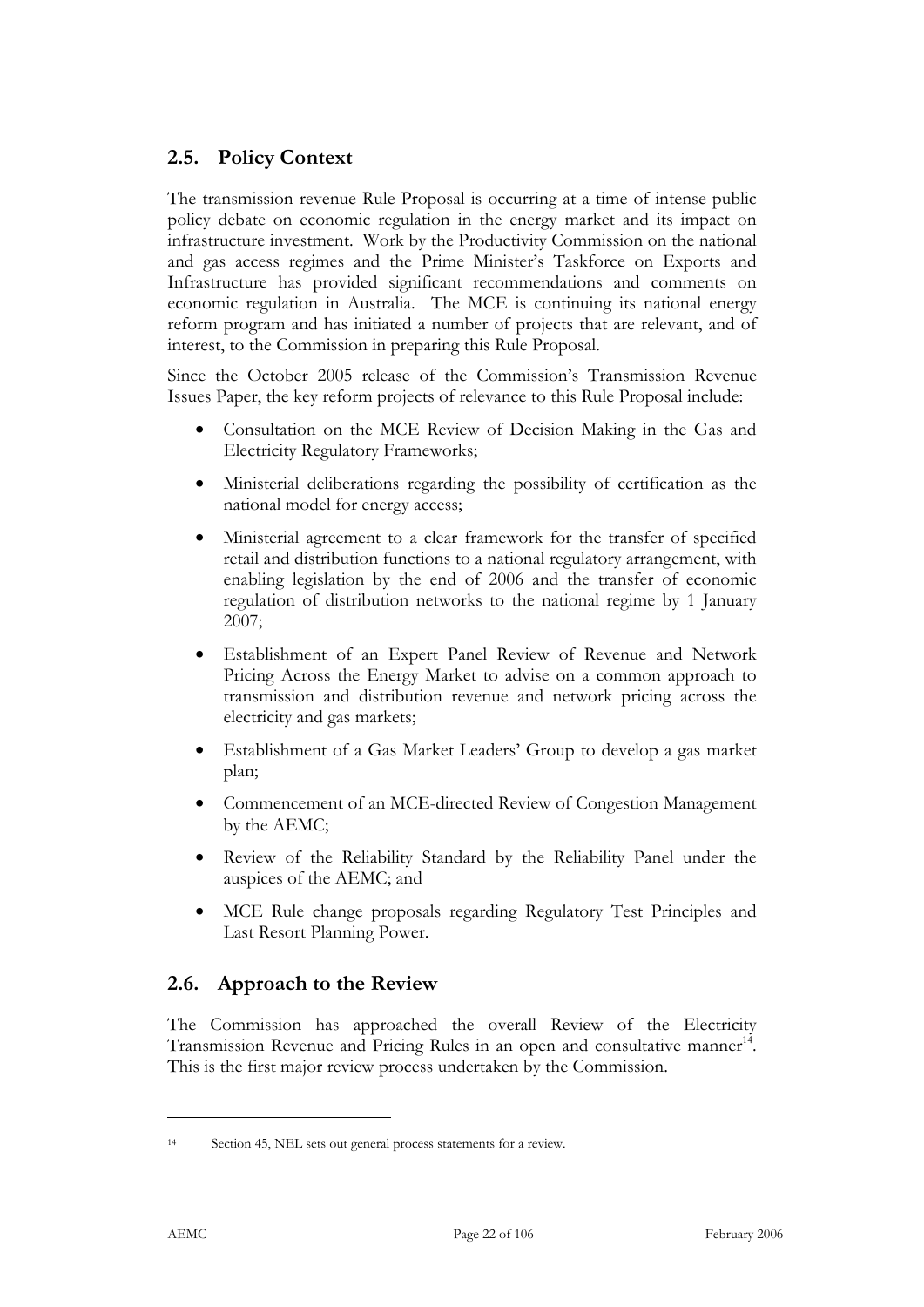The Commission is conducting the Review in two phases with Transmission Revenue Rules to be completed by 1 July 2006. The Transmission Pricing Rules are expected to be in place by 1 January 2007<sup>15</sup>.

Prior to the start of the formal Rule making process, the Commission undertook a consultation program in order to ensure that all stakeholders had sufficient opportunity to contribute. This consultation program included:

- Scoping Paper (July 2005) sought comments from stakeholders on what should be considered as part of the Review and on the proposed two phase review process. Twenty three submissions were received to the Scoping Paper.
- Issues Paper (October 2005) reflected matters identified in stakeholder submissions on the Scoping Paper and the Commission's preliminary research and analysis. Eighteen submissions were received (Appendix 2).

The publication of the Transmission Revenue Draft Rule and this Rule Proposal Report presenting the Commission's reasons represents the commencement of the formal Rule change consultation process.

### **2.7. Inter-relationship with the Transmission Pricing Review**

The Commission is conducting the Review in two phases in order to effectively manage consultation and consideration of a complex range of issues. As foreshadowed in the Scoping Paper, there will be areas of interaction between the revenue and price phases of the Review. The Commission's revenue Rule Proposal will directly impact on the transmission pricing Rule Proposal. In general these interactions will be where the revenue-setting is governed by the way in which costs are allocated between services, and the Rules governing the quantity of revenue to be recovered each year over the regulatory control period.

Examples of where these interactions will be relevant include:

- cost allocation methodology to be developed by the AER;
- restrictions on the prices that can be charged in each year in order to comply with the revenue cap; and
- A mechanism for the resolution of disputes in relation to the pricing for Negotiated Transmission Services, but does not provide a comprehensive set of rules or principles by which those disputes are resolved. For example, this Rule Proposal does not address the question of whether 'connection' charges for generators should reflect a 'shallow' or 'deep' connection approach to cost allocation. The broader issue of 'who pays' and how charges are structured will be dealt with in the Pricing phase of the Review.

<sup>15</sup> A Regulation under the NEL is required to establish 1 January 2007 as the date by which new transmission pricing Rules will be required to be made.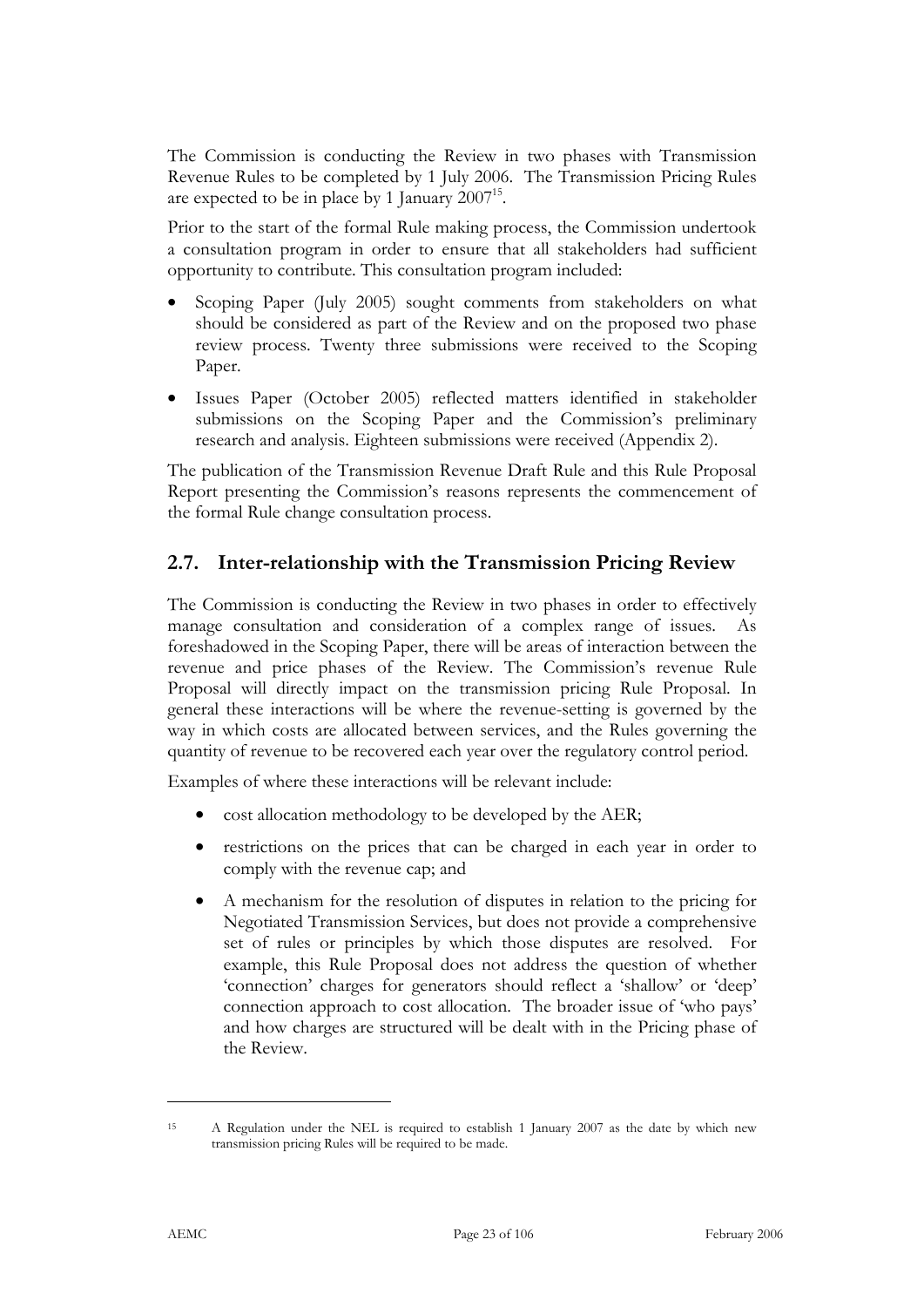In developing the Pricing Rules (which are expected to be in place by 1 January 2007), the Commission will address the interface between the revenue provisions and the pricing provisions.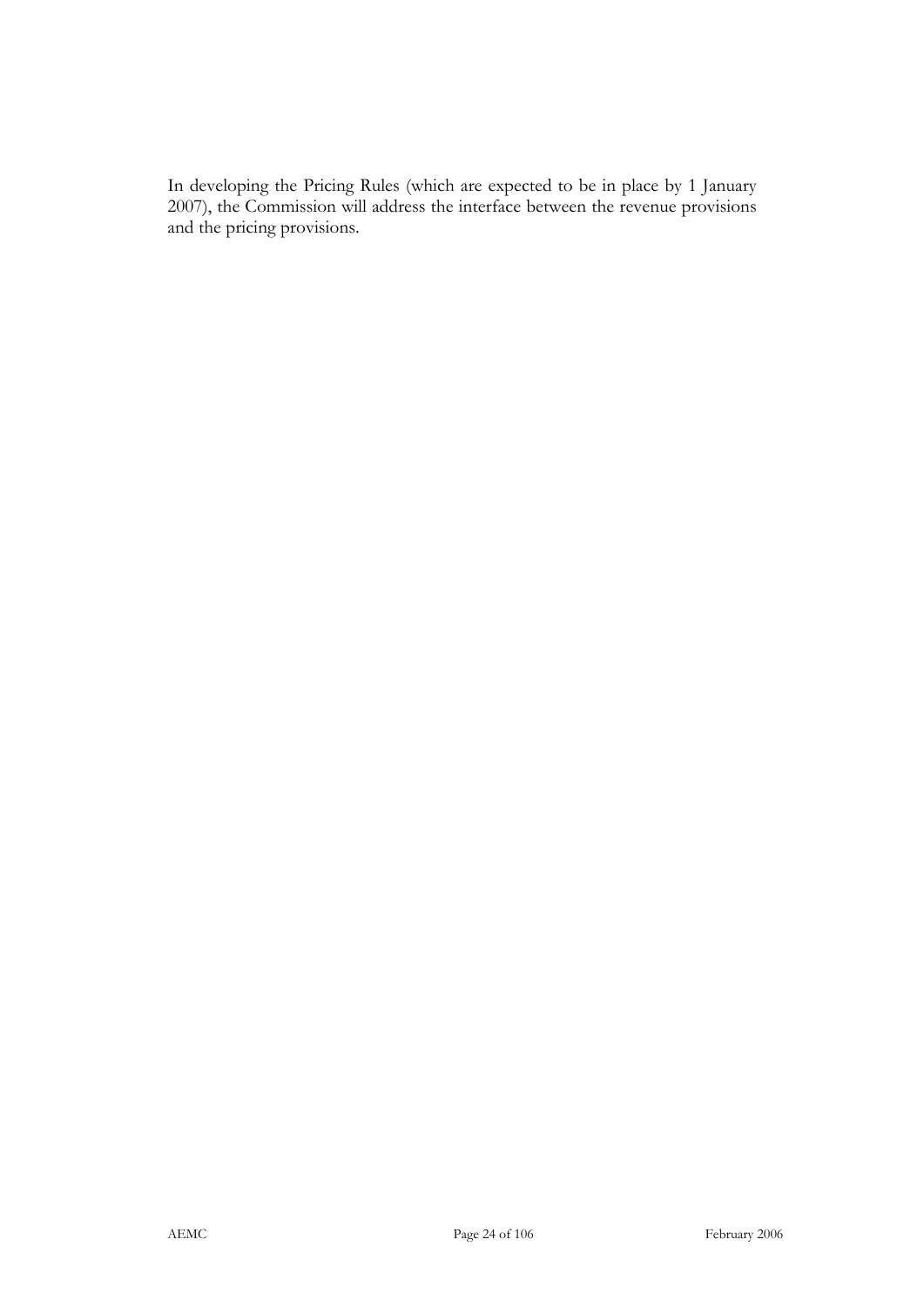## 3. **Key Themes and Objectives**

## **3.1. Why Regulate?**

The first issue to consider is whether transmission services need to be regulated at all.

Transmission services are generally recognised as being supplied under conditions of natural monopoly or substantial market power as a result of significant economies of scale and network externalities. A more detailed discussion of the characteristics of transmission networks can be found in the Revenue Issues Paper. Due to the scale of economies involved, it is not economic to duplicate transmission networks such that there is no direct competition for transmission services. Thus while a single operator can supply network services at least cost, these conditions also confer substantial market power on TNSPs.

The impact of network externalities means that operations and augmentation in one part of the system can have an impact in other parts of the network system. The non-exclusive nature and strong inter-relationship for most transmission services makes it difficult to identify users and their impact on the shared network. This further limits the development of an effective market for transmission services.

The absence of direct users connected to the transmission networks means there is no countervailing power from the buyer side of the market to constrain the market power of TNSPs. The absence of buyer power arises in transmission because:

- most users are not directly connected and so have relatively little choice as to the quantity or quality of transmission services they receive individually;
- services are contracted by distributors who are also a natural monopoly supplier who pass through the transmission charges with little incentive to manage them; and
- the price of transmission services to end users is embedded in final electricity prices and is a relatively small proportion of the total energy charge.

The lack of direct competitors, existence of network externalities and absence of buyer power, results in a high degree of market power for transmission services. The degree of market power a network service provider has is relevant to the scope and form of regulation. The higher the degree of market power the greater the degree of regulatory oversight that is necessary. Owners of monopoly infrastructure assets may have a degree of market power for a majority of the services provided by means of the shared network. There are however services, such as connection services, where there is scope for competition, exclusiveness and negotiation with large users.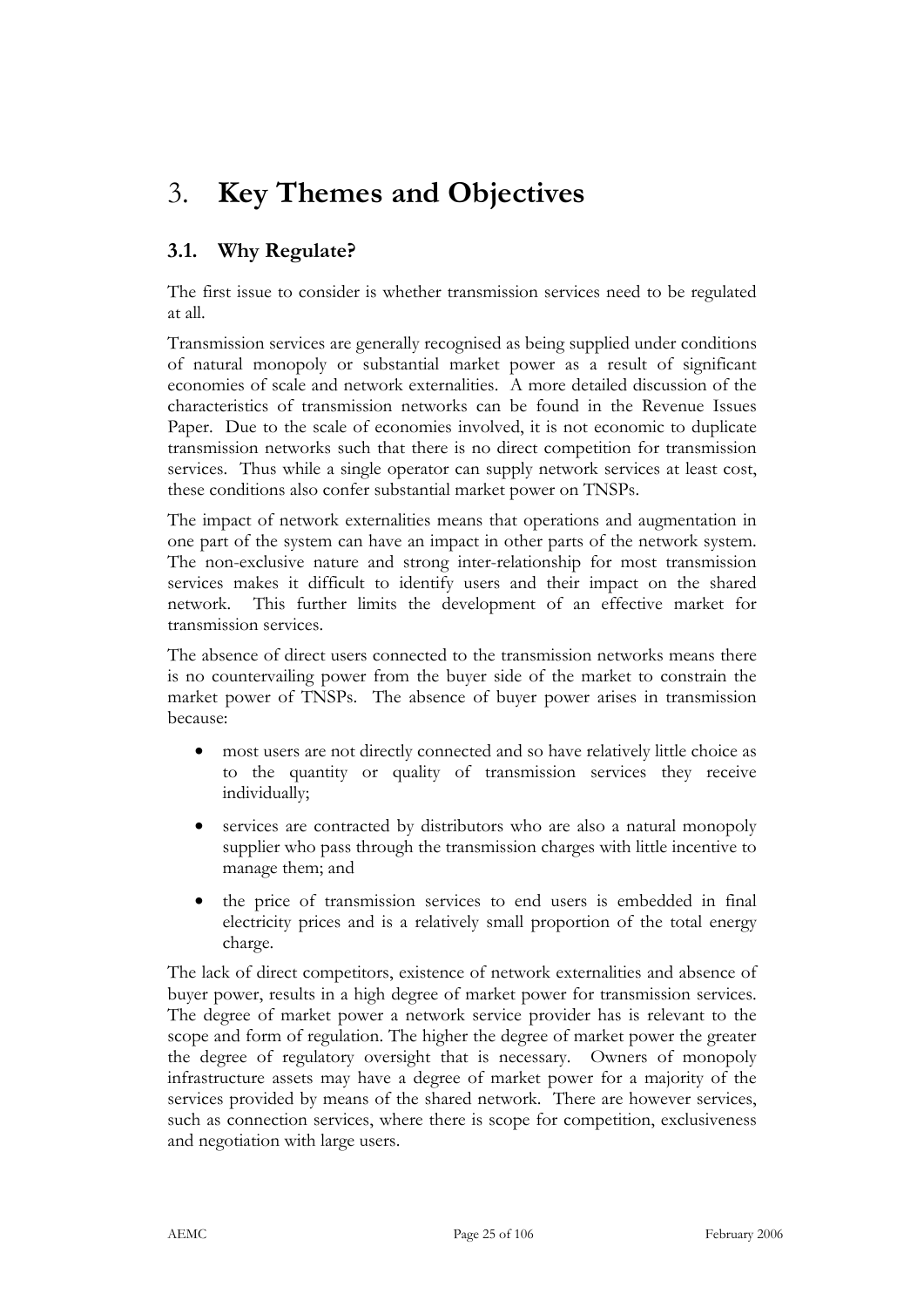Economic regulation for transmission services is essentially focused on regulating the potential misuse of market power over price and access to those services. There was broad consensus from market participants of the need for regulation. While there were differences in the preferred degree of regulation, most respondents recognised the need for balance between keeping prices and services at efficient levels (for the benefit of participants in upstream and downstream markets and final consumers) while meeting the investment and commercial requirements for the efficient operation of the network businesses.

The Commission is mindful of submissions put to it regarding the scope and form of regulation and of the need to ensure that the benefits of regulation are greater than the costs. In addition to the direct costs of regulation, the wider costs of regulatory error can include over or under-investment in the network resulting in wholesale and retail market inefficiencies and detriments for consumers in the long run. Also, the direct regulatory costs that the Commission has in mind include the scope and quantity of information required from TNSPs and the length of the revenue cap determination period. The Commission has considered these factors in developing the Rule Proposal.

### **3.2. Key Themes**

The Revenue Issues Paper identified two key themes that the Commission considered relevant in developing a Rule Proposal that would contribute to the achievement of the NEM objective. These themes were:

- 1. Aligning the long term incentives of transmission service providers with those of other market participants including end-users. It is particularly important that network owners and other investors have appropriate incentives to develop and operate the transmission network in an efficient manner so that prices reflect least cost production and delivery of power to end-users at the levels of reliability and security they require; and
- 2. Increasing the clarity, certainty and transparency of the regulatory framework, so as to provide a more certain regulatory environment in which investors can make efficient investment decisions which deliver market outcomes that better serve the long-term interests of consumers and promote the reliability, safety and security of the national electricity system.

In developing the Rule Proposal, the Commission has designed measures that it believes address the key themes in a balanced and comprehensive package.

Measures to encourage aligning the interests of transmission service providers with those of other market participants and consumers include:

• Providing incentives for TNSPs to provide greater reliability of the system at times when it most valued – especially in relation to these elements that are most important to determining the wholesale market spot price;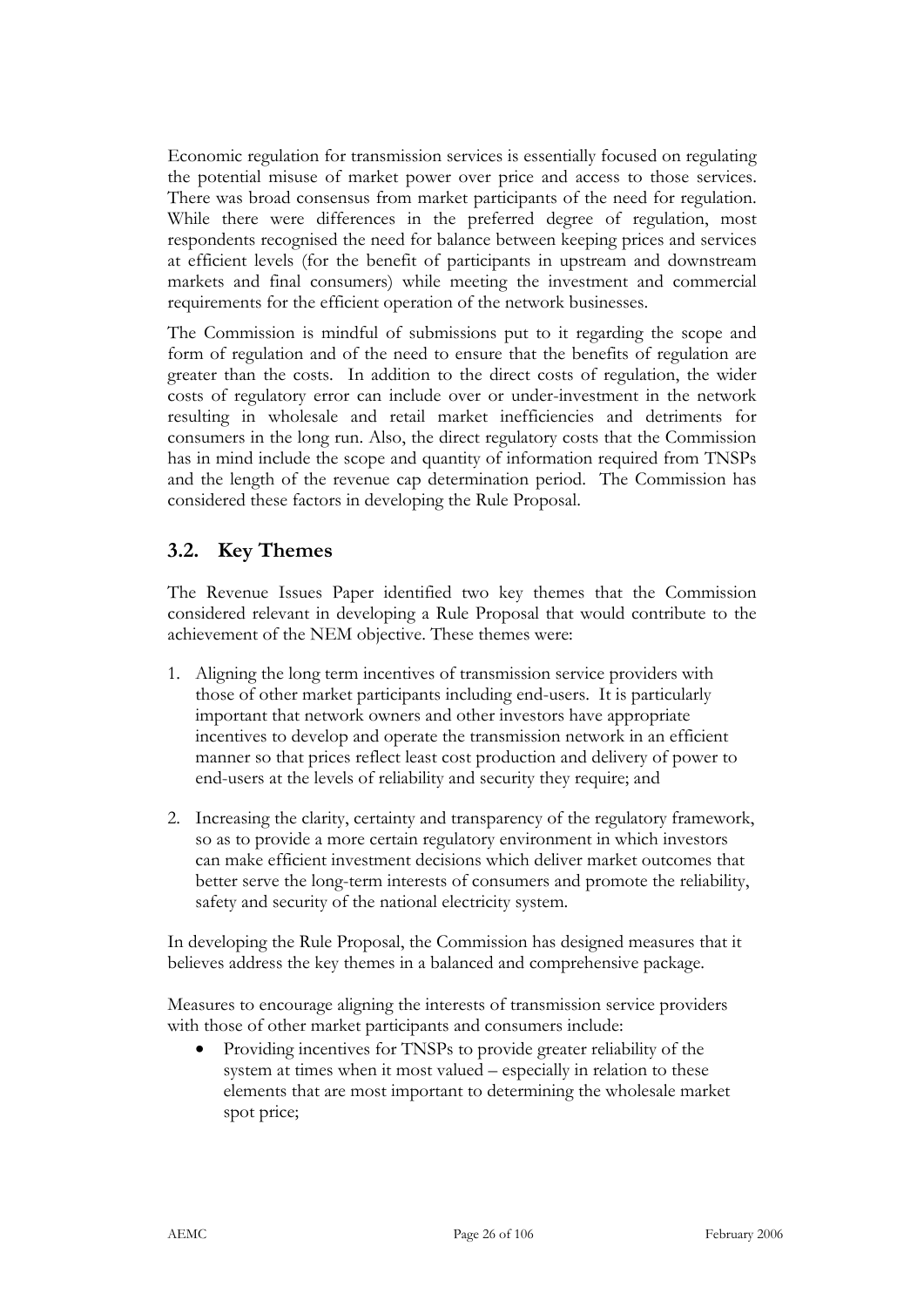- Providing greater scope and incentives for the owners of transmission network services to engage in commercial negotiation with large direct customers, generators and other network service providers;
- Placing greater onus on transmission service providers to manage business risk, specifically the risk of potentially stranded assets; and
- Greater scope for contestability of services and non-network solutions, where appropriate, to reduce the need for more intrusive regulation.

Measures to address providing greater certainty and transparency in the regulatory environment include:

- Codifying the procedures for the Propose-respond process;
- Adopting a fixed period in which the AER must make decisions, and codifying the process by which TNSPs must submit their proposals and the process by which the AER undertakes its assessment;
- Codifying the form of regulation and the methodology for determining regulated revenues and the form of the associated incentive regimes; and
- Providing guided discretion to the AER when developing Guidelines.

Measures to promote efficient investments which enhance the reliability, safety and security of the national electricity system include:

- Providing that the AER must accept a TNSP's forecast capital and operating expenditure estimates where they are reasonable and satisfy specified criteria including whether they relate to compliance with regulatory obligations;
- Providing that capital costs may be included in the RAB even where they exceed the forecasts approved in the preceding regulatory period where that expenditure was prudent and efficient including when that additional expenditure arose from the need to comply with regulatory obligations; and
- Codifying in the Rules the method for determining the WACC and inputs to the calculation of the WACC (subject to AER review after five years).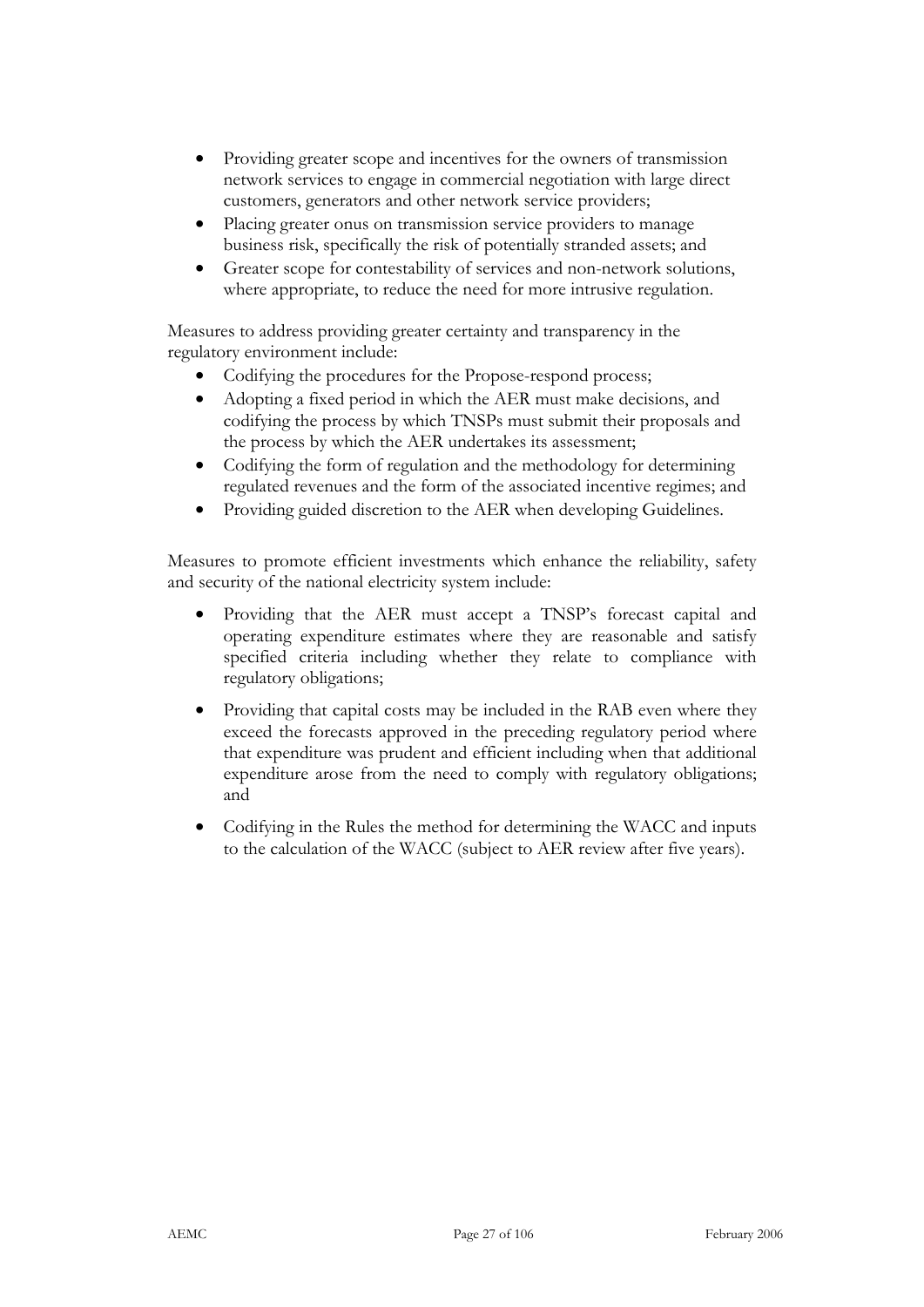## 4. **Scope and Form of Regulation**

The Commission believes that there has been a tendency for an over-inclusion of the services that are subject to a revenue cap. The consequences of this include more intrusive regulation than may be warranted and the crowding out of opportunities to increase the level of contestable service provision.

Ideally, the classification of services should be based on their functional and economic characteristics rather than the assets that may be used in their delivery. The Commission believes that clearer delineation of transmission services should enable less intrusive forms of regulation to be applied to a service. where appropriate, such as greater scope for commercial negotiation, third party provision and adoption of non-network alternatives. Therefore there would be a greater level of clarity and transparency in regulation.

The Commission has proposed two separate categories of services for regulation – Prescribed Transmission Services and Negotiated Transmission Services. Prescribed Transmission Services are to be regulated by a revenue cap, CPI-X building block approach. Negotiated Transmission Services are to be regulated under a commercial negotiate-arbitrate regime. Services that fall outside the definitions of Prescribed Transmission Services and Negotiated Transmission Services, for example consultancy services, will not be subject to any form of regulation.

### **4.1. Current Arrangements**

### *Classification of services*

The current classification of services in the Rules is in part based on the form or manner of regulation that applies to those services and demarcated by voltages. The current definitions of prescribed services, excluded services and contestable services are circular and therefore ambiguous. For example prescribed transmission services are defined to be those services subject to a revenue cap; excluded services are defined as services, the costs and revenues for which are excluded from the revenue cap; and contestable services defined as services which are determined by the AER for a jurisdiction to be contestable.

### *Form of regulation*

The Rules currently prescribe that the form of regulation applicable to transmission services characterised by market power is 'revenue-capping'16. The AER has discretion to determine the form of light-handed regulation applicable to services for which sufficient competition exists to overcome monopoly characteristics.

<sup>16</sup> Clause 6.2.3, NER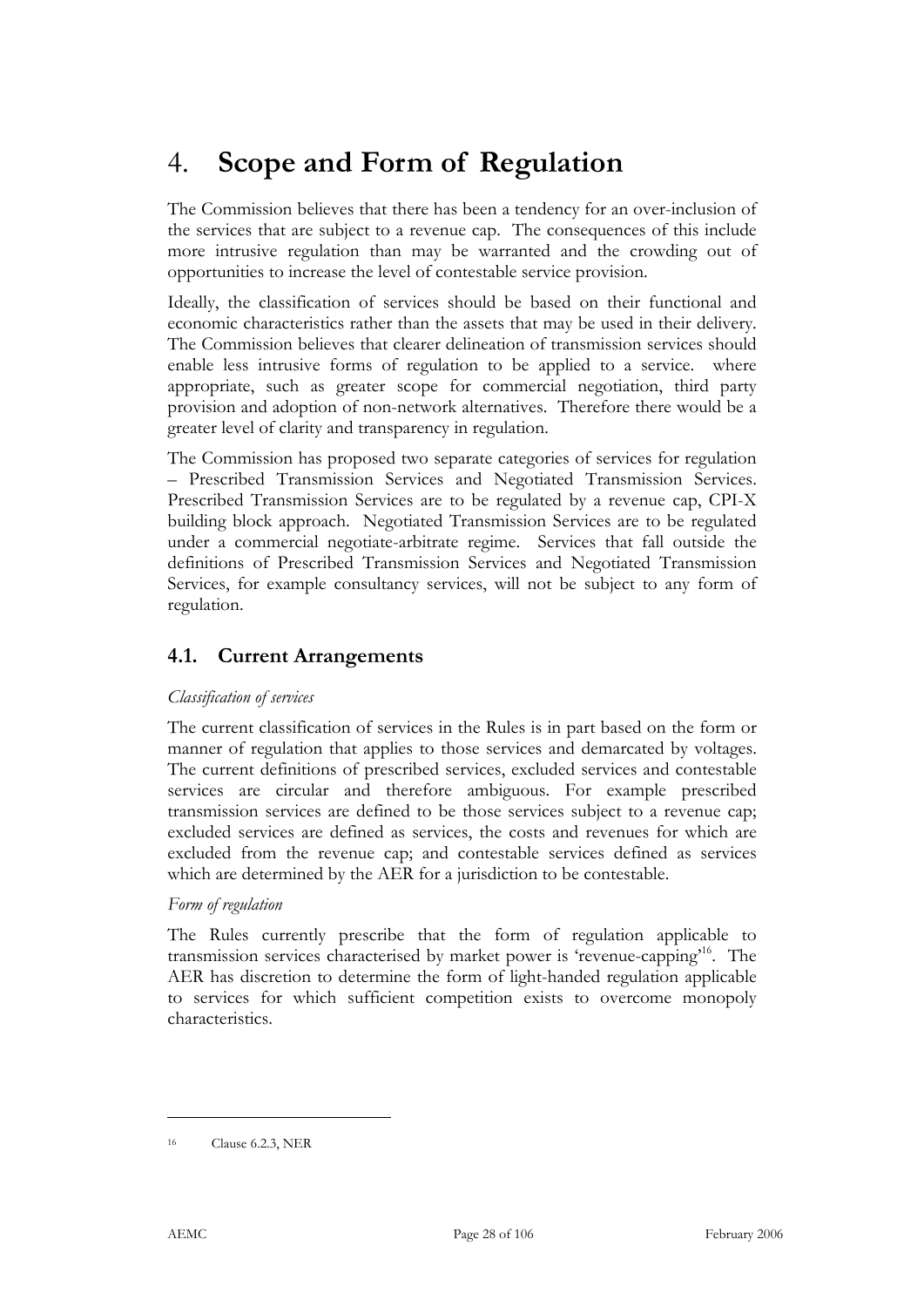Connection services are dealt with in the Rules by a negotiate-arbitrate regime, which includes:

- a requirement to negotiate in good faith over the level and price of the services; including provisions dealing with information disclosure of the reasonable costs of the service and the publishing of outcomes<sup>17</sup>; and
- dispute resolution under Chapter 8 of the NER in the event of a dispute. (This issue is dealt with in Section 8 of this Report).

### **4.2. Submissions**

#### *Classification of services*

The Commission sought views on what transmission services should fall within the main form of regulatory control and services where a less intrusive form of regulation may be appropriate.

The majority indicated that the existing delineation of transmission services was appropriate, however there was some industry support for improving the definition of prescribed services as the current definition contains some  $circularity<sup>18</sup>$ . Some argued that, with the exception of providing assets that are dedicated to a particular generator or customer, defining and isolating a list of services that could conceivably be subject to an alternative regulatory arrangement was difficult,<sup>19</sup> as was establishing a clear delineation between contestable and non-contestable services<sup>20</sup>. Having prescribed services assessed on the service provided rather than the voltage used was also raised $^{21}$ . There was support for a more competitive environment, for instance construction of dedicated connection assets, as this would encourage more efficient investment<sup>22</sup>.

A number of submissions reflected the view that it was not appropriate for the AER to assess and decide whether a service should be excluded<sup>23</sup> or treated as 'contestable'.

### *Form of regulation and price control*

The Commission sought views on the form of price control to be applied to TNSPs and whether there should be some degree of discretion granted to the AER to determine the form of price control.

- 19 Electricity Transmission Network Owners (TNOs), 16 November 2005, p13
- 20 Origin Energy, 16 November 2005, p2
- 21 Major Energy Users Inc., and Major Employers Group Tasmania (MEU) 5 December 2005, p28
- 22 Enertrade, 21 November 2005, p12
- 23 TransGrid, 16 November 2005; p12; EnergyAustralia, 1 December 2005, p21; MEU, pp32-33; National Generators Forum (NGF), 18 November 2005, p2

-

<sup>17</sup> Clause 6.5.9, NER

<sup>18</sup> Powerlink, 16 November 2005, p10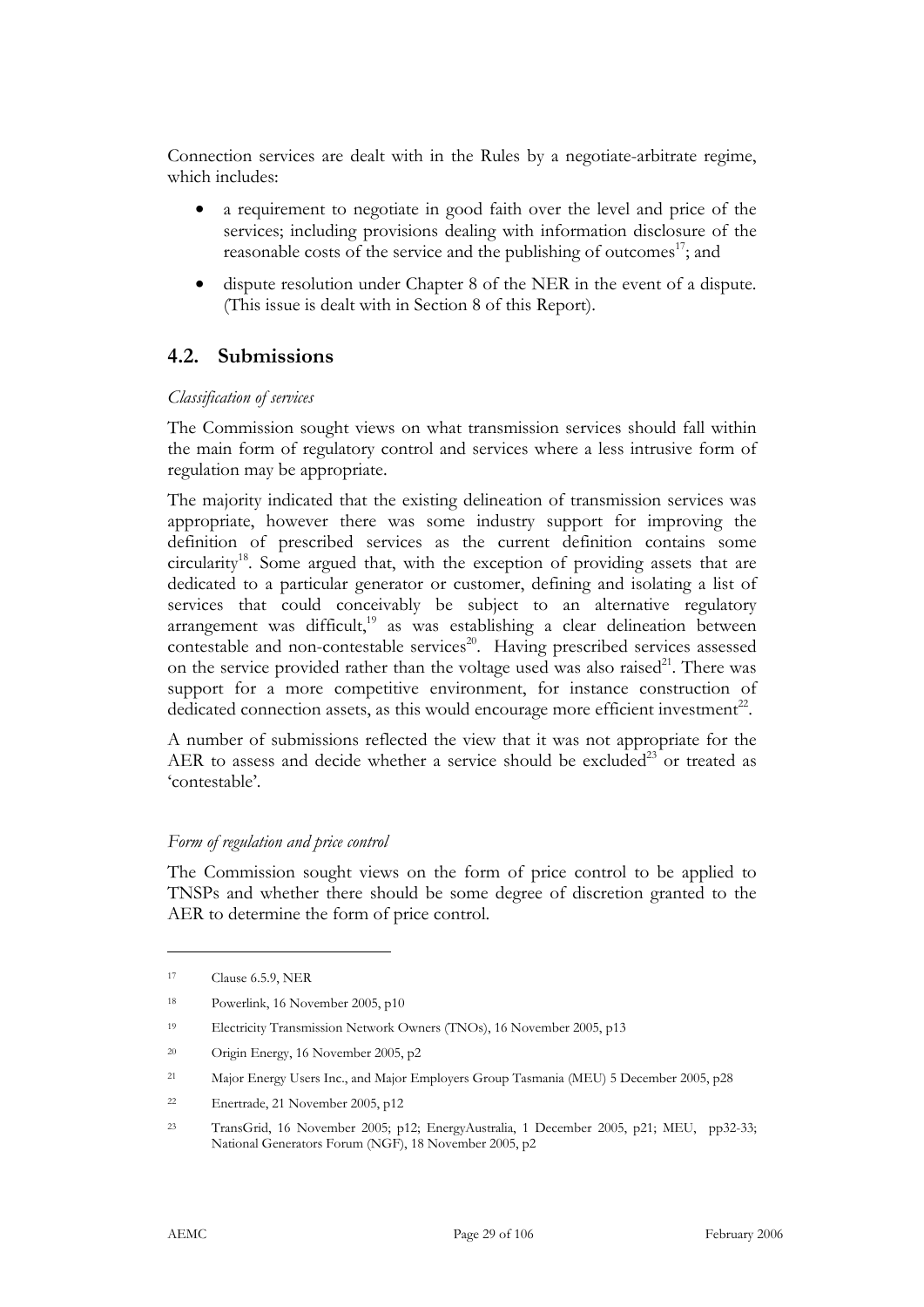There was general support from stakeholders for the use of a revenue cap as the primary form of transmission regulation and maintaining the building blocks approach to the calculation of the cap. Consumer and environmental groups argued that the current regime is understood and accepted by the market<sup>24</sup>, and that the absence of revenue caps would result in reduced incentives for TNSPs to carry out operations within budget and could instead seek to encourage greater consumption of electricity<sup>25</sup>. There was also a call for greater support for demand management via incentives<sup>26</sup>. There was, however, also support for a hybrid regime<sup>27</sup>.

There was no support amongst respondents for the widespread use of benchmarking, other than as an information tool,<sup>28</sup> or in conjunction with other information sources $^{29}$ .

### **4.3. Proposed Rule**

### *Classification of services*

The Commission has defined the following services in a mutually exclusive manner:

- Prescribed Transmission Services use of system services supplied by the shared transmission network which meet (but do not exceed) the network performance requirements specified under any legislation of a participating jurisdiction (including instruments made or issued under such legislation eg. regulations, codes, licences) and the network performance requirements set out in Schedule 5.1 of the NER (prescribed transmission services do not include negotiated transmission services or market network services); and
- Negotiated Transmission Services connection services (entry, exit and TNSP to TNSP connection services); use of system services supplied by the shared transmission network which exceed the network performance requirements specified under any legislation of a participating jurisdiction (including instruments made or issued under such legislation eg. regulations, codes, licences) or which are above or below the network performance requirements set out in Schedule 5.1 of the NER; and use of system services in respect of agreed transmission network augmentations

-

<sup>24</sup> Public Interest Advocacy Centre (PIAC), 17 November 2005, p2; Australian Energy Regulator (AER), 22 November 2005, p3

<sup>25</sup> Total Environment Centre (TEC), 18 November 2005, p7

<sup>26</sup> TEC, p8

<sup>27</sup> TNOs, p25.; Ergon Energy, 16 November 2005 pp2,4,5; TransGrid, p7.; EnergyAustralia, p18.

<sup>28</sup> EnergyAustralia, p36.; TNOs, p5,15.; Ergon Energy, p3.; Energy Networks Association (ENA), 30 November 2005 p9

<sup>29</sup> MEU, p20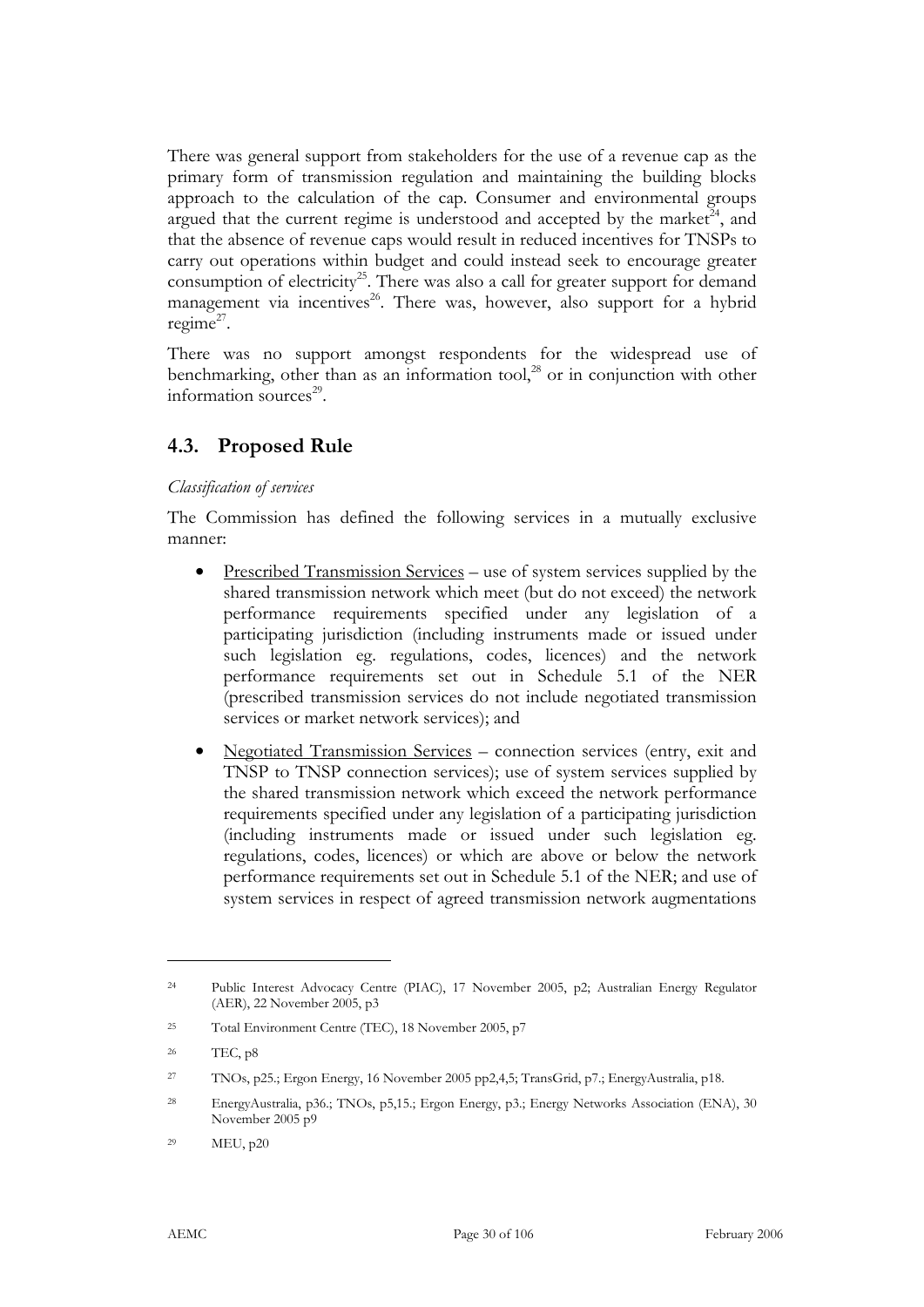or extensions for loads, generators and MNSPs (negotiated transmission services do not include market network services) $30$ .

The Commission has deliberately adopted a definition of Prescribed Transmission Services which is different to that contained in the current Rules. The Commission believes the current approach of defining Prescribed Transmission Services by reference to services, the charges of which are subject to the revenue cap, is circular and unhelpful. Further, the consequences of this include more intrusive regulation than may be warranted and the crowding out of opportunities to increase the level of contestable service provision.

The Commission intends that the revenue from standard use of system services supplied using the shared transmission network be subject to a revenue cap. A use of system service is a service which evacuates power from a generator or delivers power to a directly connected customer.

The charges for connection services and use of system services with performance characteristics different to those delivered by the shared network should be the subject of a commercial negotiation regime. The Commission believes that TNSPs and directly connected users should negotiate with each other to resolve the amount and form of charges to be paid by users for these services. Given that the TNSP may have a degree of market power in the delivery of these services where parties are unable to reach a commercial agreement, the question of the amount and form of charges for these services should be determined by a third party.

The Commission recognises that a significant challenge of this approach is how to define the 'standard' or 'basic' use of system service delivered using the shared network. A use of system service is a service which evacuates power from a generator or delivers power to a directly connected customer. The characteristics of a use of system service relate to issues of 'quality' and 'quantity'.

The Commission believes that Schedule 5.1 of Chapter 5 of the NER is likely to provide appropriate indicia of the 'quality' of the standard service in relation to such matters as voltage, stability, and frequency variations. In addition the Commission understands that the jurisdictions may have legislation, regulations and statutory instruments (including codes and licences) which specify the 'quality' of the standard transmission service.

Further, Schedule 5.1 appears to provide an appropriate indicia for the 'quantity' specification of the standard services from the perspective of customers. That is, the "transfer of power from generating units to Customers can withstand the impact of any single contingency with severity less than the credible contingency events stated in clause S5.1.2.1".

<sup>30</sup> Clause 5.4A of the Draft Rules (contained in the consequential amendments which are set out in Schedule 2) is designed to provide for access arrangements for generators, MNSPs and other transmission network users (including customers) in relation to transmission networks. The existing clauses 5.5 and 5.5A, which provide for access arrangements for generators and MNSPs, have been restricted in their operation to distribution networks.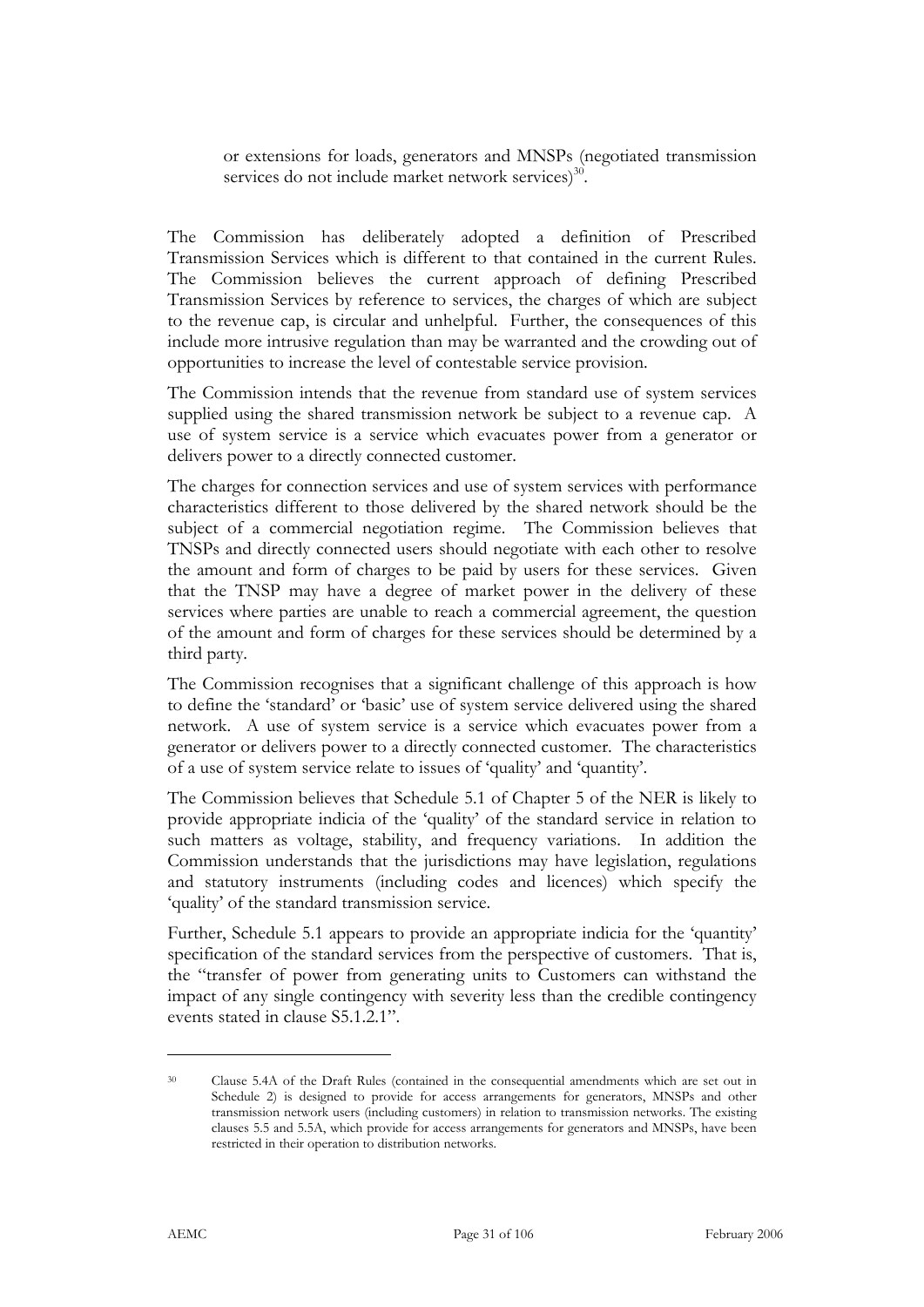Schedule 5.1 does not address the question of 'quantity' from the perspective of a generator. That is, Schedule 5.1 does not provide any service specification in relation to the power transfer performance of a transmission network for the evacuation of power from a generator. However, the NEM design is not intended to provide 'firm' access to generators and consequently it seems appropriate to the Commission that the Rules do not specify a power transfer capability to individual generators.

Given that an inherent design feature of the NEM is that generators are not provided, as of right, firm access, it appears to the Commission to be appropriate that if individual generators wish to secure a power transfer capability different to that which would be provided by a shared network that is built and operated to the standard that is specified by the standard referred to in clause S5.1.2.1 of the Rules, the charges for that augmented power transfer capability should be subject to a commercial negotiation regime.

The Commission is also aware that the practice of TNSPs in applying the current definitions of Prescribed Services and Excluded Services varies across the jurisdictions. In particular the Commission understands that different TNSPs adopt different approaches to the delineation between assets – and therefore costs – used to supply Connection Services and Prescribed Services. The consequences of this includes that charges for essentially the same Connection Services may vary widely across the NEM and the contribution of end-users (through the payment of TUOS charges) to assets used to provide connection services will also vary widely. The Commission sees no reason why the approaches to these issues should vary between different TNSPs and across the NEM.

The Commission recognises that the consequence of this approach may be that in the future more costs may be recovered by a TNSP through negotiated charges. Further that there may be assets which are used in part or in whole to provide Connection Services or use of system services with performance characteristics which are different to standard services and the costs of have historically been included in the RAB and therefore within the revenue cap.

The Rule Proposal provides that only revenue from Prescribed Transmission Services is subject to a revenue cap. The revenues earned by TNSPs from Negotiated Transmission Services will only be subject to the commercial negotiation regime. To ensure there is no cross-subsidisation or double recovery of costs by TNSPs, cost allocation rules will need to be complied with and only costs that are appropriately allocated to Prescribed Services will in the future be allowed to be rolled into the RAB.

The Commission recognises that the proposed approach to defining prescribed services represents a significant departure from the current Rules and practice. The Commission is particularly interested in receiving submissions which provide suggestions about how the approach to defining Prescribed Transmission Services can be improved.

In recognition of the need for further consultation on implementation and other issues, the Commission intends to establish a working group comprising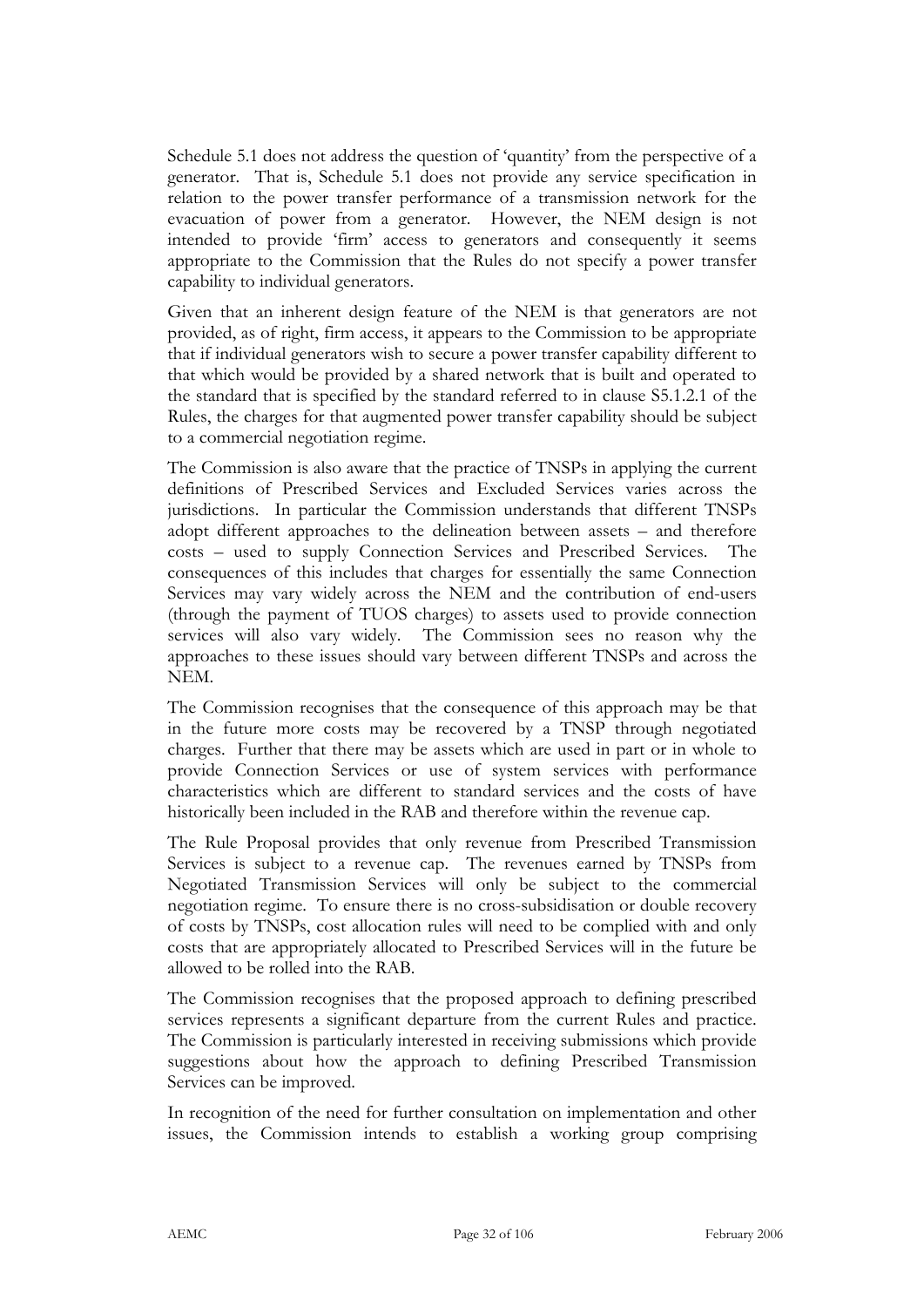representatives of TNSPs, NEMMCO, generators, DNSPs and directly connected end users to review and develop the proposed definitions of Transmission Prescribed Services and Negotiated Transmission Services. It is intended that the working group finalise its findings before the completion of the Commission's Draft Determination.

### *Form of regulation and price control*

The proposed Rules apply to the different service classifications as follows:

- Prescribed Transmission Services to be subject to a revenue cap CPI-X building block approach form of regulation in a similar manner to what the AER currently applies;
- Negotiated Transmission Services Connection Services, Shared Transmission Services with non-standard performance characteristics and Use of System Services in relation to agreed network augmentations and extensions - terms and conditions of provision to be subject to a commercial negotiation/arbitration regime (see Section 8 of this Report).

Full details of the building block methodology and the determination of each component are discussed in Section 6. The commercial negotiation framework is discussed in Section 8.

The following diagram illustrates the Commission's proposed classification of services and proposed form of regulation applicable to each service classification.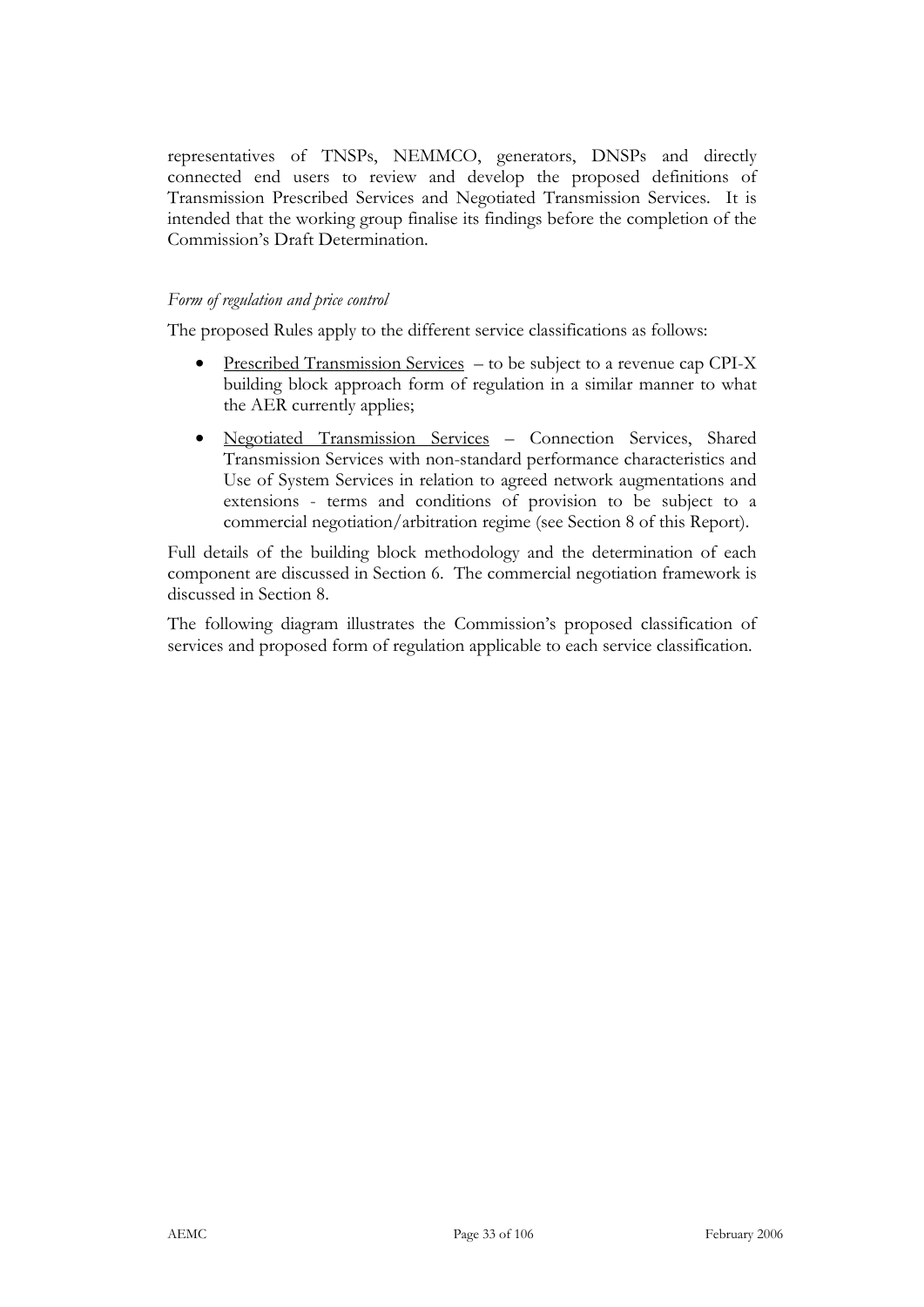

**Diagram A: Classification of Services** 

### **4.4. Commission's Reasoning**

### *Classification of services*

 The Commission sees that there is a real possibility for more transmission services to be subject to commercial negotiation between TNSPs and users.

The Commission has sought to clarify and tighten the classification of transmission services and the forms of regulation to be applied to them in order that there is a higher level of certainty for market participants.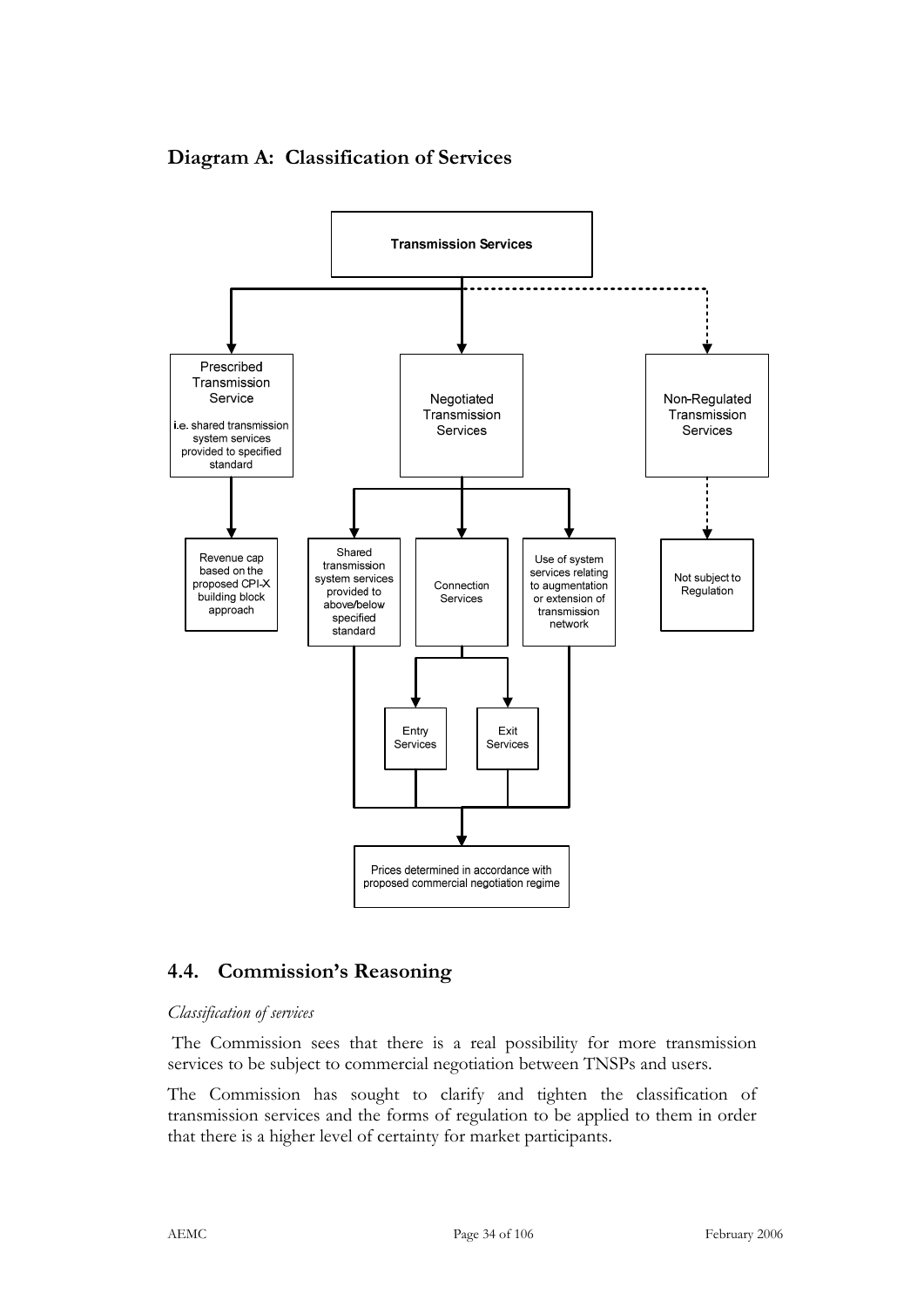Prescribed Transmission Services constitute those provided by shared network infrastructure, which exhibits strong economies of scale and externalities such that competition is unlikely to be feasible. Prescribed Transmission Services are also limited to those that have relatively uniform performance characteristics across the network.

The Commission considers that there are transmission services, for instance connection services and non-standard use of system services that provide scope for more commercial negotiation. The current Rules allow less intrusive regulation of services for which competition exists $31$ . In practice, however, less intrusive forms of regulation do not appear to have been employed including because of the circularity in the current Rules for the definition of Prescribed Services – being services the revenue of which is subject to a revenue cap.

#### *Form of regulation and control*

The Commission considers that revenue for Prescribed Transmission Services should continue to be regulated through the revenue cap (building block) form of regulation. TNSP costs of service do not vary significantly with the quantity of services provided, especially during the term of a regulatory review, and therefore a revenue cap minimises, largely unmanageable, volume risk for TNSPs.

The Commission proposes to codify in the Rules the methodology for the calculation of transmission revenue caps. The methodology adopted by the Commission is largely based on the SRP.

Maintaining revenue caps will provide certainty and consistency to TNSPs and their customers. The building block CPI-X approach to regulation is designed to enable businesses to recover their efficient costs of operation as well as provide incentives for future cost reductions, consistent with the requirements of the  $NEL^{32}$ .

The form of revenue cap proposed by the Commission will allow for reopening and pass-through events, and is therefore a form of hybrid or adjusting revenue cap.

The uniqueness of TNSPs' costs mean that the use of industry-wide benchmark approaches (such as DEA or TFP) to set efficient costs or expected efficiency improvements is not likely to be appropriate. However, the Commission would encourage the use of productivity indices to inform the determination of the efficient levels of forecast capital and operating expenditure. This is further discussed in Section 6.

The Commission considers that a commercial negotiation regime supported by an appropriate dispute resolution facility provides a cost effective means of determining the price and level of those services for which there is scope for contestable supply, more exclusive supply or negotiation with large users.

<sup>31</sup> Clause 6.2.3(c), NER

<sup>32</sup> Section 35(3)(a) & (b), NEL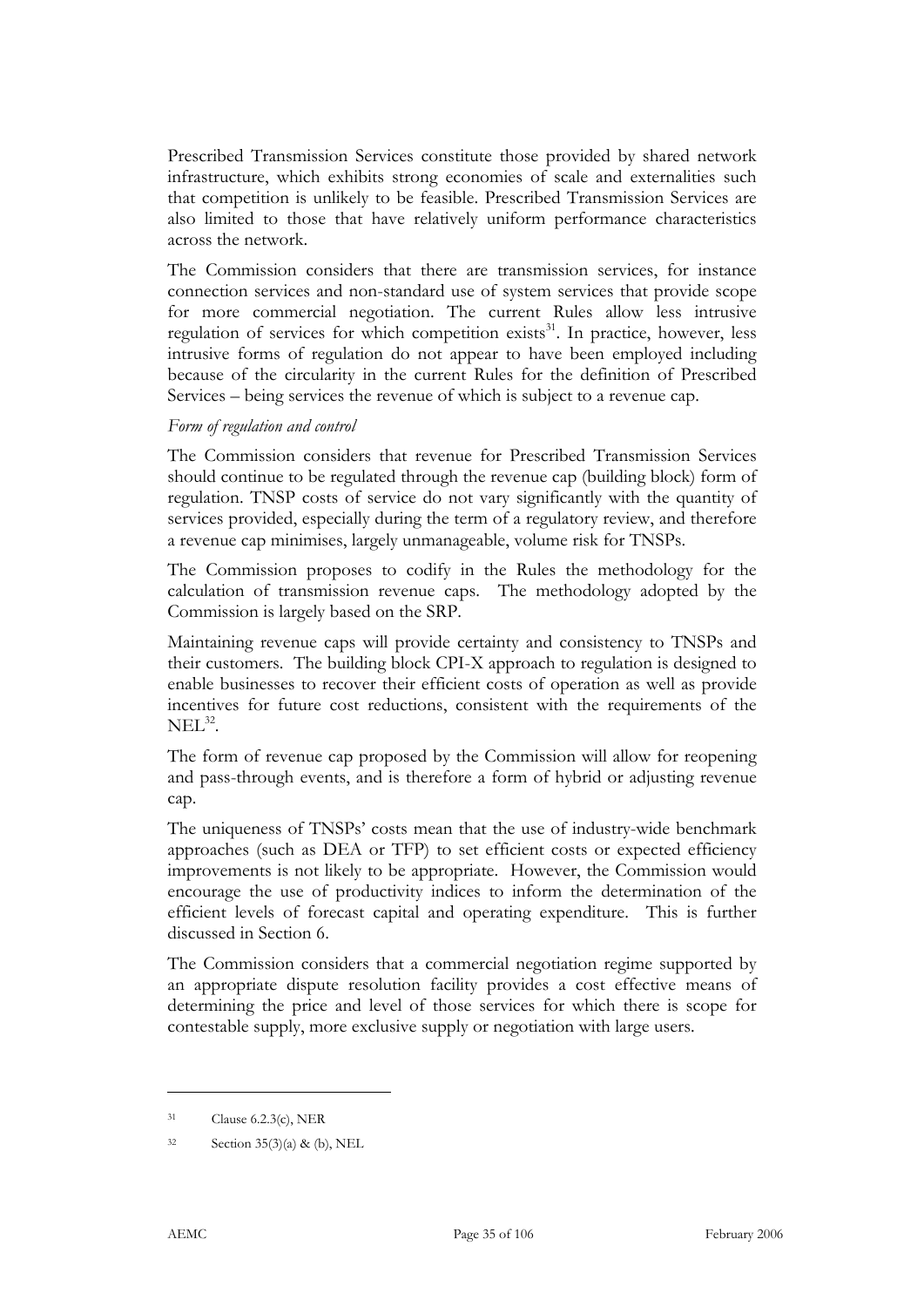## 5. **Regulatory Procedures**

A key objective for the Commission is to ensure an appropriate balance between greater certainty and transparency of regulatory procedures and regulatory discretion for the AER. The Commission has aimed to increase certainty and transparency to reduce the risk of regulatory error without unnecessarily constraining the Regulator. To a significant degree the Commission has sought to codify regulatory procedures in relation to the extent of discretion and guidance for the AER in the following areas:

- the methodology by which revenue caps are determined;
- Propose-respond approach for the revenue determination process;
- the regulatory decision-making criteria;
- establishing information and cost allocation guidelines and procedures for amending AER Guidelines; and
- to further clarify the procedures for the revocation of a revenue cap.

This Section addresses these procedural issues in turn.

## **5.1. Direction and Guided Discretion**

In a number of areas it is appropriate that the AER has discretion in determining various aspects of, and process for, economic regulation. Where the AER is given discretion under the Draft Rule, guidance for the exercise of that discretion is also provided. These include matters such as the design of incentive schemes and the Information and Cost Allocation Guidelines.

The key procedures are described in this Section.

### **5.1.1. Current Arrangements**

The current Rules provide for a high degree of discretion, both to TNSPs in how they formulate their proposals for a revenue cap and to the AER in how it will determine a revenue cap. The Rules contain a range of layered and competing objectives and principles which the AER must seek to achieve in regulating TNSPs. The AER has considerable discretion in determining how these objectives and principles are to be reconciled or given precedence.

The AER's SRP has provided clarification of the regulatory approach the AER intends to adopt where issues have been left open by the Rules. However, the SRP is not a binding document.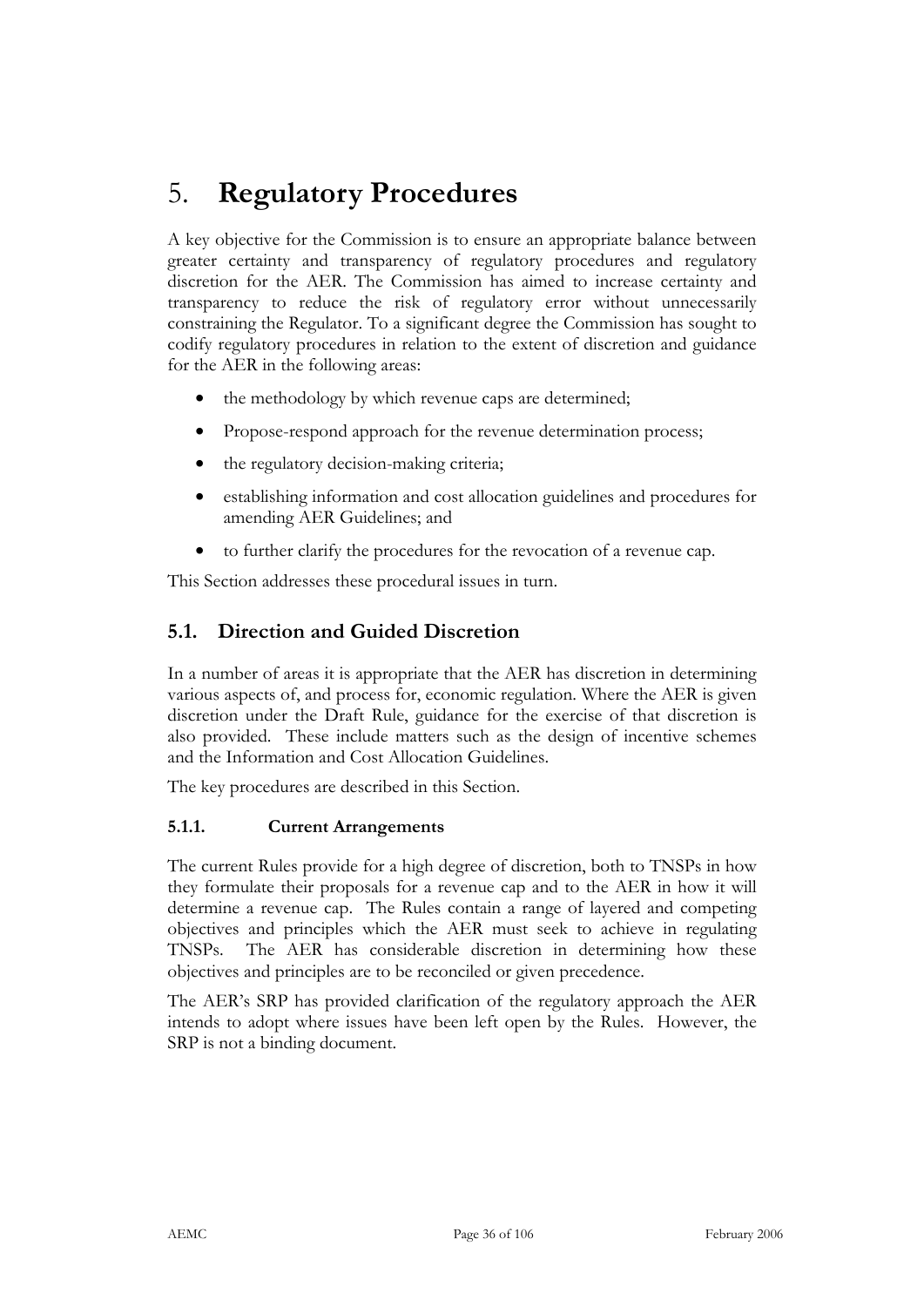### **5.1.2. Submissions**

Generally, submissions called for greater prescription or guidance in the Rules and a reduction in the overall discretion that the AER is able to exercise<sup>33</sup>. User groups did not support reducing the AER's level of discretion, though there was not strong support for increasing it either. There was a minority view that the Rules should include high level principles and provide the AER with discretion<sup>34</sup>.

The AER is supportive of maintaining the current level of prescription currently embodied in the Rules, in concert with the SRP. In the AER's view, excessive prescription restricts flexibility and increases costs on businesses. The AER also believes the Rules must provide an appropriate level of flexibility, in part to accommodate future developments in regulatory thinking as well as the individual needs and circumstances of businesses.<sup>35</sup>.

## **5.1.3. Proposed Rule**

In summary the Draft Rule provides direction to the AER on:

- Form of regulation to be applied to Prescribed Transmission Services and Negotiated Transmission Services (as discussed in Section 4);
- Methodology for the calculation of the revenue cap for Prescribed Transmission Services (discussed in Section 6);
- The process by which disputes in relation to charges for Negotiated Transmission Services are to be resolved and the criteria to be applied (see Section 8);
- The steps in the Propose-respond process by which TNSPs make proposals and the AER assesses those proposals (discussed in Section 5.3); and
- Procedures for developing and amending AER Guidelines (dealing with information to be submitted with a TNSP's revenue cap proposal, the model to be used to calculate revenue caps, incentive regime mechanisms and cost allocation principles.

The Rule Proposal provides guided discretion in the following areas:

- Principles for the design of incentive schemes for standards of service and operating expenditure; and
- Information and Cost Allocation Guidelines and PTRM Model to be prepared by the AER in line with the Rules. A comprehensive list of Guidelines to be prepared can be found in Appendix 3.

<sup>33</sup> For example.; TEC p6; EnergyAustralia, p43; Origin Energy p5, NGF p3, TransGrid p 33.

<sup>34</sup> Ergon Energy, p1

<sup>35</sup> AER, pp3-5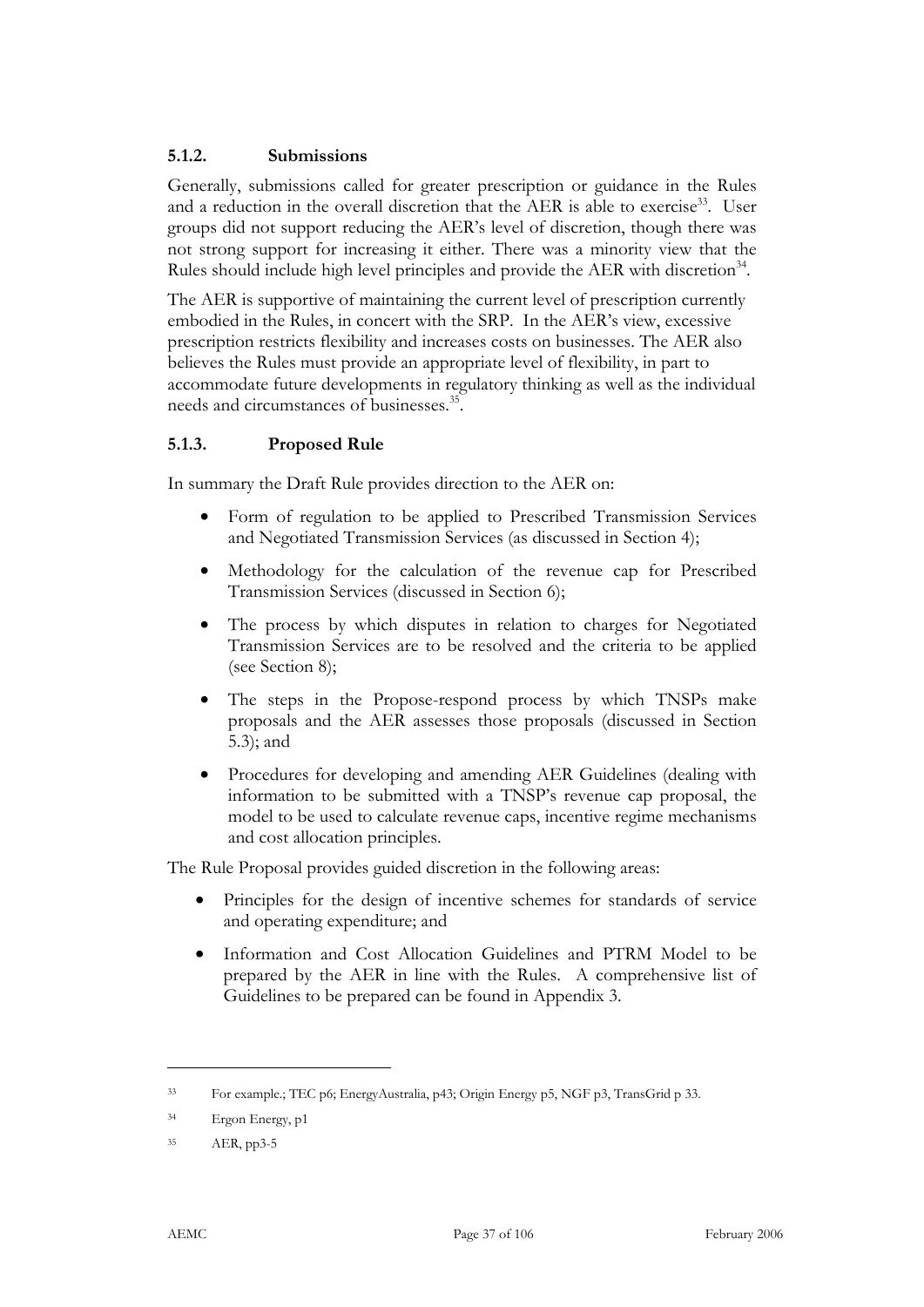## **5.1.4. Commission's Reasoning**

The Commission believes that the policy intention of the NEM governance framework (which separated the Rule-making role from the compliance role) was to provide greater guidance in the Rules for the AER and for the AER to administer the Rules. The Rule Proposal reflects this delineation between rule making and rule administration.

Importantly, the Commission has taken into careful consideration the submissions for greater clarity, certainty and transparency in the Rules. This emerged as a consistent theme in many industry submissions.

The Commission is cognisant of the significant work and consultation undertaken by the AER in developing the SRP. The elevation of large parts of the SRP into the Rules is a means of achieving certainty and consistency for all stakeholders.

On the other hand it could be said that providing regulators with substantial degrees of discretion allows for innovation and development in regulatory practice. However, under the NEM governance framework, significant regulatory developments are more appropriately dealt with through a formal Rule change process which involves formal consultation and analysis processes that allows for involvement by all interested stakeholders.

There are areas in which it would be inappropriate to fix regulatory practice in statutory rules. In particular the Commission believes that the AER needs flexibility in determining what information should be submitted with TNSP revenue cap proposals, the form of incentive mechanisms for operational expenditure and performance that should be applied, cost allocation principles, the mechanics of rolling-forward the RAB and the form of PTRM adopted. In these areas the Rule Proposal provides for the AER to develop models and guidelines.

The Rule Proposal sets out requirements for the AER to comply with Transmission Guideline Procedures when it wishes to alter any of the Guidelines. The Procedures set out a transparent public consultation process, involving a draft and final decision with clear reasons given for its approach. This will help increase the predictability and certainty of the regulatory regime, without excessively hampering the AER when it considers that a change to a Guideline is required.

The Commission believes that the Rule Proposal provides a greater degree of direction and guidance about the regulatory principles and procedures for making revenue cap determinations. This is a feature of good regulatory design and will, over time, increase the predictability and consistency of regulatory decision making.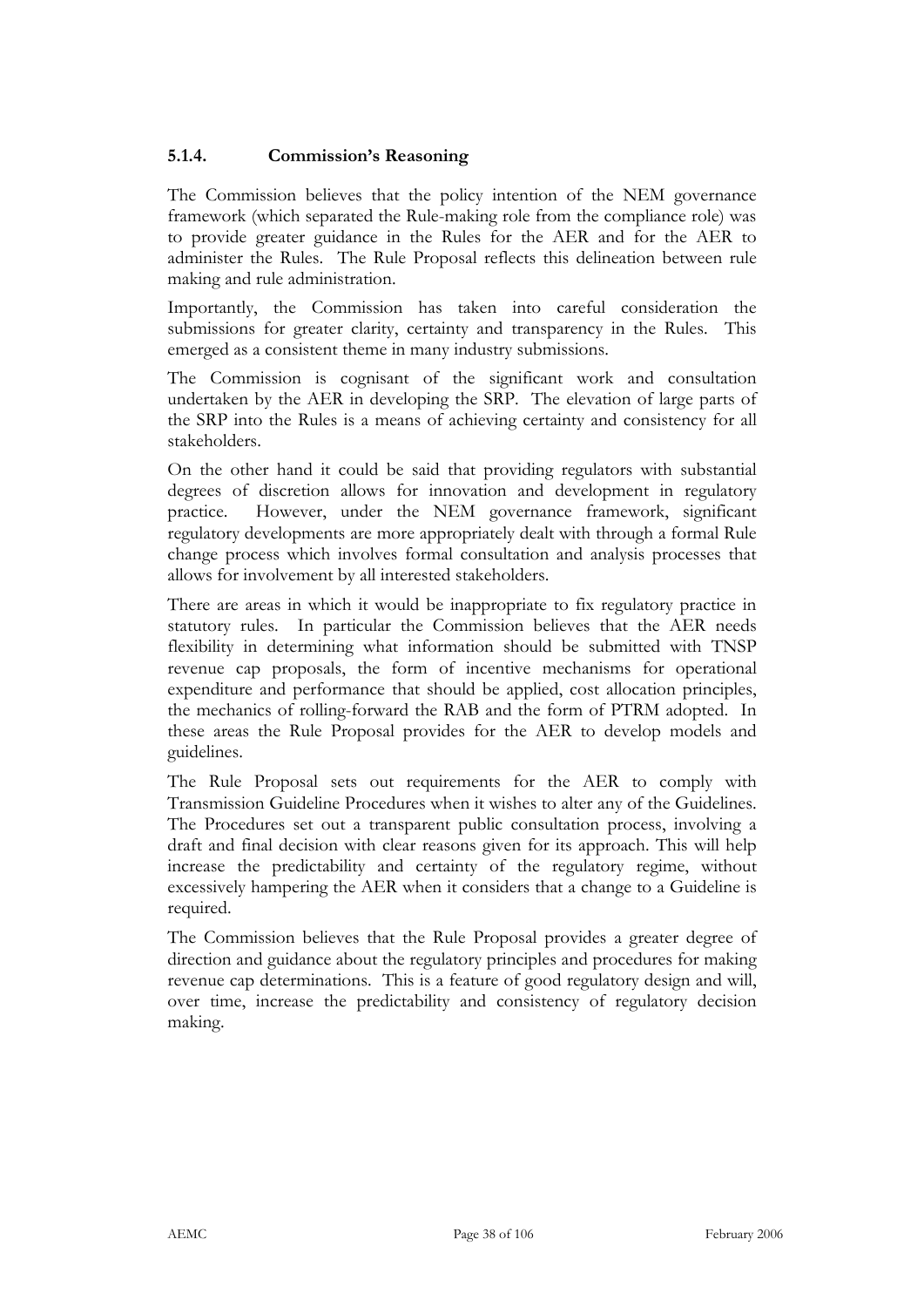# **5.2. Information Requirements**

Efficient and effective regulation of monopoly businesses requires the provision of accurate, timely and relevant information. The Commission is conscious of the need to balance the problem of information asymmetry with the administrative burden associated with providing information by TNSPs.

The AER may require information from a TNSP in a range of circumstances including to ensure that the AER has sufficient information upon which to make a revenue cap determination, to ensure compliance with a revenue cap determination to assess performance between regulatory determinations. The Commission has proposed Rules in respect of these issues.

### **5.2.1. Current Arrangements**

The Rules are currently silent in relation to the information that a TNSP must submit to the AER as part of its proposal for a revenue cap determination.

However, the NEL and NER provide the AER with wide-ranging discretion to obtain information for regulatory purposes. The Rules require TNSPs to submit certified annual financial statements to the AER in the form and by a date determined by the  $AER^{36}$ . The current Rules also require the preparation of guidelines.

The ACCC released its Information Requirements Guidelines in June 2002, which set out information required from TNSPs to satisfy annual reporting requirements and revenue determination process. The Rules also contains confidentiality provisions.

## **5.2.2. Submissions**

Submissions focused on information asymmetry and the ability of the AER to gather information. There was a general view that the current information gathering provisions in the Rules were extensive and sufficient for the AER's purposes $^{37}$ , although some considered that the provisions could be refined $^{38}$ . The implementation of a more robust and auditable information disclosure regime was raised by one submission<sup>39</sup>.

Establishing an initial framework setting out information requirements and clarity about the how the information was to be used was also raised<sup>40</sup>. There was also a view that the AER should not only rely on information provided by TNSPs but also use benchmarking $41$ .

<sup>36</sup> Clause 6.2.5, NER

<sup>37</sup> Ergon Energy, p20.; TransGrid, p37

<sup>38</sup> TNOs, p36;

<sup>39</sup> Energy Users Association of Australia and Energy Action Group (EUAA), 31 January 2006, p7, 40

<sup>40</sup> EnergyAustralia, p48.

<sup>41</sup> MEU, p20.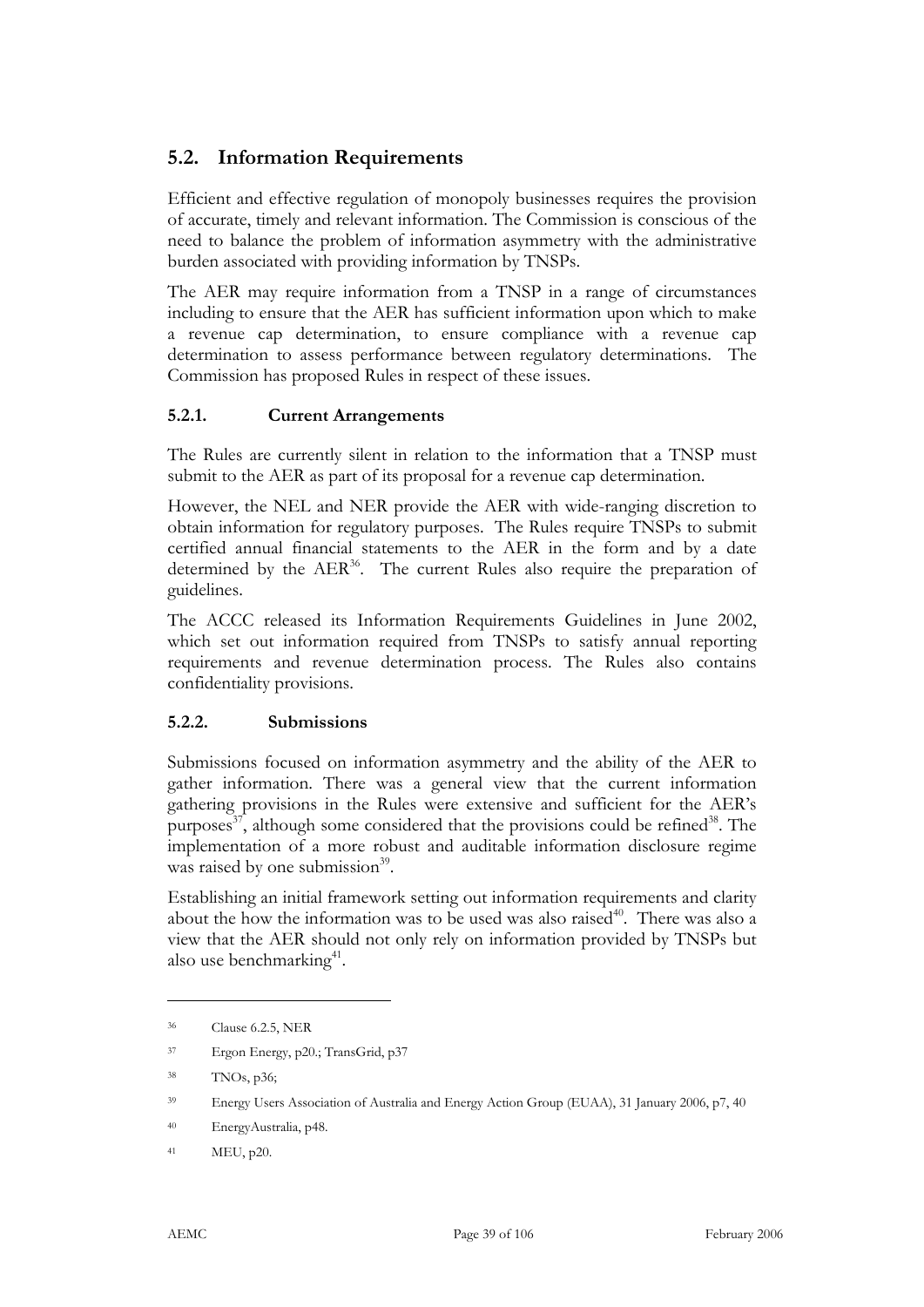Some submissions also saw benefit in requiring the AER to issue an initial framework document for each transmission review setting out specific information requirements<sup>42</sup>. Others suggested that a generic set of information requirements should apply to all revenue cap determinations so that there was a consistency of approach between different determinations<sup>43</sup>.

## **5.2.3. Proposed Rule**

Consistent with the proposed regulatory procedures described in Section 5 and the clearer delineation of Prescribed Transmission Services and Negotiated Transmission Services, the Rule Proposal requires the AER to develop two Guidelines under the Rules. The Guidelines relate to information to be submitted with a TNSP Revenue Cap Proposal and Cost Allocation Principles. The documents that the AER will be required to prepare are listed in Appendix 3.

The Rule Proposal otherwise retains the current Rules which confer broad discretions on the AER in relation to the submission of annual accounts and other information with amendments relating to obtaining information regarding the Service Performance Incentive Scheme. The Scheme is discussed in Section 7.

### **5.2.4. Commission's Reasoning**

The Commission wishes to achieve effective regulation by ensuring the AER has access to timely and accurate information from TNSPs. However, information provision needs to be balanced against the cost of providing this information by the TNSP. This cost is ultimately borne by the consumer.

Balancing the tension between information asymmetry and regulatory burden on TNSPs can be addressed somewhat by the establishment of guidelines for information requirements and cost allocation. The proposed Information and Cost Allocation Guidelines (see Appendix 3) are intended to allow the AER to collect information under the Rules in a transparent and certain process. The aim is to establish a consistent set of information requirements for revenue cap proposals and reduce the scope for ad hoc changes.

The Commission would welcome views on the appropriateness of these proposals. In particular, should there be greater guidance in the Rules in relation to the AER's general information gathering powers, consistent with the Commission's approach in other areas where the AER has discretion?

<sup>42</sup> TransGrid, p36.

<sup>43</sup> TEC, pp13-14.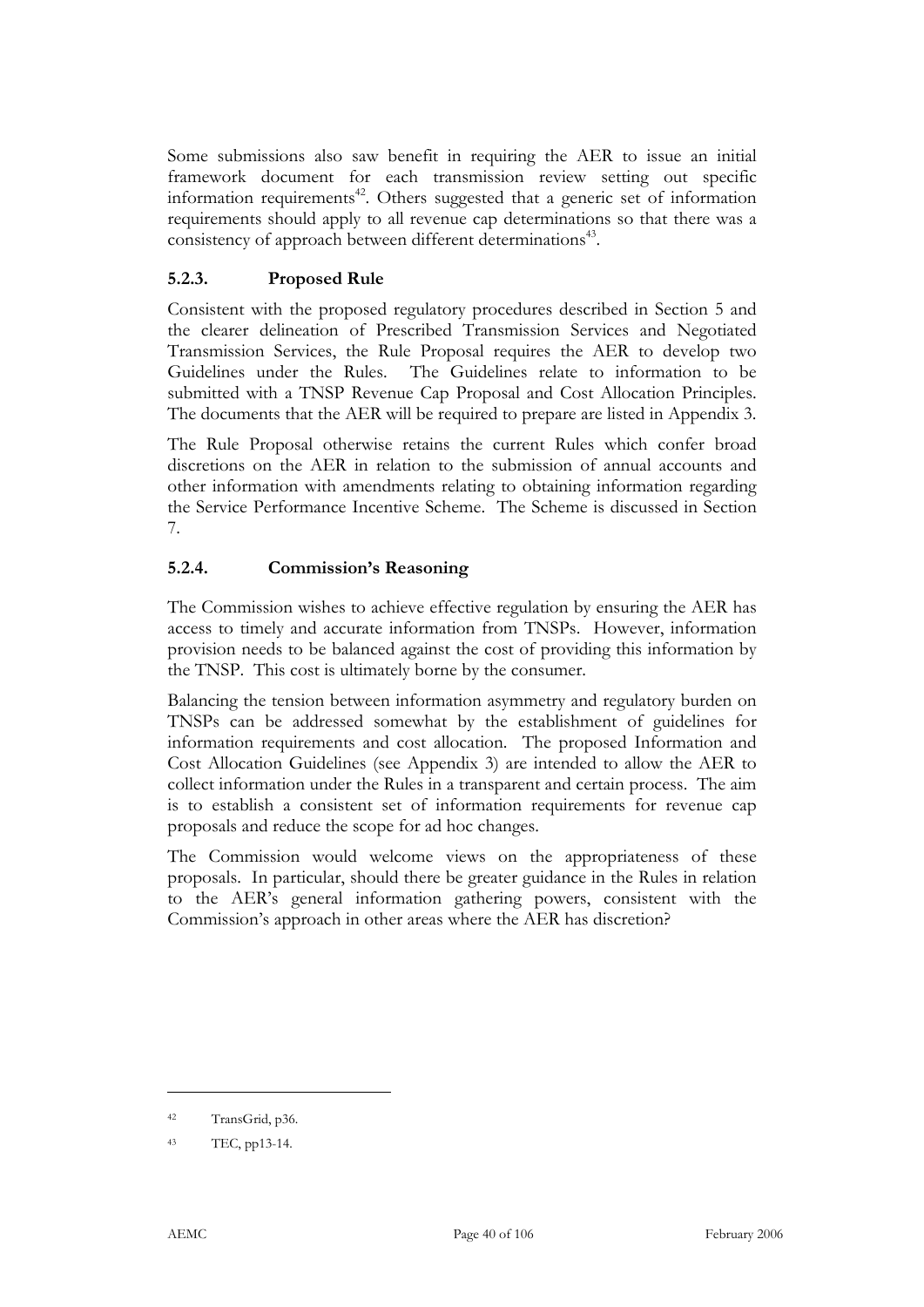# **5.3. Propose-respond Procedures**

The Commission is required to develop Rules covering the procedures to be followed by the AER in exercising its regulatory functions<sup>44</sup>. Increasing the clarity, certainty and transparency of regulatory procedures was strongly supported by stakeholders.

The existing regulatory procedures reflect, in practice, a Propose-respond type approach but with no formal requirements on either the TNSP or AER regarding the status of the TNSP's proposal. The Commission is proposing to prescribe a Propose-respond process in the Rule Proposal. This will also bring gas and electricity regulatory processes into closer alignment and improve the certainty and transparency of regulatory processes for revenue cap determinations.

### **5.3.1. Current Arrangements**

The current Rules impose certain procedural requirements for transmission regulatory decisions. These include a requirement to publish a process and timetable for re-setting the revenue cap; provide parties with a reasonable opportunity to prepare and respond to the process; and reasonable accountability through transparency and public disclosure of regulatory processes. The AER must also publish the basis for its decisions.

The AER has published its process for regulatory determinations in Chapter 3 of the SRP. This includes an application by the TNSP; public consultation and submissions; a draft decision followed by additional consultation; and a final decision. However, this process is not binding on the AER, nor is the SRP itself.

## **5.3.2. Submissions**

There was support for a Propose-respond process in submissions. It was seen to promote the NEM objective by reducing 'unjustified' regulatory interventions and improving the investment climate<sup>45</sup>. Submissions also generally supported the Propose-respond process being Rules-based, and limiting the Regulator's ability to reject a TNSP's proposal $46$ . A key argument in favour of the Proposerespond process was that TNSPs know their requirements and are in the best position to make the opening proposal.

Several submissions supported a Propose-respond process<sup>47</sup> because it would provide greater certainty to the TNSPs as well as streamline the regulatory process. Associated with this was a benefit in requiring the AER to issue an initial framework document for each transmission review setting out specific

<sup>44</sup> Item 17, Schedule 1, NEL

<sup>45</sup> TNOs, p46.

<sup>46</sup> Ergon Energy, p7 p18.; EnergyAustralia, p21.

<sup>47</sup> EnergyAustralia, p48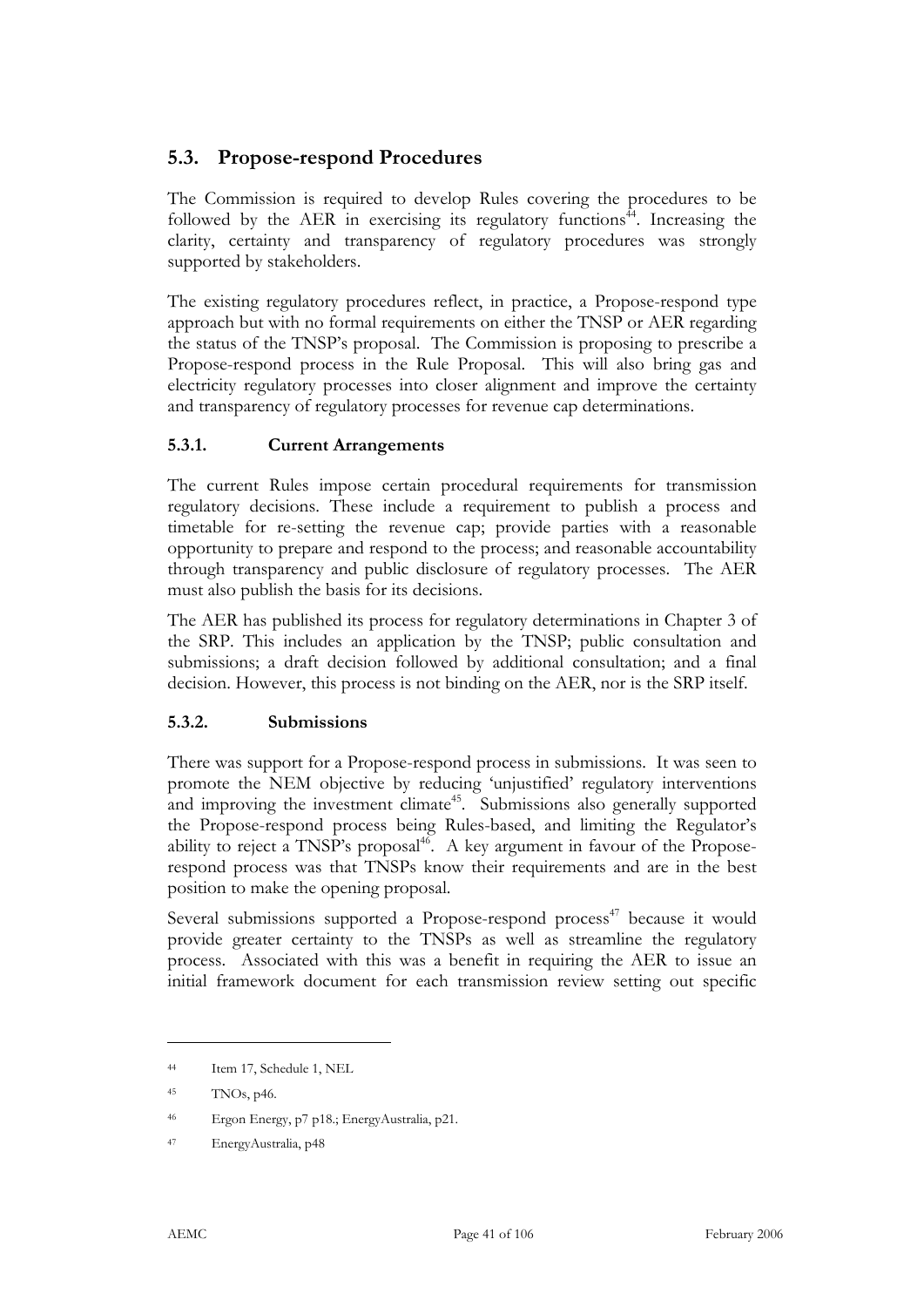information requirements<sup>48</sup>. Some considered it more effective for an existing set of guidelines to be used rather than developing a new proposal at the beginning of each new revenue cap determination<sup>49</sup>.

## **5.3.3. Proposed Rule**

The Draft Rule contains a Propose-respond process which features a fixed 13 month timeframe and a clear consultation process. Associated with the Proposerespond process are requirements for TNSP's to prepare their proposals in a manner which complies with AER information guidelines and models.

The Propose-respond process is illustrated in Diagram B. A high level summary of the key stages of the Propose-respond process follows:

- TNSP submits to the AER a revenue proposal for prescribed transmission services and a proposed negotiation framework. The revenue proposal and the negotiation framework must comply with AER Guidelines.
- The application must be 13 months before the commencement of the next regulatory period.
- The AER conducts a preliminary assessment of the TNSP proposal. The AER assesses whether the TNSPs proposal complies with the AER's Guidelines.
- The AER must publish for consultation the TNSP's revenue proposal and negotiating framework as well as supporting information. The AER may publish an issues paper but must publish the proposed Negotiated Transmission Service Pricing Criteria for the TNSP.
- The AER makes its draft decision either approving or refusing to approve the revenue proposal and the proposed negotiation framework. The AER must call for submissions on its draft decision.
- The AER must set out the reasons for its draft decision as well as specifying the Negotiated Transmission Service Pricing Criteria. The AER is required to accept a TNSP's proposed forecast capital expenditure and operating expenditure where it is a reasonable estimate of its expenditure requirements having regard to a number of specified criteria.
- The AER must publish its draft decision and conduct a pre-determination conference to explain its decision. The TNSP may submit a revised revenue proposal or revised negotiation framework.
- The AER makes its final decision. The AER must approve a TNSP's proposal or revised proposal (following a draft decision) if:

<sup>48</sup> TransGrid, p36

<sup>49</sup> TEC, p14.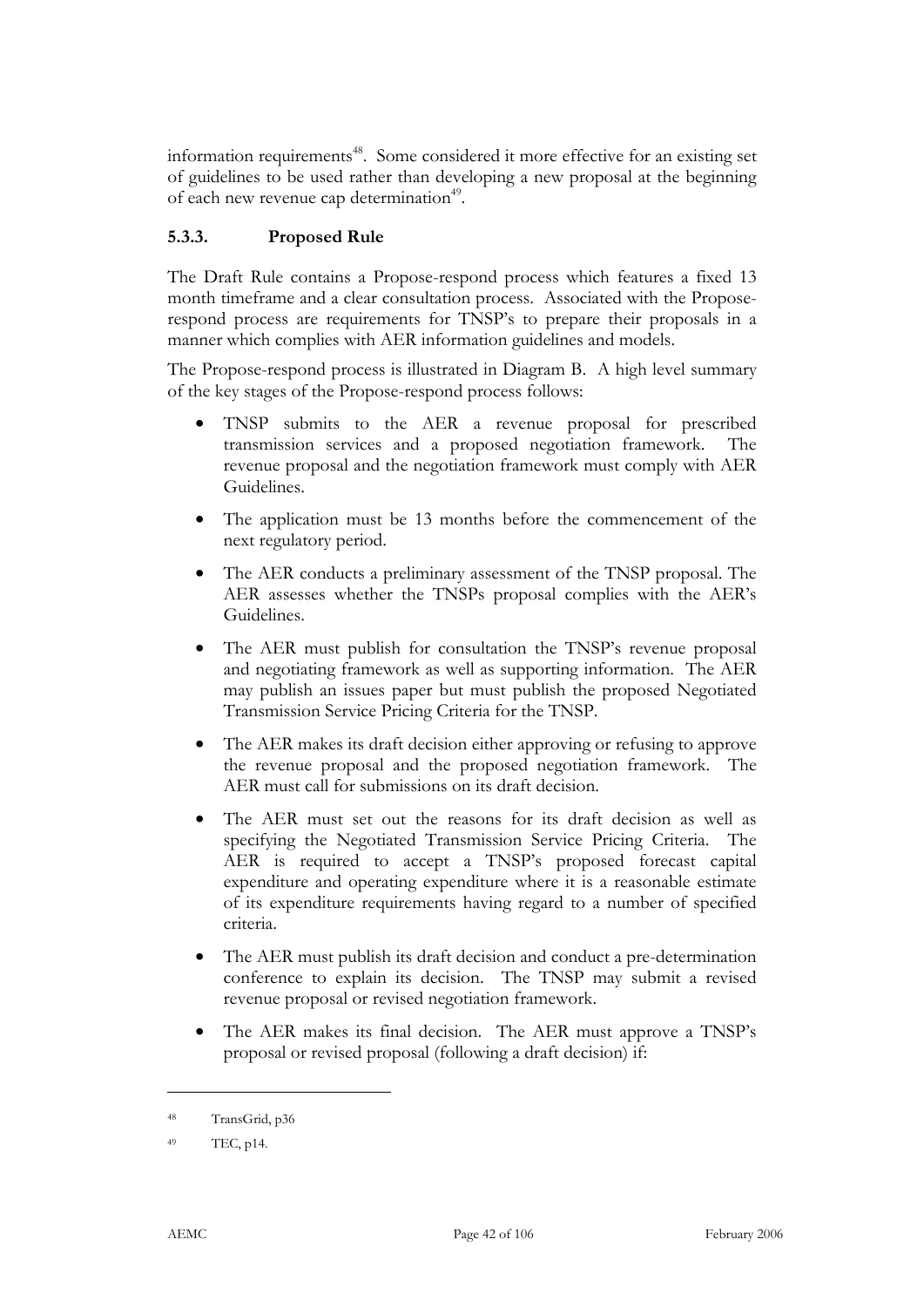- − the total revenue cap and MAR for each year have been determined in accordance with the AER's post-tax revenue model and the Rules; and
- − forecast capital and operating expenditure are a reasonable estimate of the TNSP's expenditure requirements having regard to a number of specified criteria.
- The AER must approve the TNSP's proposed service performance incentive scheme and efficiency benefit sharing scheme parameters if the AER is satisfied that those parameters comply with the requirements of the relevant scheme published by the AER.
- The AER must approve the TNSP's proposed or resubmitted negotiation framework parameters for Negotiated Transmission Services if the AER is satisfied that the proposal complies with the Rules requirements.
- The AER must approve a TNSP's revised revenue proposal or negotiation framework if it contains the changes required by the AER in its draft decision, unless other changes have been made to the proposal or information provided.
- The AER must approve the length of a regulatory control period as proposed by the TNSP if it is five years.
- The AER's refusal to approve the revenue proposal will result in the substitution or amendment of the relevant values by the AER.

## **5.3.4. Commission's Reasoning**

The Propose-respond process codifies the comparable regulatory practice under the SRP. The key reason for codifying a Propose-respond process is to provide certainty, transparency and timeliness of regulatory procedures. This will benefit all stakeholders in the regulatory process.

Transparent and timely processes reduce regulatory risk which is a key requirement for effective regulation. The fixed timetable will provide certainty about the dates for regulatory decisions knowing there is no scope for delays. The TNSPs will have an incentive to provide its best available information and the AER will be required to assess the proposals in a timely manner. This will improve the efficiency, and in the Commission's view, the quality of regulatory decisions.

The Commission considers the codification of such a process as a necessary evolution in the regulation of transmission networks. An added advantage is that it better aligns the processes for electricity and gas which will be of benefit to all stakeholders in regulatory processes.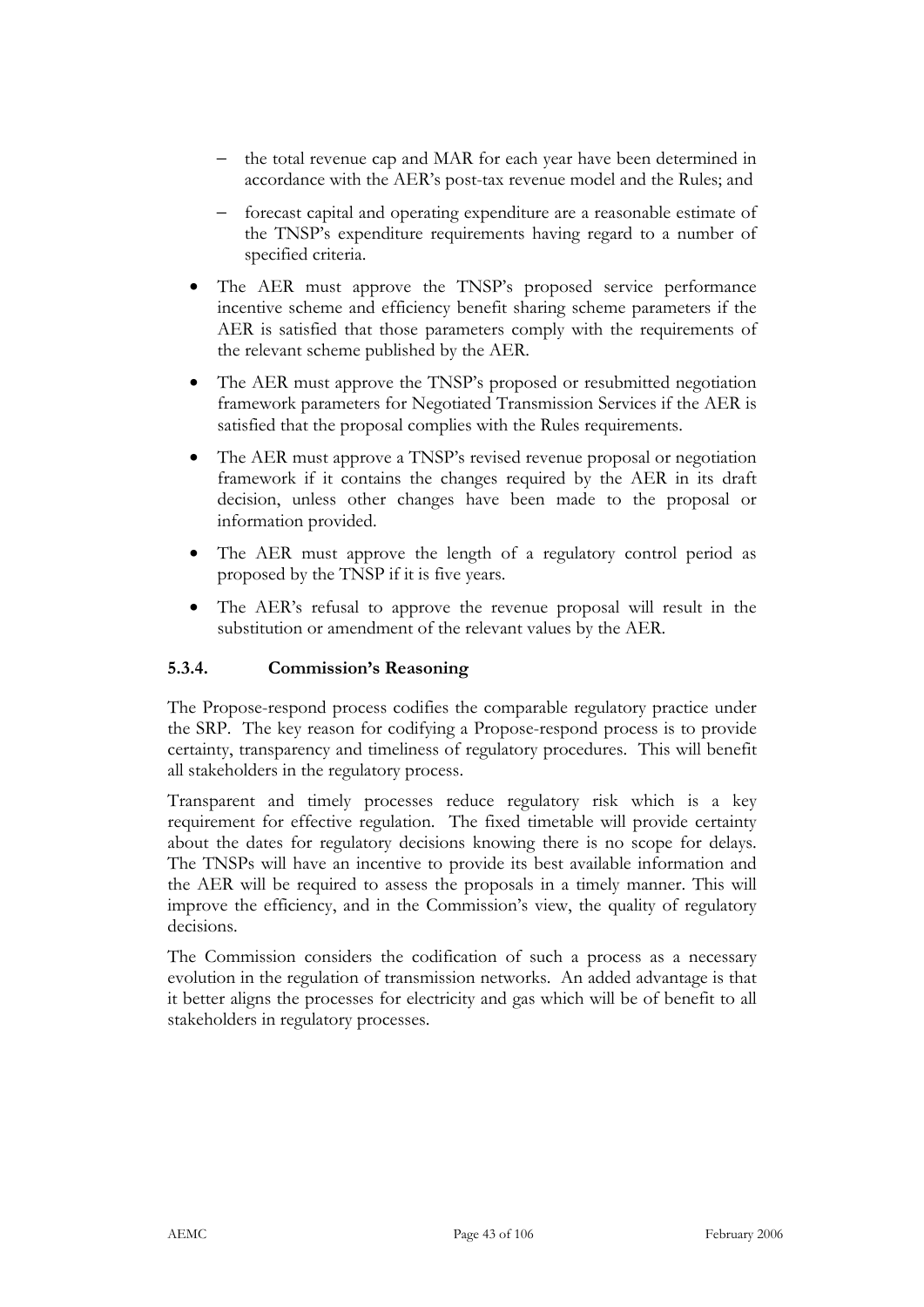# **Diagram B: Timeline for Propose-respond Procedures**

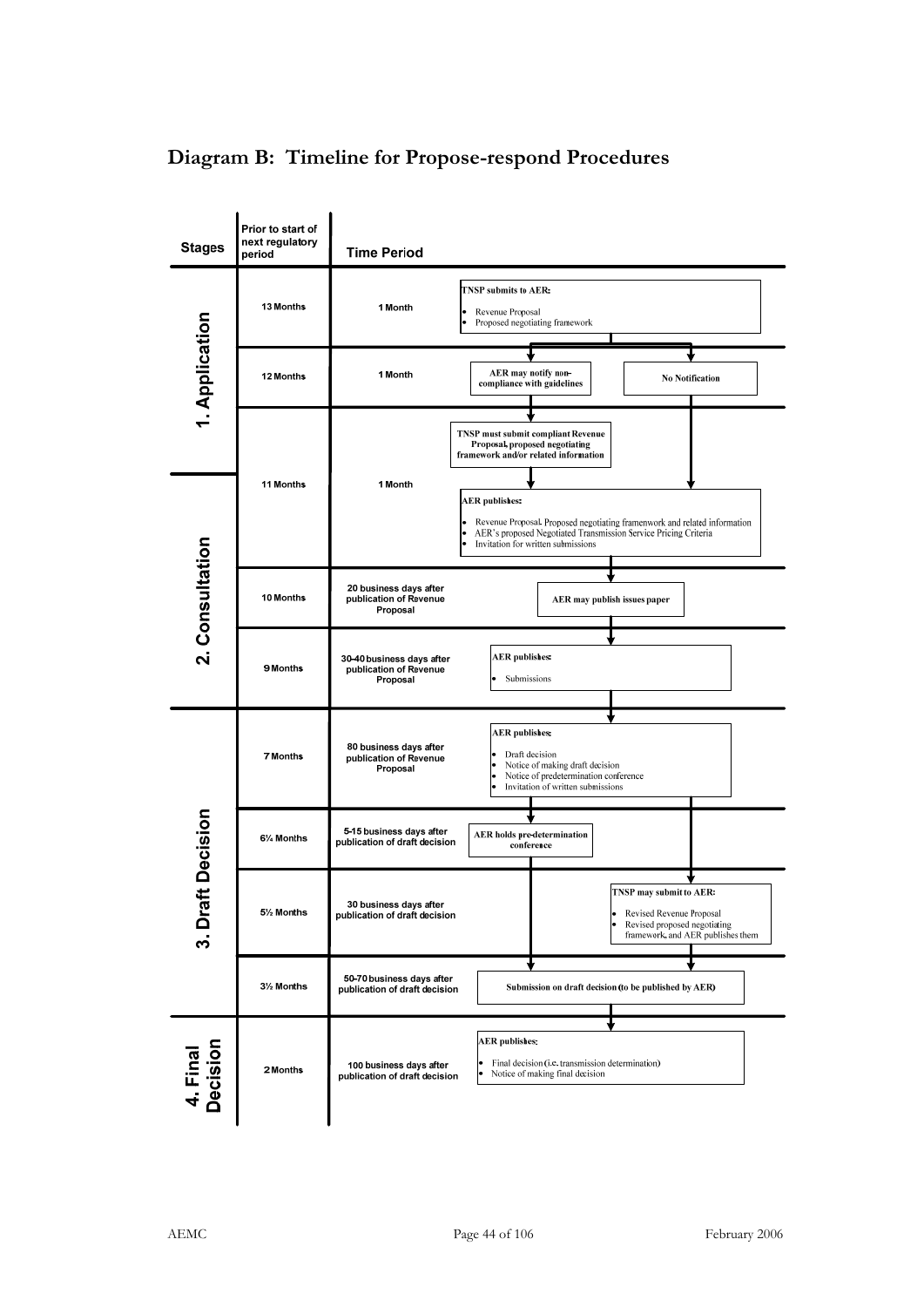# **5.4. Regulatory Decision Criteria**

A key aspect of the Propose-respond process, as described in Section 5.3 is the regulatory decision criteria. The regulatory decision criteria provide the basis on which the AER decides whether it will accept or reject a TNSP's proposal. The Commission has taken into consideration a range of views, including recent regulatory thinking on this issue $50\,51$ .

Consistent with its aim to provide regulatory certainty and transparency, the Commission proposes to make the criteria for the approval or rejection of a TNSP's revenue cap proposal explicit and transparent.

### **5.4.1. Current Arrangements**

In practice the Regulator makes its decision only after it has had the benefit of the TNSP's proposal and submissions, expert reports, industry and public submissions, and its own analysis

In coming to its view on the appropriate amount of revenue to be earned by the TNSP, the Regulator considers the revenue needs by weighing up the objectives and principles in the Rules. However, the objectives and principles set out in the current Rules are conflicting, in many cases ambiguous and do not provide a complete framework and methodology for determining a revenue cap.

#### **5.4.2. Submissions**

Several submissions discussed the appropriate regulatory decision criteria in the context of the choice between the current approach and the reasonable range approach to determining the value of the WACC and/or the total revenue cap. The application of a reasonable range approach had support from some stakeholders.

Some user groups considered that the application of the reasonable range approach would unfairly result in higher prices and this would increase the amount of disputation about a regulatory determination (particularly over the methodology used to determine the range)<sup>52</sup>. Other submissions noted that the application of the reasonable range approach would increase<sup>53</sup> or reduce<sup>54</sup> regulatory certainty.

<sup>50</sup> Productivity Commission (2001), Review of the National Access Regime, Inquiry Report, Report No. 17, http://www.pc.gov.au/inquiry/access/finalreport/access.pdf

<sup>51</sup> Productivity Commission (2003), *Review of the Gas Access Regime, Inquiry Report*, No. 31, 11 June 2004 http://www.pc.gov.au/inquiry/gas/finalreport/gas2.pdf

<sup>52</sup> MEU, p90, EUAA p34

<sup>53</sup> ENA, p12.

<sup>54</sup> TransGrid p39.; MEU, p90.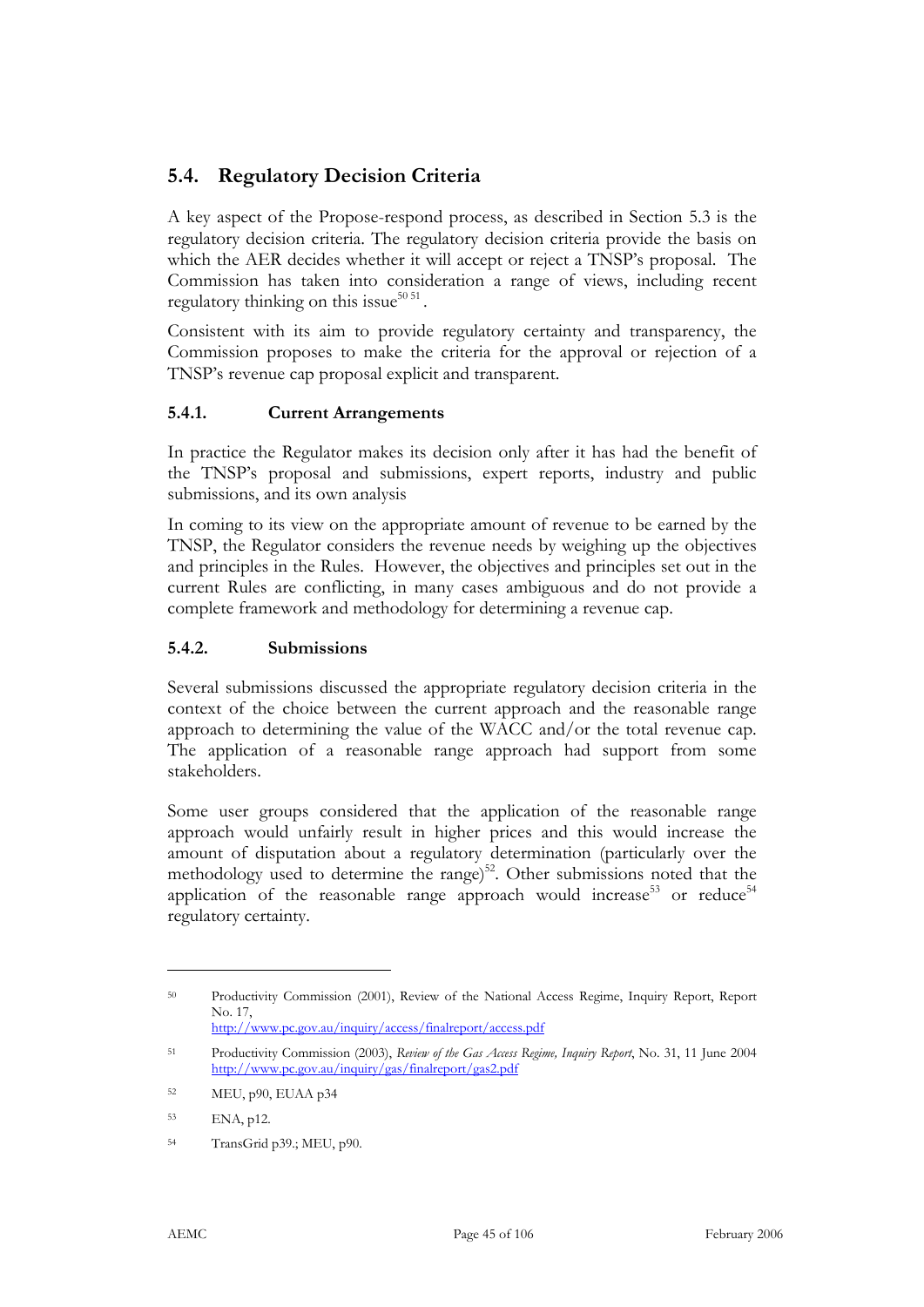## **5.4.3. Proposed Rule**

The Commission has sought to codify (either in the Draft Rule or in the AER Models or Guidelines) the methodology by which a number of the components of the building block approach are determined. Where components are amenable to codification, the decision making criteria for the AER is simply whether the Rule or Model or Guidelines have been complied with. That is, in making a decision under the Rules in relation to these matters there is little if any scope for the exercise of discretion by the AER.

The areas in which the Commission has sought to codify the methodology by which a number of the components of the building block approach are determined include:

- The form of Post-Tax Revenue Model (to be published by the AER after consultation);
- The opening value of the RAB (which are listed in the Draft Rules) and the model for rolling forward and indexation of the RAB to be developed by the AER;
- The value of the WACC;
- Cost of corporate income tax;
- Depreciation; and
- Revenue increment or decrement due to efficiency sharing benefits scheme and performance incentive scheme (to be published by AER after consultation).

The Rule Proposal provides that the AER has the discretion to review capital expenditure incurred in the preceding regulatory period before it is rolled into the RAB. The Draft Rule specifies the matters the AER is to have regard to in exercising that discretion. See the further discussion of this issue in Section 6.

The Rule Proposal also provides that the AER must accept a TNSP's proposed forecast capital and operating expenditure if the proposed expenditure is a 'reasonable estimate' of the TNSP's requirements having regard to a number of specified criteria.

In coming to its view as to whether the forecast capital and operating expenditure proposal is reasonable, the AER considers the extent to which the proposal reflects reasonably efficient costs. The AER will be required to make its assessments by considering the NEL objectives for transmission regulation and other relevant criteria.

The AER would rely on a range of data sources in coming to its view including, for example, expert reports it has commissioned, industry and public submissions and other internal and external research and analysis it may choose to draw upon.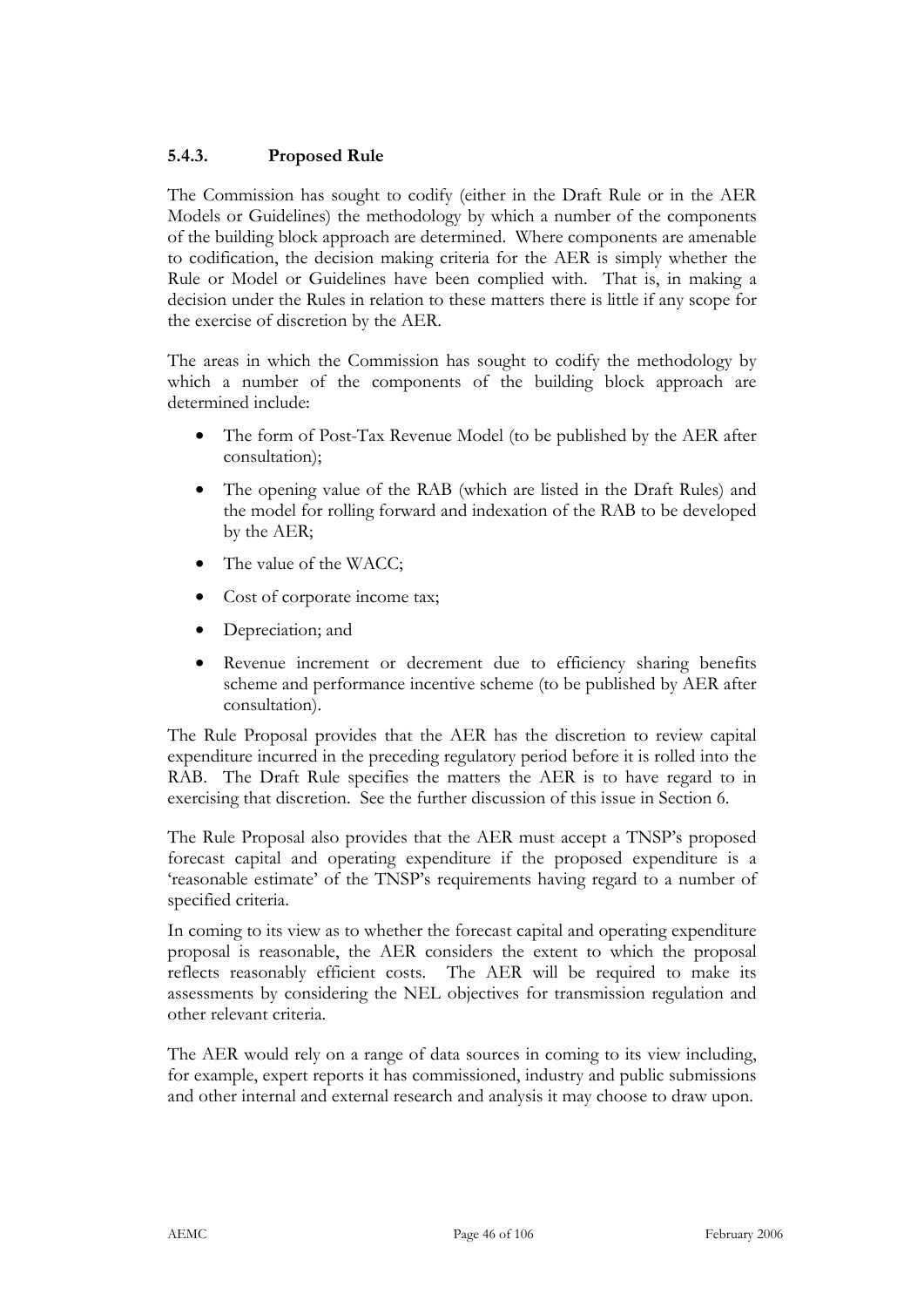If the AER is of the view that the TNSP's proposal is not a reasonable estimate, the AER may reject the TNSP's proposal and substitute its own estimate for forecast capital and operating expenditure. In doing so, the AER is obliged to provide reasons why it considers the TNSP's proposal is not a reasonable estimate and why it considers its own estimate is reasonable.

#### **5.4.4. Commission's Reasoning**

Under the current Rules, the criteria for making regulatory decisions have not always been clear. Further, there has been criticism levelled at the degree of 'precision' that regulators seem to be attempting to achieve when making regulatory decisions<sup>55</sup>. It has been suggested that the greater degree of precision sought by regulators the greater the risk of regulatory error.

However, the Commission has not been persuaded about the practicality of the 'reasonable range' approach suggested by some stakeholders in determining the value of the WACC or the value of the revenue cap.

In establishing a framework for regulatory decision criteria, the Commission is seeking to reduce the scope for regulatory risk in a number of areas. It has been suggested that a high level of regulatory discretion increases the risk of more drawn out processes. The Commission considers that the combination of the codification in the Draft Rule of the building block revenue cap methodology, adoption of a reasonable estimate approach to forecast capital and operating expenditure along with the Propose-respond process will lessen this risk.

However, the AER requires guided discretion to assess and determine forecasts that encourage efficiency through least cost operations and timely and prudent investment in capital. The Commission considers that the reasonable estimate approach will achieve a balance between the need for predictability in decision making and discretion. In assessing the reasonableness of estimates the AER will be guided by the NEM objective and s. 16(2) of the NEL.

By establishing the reasonable estimate approach, the Commission acknowledges the inexact nature of estimating forecasts for operating and capital costs that are incurred years after being determined during a regulatory review. Providing clarity on the decision criteria will allow the TNSP to better target the information they provide to the AER.

# **5.5. Cost Allocation Method**

The Rule Proposal seeks to provide clarity in relation to which services are the subject of traditional economic regulation and which are to be provided under a commercial negotiation framework or are to be completely unregulated.

<sup>55</sup> Exports and Infrastructure Taskforce (2005), *Australia's Export Infrastructure*, Report to the Prime Minister.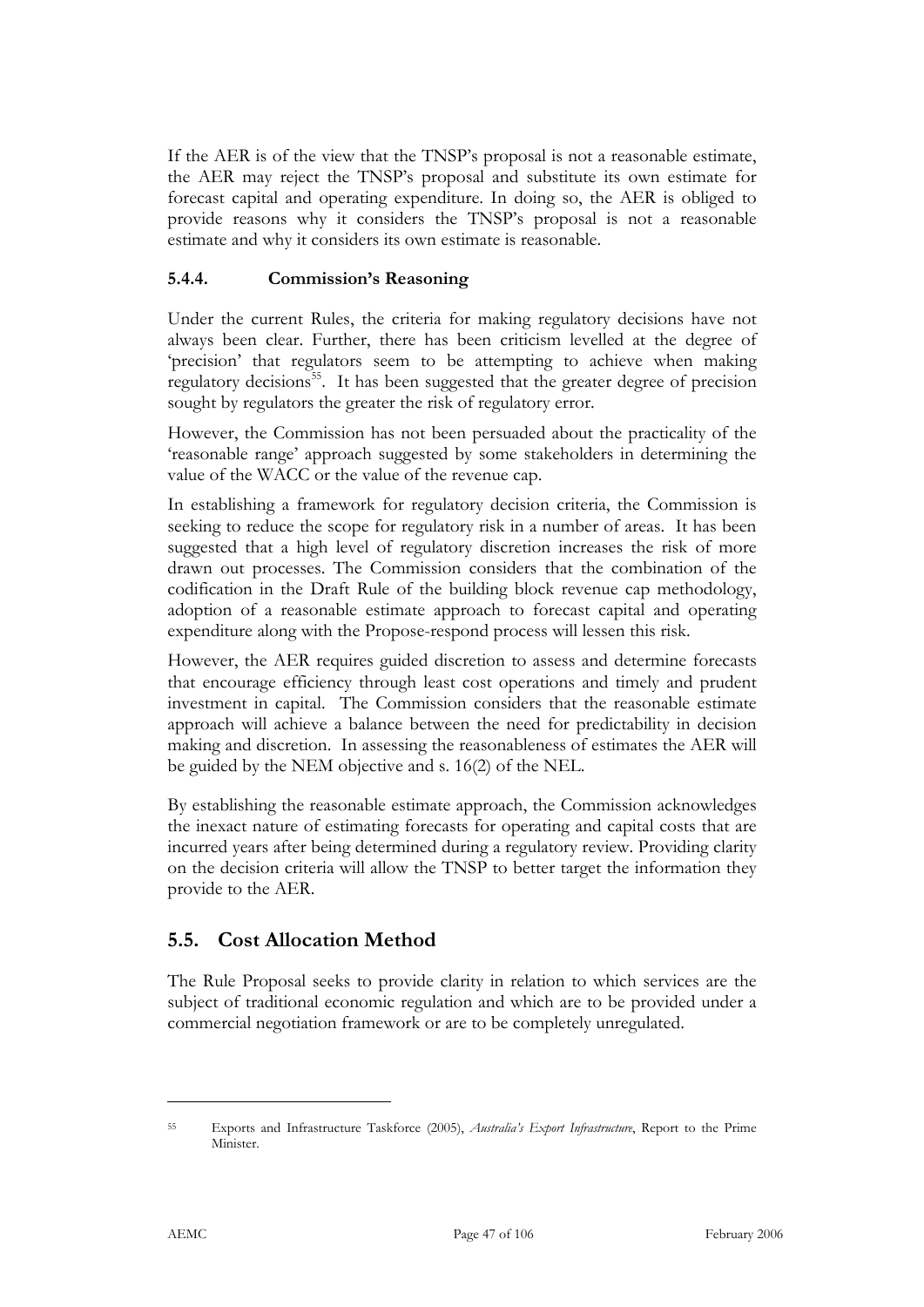The Commission is keen to encourage network users to use the commercial negotiation framework to secure transmission services. This requires a clear basis for the allocation of costs between services that are subject to the revenue cap and those that are not. Therefore the Commission recognises the need to develop a cost allocation methodology. The Draft Rule includes the development of clear Cost Allocation Guidelines by the AER with TNSPs submitting a cost allocation methodology to the AER for approval.

The Commission has considered the issue of the appropriate level of guidance to be included in the Draft Rule in relation to cost allocation in order to provide a robust platform for this approach.

#### **5.5.1. Current Arrangements**

The current Rules do not contain any clear requirements in relation to the allocation of the cost of assets between different services, and particularly between prescribed services and non-prescribed services. Under the AER's Ring-fencing Guidelines, the cost allocation method between different types of services is effectively carried out by the TNSP and relies on the TNSP allocating costs on an appropriate basis.

The current Rules contain the cost allocation principles based on asset type using the Cost Reflective Network Pricing (CRNP) Model or modified CRNP in the Part C of the Rules. However, the CRNP Model is directed to allocating costs between different classes of users, partially on a locational basis, rather than allocating costs between Prescribed Services and other services.

#### **5.5.2. Submissions**

Only two stakeholder submissions directly addressed the issue of cost allocation. One called for increased clarity with regard to the way revenue is allocated in the development of tariffs<sup>56</sup>, and for the AER to examine actual tariffs to ensure they accurately reflect costs. The other<sup>57</sup> stated that information requirements and accounting guidelines should not pre-empt service providers' preferred method of cost allocation. However, submissions more generally called for greater clarity with regard to the AER's information requirements.

#### **5.5.3. Proposed Rule**

The Draft Rule incorporates the following provisions in relation to cost allocation:

• The AER must, by 31 December 2006, make Cost Allocation Guidelines relating to the preparation by a TNSP of its cost allocation methodology. These Guidelines are to be developed subject to the consultation procedure set out in the Rules;

<sup>56</sup> MEU, p.86

<sup>57</sup> AGL, 28 November 2005, p.5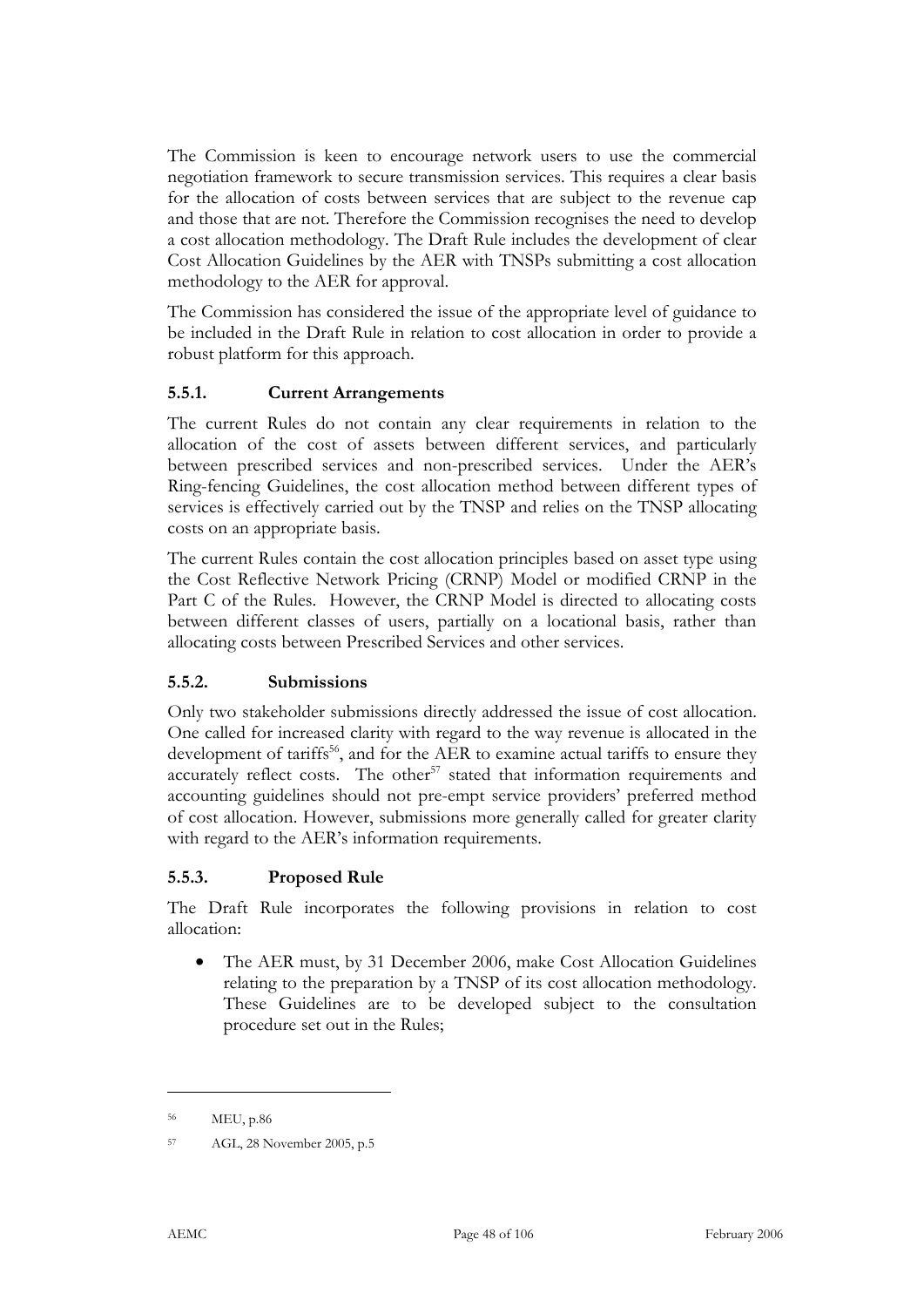- Each TNSP must submit to the AER for its approval its cost allocation methodology, in line with the principles in the Rules and the Cost Allocation Guidelines issued by the AER;
- The cost allocation methodology submitted by a TNSP must set out the detailed principles and policies used by a TNSP to allocate costs between different categories of service;
- The following principles apply to cost allocation methodologies:
	- Where costs are directly attributable to a particular category of transmission service, costs must be allocated to that service; and
	- Where costs are not directly attributable to a particular service (i.e., joint or common costs), they should be allocated to that service:
		- (a) on a causation basis; or
		- (b) where a causation basis cannot be established without undue cost and effort, on the basis of a well-accepted cost allocation methodology;
- The TNSP may amend its cost allocation methodology from time to time; and
- A TNSP must comply with the cost allocation methodology that has been approved by the AER.
- Only capital and operating expenditures which are appropriately allocated to Prescribed Services under the cost allocation methodology can be included in the building blocks used to determine the revenue cap.

## **5.5.4. Commission's Reasoning**

The Commission believes that a robust cost allocation methodology is part of the necessary framework for effective commercial negotiations in relation to Negotiated Transmission Services. It also guards against cost shifting by the TNSP between regulated and Negotiated Transmission Services. Such cost shifting would give the TNSP a competitive advantage in the provision of services that may be contestable (since not all of the costs of the competitive service would be recovered from that service).

The building block revenue requirement relates to the cost associated with assets that provide shared transmission services. Many of the costs of providing transmission services are fixed and common costs. These costs contribute to the provision of both Prescribed and Negotiated Transmission Services. Therefore it is necessary to have a transparent process by which assets are allocated to categories of service, in order to determine the costs to be taken into account in regulating prescribed services and to prevent cross-subsidies.

This need for robust cost allocation methodologies is common in the economic regulation of network industries. In the telecommunications sector, the ACCC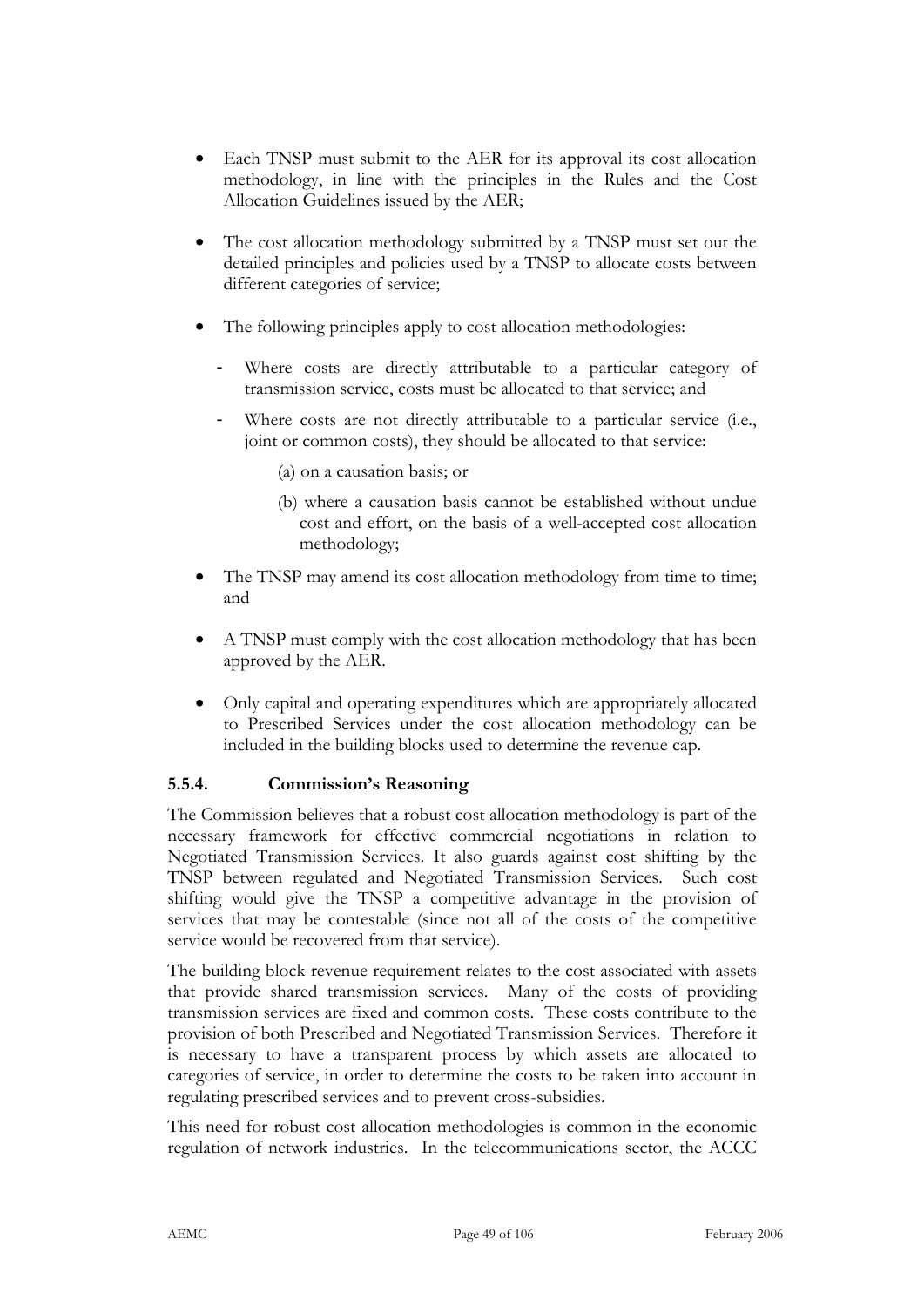has issued the Telecommunications Industry Regulatory Accounting Framework, which sets out detailed cost allocation requirements.

The Draft Rule sets out general criteria that should be adopted by the AER in developing its Cost Allocation Guidelines.

The Draft Rule also requires the TNSP to develop and publish a cost allocation methodology, in line with these principles and cost allocation guidelines to be developed by the AER. The TNSP's cost allocation methodology must also be consistent with the Transmission Ring-fencing Guidelines, as prepared by the AER in accordance with the existing Rules<sup>58</sup>. The AER is to approve the TNSP's cost allocation methodology. The TNSP is to adhere to this cost allocation methodology in submitting its Revenue Application to the AER.

## **5.6. Revocation of a Revenue Cap**

The Commission considered whether the criteria set out in the current Rules for when a revenue determination may be revoked should be modified and, if so, in what manner. Apart from clarification of some of the criteria, the Commission's proposal remains unchanged from the current Rules, with one exception designed to improve certainty. The Rule Proposal involves the removal of the criteria relating to a change in ownership of a TNSP.

#### **5.6.1. Current Arrangements**

The current Rules set out the circumstances in which a revenue determination can be revoked by the AER during a regulatory period<sup>59</sup>. Where a revenue cap determination has been revoked, the current Rules allow the AER to make a new revenue cap determination, to apply for the remainder of the period <sup>60</sup>.

## **5.6.2. Submissions**

The question of when a revenue cap determination may be revoked was not explicitly canvassed in the Issues Paper, and was not generally raised in submissions.

## **5.6.3. Proposed Rule**

The Draft Rule provides that:

- The AER may revoke a revenue cap determination in the following circumstances:
	- Where the revenue cap determination was set on the basis of false or materially misleading information provided to the AER; and

<sup>58</sup> Clause 6.10.2(a), NER

<sup>59</sup> Clause 6.2.4(d), NER

<sup>60</sup> Clause 6.2.4 (e), NER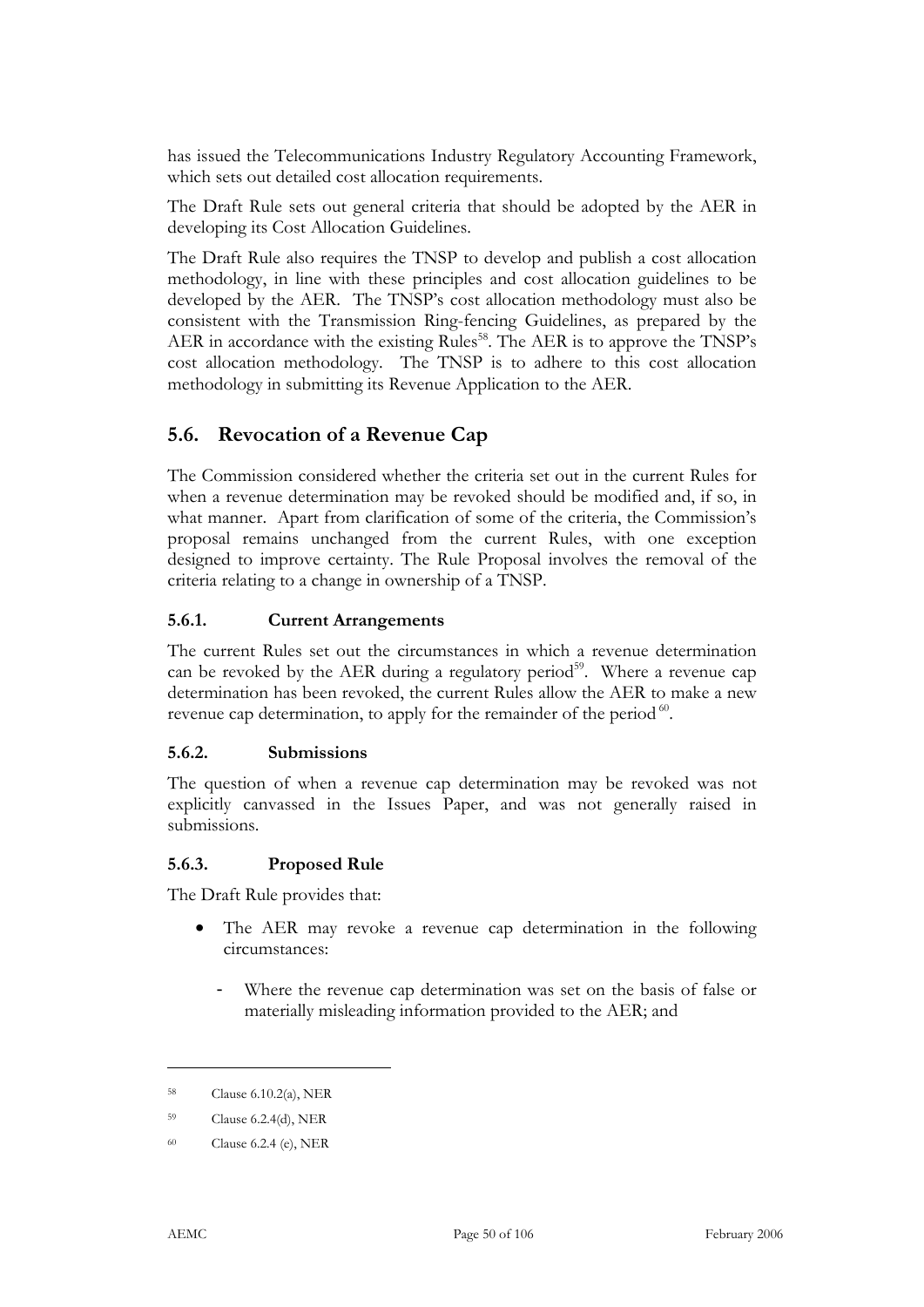- Where there was a material error in the setting of the revenue cap determination and the prior written consent of the relevant Transmission Service Provider has been obtained by the AER;
- Where the AER revokes a revenue cap determination, then it must make a new revenue cap determination in substitution for the revoked determination, to apply for the remainder of the regulatory period; and
- Where the revocation is as a result of a material error, the new revenue cap determination made by the AER must only vary from the revoked revenue cap determination to the extent necessary to correct the relevant error.

### **5.6.4. Commission's Reasoning**

The circumstances under which the AER may revoke and remake a revenue cap determination are a key part of the overall regulatory approach for transmission. These circumstances should be clearly set out in the Rules, in order to increase the certainty and transparency associated with the regulatory regime, and to maintain the 'incentives' under an incentive regime.

The Commission considers that the current provisions in relation to revocation in the Rules adequately capture the circumstances under which a revenue determination could be revoked and remade. The Rule Proposal therefore reflects the current Rules, with one exception. Currently the Rules provide for a revenue cap determination to be revoked following a substantial change of ownership of network assets. The Commission considers that a core principle of good regulation is that it is neutral with respect to ownership. The Commission has therefore not included this provision in the Rule Proposal.

The Rule Proposal also clarifies that, where a revenue cap determination is revoked as a result of a material error, the new revenue cap determination made by the AER can only vary from the original determination by the amount necessary to correct the error. In contrast, where the revocation is as a result of the provision of misleading information by the TNSP, the new revenue cap determination is not limited to solely adjusting for the impact of the misleading information. The Commission considers the broader scope of the redetermination to be appropriate in these circumstances, as it provides additional incentives on the TNSP to ensure that they do not provide misleading information.

The Commission would welcome submissions on whether the current drafting in relation to revocation provisions is sufficiently clear. In particular, if there would be benefit in further defining what constitutes a 'material error'.

The Commission notes that the current Rules allow the AER to revoke a determination in relation to a material error only where it has obtained the written consent of affected parties. This provision is very broad and is likely to be unworkable in practice. The Commission therefore proposes to modify the provision to refer only to the written consent of the relevant TNSP. However, the Commission is concerned that the requirement to obtain the written consent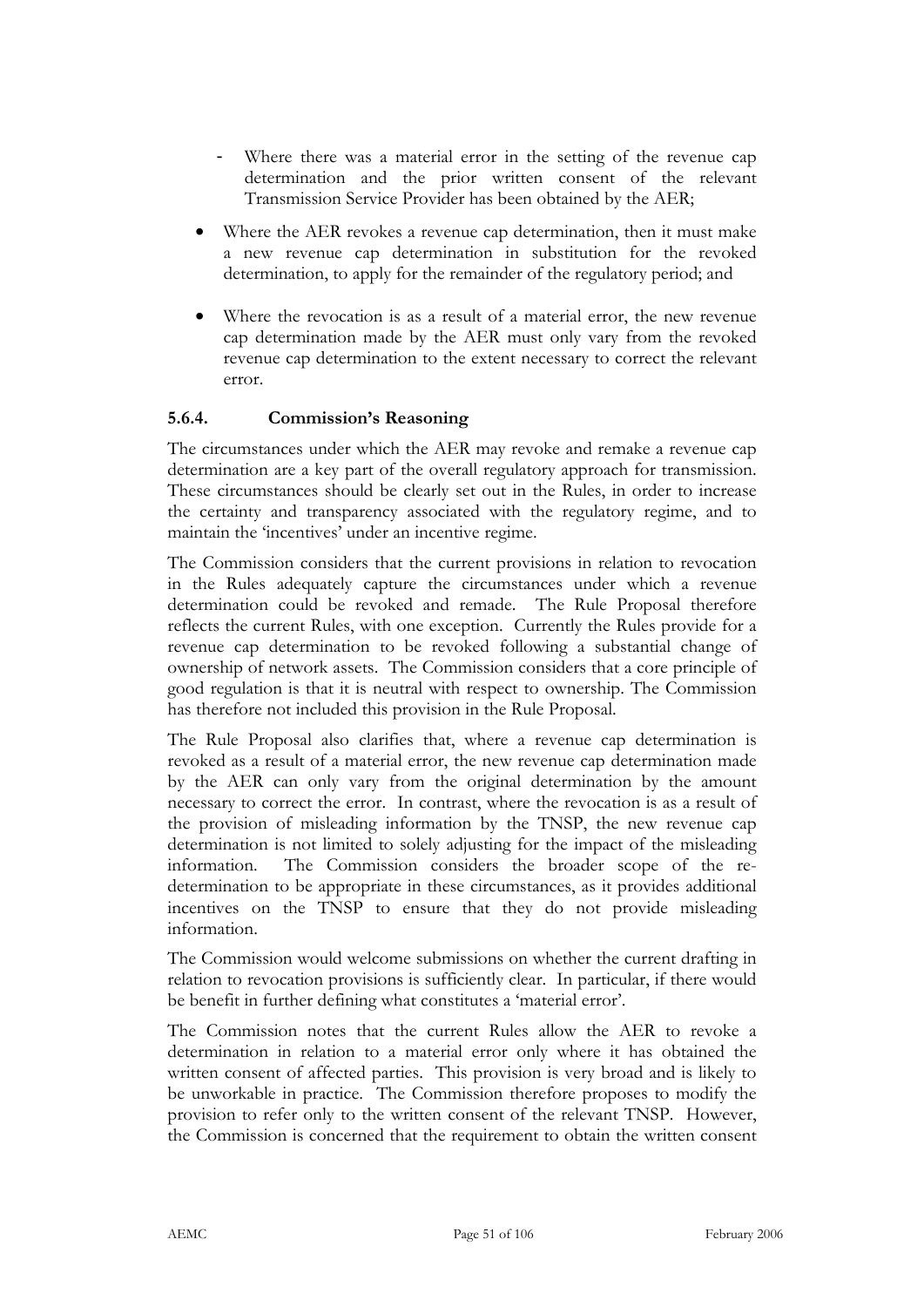of the TNSP may be inappropriate, since the TNSP may be reluctant to give such consent where the material error is to its advantage.

The Commission would therefore welcome views from market participants on whether this requirement should be modified to a requirement on the AER to only consult with the affected TNSP.

The Commission has separately allowed in the Draft Rule for a revenue cap determination to be reopened where a TNSP considers that it needs to undertake additional capital expenditure during a regulatory period in order to meet regulatory obligations or where that expenditure has satisfied the Regulatory Test, and where that expenditure cannot be accommodated within the capital expenditure forecast included in the revenue cap. This is discussed separately in Section 6.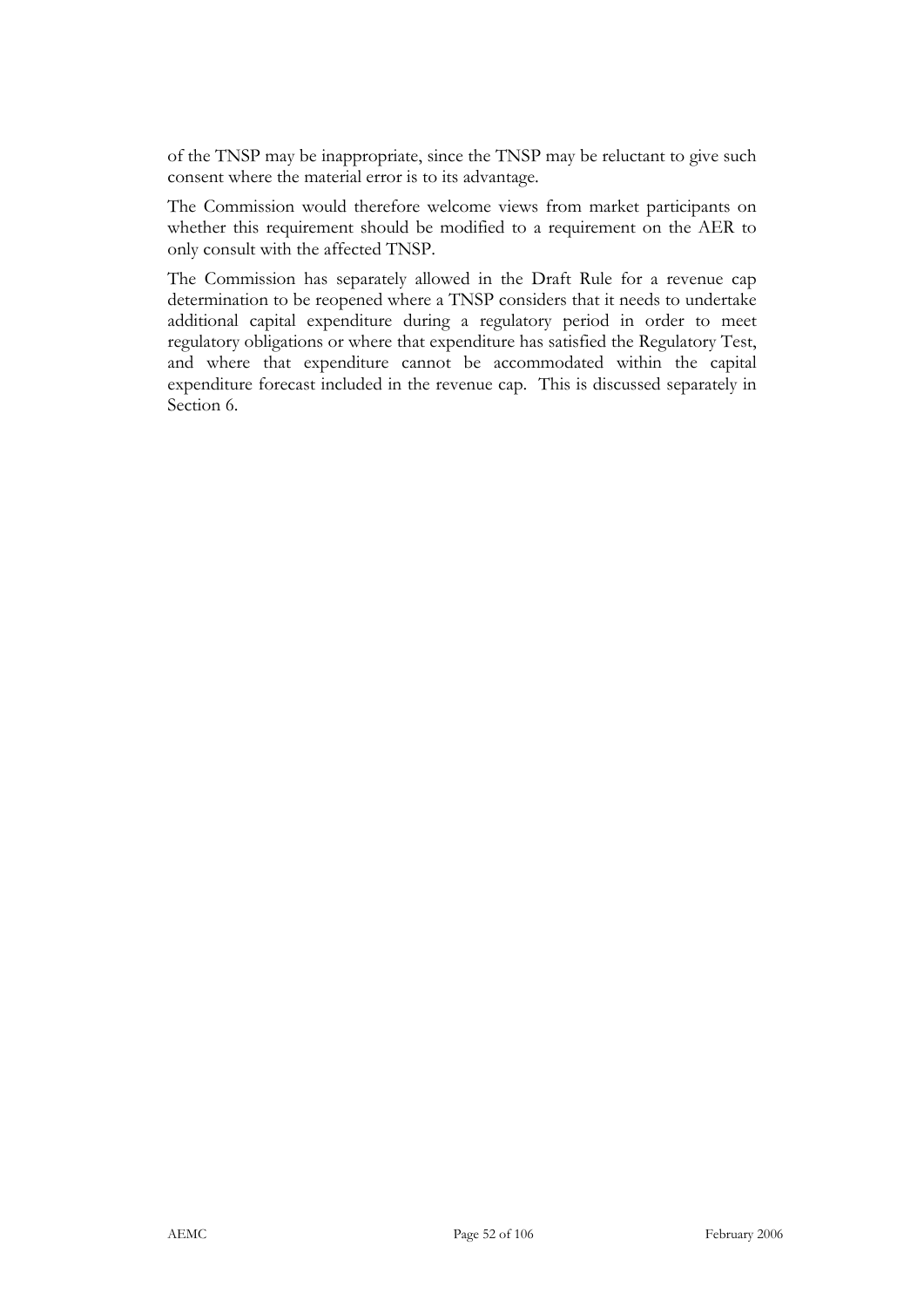# 6. **Regulated Revenue**

# **6.1. Regulated Revenue for Prescribed Transmission Services**

The Rule Proposal provides a complete method for the determining a revenue cap for Prescribed Transmission Services. The principles for calculating the parameters of the revenue cap are to be included in the Rules and will be binding.

The Commission has adopted a revenue cap based on the building block approach to regulating revenue for Prescribed Transmission Services. The Commission acknowledges that the ACCC undertook an extensive consultation program as part of its development of the SRP and has taken this into consideration. The Commission has carefully considered the extent to which the principles and approach in the SRP should be elevated to the Rules and whether any of the elements of that approach require modification. The Rule Proposal is substantially based upon the SRP.

Where the SRP does not set out a complete methodology for determining a revenue cap, the Commission has sought to supplement it with guiding principles in the Draft Rule. The Commission believes this will enhance the certainty and transparency of regulatory decision making.

This will improve the transparency of regulatory decisions for the benefit of all stakeholders. Over time, the economic regulation of TNSPs will become consistent and predictable, thereby creating a stable and more certain investment environment. This stability and certainty will support sustaining security and reliability for all consumers.

## **6.1.1. Regulatory Asset Base and Capital Expenditure**

The regulatory treatment of historic and forecast capital expenditure is crucial in influencing investment certainty. The Rule Proposal in relation to the RAB and capital expenditure cover three main areas:

- 1. The mechanics of the roll-forward of the RAB from one regulatory period to the next;
- 2. The treatment of actual past capital expenditure; and
- 3. The forecast of capital expenditure for the new regulatory period.

The Commission has provided for greater direction in the Rule Proposal on the methodology for determining the RAB through a lock-in approach and a consequent roll-forward of the RAB. The Commission recognises that the current open-ended provisions in the Rules, which specifically allow for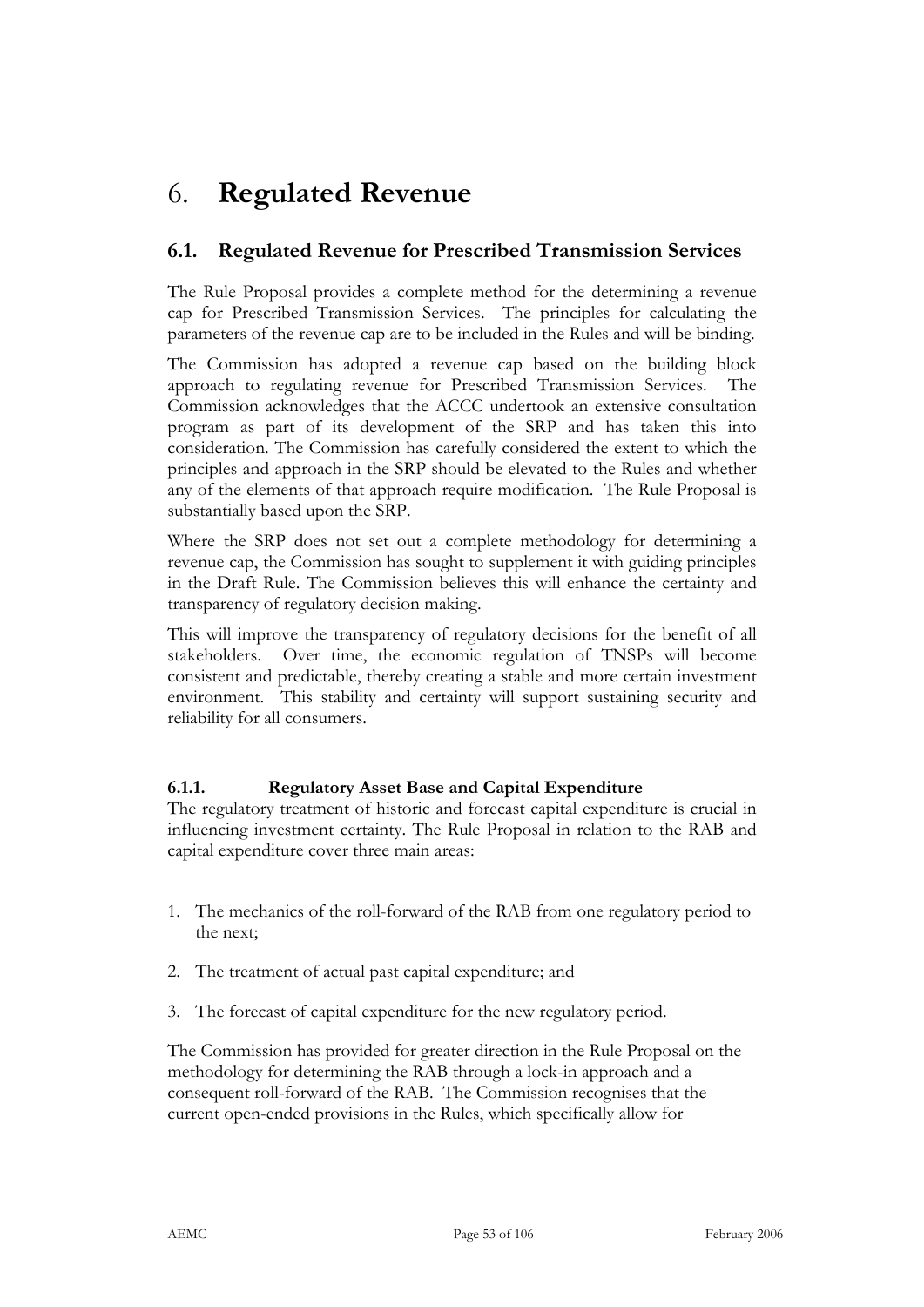optimisation, increase the uncertainty in the regulatory regime, which may in turn act as a disincentive for investment.

The Commission has considered the level of guidance the AER should be given in assessing forecast capital expenditure submitted by the TNSPs and the circumstances under which the AER should be able to reject the forecasts. In proposing to lock-in the value of the RAB for each TNSP in the Rules, the Commission is mindful of the need to ensure the accuracy of these values. The Commission is seeking further views on the opening RAB values and, in particular, whether the values reflect prescribed services or whether they also contain values for Negotiated Transmission Services.

#### **6.1.1.1. Current Arrangements**

The current Rules provide a relatively wide degree of discretion for the AER in determining the opening asset base. Importantly, the current Rules allow for the subsequent revaluation of assets, once they have entered the asset base $^{61}$ .

The SRP states that the AER's preferred approach to asset valuation is to lock-in the value of the opening asset base of the prior regulatory period, but adjust for inflation and depreciation<sup>62</sup>. There are currently no specific Rules relating to the establishing of an initial asset base for MNSPs who convert to regulated status.

The SRP provides for the AER to roll-in the actual value of capital expenditure, subject to a review that such expenditure complies with the requirements of the Rules<sup>63</sup>. However, the SRP does not provide any guidance on how the AER will determine whether actual capital expenditure complies with the Rules.

Under the SRP, projects which are large and uncertain can be identified at the time of a regulatory determination as 'excluded projects'64. The capital expenditure associated with such projects is not incorporated in the revenue cap. Where a TNSP needs to incur capital expenditure in relation to an excluded project during a regulatory period, the AER will determine the revenue requirement associated with that project, and the required revenue in the following regulatory period will be adjusted to accommodate this amount.

#### **6.1.1.2. Submissions**

There was general support from industry for the lock-in approach to determining the opening RAB, as set out in the SRP, rather than a revaluation approach<sup>65</sup>. A majority view was that the lock-in approach would reduce TNSP uncertainty.

<sup>61</sup> Clause 6.2.3(d)(4)(iv), NER

<sup>62</sup> SRP section 4.2

<sup>63</sup> SRP background paper, December 2003p.55

<sup>64</sup> Ibid., pp.57-60

<sup>65</sup> ENA, p8.; Ergon Energy, p13.; TransGrid, p23. VENCorp, 18 November 2005, p2;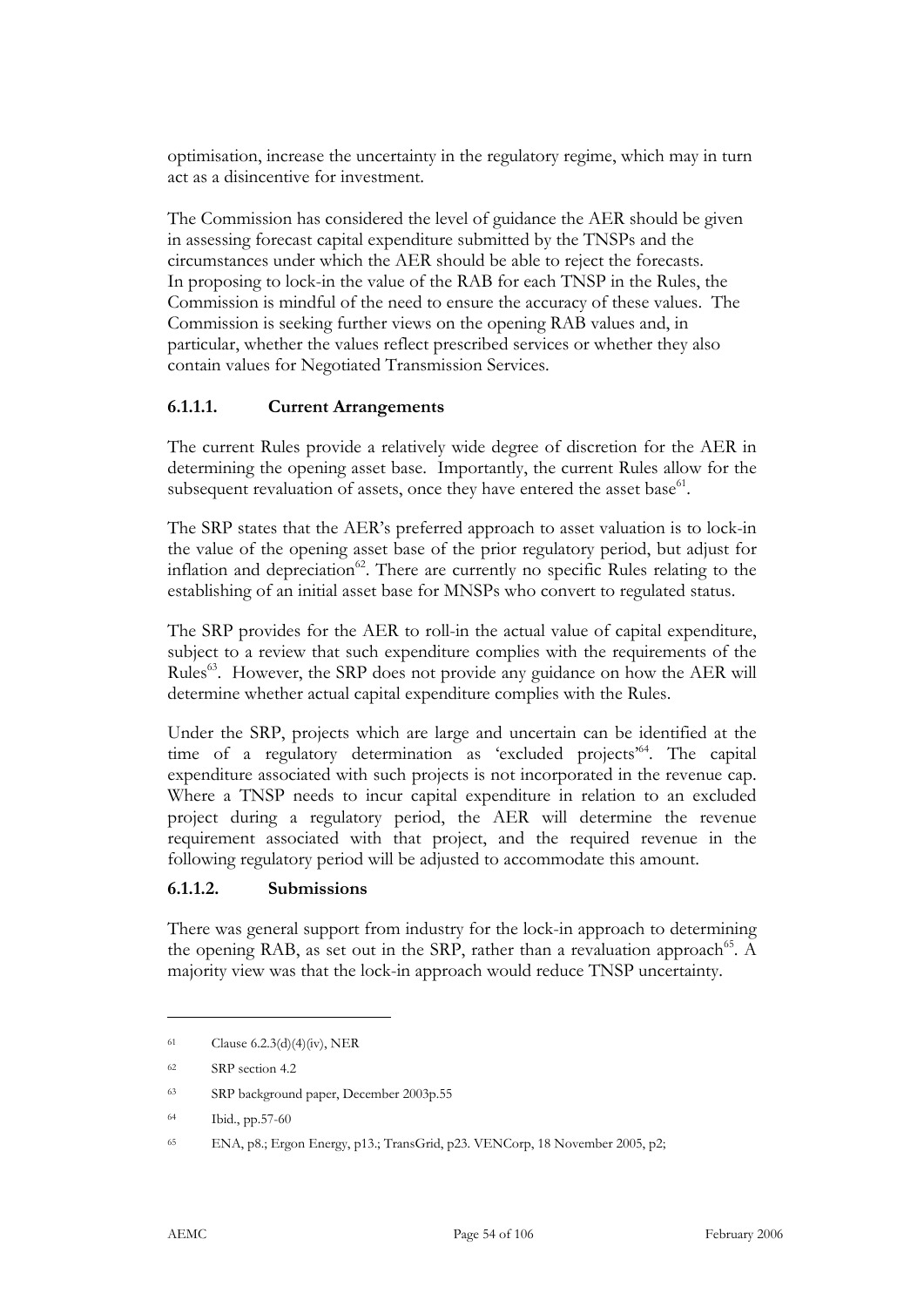The majority of submissions supported the assessment of capital expenditure on an ex ante basis<sup>66</sup>. However, several submissions raised concerns with the current ex ante arrangements and recommended more prescription in how forecast capital expenditure is to be assessed and when and how ex post evaluation of projects will be applied $^{67}$ .

#### **6.1.1.3. Proposed Rule**

The Commission's Rule Proposal incorporates the following approach:

- A requirement that the AER adopt a roll-forward approach in determining the opening RAB;
- The specification of key principles to be adopted in undertaking the rollforward:
	- The value of the RAB for each TNSP as at the opening of the most recent regulatory period is to be locked in, with no scope for revaluation, except to adjust for the use of estimated rather than actual capital expenditure at the time of the last regulatory determination; and
	- Actual expenditure which is assessed by the AER to be prudent and efficient must be rolled-into the RAB, regardless of whether that expenditure is above or below forecast capital expenditure for that regulatory period;
- In limited circumstances, the RAB may be adjusted in accordance with the incentive mechanisms<sup>68</sup>;
- The AER is required under the Rules to determine and publish a model of the roll-forward of the RAB. The AER may revise this model at any time, subject to complying with the consultation procedures set out in the Rules;
- The Rules set out criteria that the AER is to have regard to in assessing the prudency and efficiency of investment;
- The Rules set out general principles that the AER is to apply in determining the opening asset base for an MNSP that converts to regulated status; and

<sup>66</sup> AGL, p2.; AER, pp7-8.; Energy Australia, p27.; Ergon Energy, p10.;TransGrid, pp18-19.; PIAC, p3 VENCorp p2, Origin Energy pp3-4

<sup>67</sup> EnergyAustralia, pp27-28.; TransGrid, pp18-19,22; TNOs,pp34-35.

<sup>68</sup> In very limited and confined circumstances the potential commercial stranding incentives provide for adjustments to the RAB.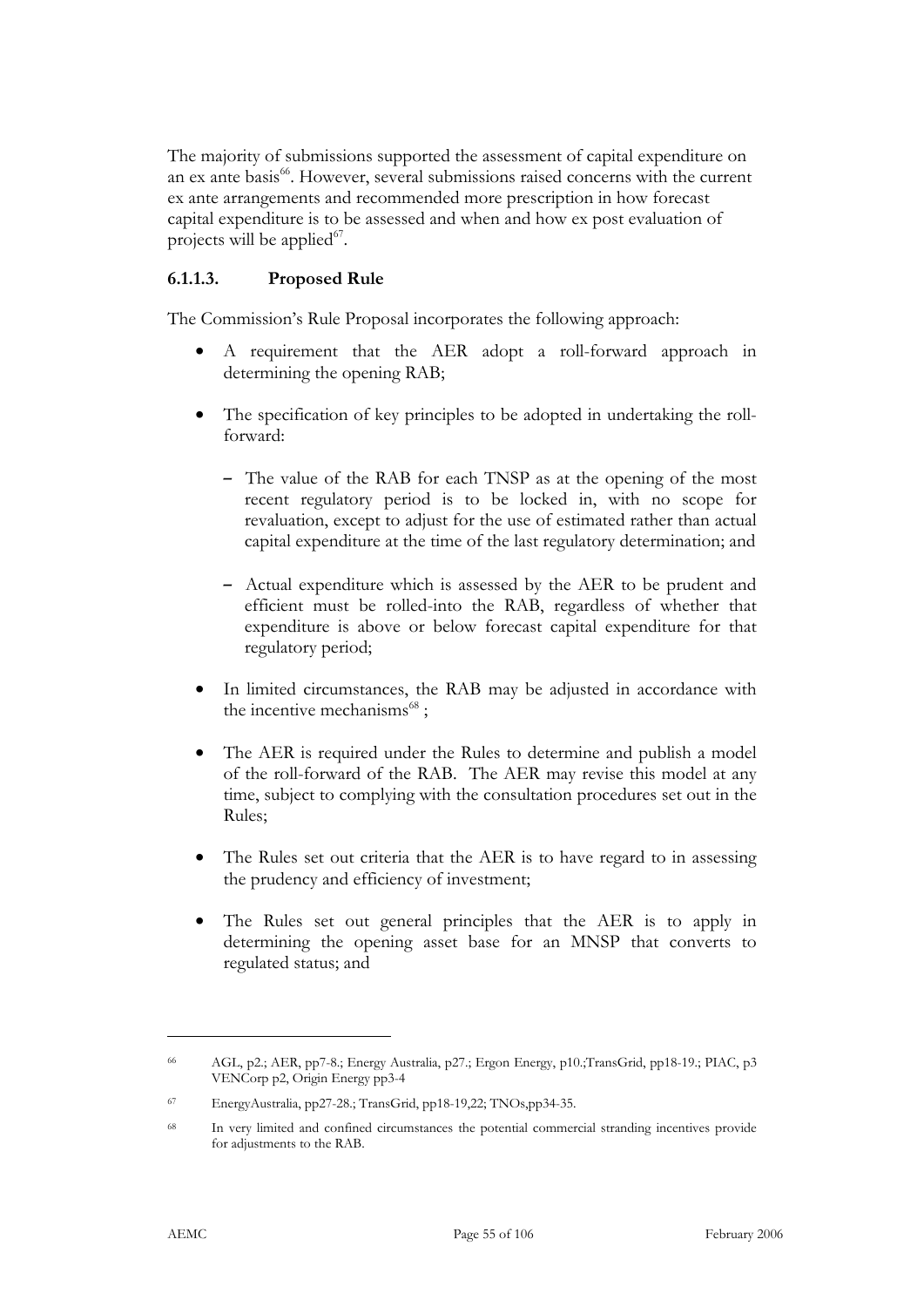• In relation to determining forecasts of future capital expenditure, the Rules provide for a presumptive approval of capital expenditure for reliability augmentations, projects that are required to meet regulatory obligations and projects that have satisfied the Regulatory Test.

Under the Rule Proposal a TNSP's revenue proposal must include a forecast of capital expenditure for each year of the regulatory period which the TNSP considers reasonably meets its requirements to:

- Efficiently meet expected demand for Prescribed Transmission Services over the period;
- Comply with all regulatory obligations;
- Maintain the quality, reliability and security of supply of prescribed transmission services; and
- Maintain the quality, reliability and security of supply of the transmission system through the supply of transmission services.

The AER must accept the forecasts (subject to meeting a reasonable estimate criterion) in a number of circumstances including:

- Adherence to the principles and policies in Cost Allocation Methodology for TNSPs;
- Compliance to the Guidelines (relating to information) in relation to revenue proposal (Refer to Appendix 3);
- If the identified project expenditure is a reliability augmentation; required for regulatory obligations; or passes the Regulatory Test. (These factors are subject to the following requirement); and
- If the AER, determines that the forecasts are reasonable. In making this determination, the AER is to take into consideration a range of issues including reasonable estimates of benchmark expenditure.

The Rule Proposal provides a complete framework for delineation between capital costs incurred in supplying Prescribed Transmission Services and Negotiated Transmission Services by providing that:

- Approved forecast capital expenditure should only be in relation to Prescribed Services in accordance with the cost allocation methodology;
- Only capital expenditure incurred in the preceding period in relation to Prescribed Services as per the Cost Allocation should be rolled into the RAB;
- Costs which have not been included in the RAB (including because they were previously allocated to Negotiated Transmission Services under the Cost Allocation Methodology) can be incorporated in the RAB in the future where changes in circumstances are such that they become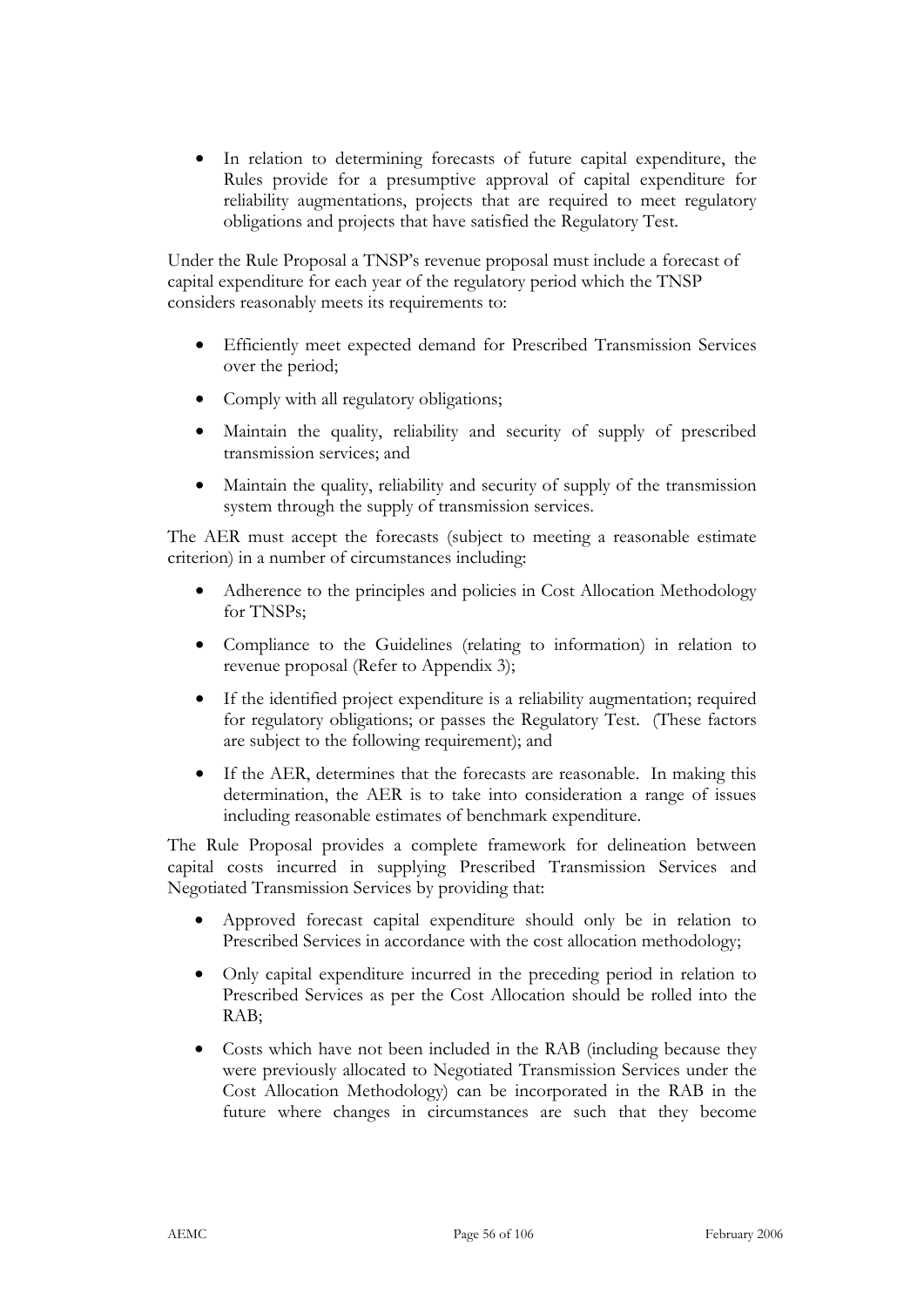appropriately allocated to the RAB under the Cost Allocation Methodology;

- Costs in the RAB can not, in future, be allocated to Negotiated Service charges; and
- Where costs would otherwise be allocated under the Cost Allocation Methodology to Negotiated Transmission Services but have historically been in the RAB due to arrangements prior to 16 February 2006 between TNSPs and specific end-users (where the Excluded Services charges paid by those users did not cover all or part of those costs – notwithstanding that those costs were incurred in part or in whole in supplying these Excluded Services) those costs may continue to be in the RAB and recovered through charges for Prescribed Services.

### **6.1.1.4. Commission's Reasoning**

#### Determination of the RAB

In relation to the determination of the RAB, the Commission agrees with the majority of submissions that a higher level of guidance should be included in the Rules in order to increase the level of investment certainty. The current provision in the Rules for periodic optimisation reduces the certainty of the regulatory regime, given the lock-in approach set out in the SRP.

The potential for periodic optimisation of assets raises uncertainty, which in turn is likely to dampen incentives to invest. The periodic optimisation approach is also information intensive and subjective. Arguments in favour of periodic optimisation of the RAB typically focus on the incentives for efficient investment provided under such an approach. However, the strength of incentives for efficiency depends on the extent of clarity around when/if assets will be optimised.

The Commission does not support periodic optimisation of the RAB, for the reasons given above. The Draft Rule therefore codifies the current lock-in approach in the SRP to determining the RAB, with additional guidance on the criteria to be adopted in undertaking any prudency review of actual expenditure<sup>69</sup>.

The starting point for the lock-in of the RAB is the opening asset base as already determined in the current regulatory determinations applying to the TNSPs. The dollar values of these initial RABs are set out in the Draft Rule for clarity (Appendix 4). The Commission has taken these values from the values set out in the existing determinations,<sup>70</sup> and has not made its own assessment of the RABs

<sup>69</sup> The Draft Rule also propose that depreciation not be incorporated as part of the incentive regime applied to capital expenditure, as discussed later in this section which means that the operation of the roll-forward would not be exactly the same as currently described in the SRP.

<sup>70</sup> The exception is Murraylink, where the value of the opening RAB as set out in the ACCC's determination was subsequently modified by agreement between the ACCC and MTC, see http://www.aer.gov.au/content/item.phtml?itemId=661230&nodeId=file42ba26f01a147&fn=Lette r%20revocation%20and%20substitution%20(7%20April%202004).pdf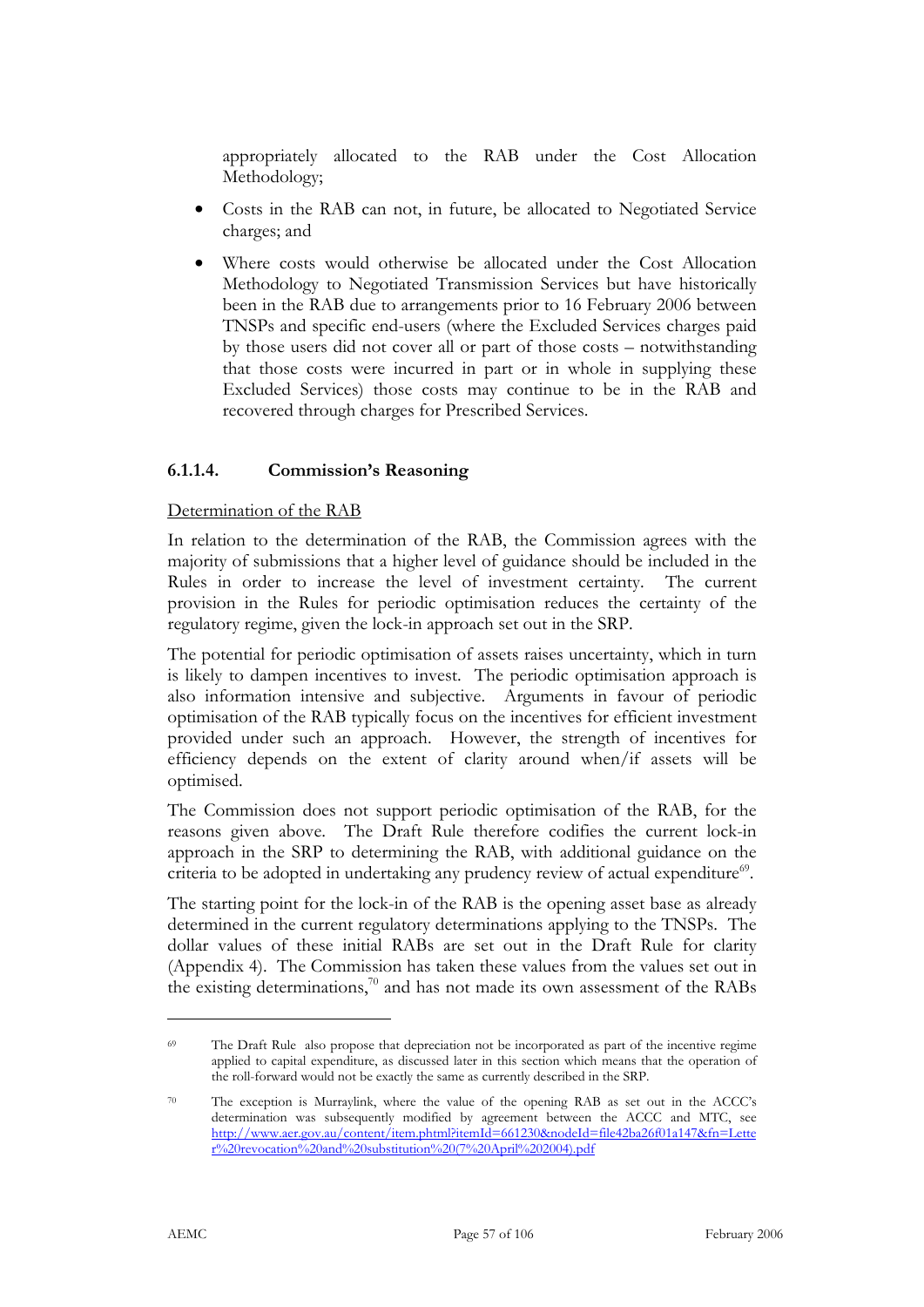for each TNSP. The Draft Rule requires these RAB values to be adopted for the purposes of the roll-forward. The exception is where these RAB figures have been based on an estimate of capital expenditure, rather than actual capital expenditure, then at the time of the next revenue cap determination they should be adjusted to reflect actual capital expenditure, and to remove any benefit/penalty associated with the return on capital associated with the difference between actual and estimated expenditure  $^{71}$ .

The Commission understands that the opening asset base as already determined in the current regulatory determinations applying to the TNSPs are not intended to contain costs which are recovered through charges for Negotiated Services. However, the Commission has not undertaken a review of the values of the RABs to independently assess whether this is the case. Given that the Commission intends that only shared network costs are included in the RAB and are recovered through charges for Prescribed Transmission Services in the future, it is concerned that TNSPs are not able to double count costs in the future.

Consequently, the Commission wishes specifically to receive submissions in relation to the question of whether there are costs currently included in the TNSPs' RABs which should be allocated to Negotiated Transmission Services and revenues in respect of those costs are currently being recovered through negotiated or legacy arrangements with individual users.

For any new TNSPs (excepting those which are MNSPs converting to regulated status), the opening asset base is to be the prudent and efficient value of the assets used to provide the prescribed transmission services, as determined by the AER having regard to the matters set out in the Rules.

#### Principles to be applied in rolling-forward the RAB

The Draft Rule sets out a number of high level principles that are to be applied in rolling-forward the asset base. However, it does not comprehensively prescribe the methodology to be adopted for the roll-forward. Rather, the Draft Rule requires the AER to develop and publish a model of the roll-forward, consistent with the principles set out in the Rules and subject to consultation. This model must then be applied by the AER in making a revenue cap determination. The Commission considers this an appropriate balance between providing greater clarity in the Rules on methodology, whilst providing flexibility for the regulator, in consultation, to determine the appropriate mechanics.

As part of the roll-forward of the RAB, the Draft Rule requires the AER to adjust the RAB to reflect outturn inflation. However, under the post-tax nominal

<sup>71</sup> This approach is consistent with the general principles set out in the Draft Rule  $(6.2.3(c)(4)(iii)$  and (iv)) that, where information on actual capital expenditure is unavailable at the time of the regulatory determination (typically the last year of the regulatory period), an estimate of expenditure should be used, and there should be a subsequent adjustment in undertaking the roll-forward in the subsequent regulatory period. The removal of any benefit or penalty associated with differences between estimated and actual values is intended to remove any adverse incentives in relation to the estimation process.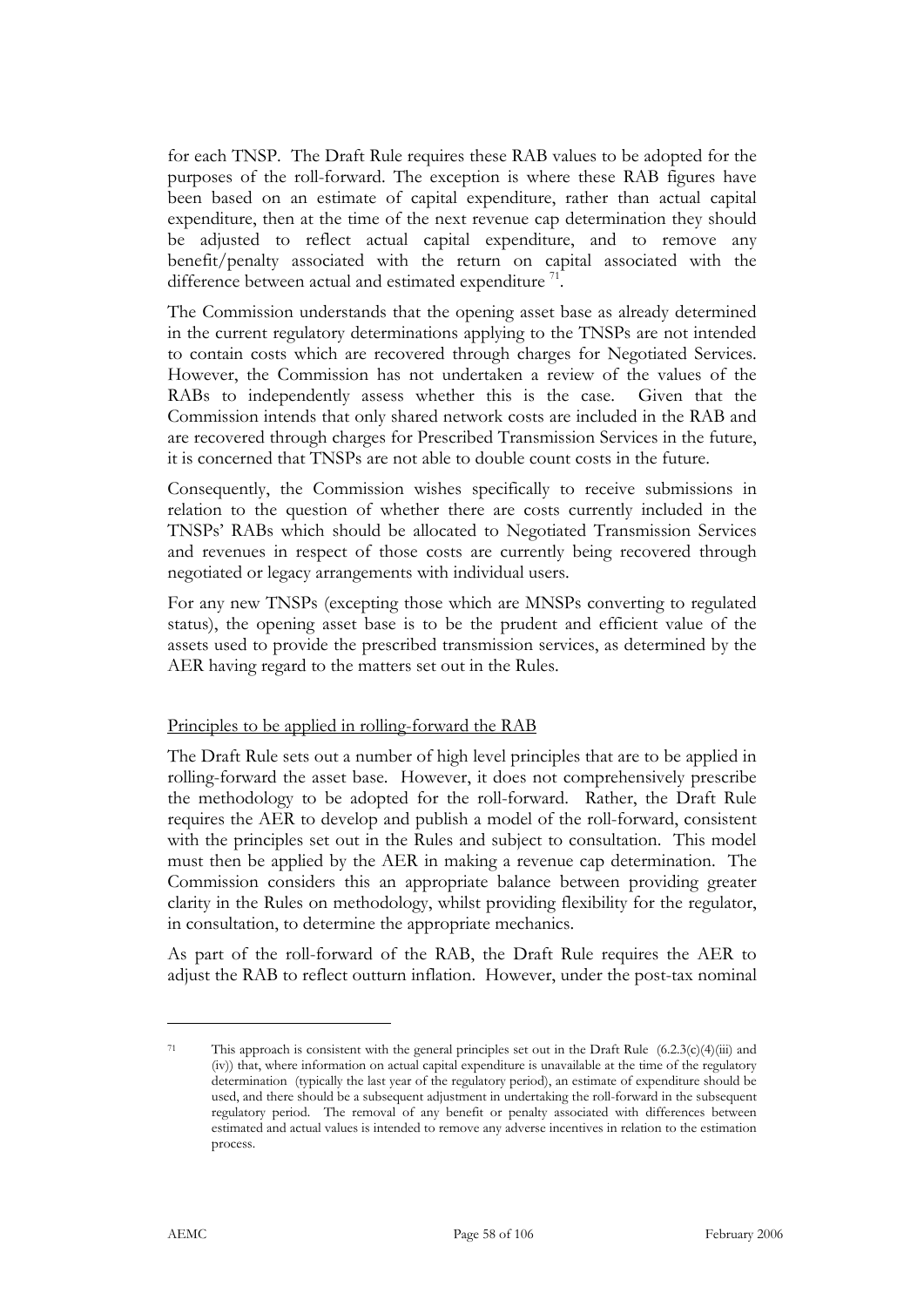framework, TNSPs are compensated for inflation via a nominal return on capital. In order to ensure that the TNSPs are not over-compensated for inflation, the impact of the indexation of the RAB needs to be removed in calculating the building block revenue requirement. This is allowed for in the Rule Proposal and reflects current AER practice. The Commission notes that currently the AER combines depreciation and indexation of the RAB into what it terms 'economic depreciation'.

The Draft Rule requires the roll-forward to take account of actual, rather than forecast, capital expenditure, but also give the AER discretion to determine whether actual capital expenditure was prudent and efficient. The Draft Rule does not mandate the AER to conduct a prudency and efficiency review but when the AER elects to do so it must have regard to the criteria specified in the Rules. The SRP also allows for a prudency review, but does not set out the criteria that the AER will adopt in undertaking that review. This increases uncertainty and dampens incentives to invest.

The Draft Rule therefore sets out criteria which the AER must adopt in assessing whether actual investment is prudent and efficient. These criteria relate to whether the Regulatory Test was applied by the TNSP (and, if so, whether the proposed project satisfied the Regulatory Test), whether the TNSP undertook the project in a manner consistent with good business practice and the desirability of minimising investment uncertainty for the TNSPs, whilst at the same time providing incentives to avoid undertaking inefficient capital expenditure.

Importantly, the Draft Rule does not require that the value of the project as included in the Regulatory Test be included as the value of the project that is to be taken by the AER as being efficient. There are a number of reasons why the actual cost incurred by the TNSP may differ from the estimated project cost used by the TNSP at the time at which it applied the Regulatory Test, and which do not imply that the actual cost incurred is then imprudent. The Regulatory Test needs to be applied before the TNSP puts the contracts to construct that project out to tender, and usually before the TNSP undertakes the Environmental Impact Statement (EIS) associated with the project. Both the tendering of contracts, and changes to the project arising out of the EIS process, may impact on the project cost.

The Draft Rule also requires that the assessment of the prudency and efficiency of investment needs to take into account information that was available to the TNSP at the time the investment decision was made. This is to avoid opening up the TNSP to unnecessary risk that its actual investment costs will not be rolled into the RAB, where later information comes to hand or expected market developments do not materialise. This principle means that the Regulatory Test is not to be re-applied in assessing the prudency of investment.

Finally, the Draft Rule provides for capital expenditure incurred in an earlier period, but not included in the RAB, to be rolled into the RAB in a subsequent regulatory period, under two circumstances: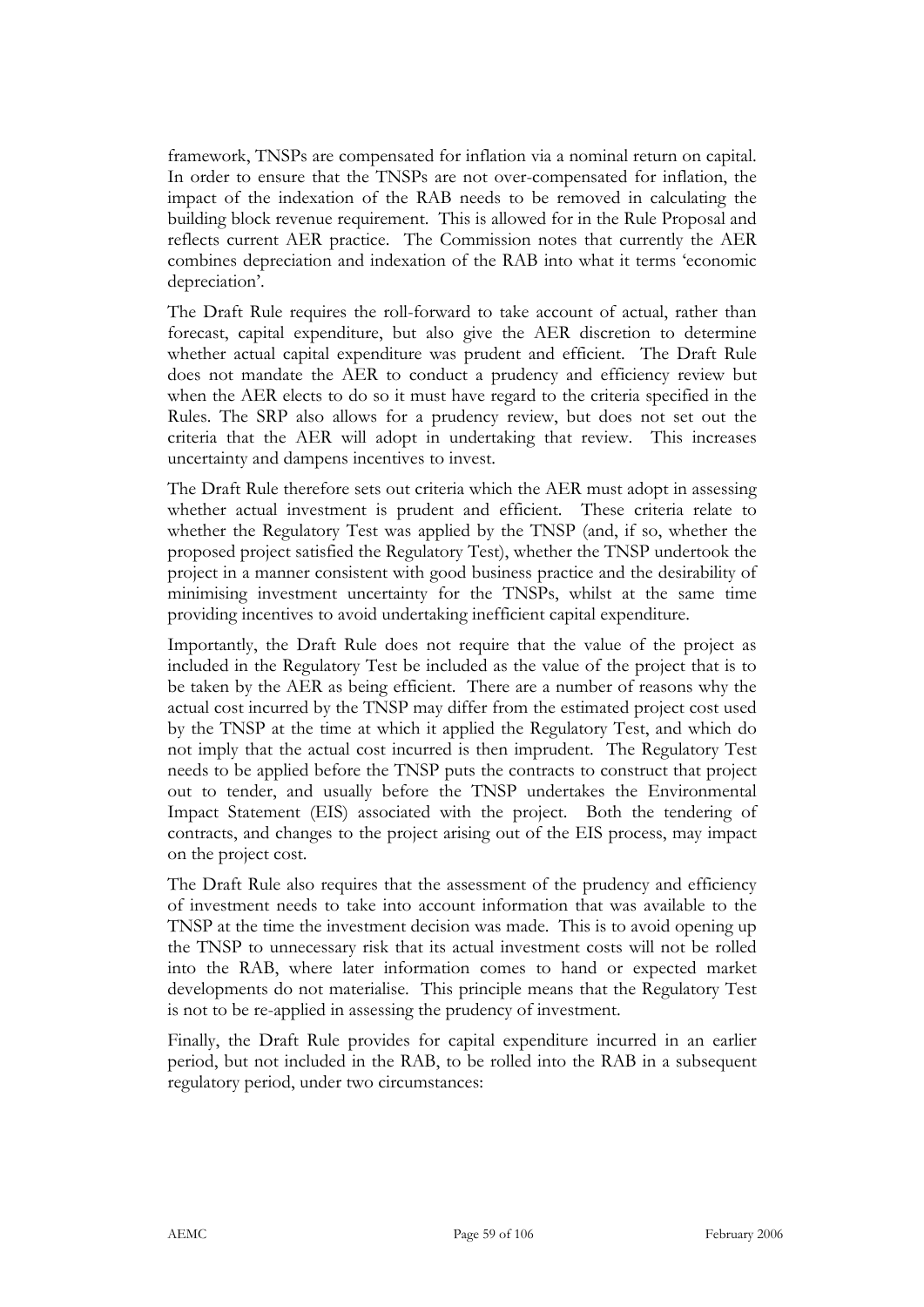- 1. where that capital expenditure was previously determined by the AER not to be prudent and efficient, but is subsequently determined by the AER to be prudent and efficient (eg, as a result of increased demand); or
- 2. where that capital expenditure was previously used to provide Negotiated Transmission Services, but has now become part of the shared transmission network used to provide Prescribed Transmission Services such capital expenditure can be included in the RAB only to the extent that the AER determines to be prudent and efficient and is appropriately allocated to those services under the AER approved Cost Allocation Methodology.

The Commission notes that the proposal in (1) is similar to the 'speculative investment' provisions in the Gas Code.

The proposal in (2) recognises that the classification of assets in relation to either Negotiated or Prescribed service may change over time, as the network changes. In particular, assets that were previously dedicated to one user may become part of the shared network, as the transmission system becomes augmented. Where this occurs, it is appropriate for those assets to be included in the RAB so that their cost is recovered from all users.

The converse has not been allowed for in the Draft Rule, i.e., assets cannot be reclassified and taken out of the RAB from Prescribed Services to allocate then to Negotiated Transmission Services. The Commission recognises that assets that were once used as part of the shared network may over time become dedicated to one user, as demand patterns change. However, given that the user's locational decision has already been made, there is nothing to be gained by providing a price signal to that user via a negotiated charge, and requiring that user to pay for the entire cost of the asset, when it had not previously been doing so, would increase investment risk for the user.

#### Rules relating to capital expenditure forecasts

The Draft Rule includes provisions relating to the derivation of forecasts of capital expenditure over the regulatory period. In particular the Draft Rule provides for the presumptive approval of capital expenditure for projects that are either reliability augmentations, required in order to meet regulatory obligations or are projects that have passed the Regulatory Test<sup>72</sup>. However, all expenditure forecasts, both for these categories of projects and others, are subject to review by the AER. The Draft Rule sets out the factors that the AER is required to take into account in assessing the forecasts. These factors include reasonable estimates of the benchmark capital expenditure that would be incurred by an efficient TNSP. As discussed in Section 4 general benchmarking may be of limited applicability to the overall regulatory approach applied to TNSPs.

<sup>72</sup> The Commission notes that not all proposed reliability augmentation may have been subject to the regulatory test at the time of a revenue determination, particularly those required towards the end of the forthcoming regulatory period.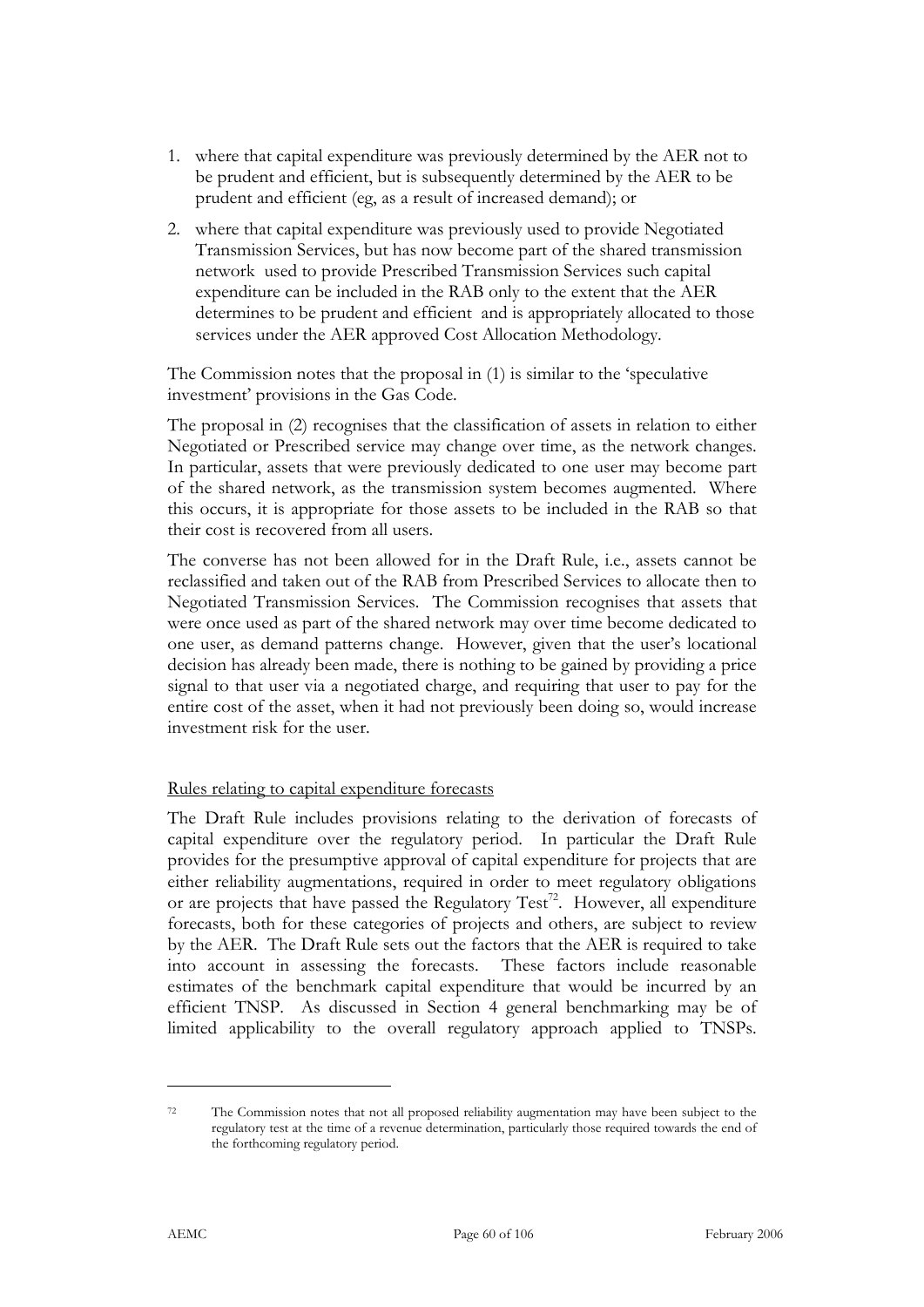However, the use of benchmarking can be a useful guide to efficient capital expenditure for particular categories of assets, eg, substation costs.

#### Cost Allocation of RAB Between Types of Services

The Commission's understanding is that the RAB established for each TNSP reflects only those assets that provide prescribed services. Where assets are used to provide contestable services, or non-contestable services under a negotiated contractual arrangement, these assets are not included in the RAB.

Under Part 6C of the Rules, the annual average revenue requirement (AARR) of the TNSP is to be allocated between different services in determining transmission prices. The  $AARR$  is an amount that is not to exceed the  $MAR$ ,<sup>73</sup> as determined by the AER in accordance with the Rules. The Rules state that the AARR is to be allocated between entry services, exit services, transmission use of system services and common services<sup>74</sup>. However, it is the Commission's understanding that the entry and exit services referred to are only those services for which there is no negotiated connection agreement in place, and where the value of the associated assets is therefore included in the RAB75.

The value of connection assets for which there is a negotiated connection agreement in place is not included in the RAB, and the revenue from those connection agreements is not included in the AARR. Similarly, the Rules state that generator access and MNSP access charges do not form part of the AARR<sup>76</sup>. and all contestable assets are also outside of the revenue  $cap^{77}$  (and therefore the RAB).

Moving forward, the approach in the Rule Proposal is to clearly delineate the scope of Prescribed Transmission Services covered by the revenue cap. The RAB should only include the value of assets associated with the provision of these services consistent with the Cost Allocation Principles published by the AER and the Cost Allocation Methodologies discussed in Section 5.

#### **6.1.2. Return on Capital**

The key issue that the Commission has considered in relation to the return on capital is how to provide increased certainty and an appropriate environment to encourage future investment. In particular, the Commission is proposing that the use of the Capital Asset Pricing Model (CAPM) be elevated to the Rules. It has also concluded that the value of key components of the WACC should be set out in the Rules, and that a five-yearly review of these values be undertaken, with a

<sup>73</sup> Clause 6.3 NER

<sup>74</sup> Clause 6.3.1 and Schedule 6.2 NER

<sup>75</sup> See for example Transend *Transmission Pricing Policy*, *Issue V3.0*, October 2005, p.6

<sup>76</sup> Clause 6.5.3(b) NER

<sup>77</sup> Clause 6.2.4(f) NER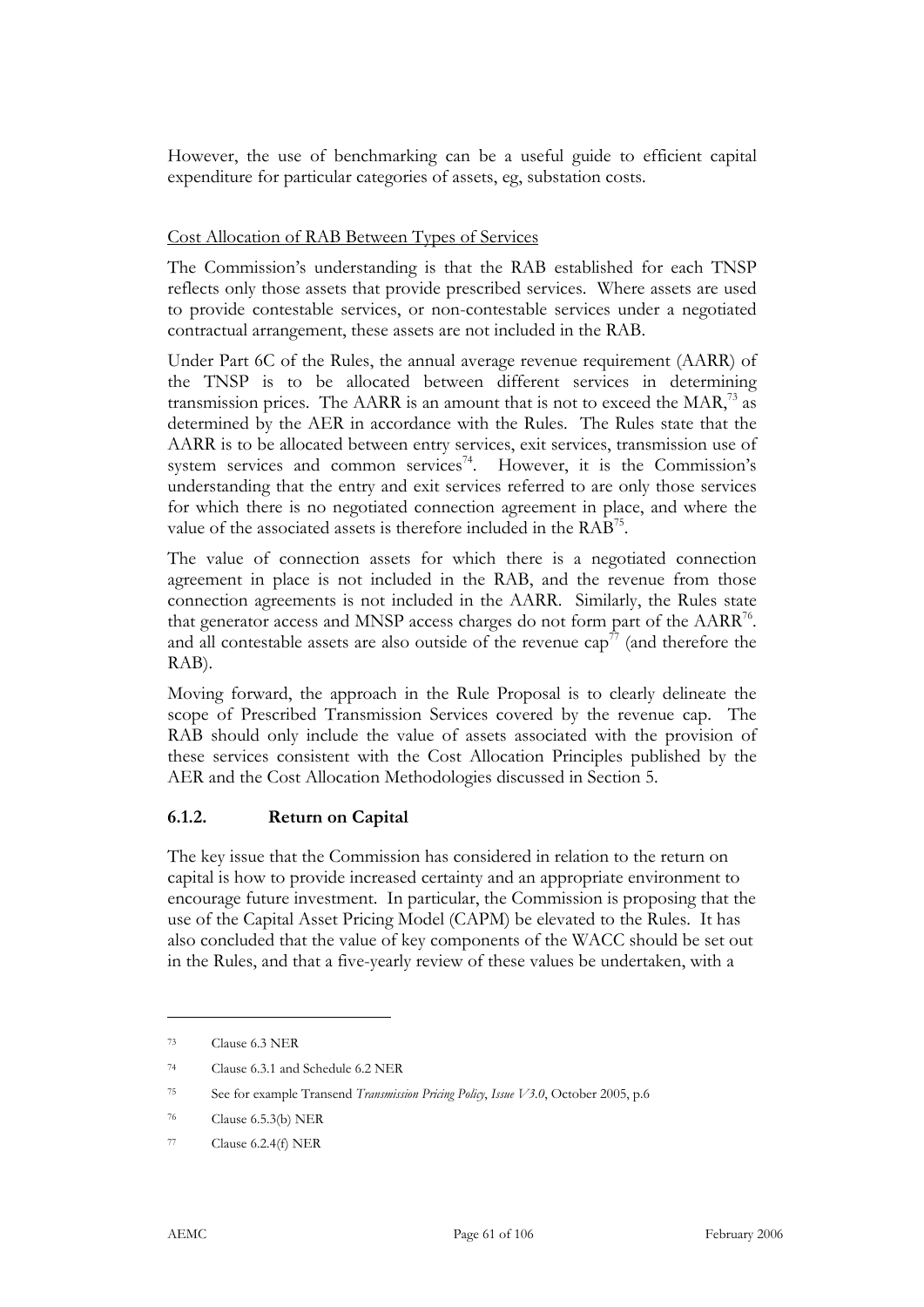requirement for those values to then be applied to all regulatory reviews, in order to provide greater certainty.

The Commission has decided that a post-tax approach should continue to be adopted in calculating the WACC (and for financial modeling in general), and in the interests of certainty and stability, be specified in the Draft Rule.

#### **6.1.2.1. Current Arrangements**

The current Rules require that the AER must take into account the weighted average cost of capital of the TNSP, having regard to the risk adjusted cash flow rate of return required by investors in commercial enterprises facing similar business risks<sup>78</sup>. They also require that the AER have regard to the need to provide a 'fair and reasonable' risk-adjusted cash flow rate of return, $\frac{7}{2}$  and that the benchmark returns are consistent with the method of valuation of new assets and revaluation, if any, of existing assets $^{80}$ .

The SRP details the AER's approach to calculating an appropriate rate of return. The SRP sets out the formula the AER proposes to use to calculate the WACC, which is a nominal, post-tax vanilla WACC. The SRP also states that the AER intends to continue using the CAPM model to estimate the cost of equity, and establishes the value of the parameters to be adopted in the model, or the methodology to be used in determining the value of parameters.

#### **6.1.2.2. Submissions**

Submissions focused on the level of prescription in the Rules with regard to the methodology and assumptions (to calculate the cost of capital) rather than the inclusion of particular parameter values in the Rules $81$ . Other submissions noted that the Rules provide detailed guidance to the AER in relation to how the regulatory return is to be set and that the SRP should be deemed the original guideline for the input assumptions and methodology<sup>82</sup>. A number of submissions highlighted that prescribing WACC inputs reduces the flexibility of the regulator, such as its ability to respond to new information<sup>83</sup> or to undertake a benchmarking exercise of the  $WACC^{84}$ .

- 79 Clauses  $6.2.3(d)(4)$  and  $6.2.4(c)(5)$ , NER
- 80 Clause 6.2.3(d)(4)(v), NER
- 81 AGL p3

- 82 TNOs, pp39-40.
- 83 Origin Energy, p5
- 84 MEU, p.8

<sup>78</sup> Clause 6.2.4(c)(4), NER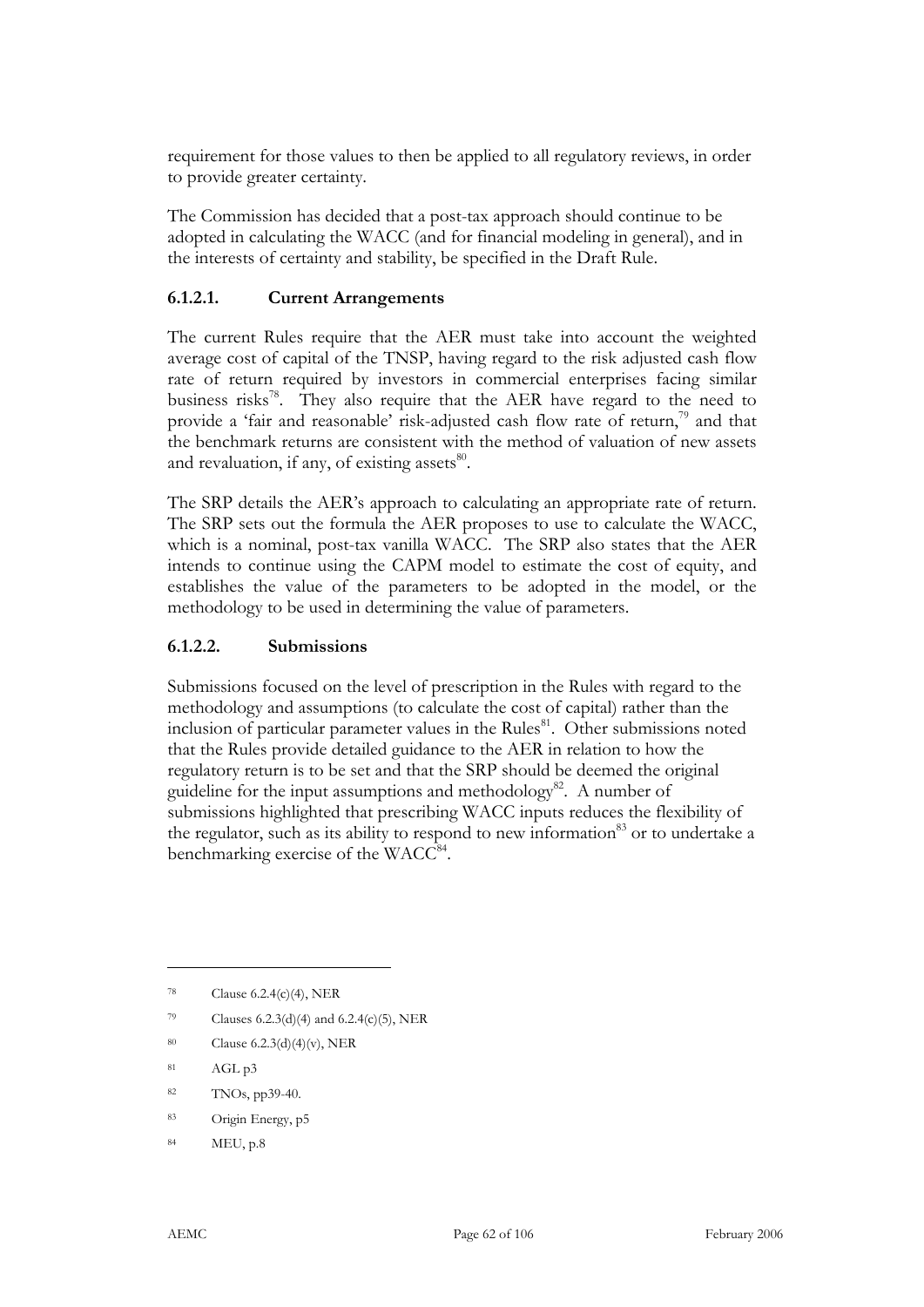## **6.1.2.3. Proposed Rule**

The Draft Rule:

- requires the AER to determine the cost of capital using the weighted average cost of capital on a nominal post-tax basis, and specify the formula to be adopted by the AER;
- requires the AER to measure the required return on equity using the CAPM;
- enshrines the principles that the rate of return should reflect the return required by investors in a commercial enterprise with a similar nature and degree of systematic risk as that faced by the TNSP, and that it should be established by reference to parameters applicable to a benchmark efficient TNSP and not the individual circumstances of a particular TNSP;
- sets out the initial methodology/values of specified parameters that are to be adopted. These are to apply for all AER determinations for the five years following the introduction of the Rules; and
- requires the review of the parameters (and associated methodologies, where relevant) by the AER every five years, subject to a consultation process. The revised parameters are to then apply to all AER decisions for the next five year period.

## **6.1.2.4. Commission's Reasoning**

The Commission considers that increased guidance in the Rules for the calculation of the rate of return would increase certainty and thereby the long term interest of consumers by ensuring an appropriate level of investment. It notes also that there are limitations in the availability of market evidence which would support a change to the value of a number of the parameters used in the CAPM model. In these circumstances review of these WACC parameters in each regulatory determination process has little benefit and simply contributes to uncertainty about the return on past investments.

The Commission also recognises that the rate of return has been subject to considerable debate in recent years, culminating in the approach set out in the SRP. The Commission has therefore reflected the current SRP approach in the Rule Proposal.

The Draft Rule requires the AER to adopt a post-tax, nominal WACC using the CAPM. The post-tax nominal model reflects current AER practice. The Commission notes that the post-tax approach addresses concerns regarding overcompensation for tax in the early years of asset life, due to accelerated depreciation provisions for tax purposes which continue to apply to some TNSP assets.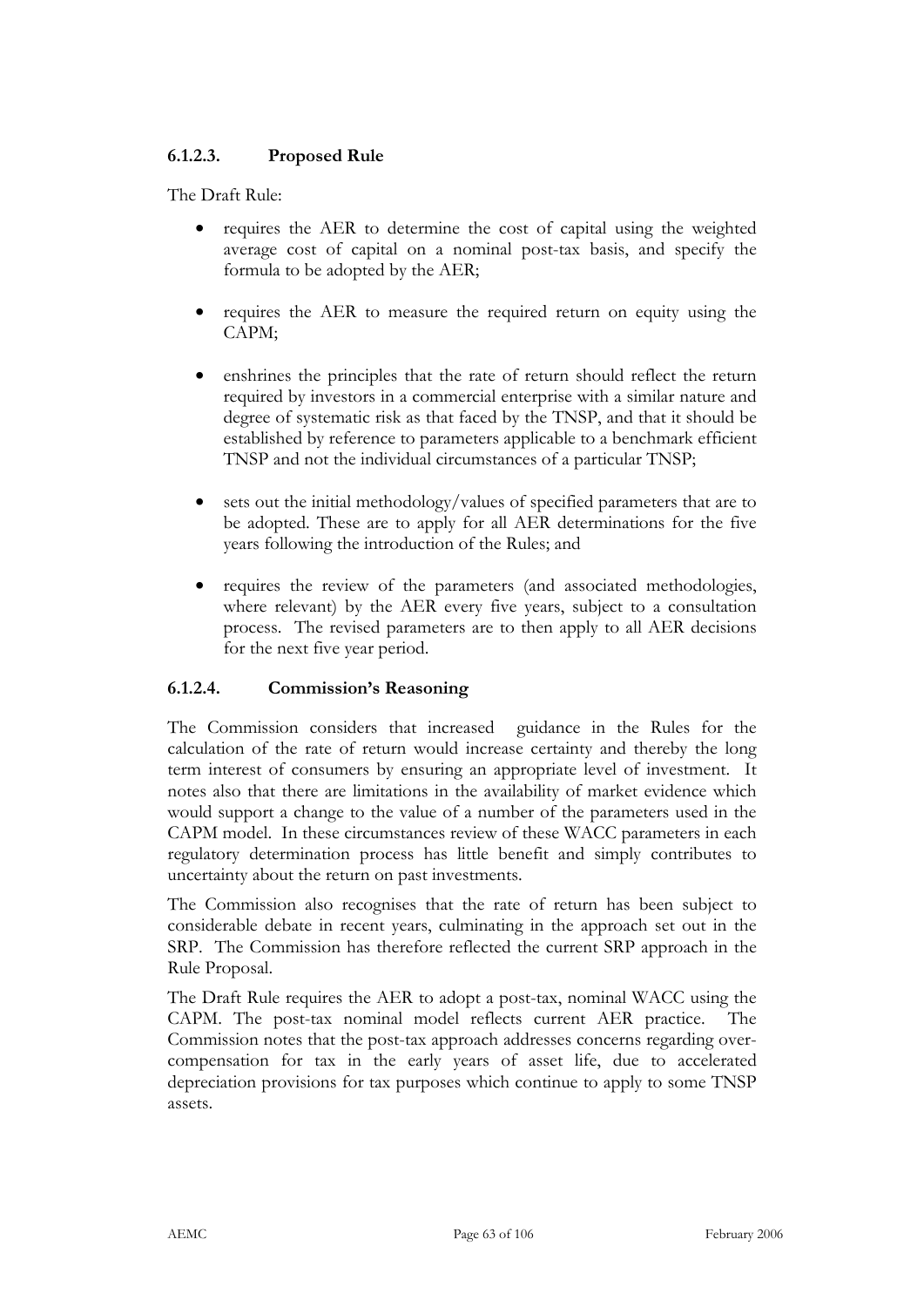The Commission notes that as part of the convergence of energy sector regulation, the convergence in modelling approach across different energy businesses would improve the ability to compare returns between different regulatory regimes. All of the TNSPs and the gas transmission businesses, as well as gas and electricity distribution businesses in Queensland, are currently regulated on a post-tax nominal basis. Regulators in other jurisdictions have adopted a mixture of pre-tax and real approaches. The Commission therefore does not consider that changing the basis on which electricity transmission is regulated from a post-tax nominal approach would assist the overall regulatory convergence process for the energy sector.

The Commission recognises that regulatory practice and financial theory in this area is likely to evolve. Therefore parameters to be used in calculating the return on capital are set in the short term providing greater short-term stability, while being capable of review in the medium and longer-term.

However, the Commission is also aware that there is no single answer, given the diversity of analysis of market parameters of the CAPM elements. In these circumstances, extensive and continuing debate on the appropriate WACC parameters simply increases uncertainty and undermines incentives to invest. In order to improve stability and certainty, the Commission sees merit in limiting the frequency with which the values of WACC parameters are revisited. The Rule Proposal therefore locks-in a set of parameter values (and associated methodologies) for five years, and requires these values to be used for all TNSP revenue determinations within that five year period. There is then a requirement in the Rule Proposal for a periodic review of these parameters (and associated methodologies) by the AER every five years.

The Commission's proposal is that most of the parameter values and methodologies set out in the SRP form the basis of the parameter values and methodologies that are locked in by the Rules for the first five year period.

With regard to the debt risk premium, some market participants have argued that the A credit rating currently adopted by the AER is unduly influenced by the public ownership of some of the TNSPs. The Commission considers that a principle of good regulatory design is that the nature of ownership (i.e., whether public or private) should not affect the outcome of regulatory determinations. The value for the debt risk premium should therefore be established independent of ownership and be consistent with market circumstances for large scale infrastructure assets.

In that context, the Commission considers that the appropriate credit rating for regulated transmission assets is an 'investment grade' rating which includes assets with ratings of between BBB- and AAA. The Commission also notes that there is not a mechanistic relationship between the assumed gearing ratio and the appropriate credit rating for a benchmark transmission business with the latter being influenced by a range of other factors.

The Commission has considered recent regulatory decisions in relation to the debt risk premium, the credit ratings of a range of energy network businesses, their diverse ownership and corporate structure circumstances and credit ratings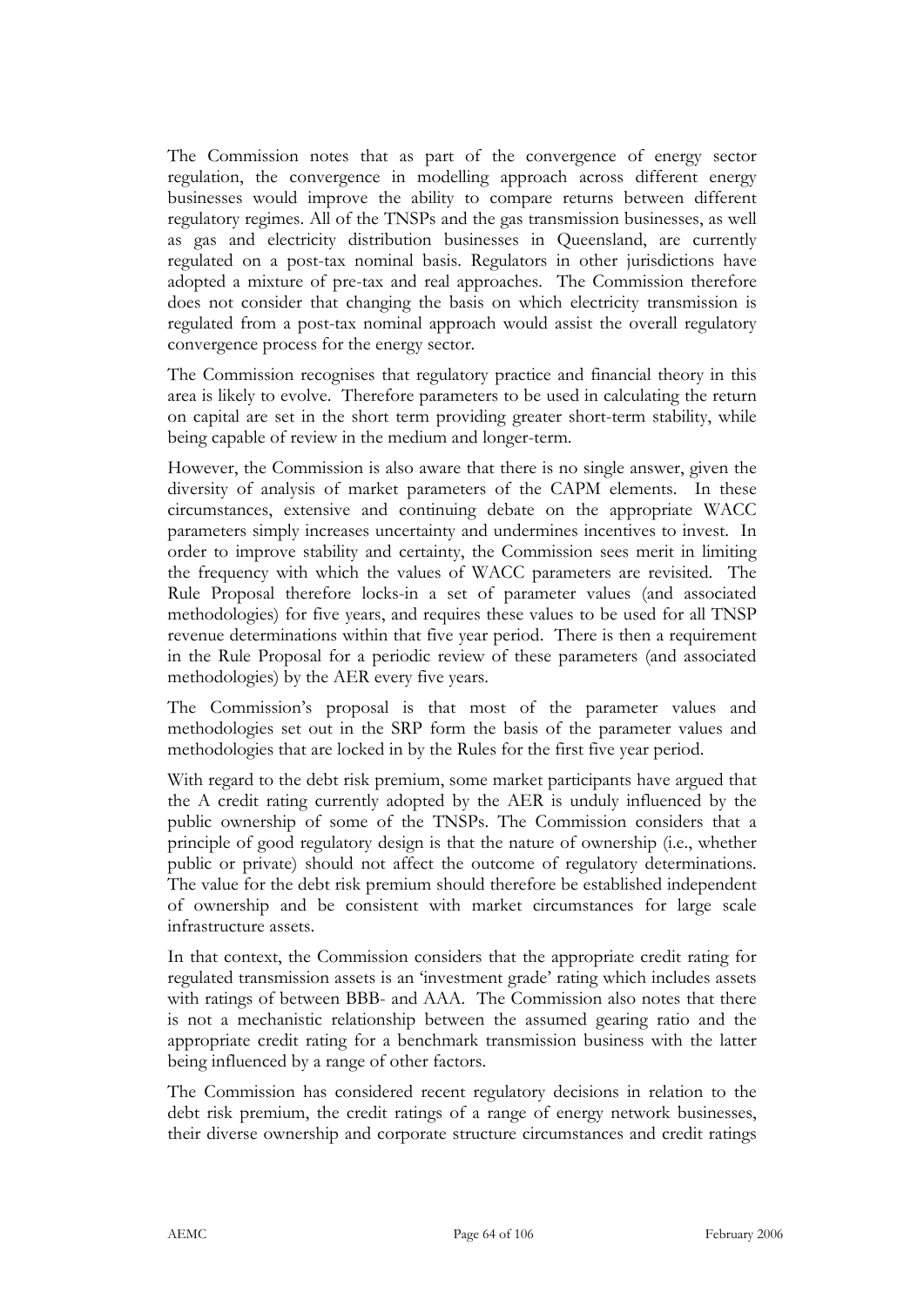applicable to infrastructure asset investments. In light of this, the Commission has concluded that an appropriate credit rating for a benchmark electricity transmission business within the investment grade range is BBB. A BBB credit rating achieves an appropriate balance between the interests of consumers in relation to price and ensuring that there are sufficient incentives on TNSPs to undertake efficient investment.

## **6.1.3. Depreciation**

The key issues for the Commission in relation to depreciation are:

- whether the Rules should provide a greater degree of clarity in relation to the way in which depreciation is to be calculated in making a regulatory determination; and
- whether depreciation schedules should be proposed by the TNSP or determined by the AER.

The Commission is proposing that the TNSP proposes a depreciation schedule that complies with the principles set out in the Rules.

The Commission has also considered the link between depreciation and the future commercial stranding of assets, and proposed a limited commercial stranding regime<sup>85</sup>.

### **6.1.3.1. Current Arrangements**

Currently the Rules do not provide any explicit guidance to the AER in relation to the approach to calculating depreciation. The SRP makes no statement on the AER's approach to depreciation, except that it is an input into both the calculation of a TNSP's maximum allowable revenue and RAB.

## **6.1.3.2. Submissions**

Submissions from industry highlighted that regulatory depreciation must permit the value of investment to be recovered over time and this should be incorporated in the Rules. It was further proposed that the Rules allow negotiation between the AER and TNSPs over depreciation schedules where that may facilitate smoother cash flows. Furthermore, it was noted and that the Rules should not require an explicit link between the appropriate rate of depreciation and the threat of regulatory stranding <sup>86</sup>.

In contrast, several submissions cautioned against including too great a degree of guidance in the Rules, preferring to require the Regulator to approve a TNSP's approach to depreciation if it falls within a reasonable range and proposed that the method and timing should be at the discretion of the service provider  $87$ .

<sup>&</sup>lt;sup>85</sup> The appropriateness of including depreciation as part of the incentive arrangements for capital expenditure is discussed in Section 6.3.

<sup>86</sup> EnergyAustralia, p37.; TNOs, p23.; TransGrid, p29.

<sup>87</sup> Ergon Energy, p15.; AGL, p3.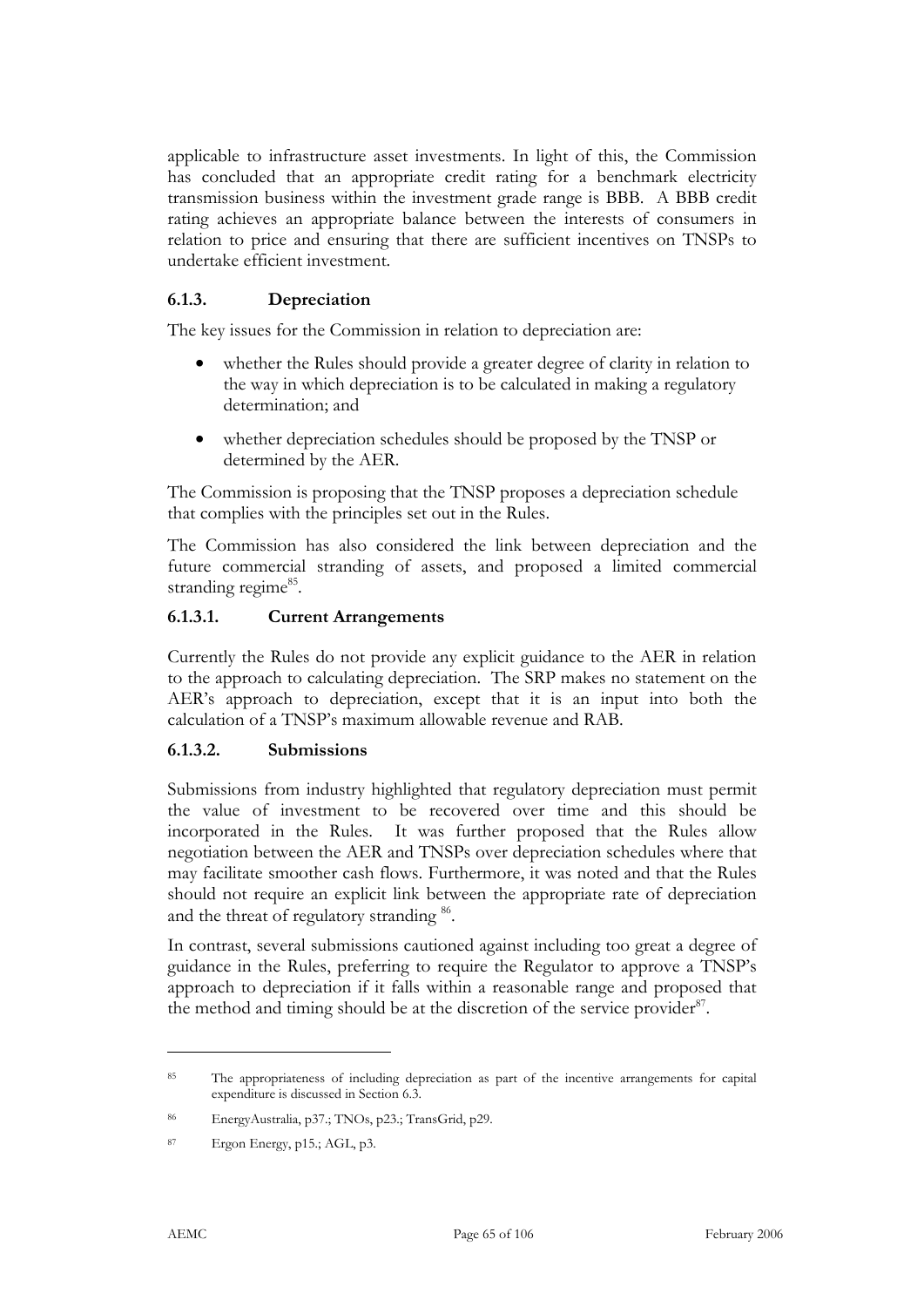## **6.1.3.3. Proposed Rule**

The Draft Rule set out the following approach to the calculation of depreciation for the purposes of determining the allowed revenue for a TNSP:

- The TNSP is to propose depreciation schedules;
- The proposed depreciation schedules are to comply with principles set out in the Rules, namely:
	- Each asset (or group of assets) is to be depreciated over its economic life; and
	- Each asset is to be depreciated only once, and the sum of total allowed depreciation over the life of an asset (in real terms) is to equal the initial value at which the asset entered the RAB;
- Provided that the depreciation schedules submitted by the TNSP do comply with the principles set out in the Rules, the AER is to use these depreciation schedules in calculating depreciation for the TNSP;
- If the depreciation schedules submitted by the TNSP do not conform with the principles in the Rules, then the AER is to calculate depreciation for the TNSP on the basis of its own depreciation schedules, which are to conform with the principles in the Rules; and
- Where any asset (or group of assets) is dedicated to one transmission network user (or small group of users) and has a current depreciated value of more than \$20m (in 2006 dollars), the TNSP is to depreciate that asset on a straight line basis over the life at which that asset was first included in the RAB.

## **6.1.3.4. Commission's Reasoning**

The Commission considers that increasing the degree of guidance in calculating depreciation will increase transparency and certainty. However, it is also mindful that too high a degree of guidance would reduce the flexibility of TNSPs and the AER to alter the level of depreciation, where such change may be beneficial, for example, in terms of smoothing revenue requirements between regulatory periods.

The Rule Proposal provides discretion for the TNSPs to propose appropriate depreciation schedules, subject to conforming with certain high level principles. The Commission considers that the discretion to propose alternative depreciation schedules appropriately lies with the TNSPs rather than with the regulator, as it is the TNSPs that have the best knowledge of the condition and likely future utilisation of their assets. It also reflects current practice, although the Rule Proposal provides a degree of guidance on the principles depreciation schedules should be designed to satisfy, which is not currently present. Given that the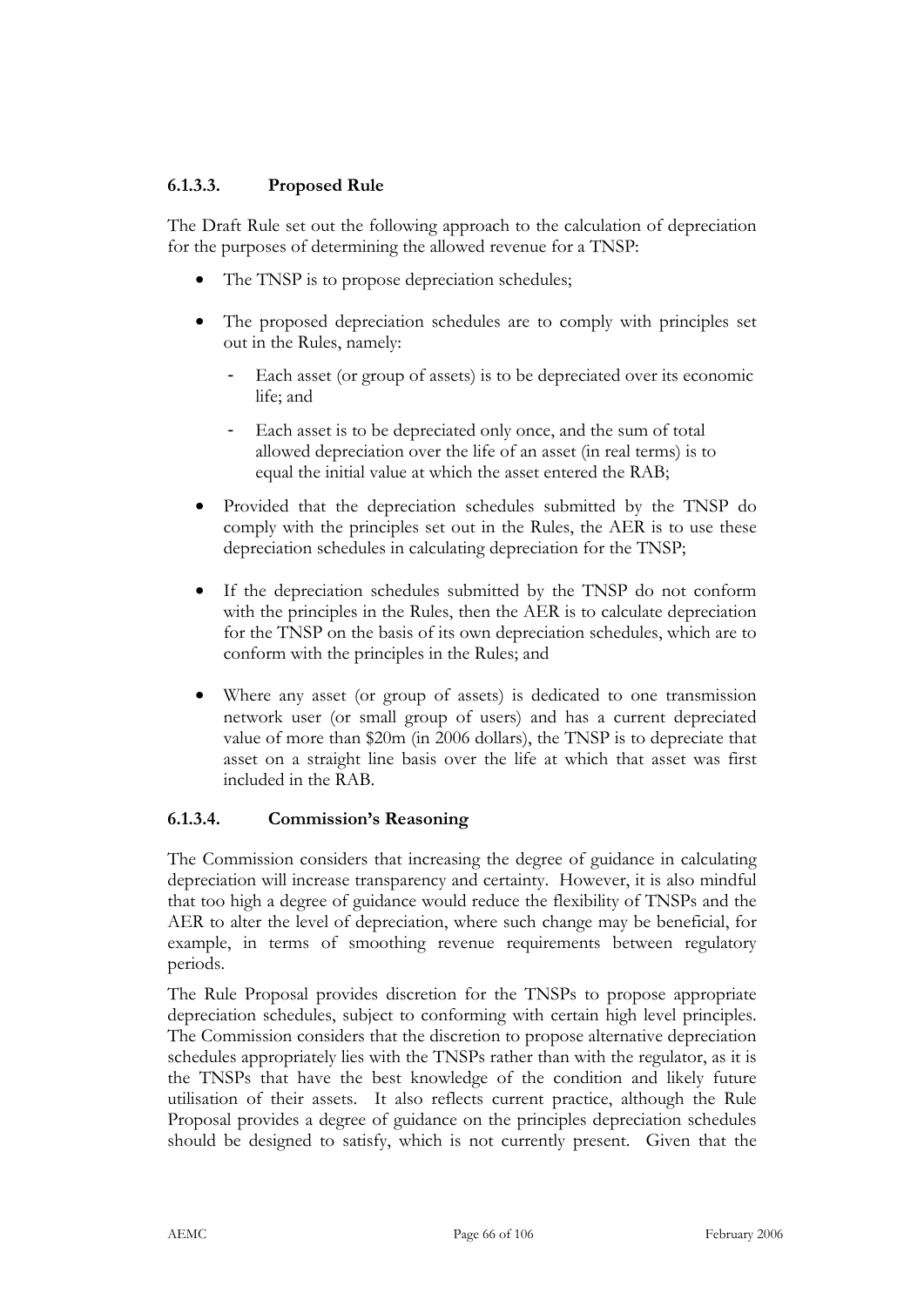Commission has decided against incorporating depreciation as part of the incentive arrangements for capital expenditure the classification of assets for depreciation purposes requires less oversight by the regulator, since it will not be inappropriately influenced by the incentive regime.

The Commission notes that TNSPs may take into account the expected future pattern of demand in proposing depreciation profiles for large network assets. The appropriate planning horizon for such assets may be relatively long, with the result that such assets display low utilisation initially. In such circumstances, the TNSP may propose to defer depreciation on those assets, in order to smooth tariff profiles over time. The Draft Rule would accommodate such an approach.

The Commission considers that the proposed approach to depreciation accords with the overall Propose-respond process. The approach is similar to that adopted under the Gas Code.

As discussed in Section 7.4, the Commission has incorporated incentive arrangements designed to encourage TNSPs to adopt a more commercial position in dealing with the risk of future potential commercial stranding of assets. In order for such incentives to be effective, it is important that TNSPs are not able to avoid the risk of commercial stranding by continuing to include the affected assets in the RAB and instead adopting accelerated depreciation. The Rules therefore explicitly preclude the adoption of accelerated depreciation for those assets that are identified in the Rules as potentially removable from the RAB.

## **6.1.4. Operating Expenditure**

Under the building block approach, the AER is required to determine the expected value of forecast operating expenditure for each TNSP in relation to Prescribed Transmission Services over the relevant regulatory period.

#### **6.1.4.1. Current Arrangements**

Currently the Rules provide for a reasonable return given efficient operating and maintenance practices, and the need for the regulatory regime to promote efficient operating and maintenance practices within the transmission sector.

The SRP states that the AER will continue the practice of relying primarily on historic and forecast operating expenditures of the TNSP in question in setting operating expenditure allowances, but may look at the potential to make greater use of exogenous benchmark data in setting operating expenditure allowances.

#### **6.1.4.2. Submissions**

Industry submissions were in favour of basing operating expenditure allowances on firm-specific cost drivers<sup>88</sup>. Most submissions supported an incentive-based approach to forecast operating expenditure. There was general support for an ex

<sup>88</sup> TNOs, p35.; TransGrid, p20.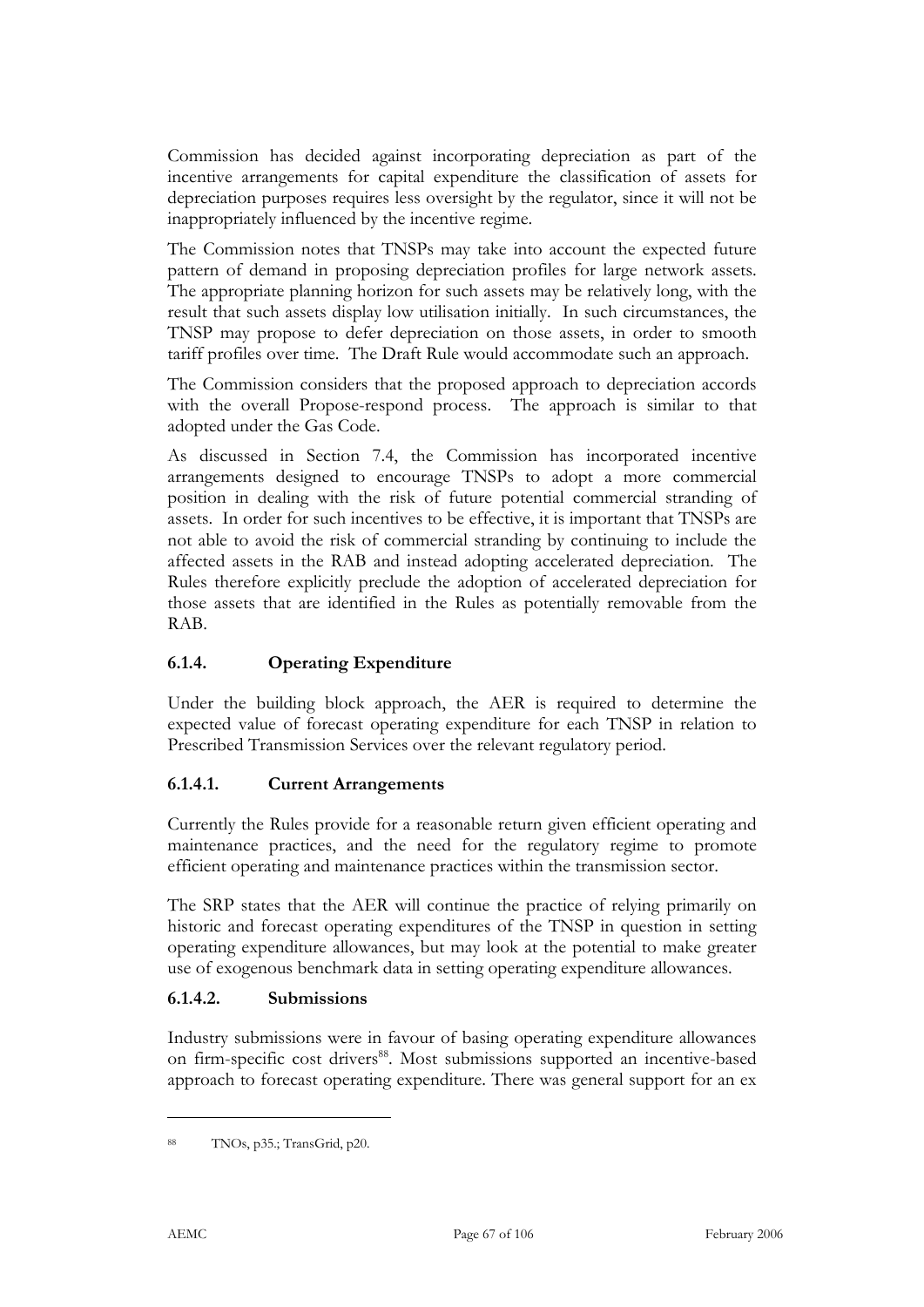ante approach to operating expenditure<sup>89</sup>, though it was noted that regulators in the past have adopted expenditure allowances that imply substantial prospective efficiency gains – and in cases have set extremely challenging (if not impossible) targets for gains<sup>90</sup>.

There was support for the Rules prescribing the criteria the AER must take into account when determining the appropriateness of operating expenditure forecasts<sup>91</sup>. Benchmarking was viewed as a tool to assist the regulatory assessment of efficient costs.

## **6.1.4.3. Proposed Rule**

Under the Draft Rule, a TNSP's revenue proposal must include a forecast of operating expenditure for each year of the regulatory period which the TNSP considers reasonably meets its requirements to:

- Efficiently meet expected demand for prescribed transmission services over the period;
- Comply with all regulatory obligations;
- Maintain the quality, reliability and security of supply of prescribed transmission services; and
- Maintain the quality, reliability and security of supply of the transmission system through the supply of Prescribed Transmission Services.

The AER must accept the forecasts (subject to meeting a reasonable estimate criterion) if;

- they are for expenditure that is properly allocated to prescribed transmission services in accordance with the Cost Allocation Methodology; and
- they comply with the Guidelines (relating to information) in relation to the revenue proposal (Refer to Appendix 3).

In determining whether the forecast operating expenditure is a reasonable estimate of the TNSP's requirements, the AER must take into consideration a range of issues including reasonable estimates of benchmark expenditure

#### **6.1.4.4. Commission's Reasoning**

The paramount consideration in setting efficient operating expenditure is recognising the need for the TNSP to comply with its regulatory obligations and to maintain secure and reliable supply.

<sup>89</sup> PIAC, p3.; AER, p8.; Ergon Energy, p11.; EnergyAustralia, pp30-32, TransGrid p22

<sup>90</sup> TNOs, p36

<sup>91</sup> AGL, p3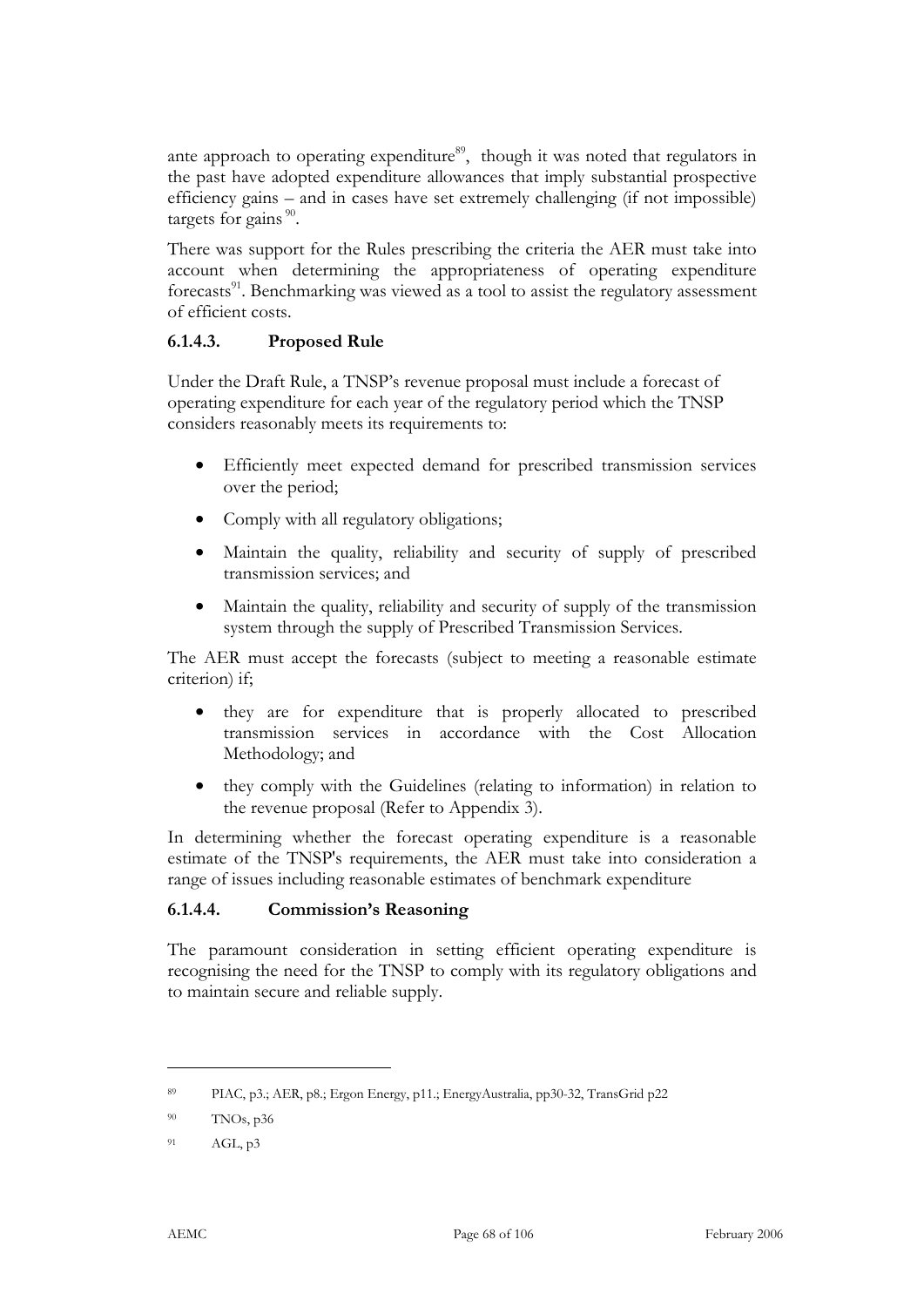The approach in the Rule Proposal allows the AER to take into account a range of factors in assessing whether the TNSP's proposal contains a reasonable estimate of its forecast operating expenditure. This is also consistent with the capital expenditure determination process.

## **6.1.5. Approach to Tax**

The issue of whether the return on capital (and the approach to modelling generally) should be established on a pre-tax or post-tax basis has been discussed in Section 6.1.6. The post-tax approach currently adopted by the AER and which is proposed to be elevated to the Rules by the Commission, requires an estimate of a TNSPs' cost of taxation to be incorporated as a separate line item in the building block revenue requirement. The key issues for the Commission in relation to estimating the cost of taxation are the extent of guidance that should be provided in the Rules and, whether the cost of tax should be based on benchmark assumptions or on an estimate of the TNSP's actual tax position.

### **6.1.5.1. Current Arrangements**

The current Rules do not contain any guidance in relation to the treatment of company taxation in making a regulatory determination. The SRP establishes a post-tax regime where the required compensation for company tax is provided as a separate element of the building block revenue requirement. However, it does not provide any further guidance on how this tax element is to be calculated.

### **6.1.5.2. Submissions**

The TNOs submitted that the taxation allowance should reflect benchmark assumptions about key inputs, such as available interest deductions, revenues and expenses and tax depreciation allowances. It was also submitted that there should be an incentive for TNSP's to optimise their tax position, and therefore the cost of tax should be estimated on synthetic tax values rather than actual tax position $^{92}$ .

## **6.1.5.3. Proposed Rule**

The Rule Proposal contains the following:

- High level guidance on how the cost of tax should be estimated, i.e., based on benchmark parameters and not a TNSP's actual tax costs:
	- Estimated corporate income tax payments for a TNSP must be determined by the AER on the basis of the TNSPs tax liability multiplied by  $(1-\gamma)$ , where  $\gamma$  is the assumed utilisation of imputation credits; and
	- A TNSP's tax liability is to be calculated as its taxable income multiplied by the statutory corporate tax rate;

<sup>92</sup> TransGrid, p32.; Ergon Energy, p16.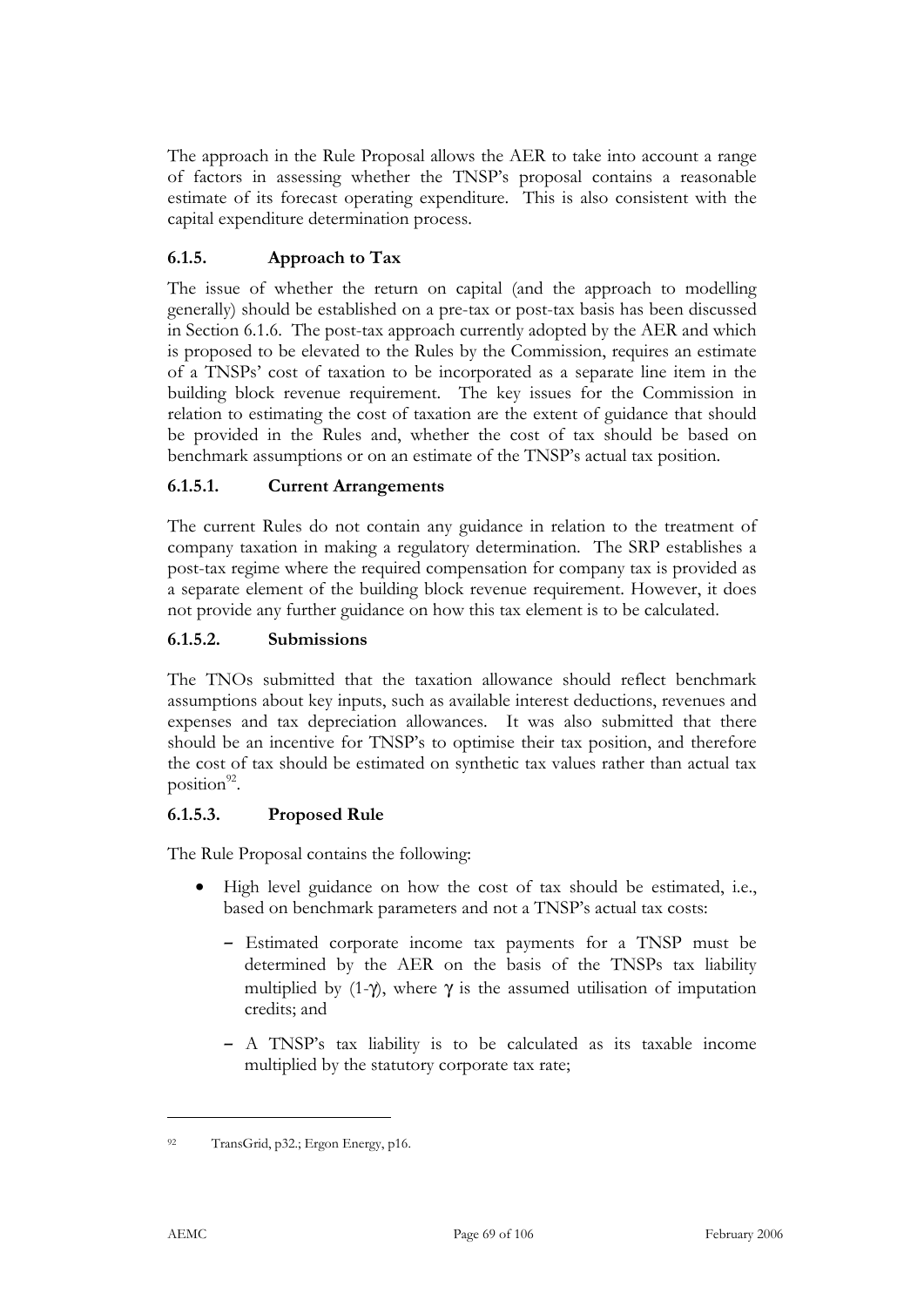- A requirement for the regulatory model developed by the AER to specify how taxation will be calculated for the purposes of determining the building block revenue requirement;
- $\gamma$  is deemed to be equal to 0.5, consistent with the SRP;
- The value of  $\gamma$  is to be reviewed by the AER every five years, in accordance with the review procedure set out in the Rules, and the resulting value is to be applied to all TNSP regulatory determinations for the following five years.

### **6.1.5.4. Commission's Reasoning**

The Commission considers that the benchmark approach to calculating the cost of tax should be continued, in order to provide an incentive for TNSPs to try to minimise their tax costs (eg, by adopting a more tax efficient capital structure than the assumed benchmark). The direct calculation of a TNSP's tax costs would be highly complex, and would remove any incentive for TNSPs to adopt more efficient capital structures.

As a result, the Draft Rule makes reference to the calculation of the cost of debt in relation to a benchmark efficient TNSP.

The Draft Rule sets the initial value of the assumed utilisation of imputation credits  $(\gamma)$  at 0.5, the value established in the SRP, but allows for this value to be reviewed every five years. This approach provides an appropriate balance between increasing certainty and allowing flexibility for this value to be refined in future. However, the Commission recognises that the value of  $\gamma$  has been subject to less extensive consultation than have the WACC parameters in recent years.

The Draft Rule does not prescribe the approach to be taken in calculating the estimated cost of tax for a TNSP. Rather, the AER will be required to set out its approach as part of its regulatory model. The Commission's preliminary view is that the detailed calculation should be a matter left to the discretion of the AER, subject to the principles in the Rules and a requirement on the AER to consult on and publish its proposed model. The Commission would be interested in views from stakeholders as to whether the proposed degree of guidance in the Rules in this area is appropriate, or whether increased clarity regarding the methodology to be adopted is warranted.

#### **6.1.6. Post-tax Revenue Model**

The Commission considered that there is benefit in including an appropriate degree of prescription in the Rules about how the MAR for a TNSP should be calculated from the building block components, and the substance of the guidance that should be included in the Rule.

Consistent with the aim of achieving transparency and consistency, the Commission sees merit in requiring the AER to develop and publish a Post-tax Revenue Model (PTRM) for its approach to modelling for revenue proposals.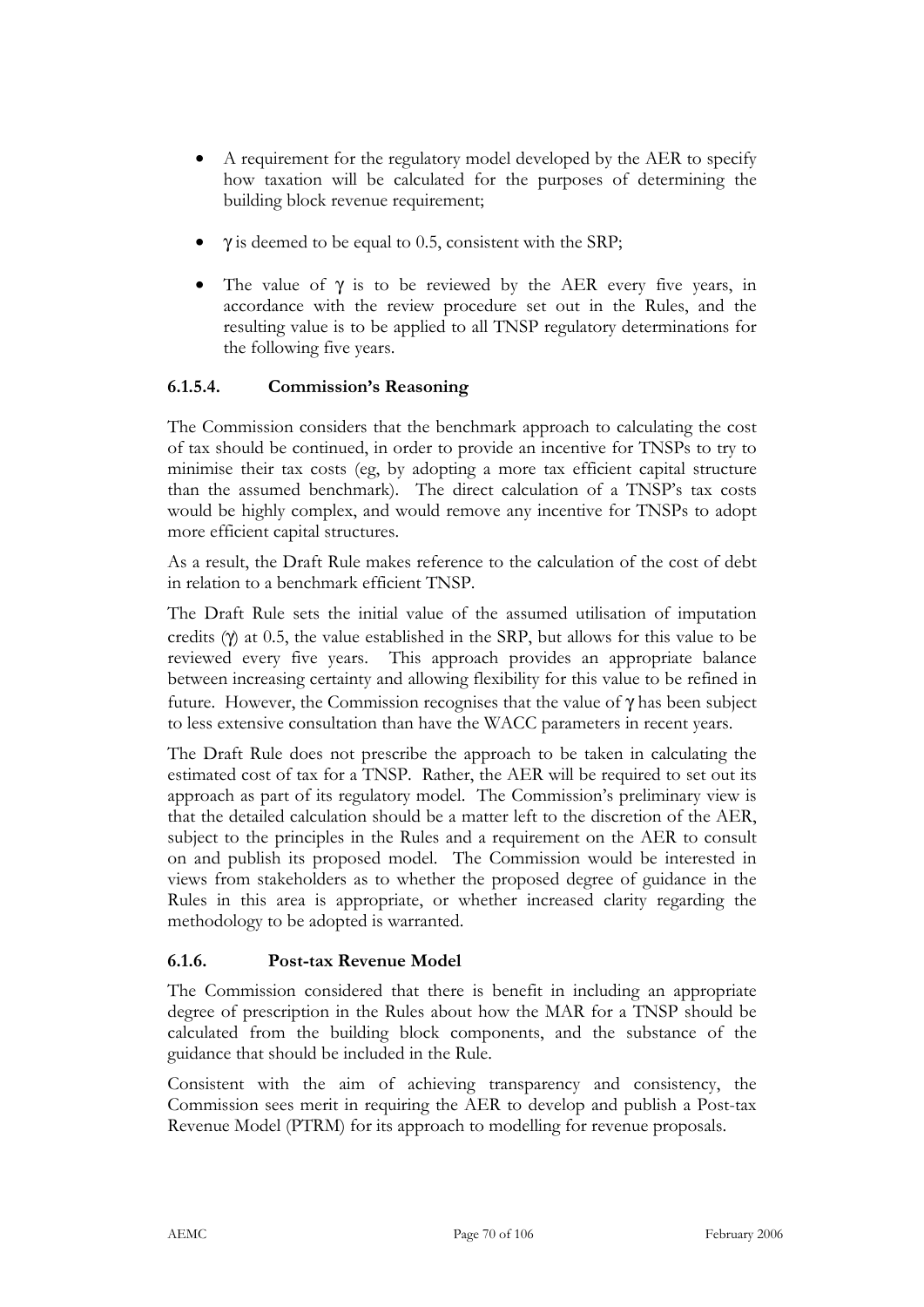The Commission has considered whether the assessment of revenue proposals against financial ratios would be beneficial as part of the determination process.

#### **6.1.6.1. Current Arrangements**

Currently, the Rule does not contain any guidance on the modelling approach the AER is to adopt in making a revenue cap determination. The Rules require that the AER is to publish reasonable details of its quantitative methodologies<sup>93</sup>. The AER has published a generic version of its PTRM model, and an accompanying explanatory Handbook $94$ .

The current Rules require the AER to have regard to the on-going commercial viability of the transmission industry and any other relevant financial indicators<sup>95</sup>.

#### **6.1.6.2. Submissions**

It was submitted that, properly used, the development of financial indicators provides the regulator the ability to benchmark the calculated WACC against returns under competitive pressures and to ensure that the outworkings of the calculation provide for a financially viable  $NSP<sup>96</sup>$ .

It was also raised that financial ratios act as a reasonableness check to ensure that, despite the best efforts of a regulator to provide a sustainable commercial revenue stream, the revenue cap determination does not place undue financial hardship upon the TNSP<sup>97</sup>. When used to measure the effect on the TNSP's credit position, financial ratios may also assist in determining an appropriate level of debt margin to be included in the calculation of the WACC, although such an approach can be circular.

## **6.1.6.3. Proposed Rule**

The Draft Rule sets out the following in relation to the approach to be taken to calculating the revenue requirement for a TNSP:

- The AER is to adopt a post tax revenue approach;
- The AER is to publish a model of how it will determine the revenue requirement for the TNSP, consistent with the principles set out in the Rules, subject to the consultation provisions set out in the Rules. The AER may update this model at any time, subject to the same consultation procedures;

<sup>93</sup> Clause 6.2.6(a), NER

<sup>94</sup> AER, PTRM – Electricity Module and Handbook, August 2005

 $^{95}$  Clause 6.2.4(c), NER

<sup>96</sup> MEU,p73.

<sup>97</sup> EnergyAustralia, p42.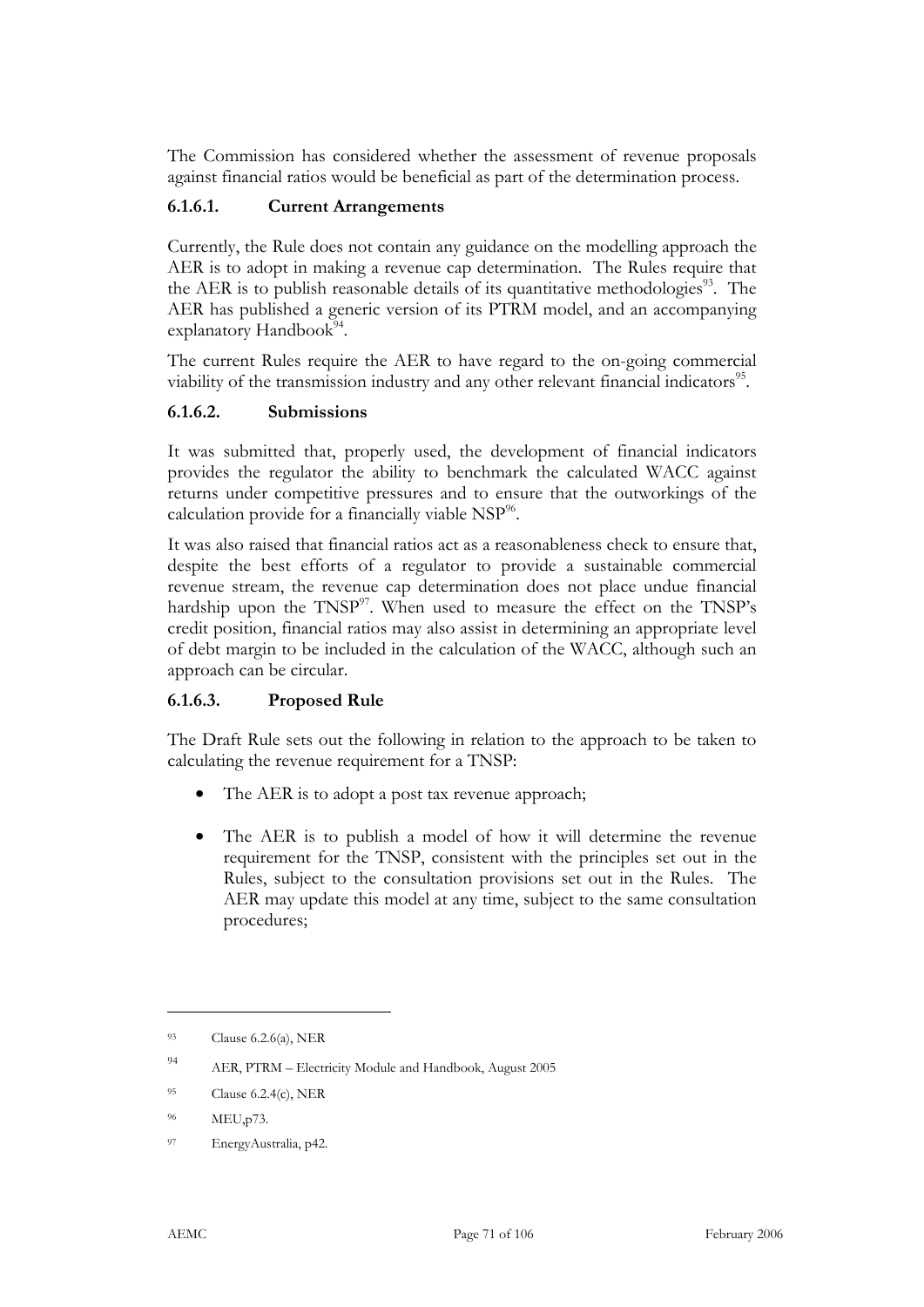The TNSP is to populate the model published by the AER in submitting its Revenue Proposal.

The Draft Rule specifies that:

- The NPV of the expected MAR in each year for the TNSP must equal the NPV of the building block revenue requirement in each year;
- The expected MAR for the final year of the regulatory period must be as close as reasonably possible to the building block revenue established for that year;
- The model is to determine a MAR (in dollar terms) for a TNSP for the initial year of the regulatory period; and
- The expected MAR for the subsequent years of a regulatory period are to be calculated by escalating the MAR for that TNSP for the previous year using a CPI-X methodology.

The Draft Rule does not incorporate any requirement on the AER to undertake financial ratio analysis as part of a regulatory determination.

### **6.1.6.4. Commission's Reasoning**

The Commission considers that the precise manner in which the AER calculates the revenue requirement from the building block elements is of key importance to the TNSPs and network users. The publication by the AER of its PTRM, and the accompanying explanatory Handbook, has improved the certainty and transparency associated with the calculation of revenue determinations. The Commission therefore considers that there are benefits in terms of transparency and certainty of codifying in the Rules the requirement on the AER to publish its regulatory model, and to adhere to this model when making a revenue cap determination.

However, the Commission also appreciates the potential need for flexibility in the modelling approach. The Rule Proposal therefore allows for the model published by the AER to be modified at any time, subject to the consultation procedures set out in the Rules, and provided that the model complies with the principles set out in the Rules.

In relation to the principles to be adopted by the AER in deriving its model, the Draft Rule contains a number of higher-level principles that are to apply to the modelling, as summarised in the previous section. The majority of these principles codify the AER's current approach.

The Commission has also proposed that the MAR for the final year of the regulatory period be as close as reasonably possible to the building block revenue established for that year. The aim of this Rule is to ensure that, if the TNSP's expenditure does indeed match the expenditure that has been assumed in the building blocks, prices in the final year of the regulatory period will reflect costs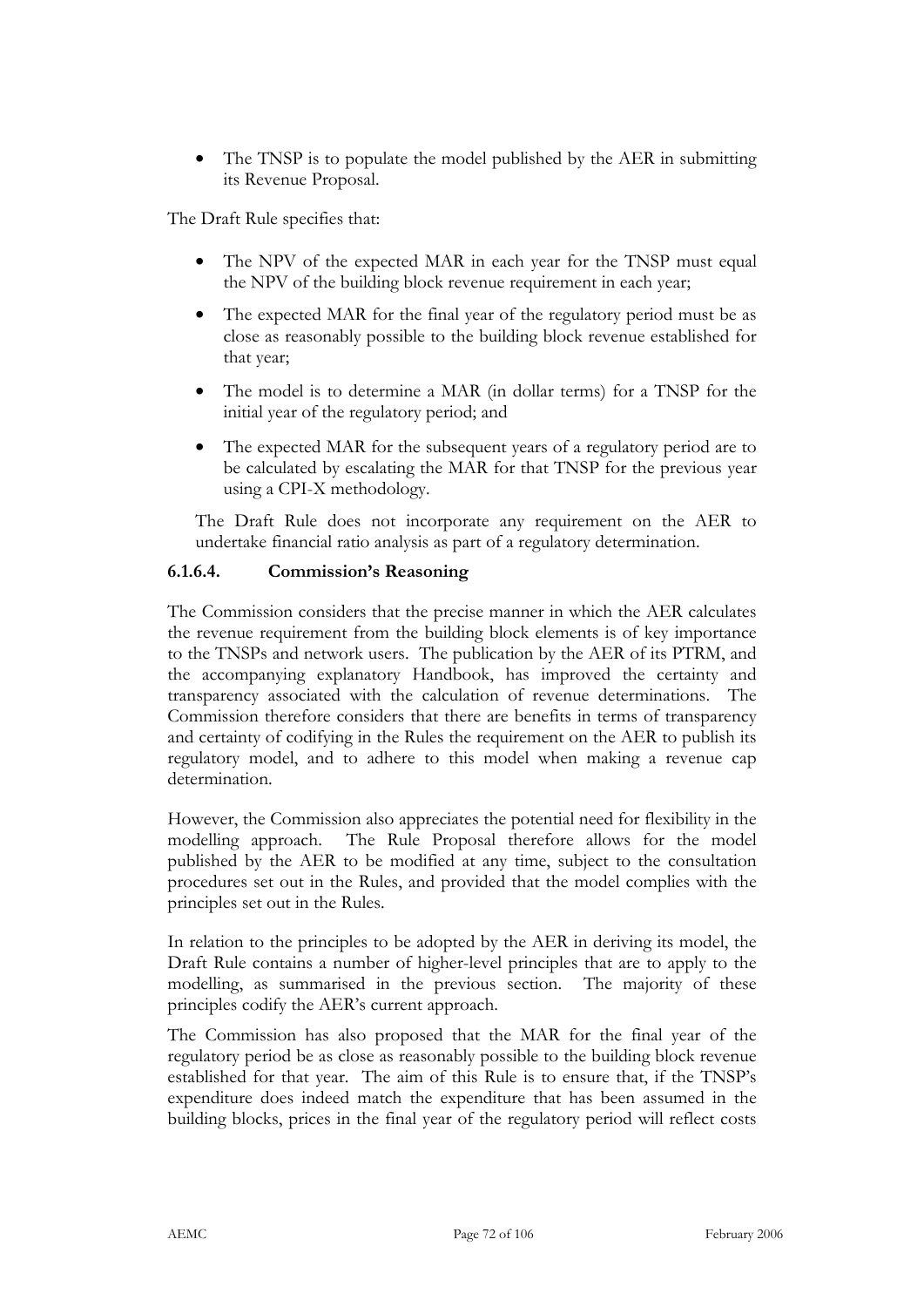in that year, and will not require a significant adjustment in the first year of the subsequent regulatory period.

Under the Commission's Propose-respond process, it is the TNSP that will propose the X-factor for each year of the regulatory period. The AER must approve this X-factor, providing that it complies with the principles set out in the Rules, and the AER's published model. An issue for the Commission is whether the Rule Proposal should incorporate any restrictions on the X-factors to be proposed by the TNSPs, such as requiring the X-factors to be equal in each year. Such restrictions are typically adopted by regulators in order to smooth the impact on pricing in each year.

There are currently restrictions in the Rules that limit the impact on price changes from any one year to the next. The Commission's initial view is that additional restrictions on the X-factors do not appear necessary, and the TNSP should have the flexibility to propose the revenue profile over the period that it considers best reflects the needs of its users. The Commission expects that the TNSP would consider the impact on users as part of that decision. However, the Commission expects to reconsider the question of whether restrictions should be included in the Rules in relation to the X-factors once it has reviewed the pricing provisions in Chapter 6 of the NER, and in particular Rule 6.5.5.

The Commission has considered whether the principles in relation to the modelling of costs and revenues should go further than the high level principles discussed above. There is a balance to be struck between the level of guidance in the Rules and the flexibility the AER has to settle on the most appropriate modelling approach. The Commission has decided at this stage not to incorporate further guidance in the Rules. This decision is motivated by a belief that any residual issues in relation to the modelling approach adopted by the AER are most appropriately considered and resolved via the consultation process for the development of the model.

However, the Commission considers it appropriate to flag that there are a number of concerns in relation to the current PTRM adopted by the AER, and in particular in relation to the assumed timing of revenues and costs in the model.

The AER's current PTRM generally assumes that all revenues and costs occur on the last day of each regulatory period<sup>98</sup>. This has a number of implications:

• By assuming depreciation occurs at the end of the year and calculating the return on capital on the basis of the opening RAB at the start of the year, the current PTRM ignores the depreciation allowance provided to TNSPs in each year. The current PTRM also defers revenues by capitalising the return on new capital expenditure into the RAB.

<sup>98</sup> The only exception is for new capital expenditure, which the current PTRM implicitly assumes occurs on average in the middle of the regulatory year.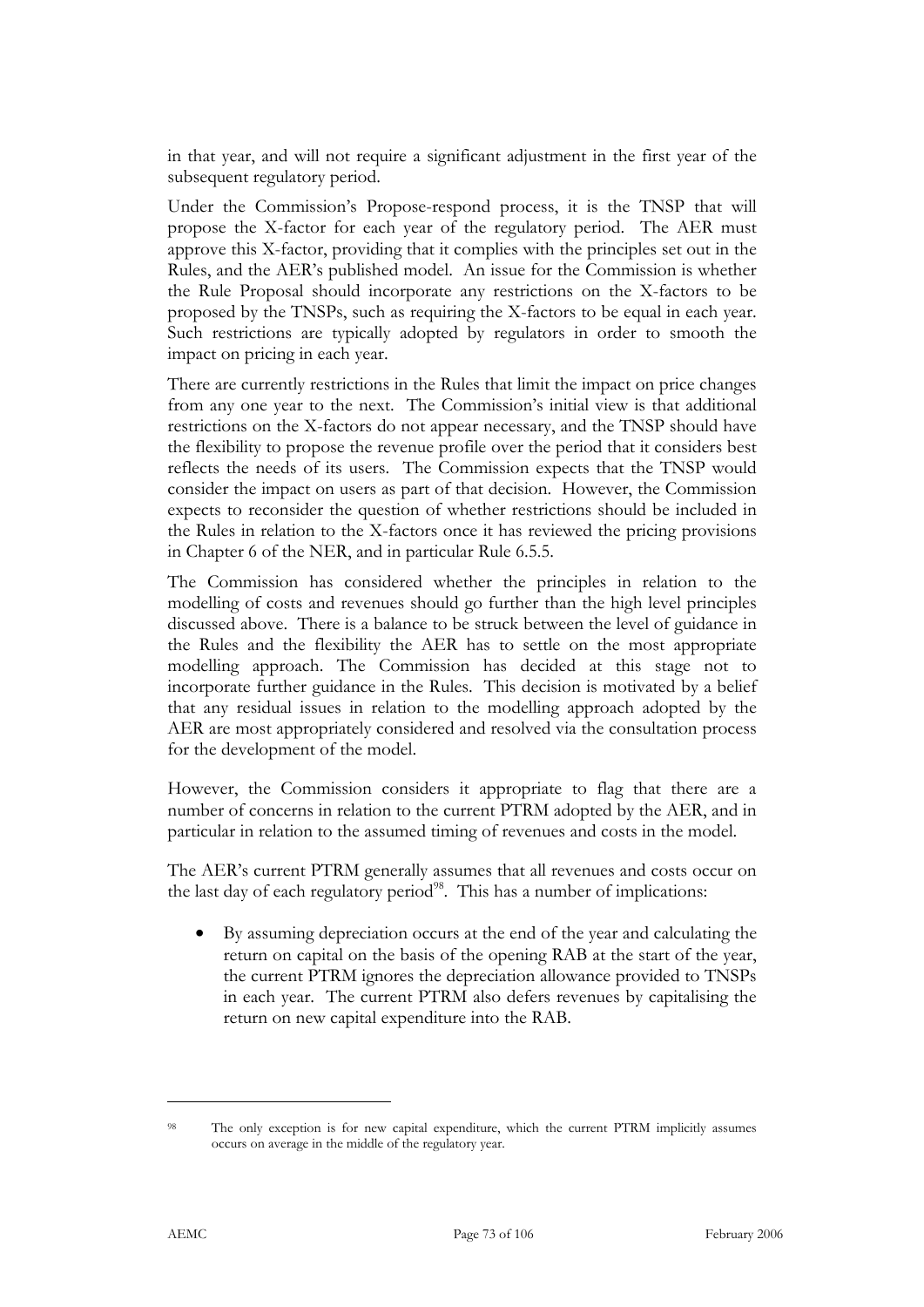- By assuming that revenues occur at the end of the year, the current PTRM model provides an implicit timing benefit to TNSPs in relation to return on capital; and
- The current PTRM does not allow for depreciation of new capital expenditure in the year in which that capital expenditure occurs.

The Commission considers that the first point highlights an inconsistency in the timing assumptions built into the current model that should be addressed going forward. Other regulators, including ESCOSA and the ESC, have recognised this inconsistency and addressed it in their modelling for recent regulatory  $decisions<sup>99</sup>$ 

The issue of the implicit timing benefit associated with the return on capital (the second point above) has been acknowledged by the ACCC, ESC, ESCOSA and the  $ICRC^{100}$ . These regulators have determined that this benefit is likely to be offset by the fact that they have not included an allowance for working capital in their determinations. The Commission considers that the working capital requirements for a TNSP are likely to be materially lower than that for a distribution business, given that a TNSP has a much smaller number of large customers, who make regular monthly payments. As a result, it is not clear that in the case of a TNSP, the non-inclusion of a working capital requirement would offset the timing benefit associated with the assumptions underlying the return on capital calculation. In any event, the Commission considers that it would be more appropriate for the model to more accurately capture actual payment timings, and to make an allowance for working capital, as appropriate. The Commission understands that IPART's modelling in its most recent regulatory determination for the electricity distributors in NSW did explicitly correct for this timing issue.

Finally, the current PTRM defers depreciation on new capital expenditure until the year after the expenditure occurred, which is inconsistent with the expected asset's life. The Commission notes that other regulators do allow for depreciation of a new asset in the year in which it occurs.

The Commission welcomes comments from interested parties on whether it would be appropriate for the Rules to explicitly incorporate guidance in relation to the assumptions to be made on the timing of costs and revenues in the regulatory model, or whether it is appropriate to leave this to the AER to determine as part of the development of the model.

<sup>99</sup> ESCOSA, *2005-2010 Electricity Distribution Price Determination: Part A: Statement of Reasons*, April 2005, p.122

<sup>100</sup> See for example, ACCC, Access Arrangements proposed by Epic Energy South Australia Pty Ltd for the Moomba to Adelaide Pipeline System: Final Decision, 12 September 2001, pages 29-30; Allen Consulting Group, Working Capital - Relevance for the Assessment of Reference Tariffs: Report to the ACCC, March 2002; ESCOSA, 2005 - 2010 Electricity Distribution Price Determination Part A - Statement of Reasons: Decision, April 2005 p.123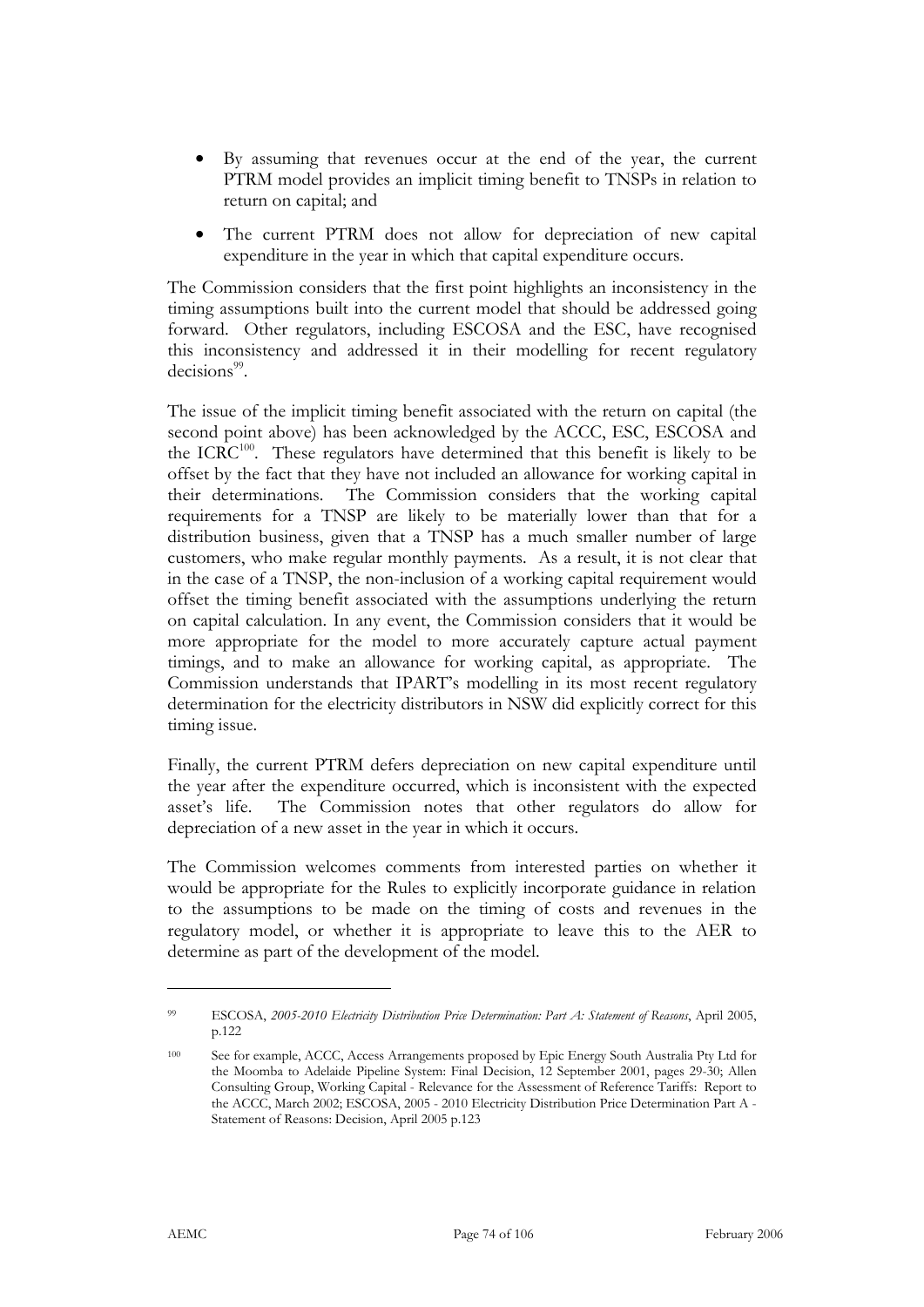The Commission notes that there is increased clarity in the Rules in relation to the approach the AER is to take in determining the various components of the revenue cap. The guidance in the Rule does not extend to the AER's use of financial ratios as a decision tool. However, the Rule does not preclude the AER from undertaking financial ratio analysis to illustrate the expected impact of its determinations, to the extent that the AER considers such analysis relevant.

# **6.2. Reopening of Revenue Cap for Capital Expenditure**

The Commission has considered whether there should be provision in the Rules for a revenue cap to be reopened when the TNSP becomes aware that additional capital expenditure will be required during a regulatory period compared to that forecast. Allowing for a reopening provision may address concerns either that TNSPs delay appropriate investment, where such investment has not been incorporated in the forecast underlying the revenue cap, or that, where they do invest, the TNSP becomes subject to an inappropriate penalty.

#### **6.2.1. Current Arrangements**

The current Rules set out the conditions under which a revenue cap can be revoked by the AER during a regulatory period $101$ . These circumstances do not include where additional capital expenditure to that forecast is required.

Under the SRP, large and uncertain projects can be identified at the time of a regulatory determination as 'excluded projects'. The threshold for such projects is that the associated forecast error would represent at least 10% of the capital expenditure benchmark $102$ . The capital expenditure associated with such projects is not incorporated in the revenue cap. However, where a TNSP does need to incur capital expenditure in relation to an excluded project during a regulatory period, the AER will determine the revenue requirement associated with that project, and the required revenue in the following regulatory period will be adjusted to accommodate this amount $103$ .

#### **6.2.2. Submissions**

Several submissions supported revenue reopeners.<sup>104</sup> One of these submissions noted that the Rules should provide flexibility to reopen or amend a TNSP's revenue cap<sup>105</sup>. The TNOs requested that the Rules provide for the application of the SRP revenue reopener<sup>106</sup>. There was also support for revenue reopeners to be

<sup>101</sup> Clause 6.2.4, NER

<sup>102</sup> The SRP also states that the AER may determine that projects that do not meet this threshold also qualify as 'contingent projects'.

<sup>103</sup> SRP – background paper, December 2003, p.57-60

<sup>104</sup> AER, p9; TransGrid, p19; ENA, p8; Origin Energy, p4, VENCorp, p3

<sup>105</sup> AER, p9

<sup>106</sup> TNOs, p27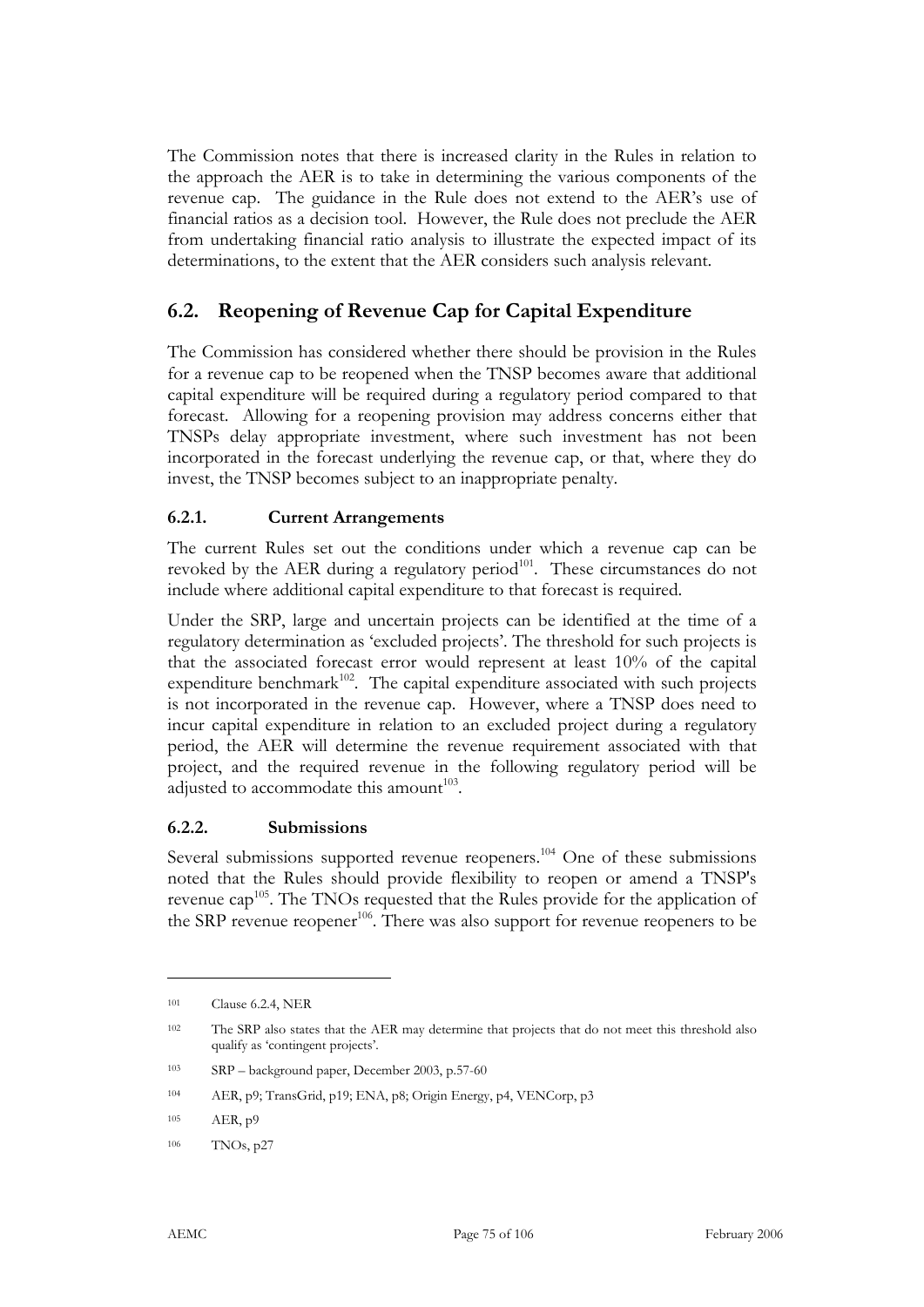allowable under an ex ante regime for pre-defined *force majeure* events that are outside the control of the TNSP<sup>107</sup>.

However, other submissions offered an opposing view.<sup>108</sup> Issues highlighted in the submissions included that the potential for reopening a determination (except in the case of material error) will weaken the incentive characteristics of the regulatory regime and only act to increase uncertainty and that events with material financial impact are best addressed through pass-through arrangements. In addition, another submission noted that reopening introduces an asymmetry in favour of the TNSP to the detriment of the consumer.

#### **6.2.3. Proposed Rule**

The Draft Rule contains the following provisions:

- A TNSP may apply to the AER to reopen a revenue cap, where it wishes to undertake certain capital expenditure that has not been included in its forecast capital expenditure for the regulatory period;
- The TNSP may only apply for such a reopening where the project is either a reliability augmentation, required to satisfy an applicable regulatory obligation, or where it has satisfied the Regulatory Test;
- In all cases the value of the proposed project must be at least 5% of the value of the TNSP's RAB;
- The AER must only re open a revenue cap where it is satisfied that the TNSP is not reasonably able to fund the additional capital expenditure within its forecast capital expenditure, and to require it to be funded within its forecast capital expenditure would detrimentally affect the ability of the TNSP to operate the transmission system safely and; and
- Where the AER reopens a revenue cap determination it must substitute it with a new revenue cap for the remainder of the period, which varies from the original only to the extent necessary to accommodate the additional capital expenditure and any resulting impact on required operating expenditure.

#### **6.2.4. Commission's Reasoning**

The regulatory framework should provide incentives for the TNSPs to undertake efficient capital expenditure necessary to ensure the safe and reliable operation of the transmission system. However, the Commission is concerned that, under the current Rules, a TNSP may have an incentive to delay required expenditure in excess of that forecast for the regulatory period, since expenditure in excess of forecast levels will result in the TNSP incurring a penalty. The current arrangements do not allow for such developments.

<sup>107</sup> VENCorp, p3

<sup>108</sup> MEU, p.53; Ergon Energy, pp.10-11; EnergyAustralia, pp.29-30; EUAA, p34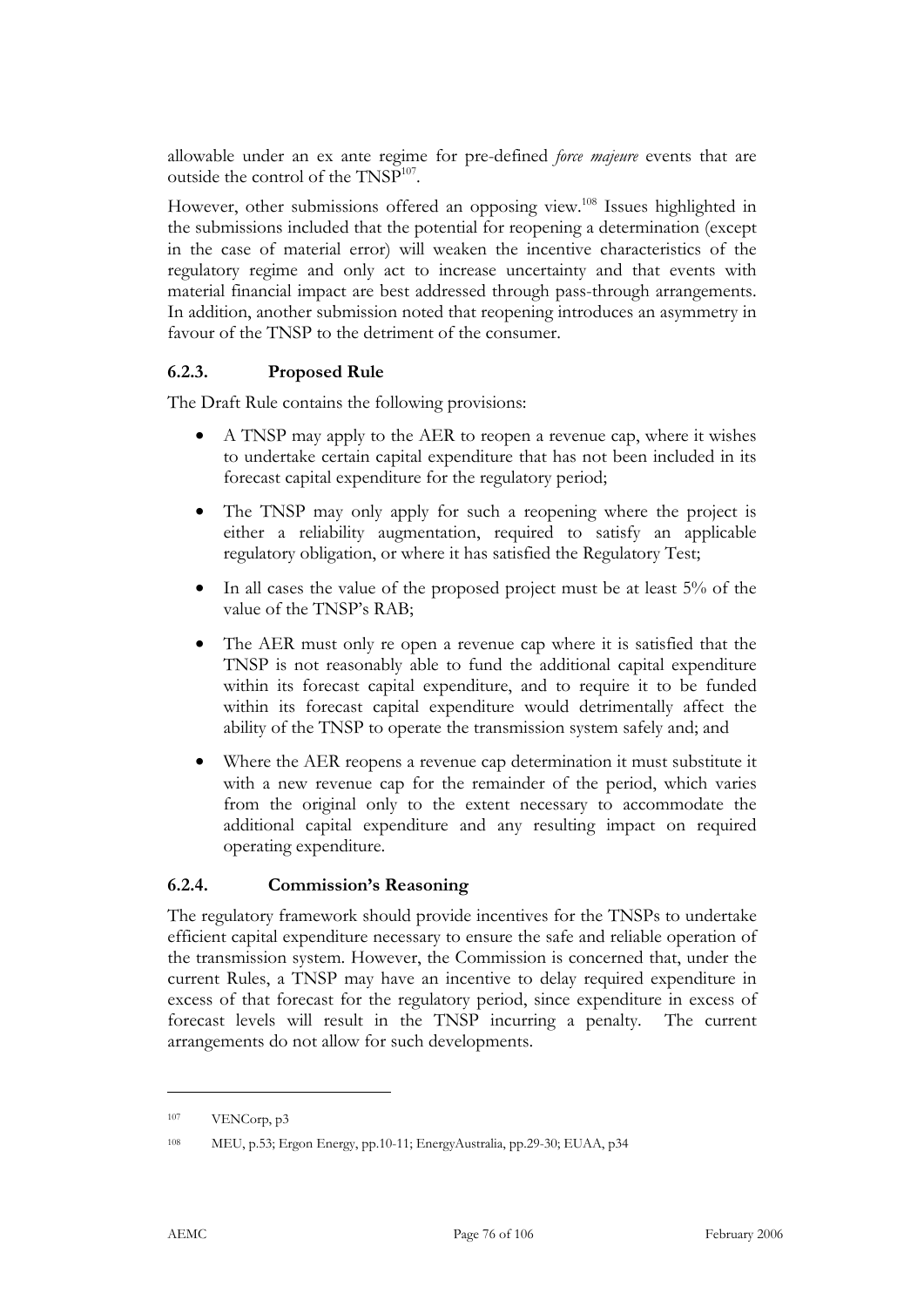The Commission has sought to ensure that legitimate, but unforeseen, capital expenditure requirements relating to regulatory obligations or emergencies can be addressed under the form of regulation.

The Commission notes that under the Rule Proposal, the penalty that a TNSP faces for expenditure in excess of forecast is limited to the foregone return on the additional capital expenditure, as all actual prudent expenditure will be rolled into the RAB at the time of the next regulatory determination and the TNSP will receive the full amount of depreciation on that expenditure. However, the Commission considers that it is still undesirable to have a disincentive to undertake new capital expenditure, when the need for that expenditure only becomes apparent during the regulatory period. This needs to be balanced against the desirability of providing an incentive for the TNSP to achieve efficiencies in capital expenditure, as provided for under the overall CPI-X regulatory framework, where the revenue cap is only re-set periodically.

The Commission notes that the current excluded project provision in the SRP does not adequately address this risk, since excluded projects need to be identified at the beginning of the regulatory period.

The Commission therefore proposes to include in the Rules a provision for a revenue cap to be reopened where a TNSP identifies the need for significant additional capital expenditure, where this expenditure is either in relation to a reliability augmentation, necessary in order to meet regulatory obligations, or where the project has passed the Regulatory Test. In order to limit the frequency of such reopenings and to ensure that they do not undermine the overall CPI-X incentive framework, the Commission has attached a materiality threshold to the application for a reopening. The Commission would particularly welcome submissions on the appropriate level of this materiality threshold, and whether it should be specified as a dollar number or as a percentage of the TNSP's RAB.

# **6.3. Pass Through Arrangements**

The issue for the Commission in relation to cost pass through provisions is whether the Rules should prescribe the approach that the AER is to adopt in relation to cost pass through, or whether these provisions should stand outside of the Rules.

The subject of cost pass through provisions was not explicitly canvassed in the Issues Paper, but is an important component of the overall regulatory regime.

## **6.3.1. Current Arrangements**

The current Rules do not set out any principles regarding arrangements for the pass through of costs during a regulatory period.

The ACCC incorporated pass through arrangements in its TNSP determinations.

The SRP sets out the AER's preference for a revenue cap reopening mechanism to take account of events that could significantly alter the revenue required by a TNSP during a regulatory period. However the AER has recently issued a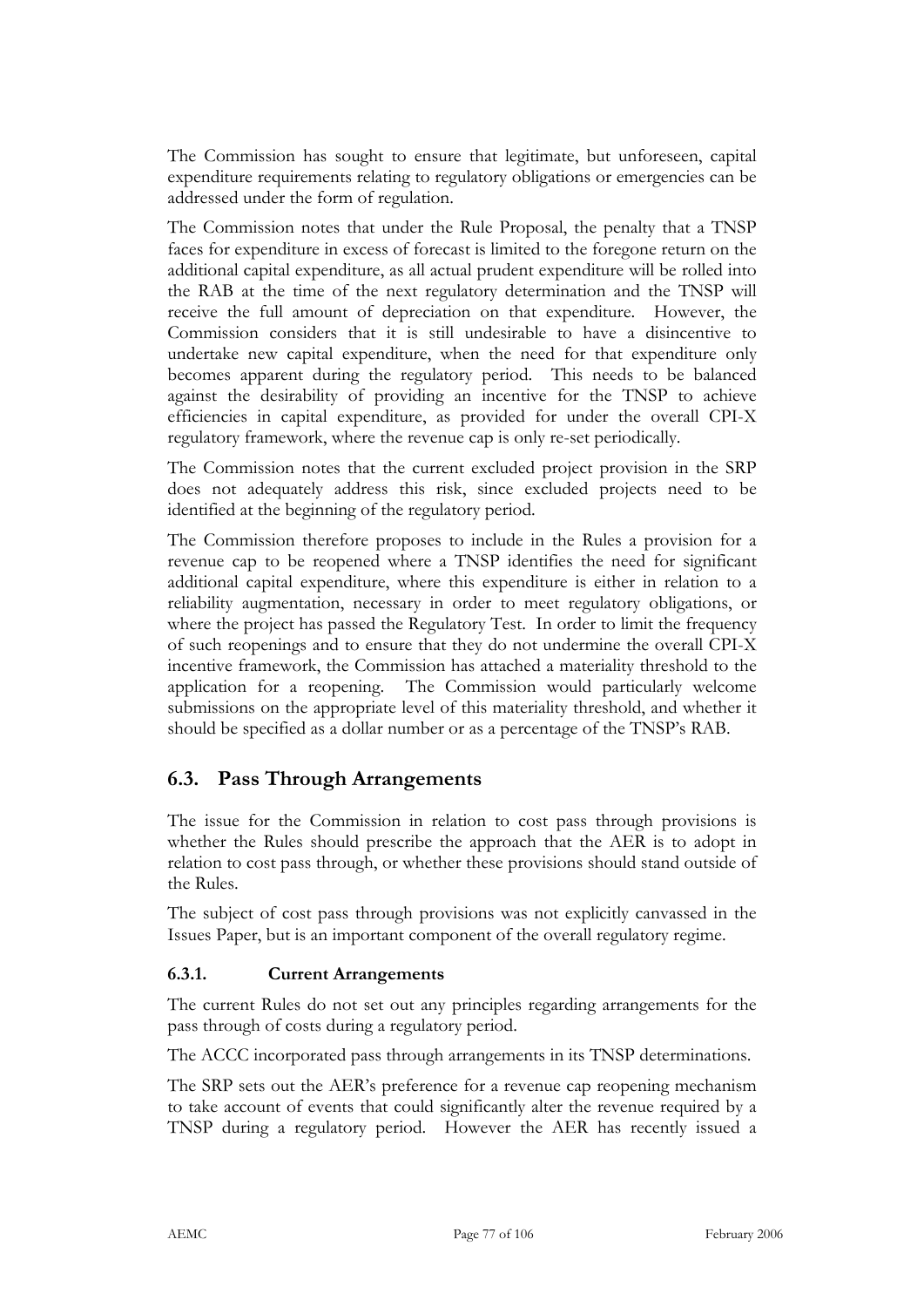Position Paper that proposes to incorporate a pass-through mechanism in the  $SRP<sup>109</sup>$ .

#### **6.3.2. Submissions**

One of the submissions noted that adjustments during a revenue determination to address the financial impact of an unexpected event are best addressed through cost pass-through arrangements rather than reopeners. In particular, if contingent projects remain part of the new Rules, these projects should be subject to pass through and not reopening.<sup>110</sup>

Other submissions noted that pass through arrangements (such as apply to network support payments) are not subject to the same level of incentive based regulation.<sup>111</sup> It is believed that this leads to a bias in favour of network over nonnetwork solutions.112 In addition, a submission acknowledged that the current mechanisms reward deferral in capital expenditure, but this is the only incentive for non-network solutions.<sup>113</sup>

#### **6.3.3. Proposed Rule**

The Draft Rule incorporates the following provisions:

- Rules permitting the TNSPs to apply for a pass through of additional costs during a regulatory period resulting from certain defined events;
- Rules permitting the AER to require the TNSP to pass through reductions in costs during a regulatory period resulting from certain defined events;
- The events for which a TNSP can apply for (or the AER can require) a pass through are:
	- $-$  Insurance events<sup>114</sup>;
	- Change in tax events;
	- Terrorism events;
	- Service standard events; and

<sup>109</sup> AER, *Position Paper, Pass-through and revenue cap reopeners*, 21 December 2005

<sup>110</sup> EnergyAustralia, p.29

<sup>111</sup> TransGrid, p.16; TRU Energy, International Power, Loy Yang Marketing Management Co, NRG Flinders (The Group), p.14

<sup>112</sup> The Group, pp.14-15

<sup>113</sup> TransGrid, p.16

<sup>114</sup> Note that an Insurance Event may occur where insurance becomes unavailable or only becomes available on materially different terms (in either of these cases the materiality threshold does not apply) (Refer to the definition of "Insurance Event" in the Draft Rules)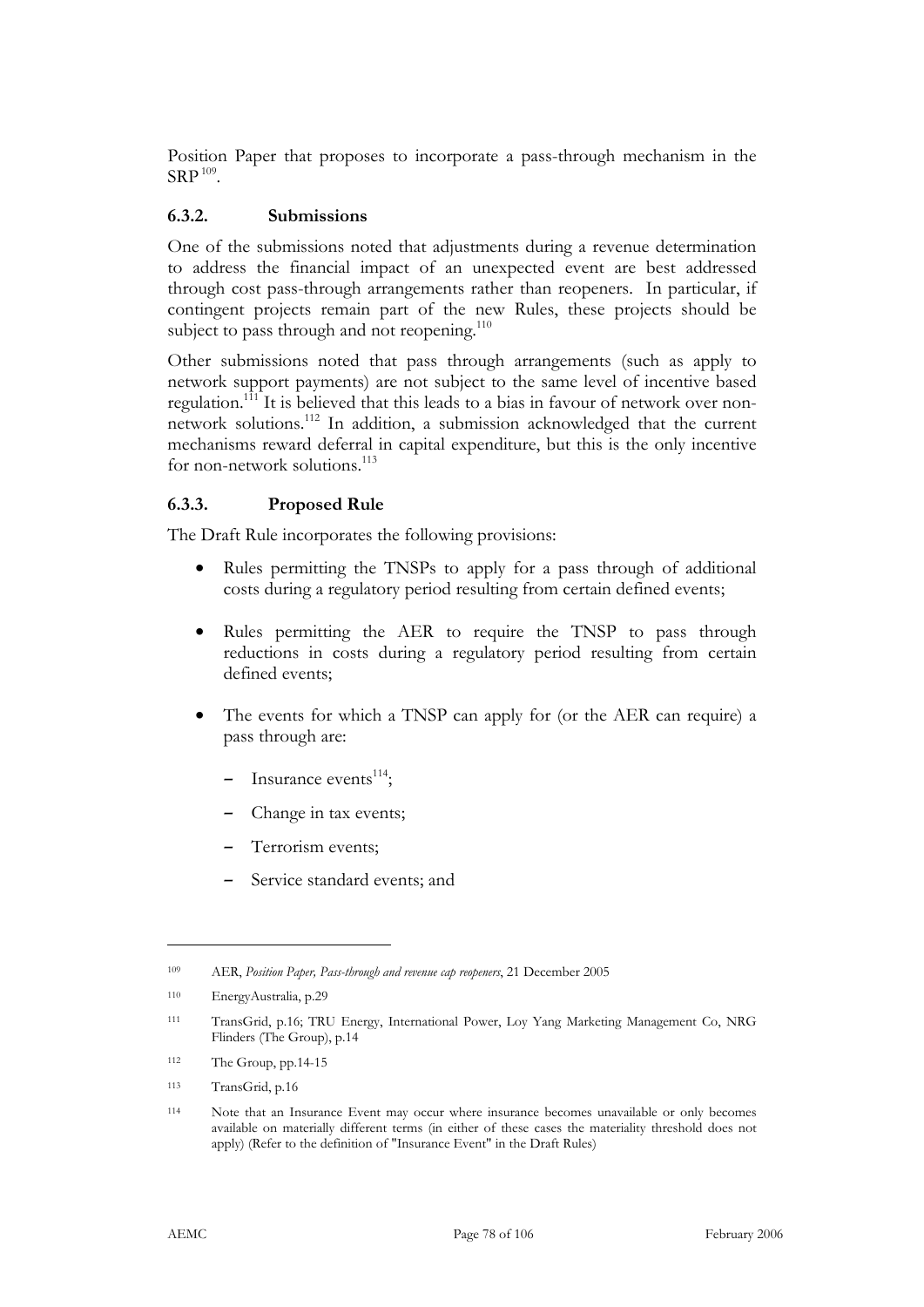- Network (Grid) Support;
- Cost pass through events must meet a materiality threshold, defined as an impact on costs in any one regulatory year of more than 1% of the TNSP's MAR for that year. The exception is for network (grid) support, where a pass through application does not have to meet the same materiality threshold; and
- The Rules specify the process with which the TNSP and AER are to comply in making and assessing a cost pass-through application, respectively, the criteria that are to be applied and the manner in which the AER is to determine how an allowed pass through amount is to be recovered from (returned to) users.

## **6.3.4. Commission's Reasoning**

The objective of a cost pass through mechanism is to provide a degree of protection for the TNSP from the impact of unexpected changes in costs, outside of its control, that arise during a regulatory period. Such a mechanism lowers the risks faced by the TNSP, which would otherwise have to be compensated for in the calculation of regulated revenues.

The Commission considers that cost pass through provisions are an important component of the overall regulatory framework. As such, it would improve the certainty surrounding the regulatory arrangements to also incorporate provisions relating to cost pass through in the Rules.

The Commission notes that the cost pass through provisions adopted by Australian regulators in recent years have shown a high degree of conformity, both in the events for which pass throughs may be made and the process to be followed. The AER's recent Position Paper largely codifies its current practice with respect to pass through provisions for the TNSPs, all of which currently have pass through provisions applying in their regulatory determinations.

The Draft Rule aims to codify current practice, as set out in the AER Position Paper, subject to a number of exceptions.

The first exception is that the Draft Rule allows for the AER to require a TNSP to pass through cost reductions associated with given events occurring. This is consistent with the current arrangements applying to TNSPs.

The Commission considers that it is possible that there will be some events (such as a reduction in a tax) that would result in cost reductions for a TNSP, and for which the TNSP may not itself apply for a pass through. The Draft Rule therefore makes provision for the AER to also be able to initiate a pass through application. Parties other than the TNSP and the AER are not able to make applications, to avoid the risk that a large number of spurious applications could be made.

The second exception is that the Draft Rule does not incorporate the 'Other Events' category for pass through proposed by the AER in its Position Paper. The AER Position Paper proposes that a TNSP could apply for additional events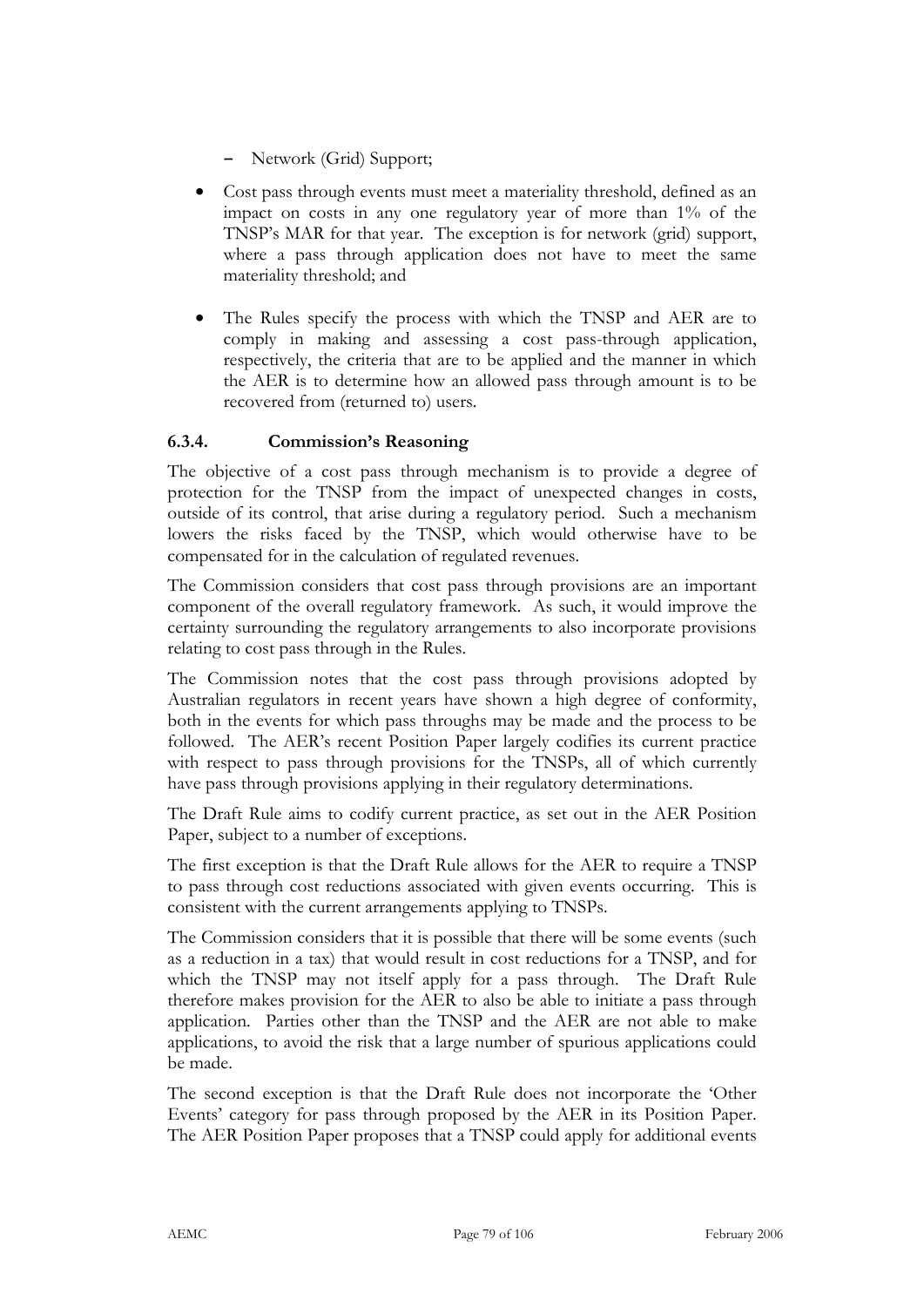to be subject to cost pass through, subject to the approval of the AER before a revenue cap begins. Such an approach is unlikely to be appropriate under the Commission's 'Propose-respond' process, as the AER would no longer have an 'approval' role in relation to including additional events as triggers for a cost pass through.

The Commission is aware that the AER has proposed to include 'other events' in recognition that currently some TNSPs have changes in Grid Support Payments included as allowed cost pass through events in their relevant regulatory determinations. TNSPs have pointed to the difficulties of forecasting required grid support payments. Not allowing for a pass through of unexpected fluctuations in these costs may act as a disincentive for TNSPs to adopt nonnetwork solutions.

However, the Commission agrees with the AER that not all changes in grid support costs need to represent an external cost change beyond the control of the TNSP. In particular, where a TNSP substitutes a grid support arrangement in place of capital expenditure that has already been included in its regulated allowed revenue, it would be inappropriate to treat this as an additional cost.

As a result, the Commission has included in the Draft Rule a pass through category for Network (Grid) Support, although has limited the changes in costs that may be applied for under this pass through category to rule out the situation described above.

The Commission further notes that AER has proposed a materiality threshold for cost pass through events in its Position Paper, and the same provision is reflected in the Draft Rule. The exception is for network (grid) support, where it is not proposed that applications need meet the same materiality hurdle. The Commission considers that the proposed materiality threshold would be too high in relation to network (grid) support, given that the inclusion of a pass through for these costs is intended to remove any disincentive for non-network solutions that may exist as the result of difficulties in cost forecasting.

The current arrangements applying to TNSPs do not incorporate a materiality threshold arrangement. The Commission agrees with the AER that the incorporation of a materiality threshold is likely to limit the applications that may be made under the mechanism, consistent with a view that it is only substantive changes in costs that should be covered by the mechanism.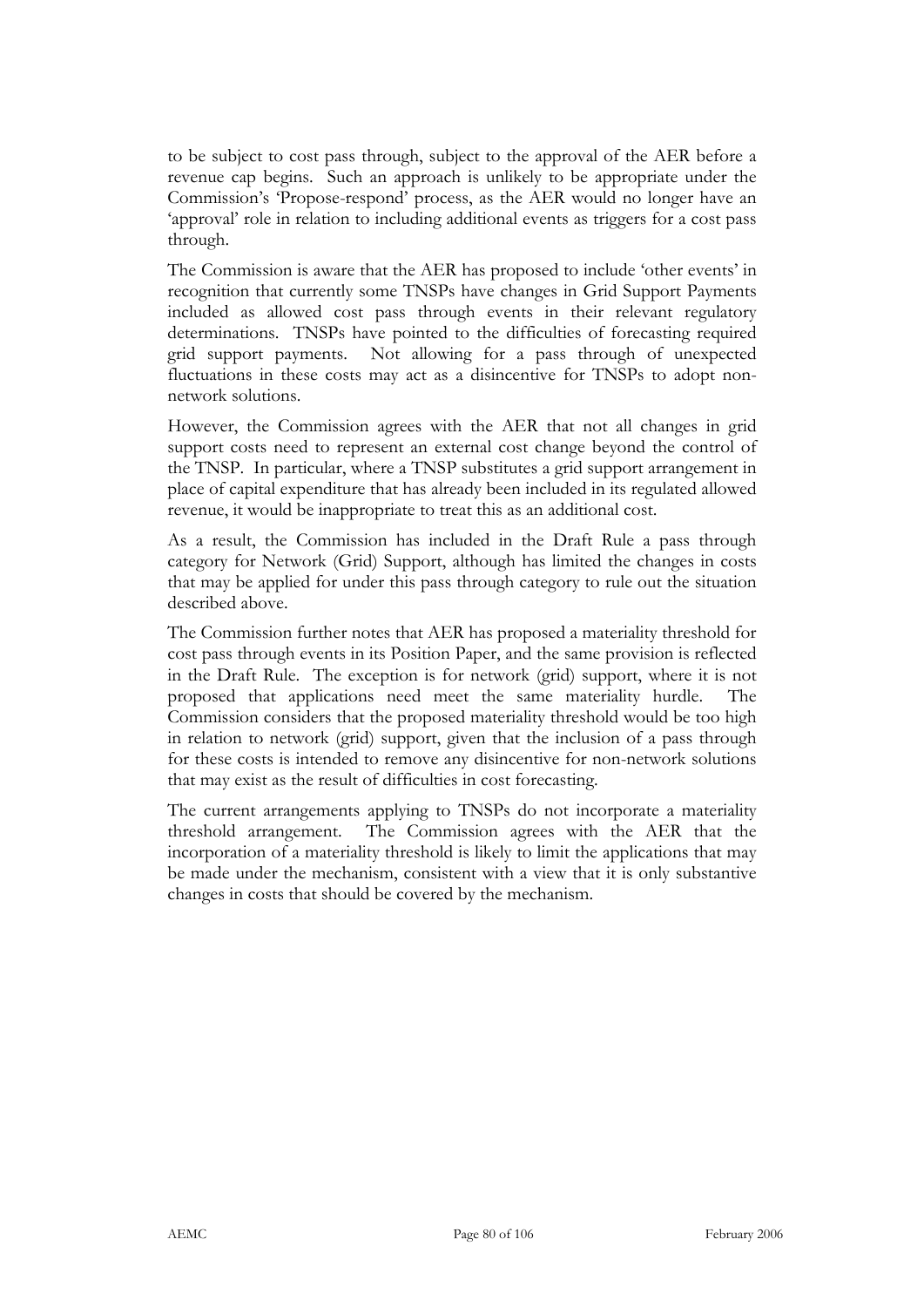# 7. **Incentive Mechanisms**

# **7.1. Standards of Service**

The NEL requires the Commission to make Rules in relation to incentives for efficient operating and investment decisions. Linked to this is the impact on standards of performance.

The Commission believes that there is a particular need to provide incentives to TNSPs to facilitate operations that are in line with the wholesale market. This ultimately is in the long-term interest of consumers. The Commission believes that a key role of economic regulation is to supplement the regulatory obligations with targeted incentives.

The Commission considers that the AER's current TNSP service incentive scheme goes some way towards providing TNSPs with the appropriate incentives.

## **7.1.1. Current Arrangements**

The AER has developed service standards guidelines to provide financial incentives for more efficient network performance by TNSPs. These incentives are primarily designed to promote efficient timing (i.e., off-peak), and minimise the duration, of planned outages. The service standard guidelines are based on TNSPs' historical performance on five measures. These include transmission circuit availability; average outage duration; and frequency of 'off-supply' events. The guidelines set firm-specific performance targets for each TNSP. Other measures were identified (inter- and intra-regional constraints) but no targets set for any firm.

The maximum revenue at risk has been set at  $+/- 1\%$  and is generally based on symmetric rewards and penalties above and below the target, respectively, with collar and cap levels of performance.

However, the AER stopped short of developing market-linked performance measures, such as linking a TNSP's revenue to the impact of its operating behaviour on market outcomes. The reasons for this were difficulties in establishing causes of market impacts and difficulty in valuing the market impact.

#### **7.1.2. Submissions**

Many submissions identified the links that service standards have with inputs and outputs<sup>115</sup>, and the need to link service standards with customer expectations<sup>116</sup>. There was also the link between service standards and jurisdictional outcomes<sup>117</sup>, with some noting that service standards will differ between firm and jurisdiction,

<sup>115</sup> Ergon Energy,,p.8; ENA,, p.7

<sup>116</sup> AGL, pp.2-3; MEU, pp.34-35; Ergon Energy,,p.8

<sup>117</sup> EnergyAustralia, p.22; Powerlink,, p.10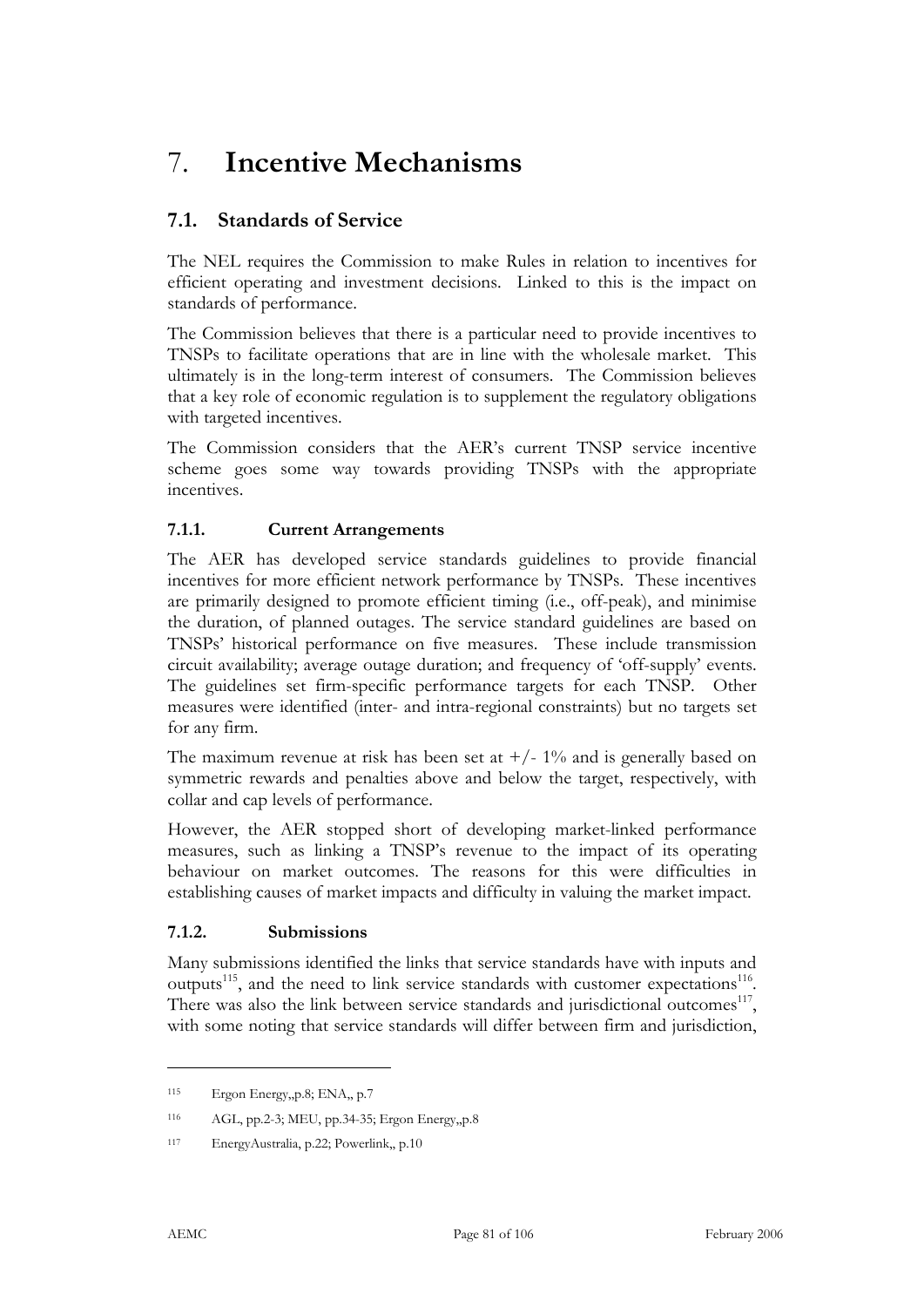and indeed across a network region depending on jurisdiction economic and location factors.<sup>118</sup>

The AER's submission cautions codifying any service incentive regime, due to its current relatively fluid and untested status. The AER also referred to its recent work on developing measures for market impacts, with the potential for financial incentives based on such measures in the future. The TNSPs' submissions appear to suggest a level of comfort with the AER's approach to date.

## **7.1.3. Proposed Rule**

The proposed Rule provides that the AER must develop and publish a service target performance incentive scheme that complies with the following principles:

- It should provide incentives for TNSPs to provide greater reliability of the system at times when the system is most valued, and in relation to those elements that are most important to determining spot prices.
- The reward/penalty adjustment to the TNSP's MAR is to be no more than  $+/-1\%$ .
- The Scheme should take account of TNSPs' regulatory obligations, other incentive schemes operating on the TNSP; and the age and ratings of TNSPs' network assets.
- In addition, the AER must also simultaneously publish the required parameters for the scheme. TNSPs must provide values in their revenue proposals for those parameters that are published 15 months prior to the start of their next regulatory period.
- Finally, the AER must develop and publish the first service target incentive scheme by 31 December 2006 and may amend the scheme in accordance with the transmission guideline procedures.

#### **7.1.4. Commission's Reasoning**

The jurisdictional and Rules requirements for service provision impose either absolute obligations with little incentive for TNSPs to deliver better performance than the minimum or vague and ambiguous standards which do not provide incentives for improved performance.

In addition, the AER recognised the need to develop service performance incentives that reward TNSPs for behaving in ways that increase the value that users gain from the network, such as scheduling outages at off-peak times.

The Commission notes that the existing AER incentive scheme is intended to drive operating decisions as opposed to capital expenditure decisions. The ACCC found it too difficult to develop market-linked performance measures at that time. However, it indicated an intention to continue to develop the scheme by:

<sup>118</sup> TransGrid,, p.12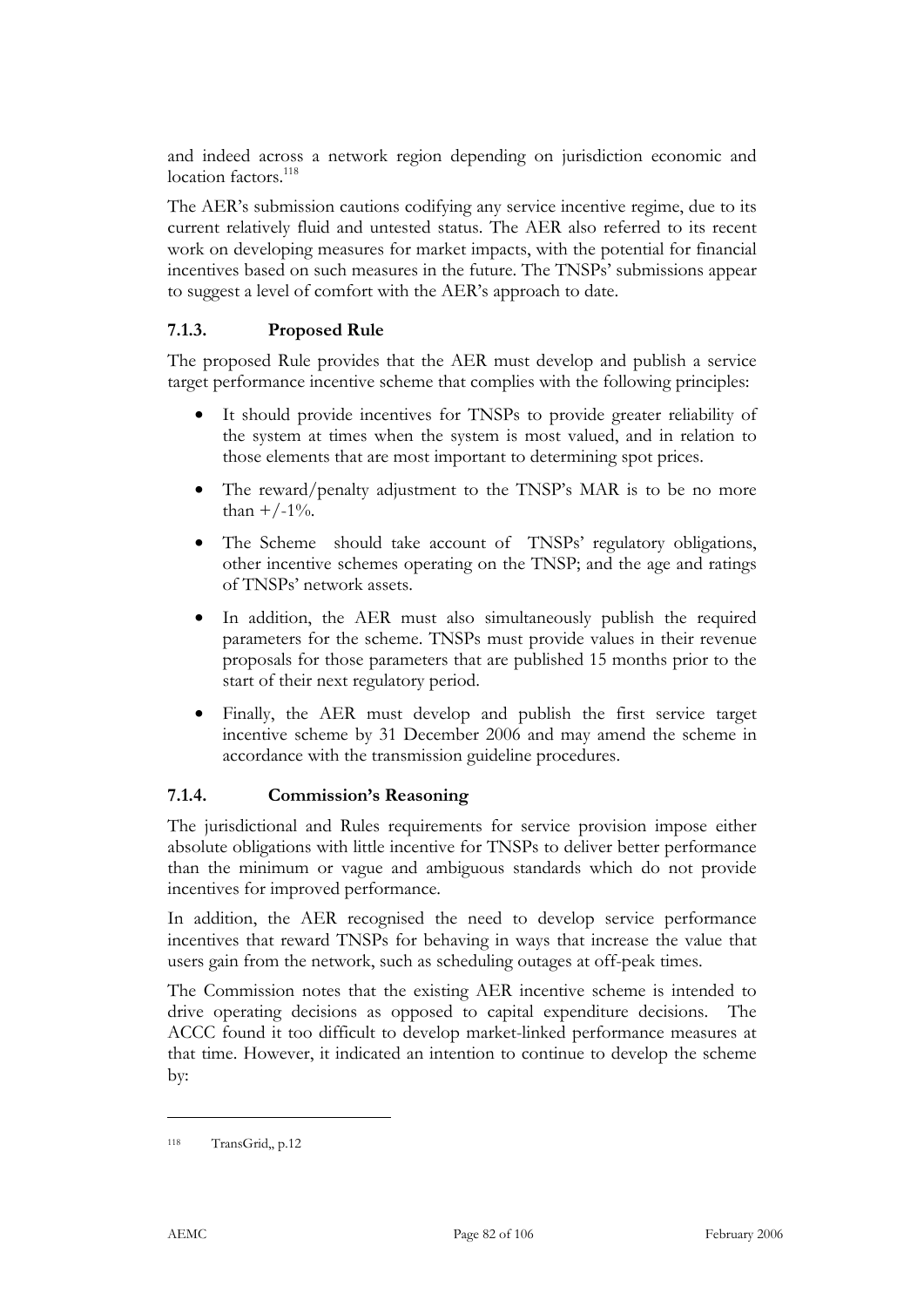- raising the 'incentive cap' above the current 1% of revenue;
- including measures that take into account the amount of energy delivered;
- including the impact of TNSPs' capital programs in setting targets;
- including specific interconnector and connection point performance in targets;
- taking into account of critical times and circuits in the scheme; and
- including customer focused incentives such as processing connection enquiries $119$ .

The Commission agrees that the existing scheme could, and should, continue to be developed.

The Commission believes that exposing TNSPs to the full value of market impacts of their decisions is inappropriate, and indeed undesirable, given that they are not market participants and do not control all of the factors that affect the magnitude of those market impacts.

However, more could be done to focus incentives on encouraging planned outages at times and locations that minimise the cost to the market and network users. Therefore, the Commission believes that the existing incentive scheme should continue to be developed to ensure that TNSPs have effective incentives to provide greater reliability of the system at times when the system is most valued and in relation to those elements that are most important to determining spot prices.

In this context, the Commission recognises that there is a tension between:

- Encouraging TNSPs to schedule outages (and publish conforming outage plans) at times they reasonably believe (in advance) will impose least cost to the market and comply with those schedules irrespective of changes to market conditions that later transpire; and
- Encouraging TNSPs to schedule outages at times they reasonably believe will impose least cost to the market, but then alter those timings if market conditions change in a way to suggest that it may be beneficial to do so.

In such cases, there may be a trade-off between:

- Minimising costs to the market in the short term, which may be achieved by deferring the outage; and
- Maintaining the long term credibility and value of the published outage schedule in order to encourage participants to mitigate their costs of planned transmission outages.

<sup>119</sup> ACCC (2004), *Statement of principles for the regulation of transmission revenues, Service standards guidelines*, Decision, November, p.12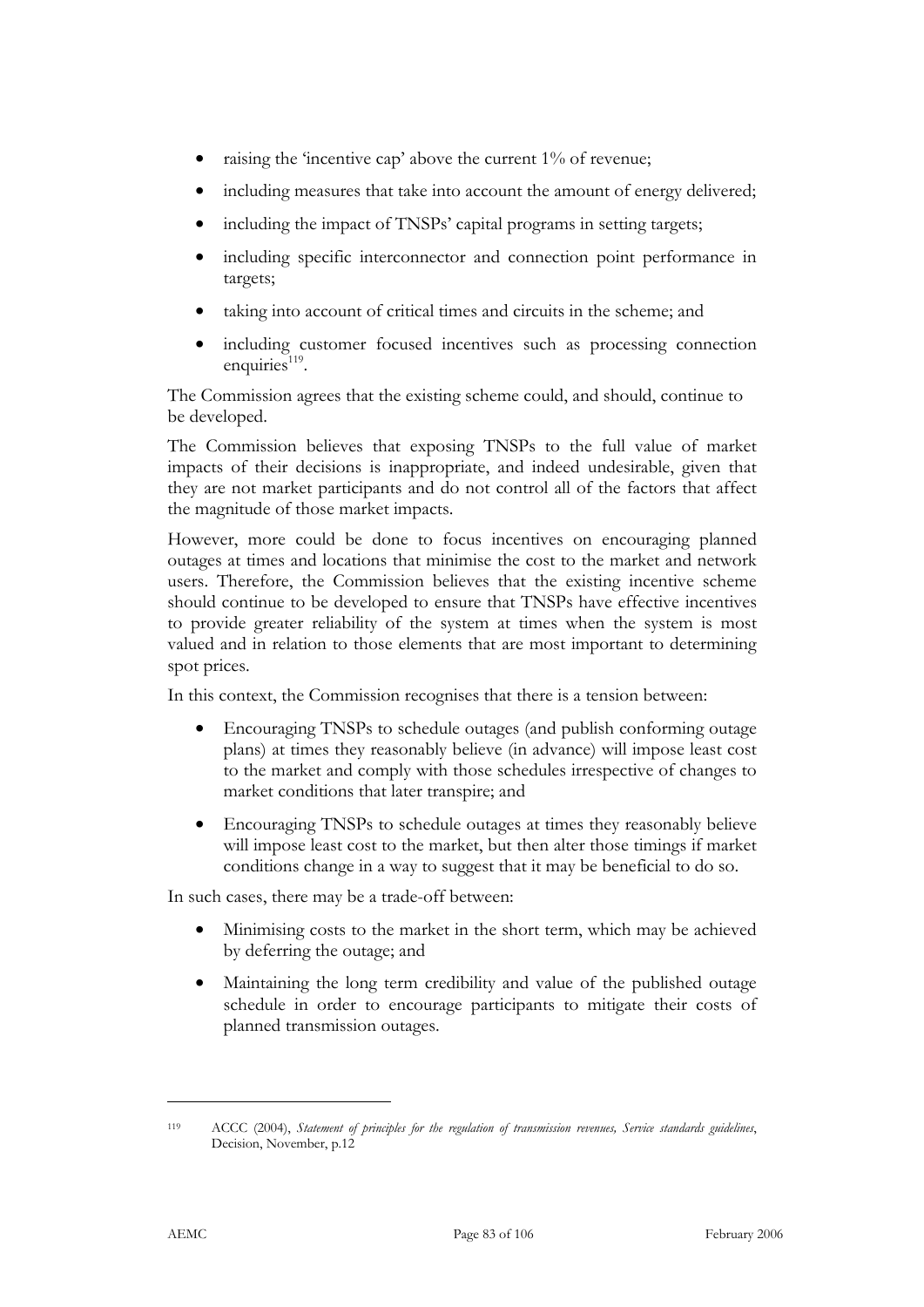The AER should take account of these considerations in developing incentive schemes in a manner consistent with the proposed Rules. However, at a minimum TNSPs should have clear incentives to plan outages having regard to providing greater reliability of the system at times when the system is most valued and in relation to those elements that are most important to determining spot prices.

Within this context, the Commission considers it appropriate that the AER has broad discretion in developing the form and application of TNSP incentive schemes. The principles contained in the Draft Rule ensures that the scheme covers a significant but not excessive share of a TNSP's regulated revenues and takes account of the TNSP's regulatory obligations and other incentive schemes as well as the age and ratings of its equipment. Importantly, in aiming towards a scheme that is based on market impacts the AER should avoid undermining the fundamental principle that the TNSP should act in a manner that is neutral to all network users.

# **7.2. Capital Expenditure – Low-powered Incentives**

The Commission has considered the appropriate incentives that should be provided in relation to capital expenditure, in order to encourage efficient expenditure whilst ensuring that TNSPs are not unduly penalised for expenditure which exceeds forecasts, when such expenditure is required in order to meet applicable regulatory obligations. The Commission noted that such incentives will be directly affected by the approach taken to determining the RAB.

The Commission has considered the extent to which the TNSPs face appropriate incentives to implement non-network solutions, where these are the most efficient alternative.

## **7.2.1. Current Arrangements**

The current Rules impose a number of requirements in relation to incentives for efficient investment. The AER is required<sup>120</sup> to develop an incentive-based regulatory regime that provides a fair and reasonable return on efficient investment. The current  $\text{Rules}^{121}$  also require the regulatory regime to provide TNSPs with incentives to increase efficiency. The AER is also required<sup>122</sup>, in making a revenue cap determination, to have regard for the potential for efficiency gains in capital costs.

Under the SRP, the AER has implemented what it has termed an ex ante approach to capital investment, which provides a 'low-powered' incentive in relation to efficient capital expenditure. In effect, the approach set out in the

<sup>120</sup> Clause 6.2.2, NER

<sup>121</sup> Clause 6.2.3, NER

<sup>122</sup> Clause 6.2.4, NER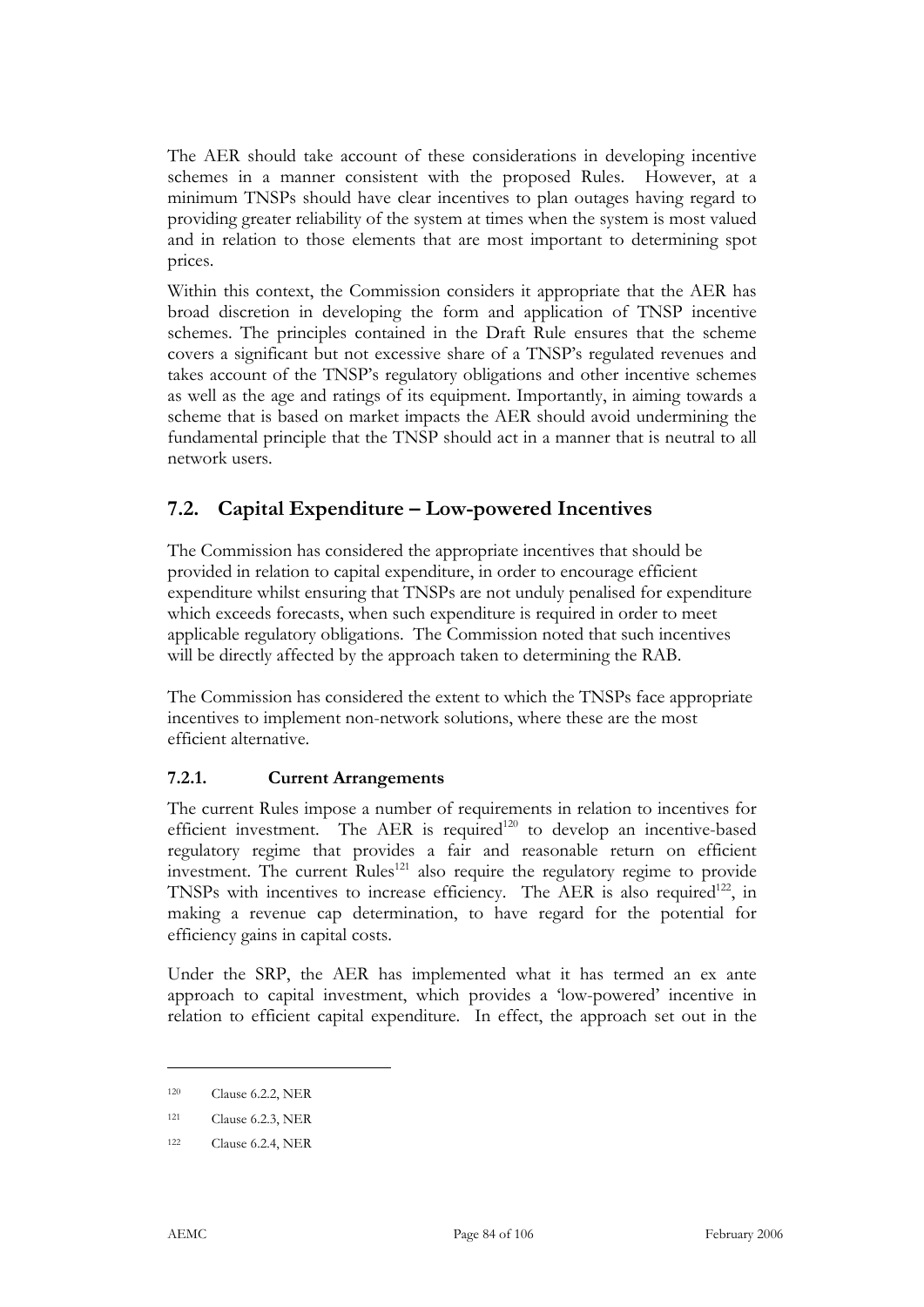SRP rewards a TNSP for expenditure below forecast levels, by not adjusting regulated revenues to remove the benefit of the return earned in that regulatory period on the higher forecast of capital expenditure. Conversely, where capital expenditure is above regulated levels, the higher expenditure is incorporated into the RAB (subject to the review noted above), but the TNSP is not compensated for the foregone return associated with that additional capital expenditure, providing a (limited) penalty on such an over-spend. In addition, the SRP proposes to roll-forward the RAB based on actual depreciation, rather than the depreciation allowed for at the time of the previous regulatory determination. This means that an under-(over-)spend in relation to capital expenditure will result in less (more) depreciation than allowed for in revenues being deducted in rolling forward the RAB, again providing a benefit (penalty) to the TNSP.

#### **7.2.2. Submissions**

Overall, there was no support for mandated ex post assessment of capital expenditure, as it was seen as potentially introducing delays<sup>123</sup> or excessive levels of micro management<sup>124</sup>. There was, however, a positive view regarding an ex post review of expenditure from some user groups on prudency and efficiency grounds.125 Individual submissions agreed that, if such a regime were to be mandated, TNSPs should be able to ensure certainty as to how the Regulator will treat an investment (eg, through binding regulatory agreement)<sup>126</sup>. Alternatively, such a regime should only be implemented at the request of the TNSP<sup>127</sup>and not mandated by the Regulator.

There was support for the symmetrical incentives proposed in the SRP<sup>128</sup>, though the use of low-powered incentives was also noted in one submission as potentially discouraging demand side management and generation support<sup>129</sup>. Attention was drawn to the existing provisions for a dynamically adjusting revenue cap as a means of adjusting capital expenditure during the regulatory period<sup>130</sup>. Furthermore, it was noted that depreciation should not form part of the incentive arrangements.

## **7.2.3. Proposed Rule**

The Draft Rule contains the following provisions, which impact the incentives a TNSP faces with regard to capital expenditure:

- 126 TransGrid, , p.30
- 127 Powerlink, p11.
- 128 Ergon Energy, p10.
- 129 VENCorp, p.2
- 130 AER, p.9

<sup>123</sup> Powerlink, p.11

<sup>124</sup> EnergyAustralia.,p.33

<sup>125</sup> MEU, p.57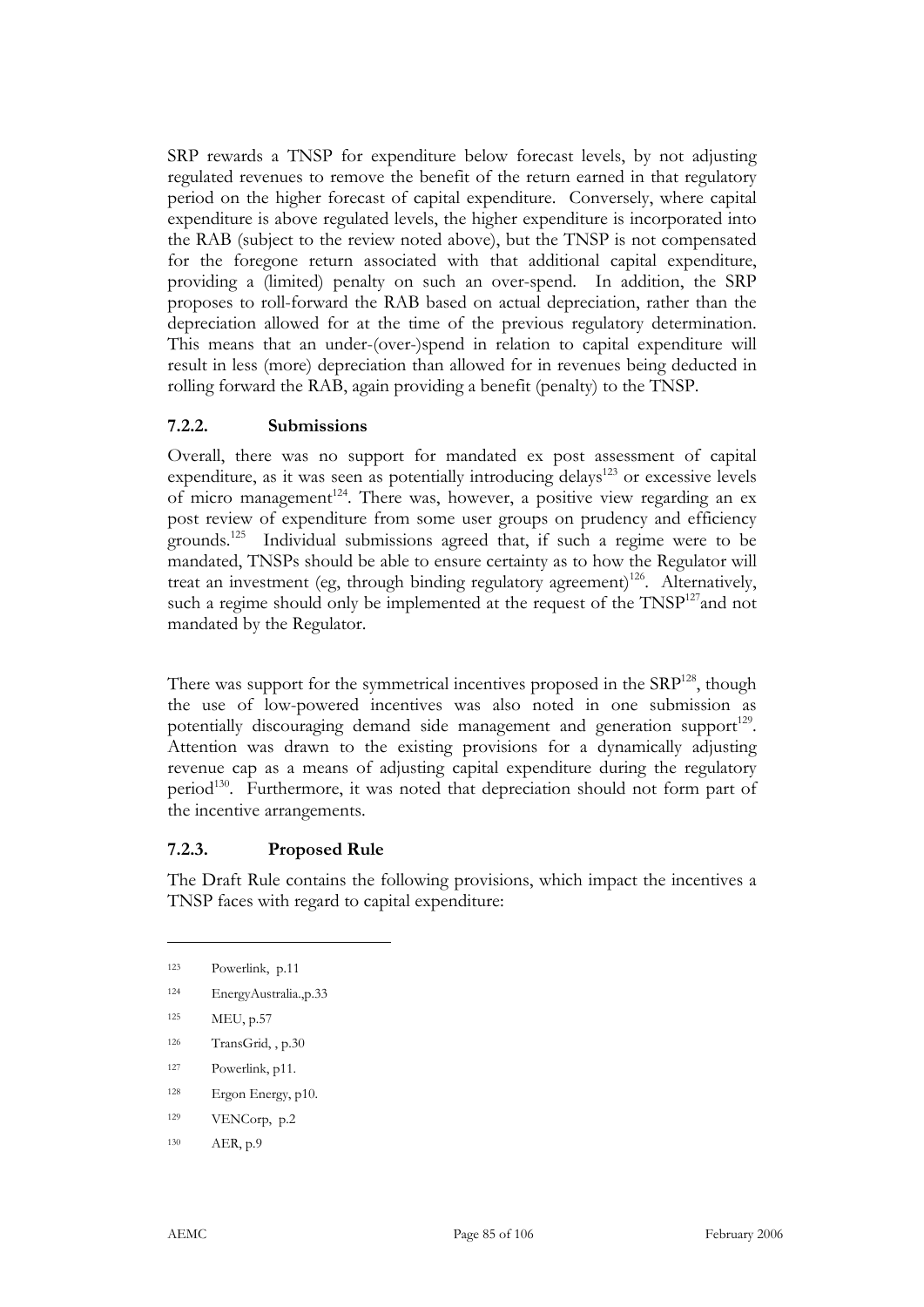- The RAB is to be determined on the basis of a lock-in approach, with only minimal provisions for optimisation;
- In rolling forward the RAB, the Rules allow, but do not require for the AER to undertake a prudency and efficiency review, and set out the criteria that the AER is to have regard to in undertaking this review;
- The Rules set out a low-powered incentive on capital expenditure, which allows the TNSP to retain the benefit (or requires it to bear the cost) in relation to the return on capital allowed for in the regulatory determination associated with any under- (over-)spend on actual capital expenditure compared with the forecast. Depreciation does not form part of this incentive; and
- The TNSP can apply for a reopening of a revenue cap where it needs to undertake capital investment to meet its regulatory obligations, and where such expenditure cannot be accommodated within the expenditure forecast.

## **7.2.4. Commission's Reasoning**

The Commission notes that a number of different provisions in the Rules will impact on TNSPs' incentives to undertake efficient capital expenditure.

The approach taken to establishing the RAB will impact a TNSP's incentives. The Commission has decided against adopting a periodic optimisation approach to the RAB (see the discussion in Section 6.1). Instead the Draft Rule reflects the lock-in approach in the SRP. However, under the lock-in approach, the AER is still able to conduct a prudency review of actual capital expenditure prior to rolling it into the RAB. This approach provides an incentive for a TNSP to ensure that its actual expenditure is efficient, as inefficient expenditure will not be incorporated in the RAB. The Draft Rule also incorporates criteria which the AER must have regard to in undertaking a prudency and efficiency review. The Commission considers that this improves certainty in relation to the operation of the review regime, which in turn counteracts any adverse incentives on the overall level of investment.

The roll-forward approach based on actual capital expenditure (subject to a prudency and efficiency review) also means that where the TNSP needs to spend more than the capital expenditure forecast, this higher level of expenditure (provided it is efficient) gets incorporated into the RAB and the TNSP is only penalised to the extent of the foregone WACC for the remainder of the regulatory period. This reduces any disincentive that may otherwise exist for a TNSP to undertake capital expenditure in excess of the forecast, where such expenditure is indeed efficient. Moreover, the Rules contain a provision for the TNSP to apply for a reopening of the revenue cap where additional capital investment is required to meet regulatory obligations, and this cannot be accommodated within the current capital expenditure forecast (see Section 6.2).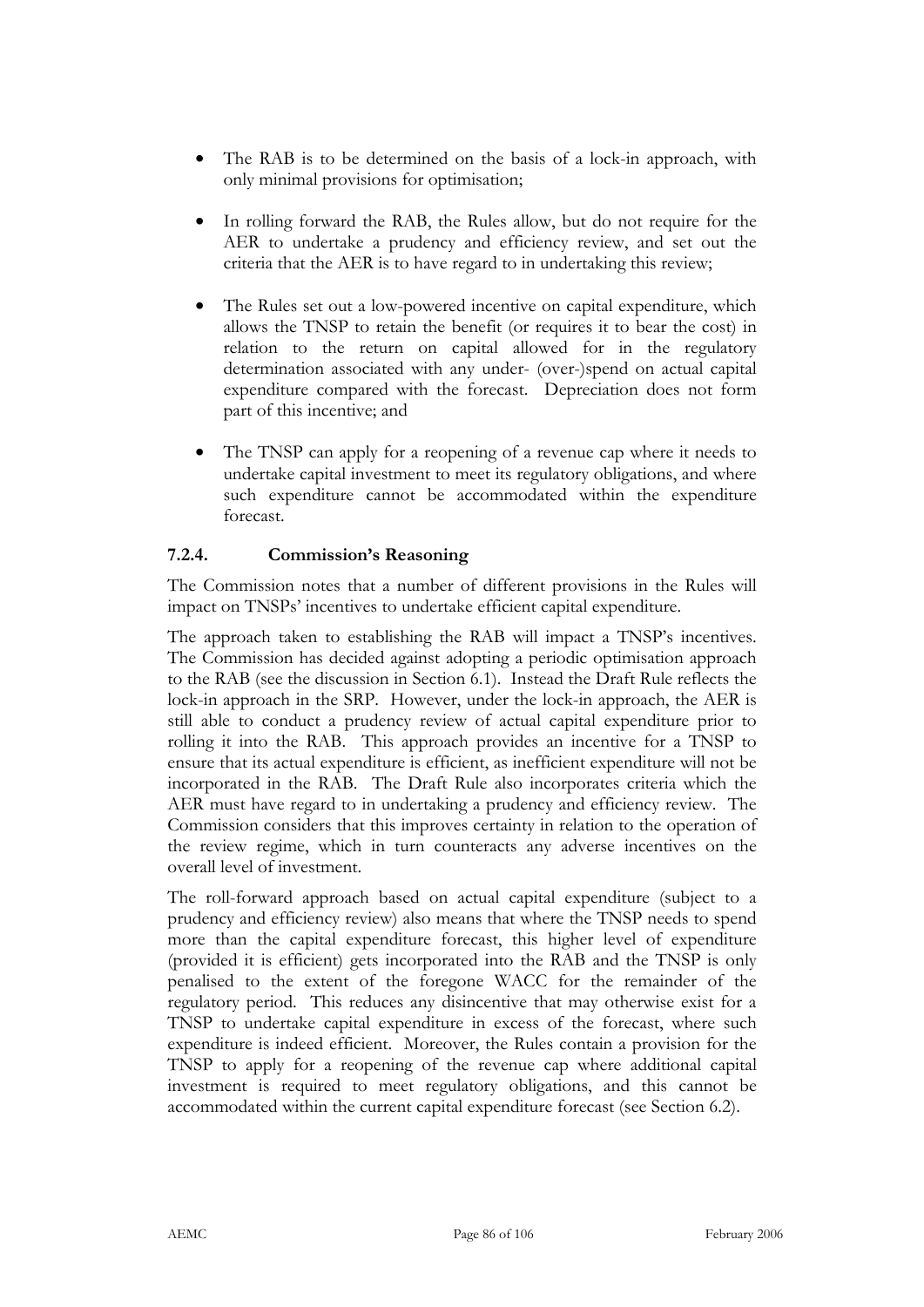The roll-forward approach set out in the Draft Rule allows the TNSP is able to retain the benefit of the return on capital allowed in the regulatory determination, even where actual expenditure is below the level forecast at the time of the determination. Conversely, as noted above, where the TNSP over-spends in relation to the forecast, it would be subject to a penalty in terms of the return foregone on the additional capital expenditure during the regulatory period. At the end of the regulatory period, the additional expenditure (assuming it is efficient) would be rolled into the RAB and the TNSP would then begin to earn a return on it.

Under this approach, the TNSP has a low-powered incentive to reduce its capital expenditure below forecast levels (and to avoid over-spending its forecast) during the regulatory period, which falls towards the end of the regulatory period. The difficulties with forecasting future capital requirements, which may be highly uncertain, particularly towards the end of the regulatory period, and the fact that capital expenditure is typically of a 'lumpy' nature, means that providing a more high-powered incentive regime for capital expenditure risks inappropriately rewarding TNSPs for differences between actual and forecast outcomes that are not in fact related to efficiencies.

The Commission notes that the incentive regime set out in the Draft Rule mirrors closely that set out in the SRP. However, there is one difference, in that the Draft Rule does not incorporate depreciation within the incentive mechanism. By incorporating depreciation into the incentive regime, a TNSP is rewarded (penalised) most for under- (over-)spending on short-lived assets. The TNSP becomes in effect subject to an expenditure cap (and an incentive regime) in respect of each different asset category, rather than in relation to its overall capital program. This provides an incentive for TNSPs to shift the allocation of reported actual capital expenditure away from short-lived assets (thereby gaining an efficiency benefit) and towards long-lived assets (incurring a penalty, which will be less than the benefit). This in turn implies the need for greater regulatory scrutiny of proposed depreciation profiles and the classification of assets for reporting purposes. The Commission considers that such incentives are inappropriate, and has therefore not adopted this approach in the Draft Rule.

In relation to incentives for non-network investment, the Commission notes that where a TNSP is able to implement a non-network solution as a substitute for capital investment that has been incorporated into its revenue cap, at a lower cost, it would receive the benefit of doing so via the additional return allowed on the higher assumed capital expenditure. In addition, the Draft Rule allows for a cost pass through for differences between expected and actual grid support payments. This counteracts any disincentives to adopt non-network solutions arising from difficulties in forecasting required payments, and the consequential risk that operating cost forecasts will be exceeded.

The Commission also notes that the Regulatory Test has a fundamental role to play in ensuring that non-network alternatives are adequately considered in assessing network augmentations. The Regulatory Test is outside of the scope of this Review. However, the Commission is currently considering the Regulatory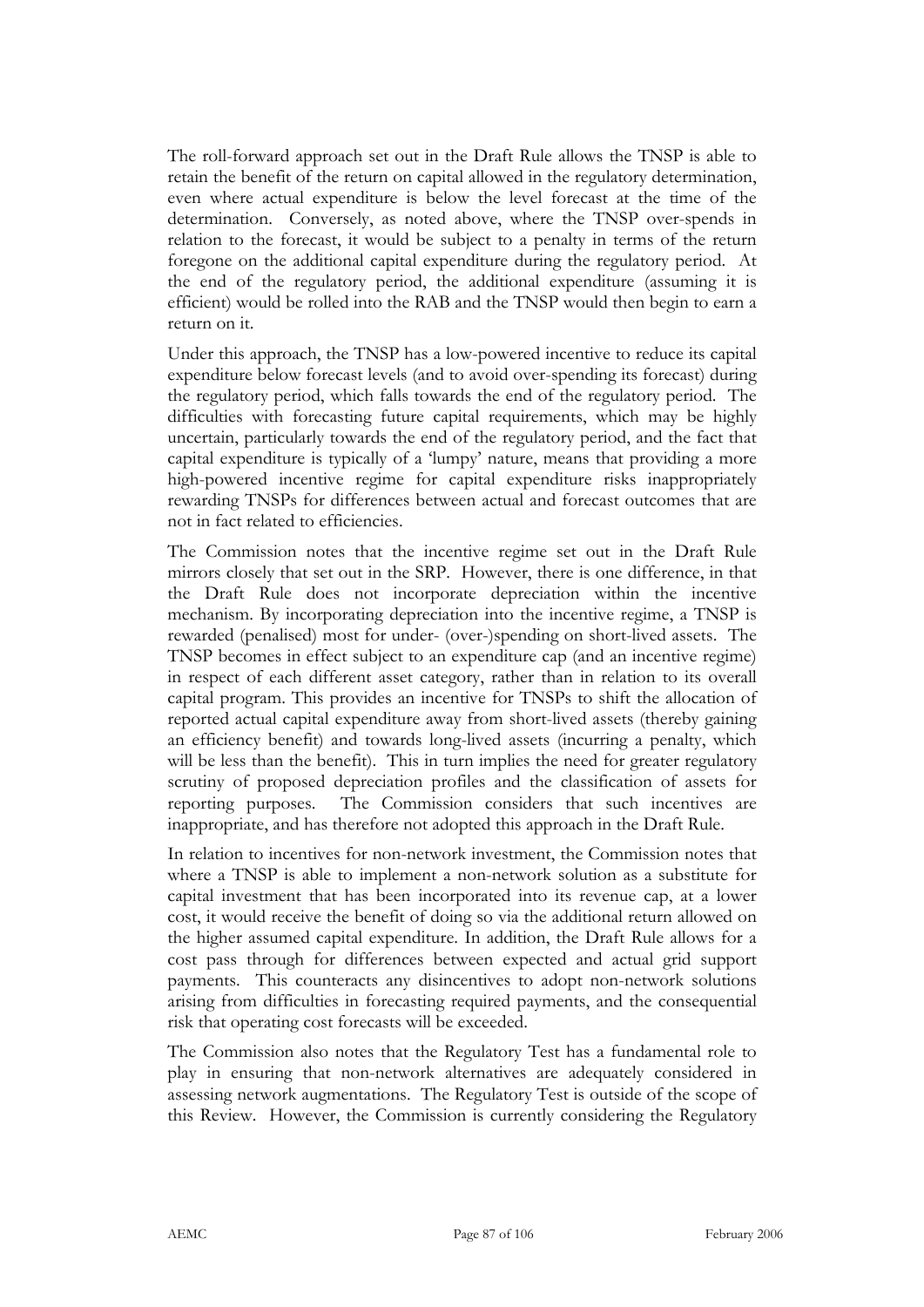Test as part of the MCE Rule change Proposal regarding the Regulatory Test Principles.

# **7.3. Operating Costs – Efficiency Benefit Scheme**

The incentive power of an operating expenditure efficiency regime relates to what proportion of the value of any efficiency saving made by the firm it is allowed to retain and for how long. In the absence of any mechanism for firms to retain efficiency gains made in one period into the next, TNSPs have weaker incentives to make efficiency savings as they progress through a regulatory period.

The Commission is proposing that the AER develop and publish an efficiency benefit sharing scheme. The publication of the scheme will provide clarity and stability. The Commission expects that the incentive scheme developed by the AER as part of the SRP would form the basis of the scheme under the new Rules.

## **7.3.1. Current arrangements**

The current Rules provide for the promotion of efficient operating and maintenance practices within the transmission sector. The ACCC's previous revenue cap determinations have allowed TNSPs to take some of the benefits of actual operating expenditure below target forecast levels into the next period. However, the mechanism for benefit sharing has changed more recently from a smoothing mechanism (a glide path) approach to an efficiency carryover approach.

## **7.3.2. Submissions**

Incentive mechanisms were generally supported by submissions, with a number in favour of arrangements which allow TNSPs to retain some share of operating expenditure reductions below target levels<sup>131</sup>. Variations on this included basing arrangements on company specific, rather then economy wide, indices $132$  and awarding a share of market detriment or benefit<sup>133</sup>. One submission indicated doubt that carry over provisions were feasible given the complexity of capital expenditure and operating expenditure arrangements<sup>134</sup>. There was relatively strong support for expenditure incentive arrangements to be clearly provided for in the Rules $^{135}$ .

## **7.3.3. Proposed Rule**

The proposed Rule provides that:

<sup>131</sup> The Group, pp.8-10; TransGrid, p.20; MEU, p.54; Ergon Energy, p.11

<sup>132</sup> TransGrid, p.20

<sup>133</sup> The Group, p.10

<sup>134</sup> EnergyAustralia, p.30

<sup>135</sup> Ergon Energy, p11.; TNOs, p.23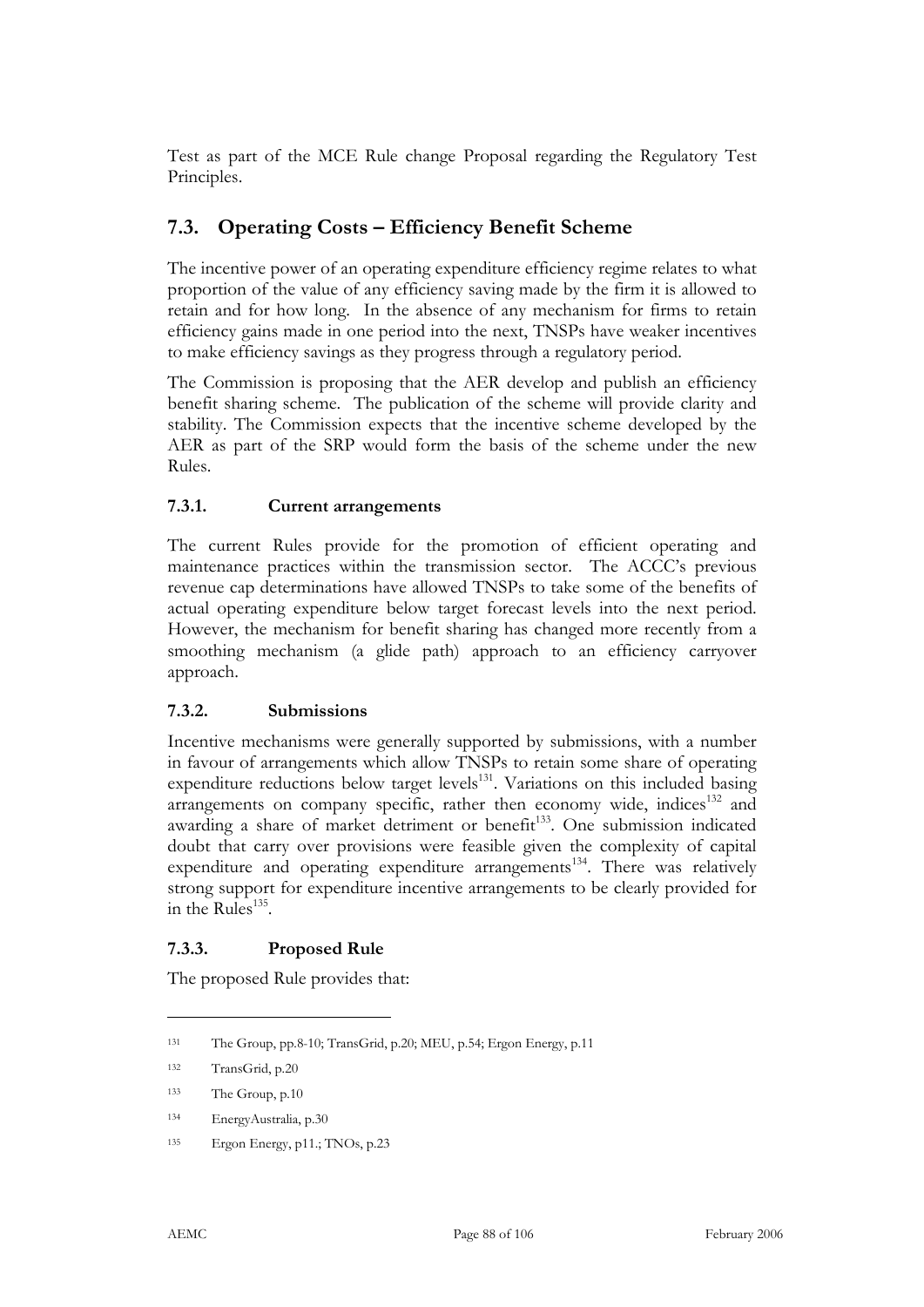- The AER must develop and publish an efficiency benefit sharing regime in respect of operating expenditure below (or above) forecast levels having regard to:
	- The need to provide a continuous incentive; (equal in each year of the regulatory period) to reduce operating expenditure;
	- The desirability of rewarding TNSPs for efficiency gains and penalising them for efficiency losses; and
	- Any incentives of TNSPs to inappropriately capitalise operating expenditure;
- The AER must also simultaneously publish the required parameters for the scheme;
- A TNSP must provide values in its revenue proposal for those parameters that are published 15 months prior to the start of its next regulatory period; and
- The AER must develop and publish the first efficiency benefit sharing scheme by 31 December 2006 and may amend the scheme in accordance with the transmission Guideline Procedures.

## **7.3.4. Commission's Reasoning**

The glide path mechanism was based on taking the difference between forecast and actual expenditure for a particular year (usually the last or second last year of a regulatory period) and basing benefit sharing for the next regulatory period on that difference. This creates the risk of providing incentives for TNSPs to shift operating expenditure around to maximise their revenues without producing any lasting savings.

The efficiency carryover mechanism (ECM) approach outlined in the SRP allows the TNSP to get the benefit (or loss) from underspend (or overspend) for a rolling five year period. This is more likely to promote real operating cost efficiencies than the glide path approach used in the first ElectraNet and PowerNet decisions.

However, the Commission is reluctant to prescribe the precise methodology for application of an ECM in the Rules. Neither the Victorian Tariff Order, nor the Electricity Pricing Order (EPO) in South Australia nor the Gas Code prescribe the benefit sharing mechanism in precise detail. Instead, the Commission has developed Rules that:

- require the AER to implement a benefit sharing mechanism for operational cost savings; and
- set out the relevant principles that should apply to ensure the regime promotes the NEM objective, such as the: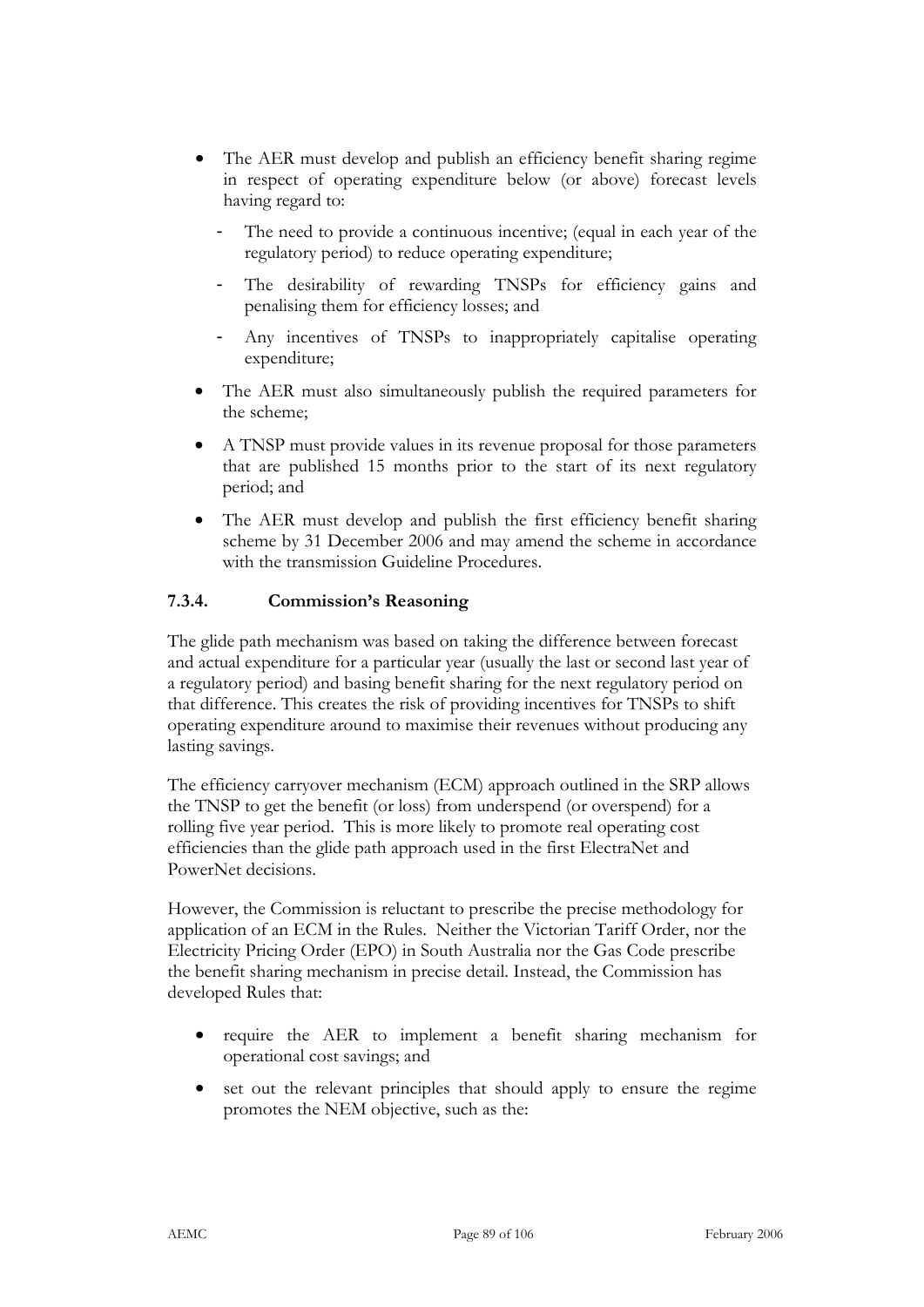- desirability of rewarding TNSPs for efficiency gain, taking account of TNSPs' incentives to capitalise operating expenditure; and
- the importance of encouraging savings to be made whenever it is efficient to do so (i.e., not just when it suits the interests of the regulated business). For instance a continuous incentive, as specified in the EPO.

## **7.4. Commercial Negotiation Incentives**

The Commission has considered what incentives should appropriately be given to the TNSP, both in order to minimise the likelihood of assets becoming commercially stranded and to ensure that the risk of such stranding is borne by the user concerned, rather than all users generally. Commercial stranding refers to a situation in which assets are no longer utilised, as a result of the transmission network users who utilised those assets no longer being connected to the transmission system $^{136}$ .

The Commission notes that the current Rules make provision both for TNSPs to effectively manage the risk of commercial stranding (through entering into negotiated contracts with users, rather than incorporating these assets into the RAB) and to lower the likelihood of such stranding occurring (through offering prudent discounts). However, the Commission is concerned TNSPs do not have incentives to use these provisions, since under the roll-forward approach to the RAB set out in the SRP the TNSPs, do not face the risk that assets that are the subject to commercial stranding will be removed from the RAB.

#### **7.4.1. Current Arrangements**

Under the current Rules, TNSP's are able to construct assets dedicated to one user (or small group of users), either as a 'contestable service'<sup>137</sup> or as an 'excluded transmission service' or (in the case of generators) as a negotiated generator access charge. In each of these cases, the assets would not enter the RAB for prescribed services, and the TNSP would recover the cost of those assets through the charges agreed as part of a negotiated contract with the user, and not via regulated charges. In order to manage the risk of the assets becoming commercially stranded, the TNSP may structure its charges such that it recovers the cost of the assets over a period shorter than the standard life of the asset.

Where assets dedicated to one user (or a small group of users) have entered the RAB, under the current Rules TNSPs are able to negotiate the payment of a lower price for transmission services for a given user, and to recover all or part of that reduced price from other users, provided that the reduction complies with the AER's Guidelines for the Negotiation of Discount Transmission Charges.<sup>138</sup>

<sup>136</sup> The potential for commercial stranding is only likely to occur in limited and confined circumstances.

<sup>137</sup> Chapter 10, glossary 'contestable services', NER

<sup>138</sup> Clauses 6.5.8(b) & (c), NER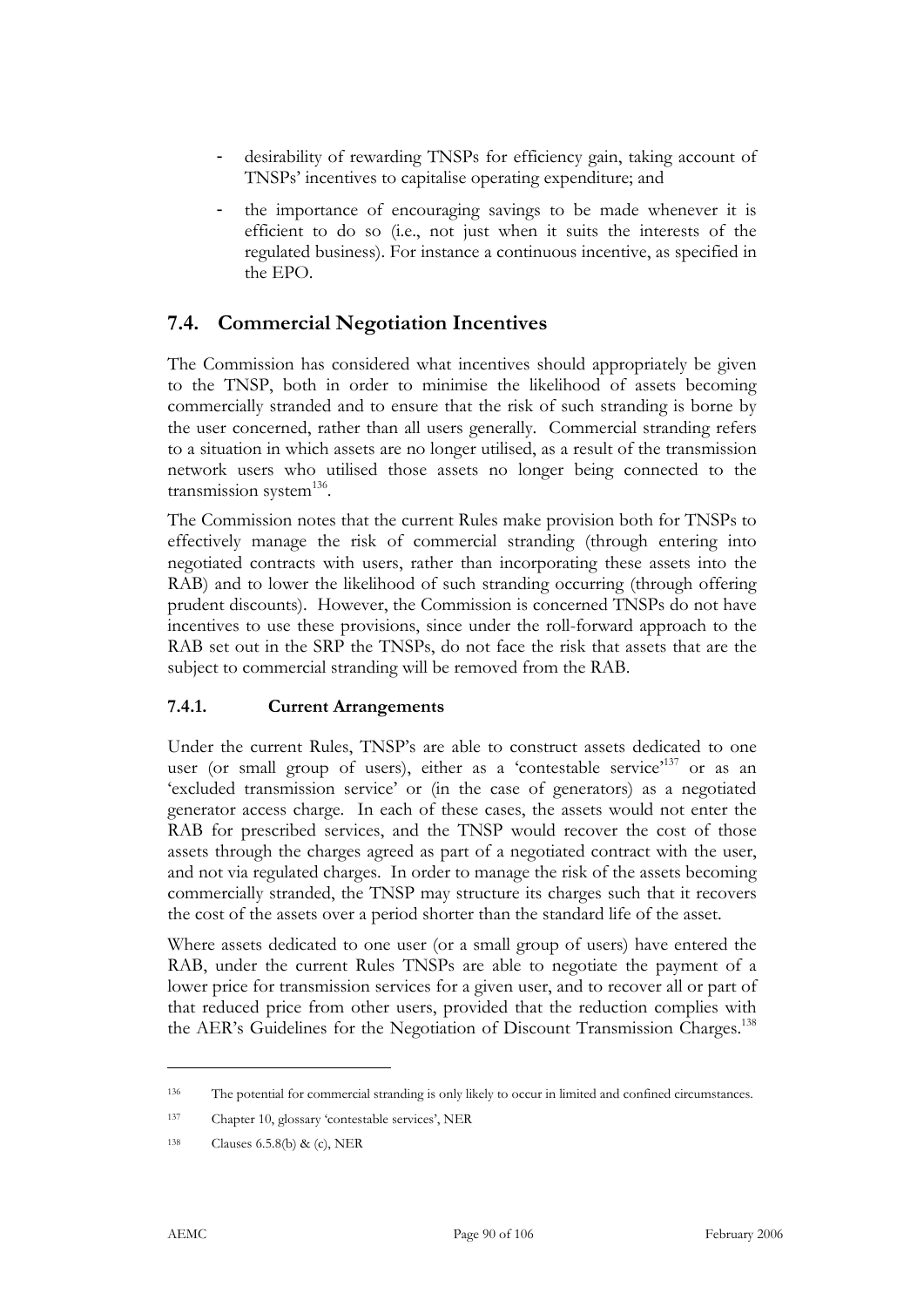It may be that by offering such a discount, the user decides to remain connected to the system and the assets avoid becoming commercially stranded.

As discussed in Section 6.1, the current Rules do not currently prescribe the approach to be taken in determining the opening asset base, and explicitly allow for the optimisation of assets<sup>139</sup>. However, the SRP sets out the AER's preference for a lock-in of the asset base, which would preclude any removal of assets from the RAB where those assets become commercially stranded.

#### **7.4.2. Submissions**

Some submissions noted that adding the risk of commercial stranding to a TNSP is largely unnecessary<sup>140</sup>. While others allude to the fact that the risk of commercial stranding, if imposed, should be reflected in a higher capital return<sup>141</sup>, others submit that where accelerated depreciation is allowed, this would reduce the required rate of return<sup>142</sup>.

It was also noted that provisions should allow assets that have been stranded to be allowed to re-enter the RAB where appropriate<sup>143</sup>.

#### **7.4.3. Proposed Rule**

The Draft Rule allows the AER to remove assets which are the subject of commercial stranding from the RAB, but only where the TNSP has not taken steps to either:

- enter into contractual arrangements with the customer to manage the risk of such stranding (for assets the construction of which is committed to after 16 February 2006); or
- to offer a prudent discount to such users (in respect of assets the construction of which was committed before or after 16 February 2006).

The ability of the AER to remove the value of assets from the RAB is limited to assets that the AER determines are no longer contributing to the provision of Prescribed Transmission Services and where the current value of those assets exceeds \$20m (in 2006 dollars).

#### **7.4.4. Commission's Reasoning**

For the majority of assets in the shared network, commercial stranding as described above would be unlikely to occur, since the same assets are utilised to provide Prescribed Services to a large number of users. As discussed in the

<sup>139</sup> Clause 6.2.3(iv), NER

<sup>140</sup> TransGrid p29; VENCorp, p2

<sup>141</sup> AGL, p3; EnergyAustralia, p26

<sup>142</sup> MEU, pp66-68

<sup>143</sup> AGL, p2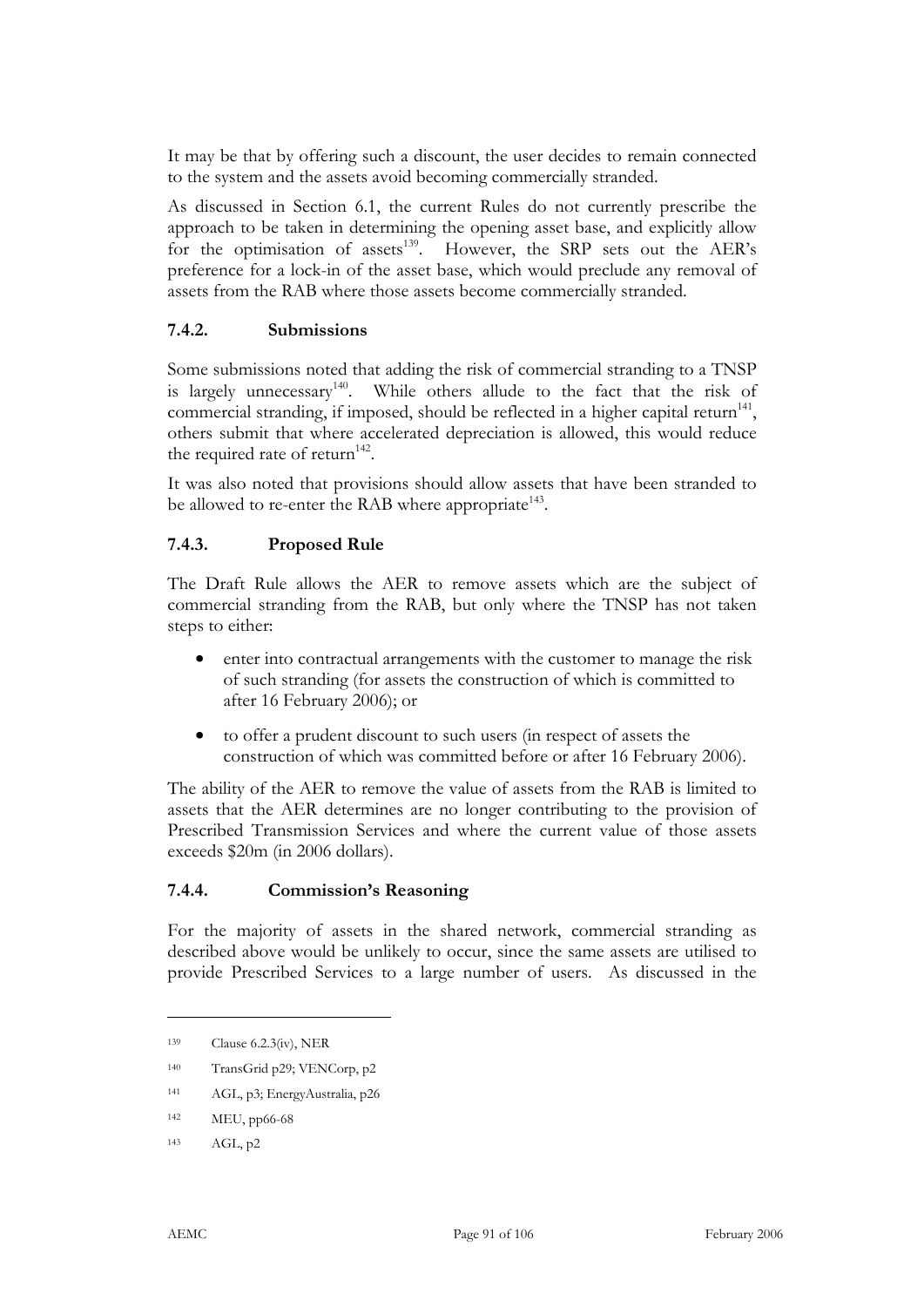Issues Paper, a key physical feature of the electricity transmission network is that it is an any-to-any system connecting a large number of users, in contrast to a point-to-point system such as gas transmission.

However, there may be assets which are effectively dedicated to one user, or to a small group of users, and where commercial stranding is therefore a possibility. For example, a user may elect to build its own assets to by-pass the transmission system, or the user or users to which the assets are dedicated may cease operation.

Where there is a risk that assets may become commercially stranded, that risk may be appropriately borne by the user to who wants the assets constructed. Under the proposed Draft Rule, a TNSP is able to construct assets dedicated to one user (or small group of users) as a Negotiated Service. As a result, the assets would not enter the RAB for Prescribed Transmission Services, and the TNSP would recover the cost of those assets through the charges agreed as part of a negotiated contract with the user.

In order to manage the risk of the assets becoming commercially stranded, the TNSP may structure its charges such that it recovers the cost of the assets over a period shorter than the standard life of the asset. Under such an arrangement it is the user that bears the risk of commercial stranding.

Similar provisions exist in the current Rules, i.e., the TNSP is able to construct the assets under a negotiated arrangement with the end-user, and the assets would therefore not enter the RAB. However, these provisions have not been extensively used. It appears that TNSPs have little incentive to enter into negotiated arrangements for these assets, rather than incorporate them into the RAB and recover their costs through Prescribed Services, since the TNSP will recover the full cost of these assets in both cases.<sup>144</sup>

Who bears the risk of assets becoming commercially stranded therefore depends on whether these assets may be removed from the RAB if such stranding occurs. If they are removed, then it is the TNSP that bears the risk (and will therefore have an incentive to take steps to mitigate that risk). Conversely, if the assets remain in the RAB, then the cost of those assets will be spread across all users, and the TNSP will not bear any of the risk of the assets becoming commercially stranded.

The current Rules also allow for the TNSP to offer a lower price to a user (or group of users) for Prescribed Transmission Services, when such a discount would be prudent, and to recover the cost of that discount from other users. Provided that the discounted charges the user pays still contribute to the overall fixed costs of the transmission system, all transmission users are better off as a result of the user continuing to stay connected to the network, and the assets not becoming stranded. However, as noted above, although these provisions exist in the current Rules, they have not been extensively used. TNSPs currently have

<sup>144</sup> Subject to any initial prudency review of the assets at the time at which they are first rolled into the RAB.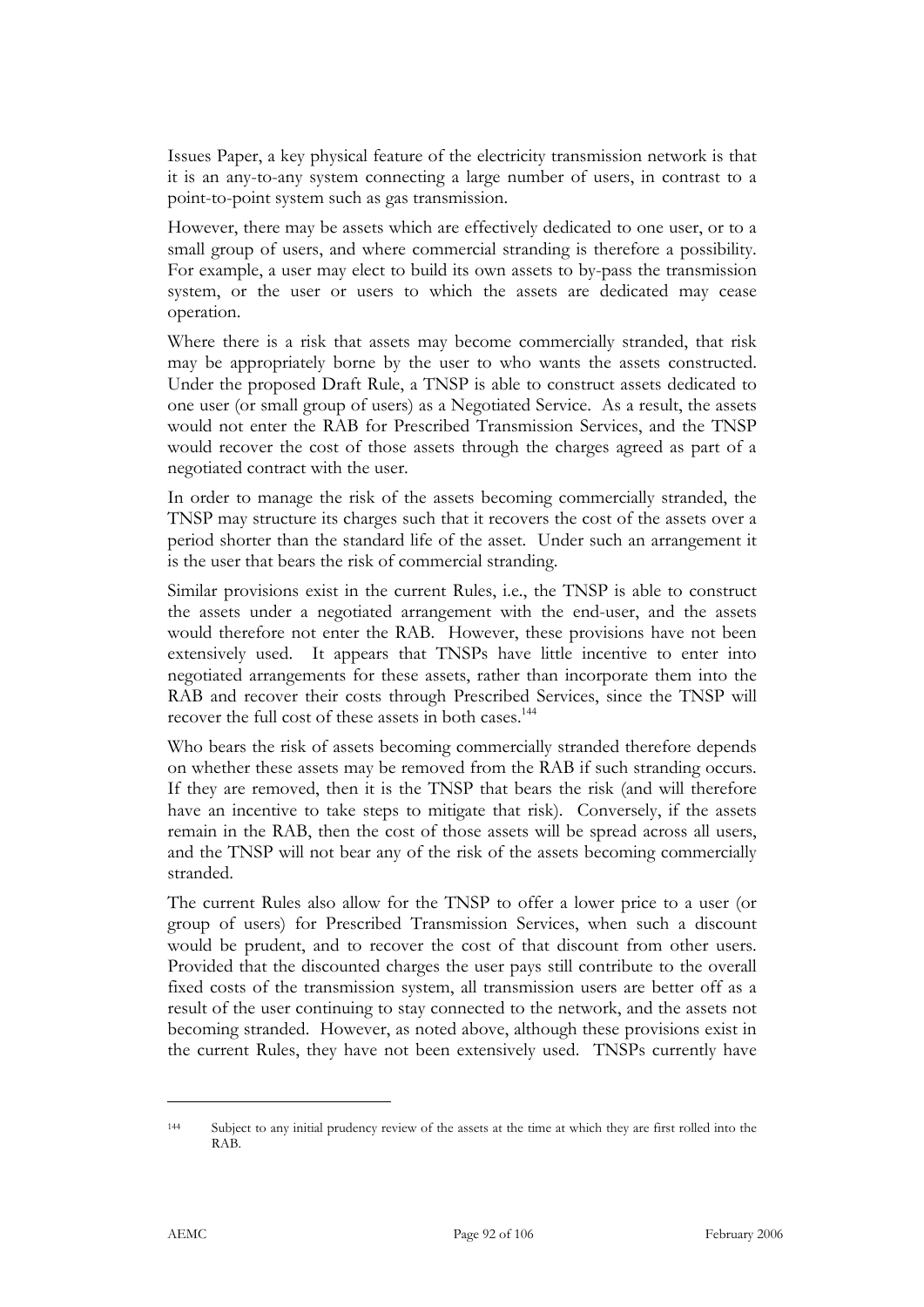little incentive to agree to 'prudent discounts' with a user, to the extent that any assets that do become commercially stranded remain in the RAB, since the TNSP receives the same total revenue whether it offers the prudent discount or not.

The Commission's Rule Proposal is therefore intended to provide an incentive to TNSPs to act more commercially in relation to assets that are at potential risk of commercial stranding, either through treating these assets as a part of a Negotiated Service or (where the assets have been included in the RAB) through offering a prudent discount to users, in circumstances where the users may otherwise either bypass the network or cease operations/re-locate. This incentive is provided through provisions in the Rules to allow the AER to remove assets from the RAB, where the TNSP has not sought to manage the risk of stranding by entering seeking to enter into commercial arrangements with the relevant user(s)<sup>145</sup> or to offer a prudent discount (for both existing and future assets). The Draft Rule also precludes a TNSP from accelerating depreciation on these assets, in order to ensure that the TNSP cannot avoid this incentive (see Section 6.1.3).

The Commission recognises that the provision for the AER to remove assets from the RAB results in a degree of uncertainty, which may in turn dampen incentives to invest. However, the proposed Rules provide a high degree of clarity around the circumstances in which assets may be removed from the RAB, and those circumstances are very limited. In addition, there is a materiality provision in the Rules, so that assets may only be removed when their current value is above a specified level. The Commission has proposed that this level be \$20m (in 2006 dollars). There is a careful balance between ensuring that the Draft Rule only applies to substantive assets,<sup>146</sup> whilst at the same time setting the threshold at a meaningful level. The Commission also recognises that the same dollar value may not be appropriate in relation to different TNSPs, since the size of the RAB varies considerably between TNSPs. The Commission would particularly welcome submissions on the appropriate size of this materiality provision.

In addition, the risk of assets being removed from the RAB is one which is under the control of the TNSP, since removal of assets can only occur where the TNSP has not sought to either enter into appropriate contractual arrangements, or has not sought to offer a prudent discount. In each case, it is the action of the TNSP in seeking to offer a negotiated service/prudent discount that is relevant, and not the eventual outcome.

Notwithstanding that the risk of asset removal is expected to be one which is under the control of the TNSP, the proposed Rules also provide that where the TNSP faces additional risk which it cannot manage as a result of the provisions for assets to be removed from the RAB, this risk is not one that is covered by the WACC as calculated in accordance with the Draft Rule and needs to be

<sup>145</sup> This provision is only proposed to apply to new investments, since for existing investments the decision as to whether to classify those assets as part of a Prescribed Transmission Service or Negotiated Service has already been taken.

<sup>146</sup> Recognising that prudent discounts on transmission pricing will only have a material impact on the commercial viability of users where they are a significant proportion of a business' overall costs.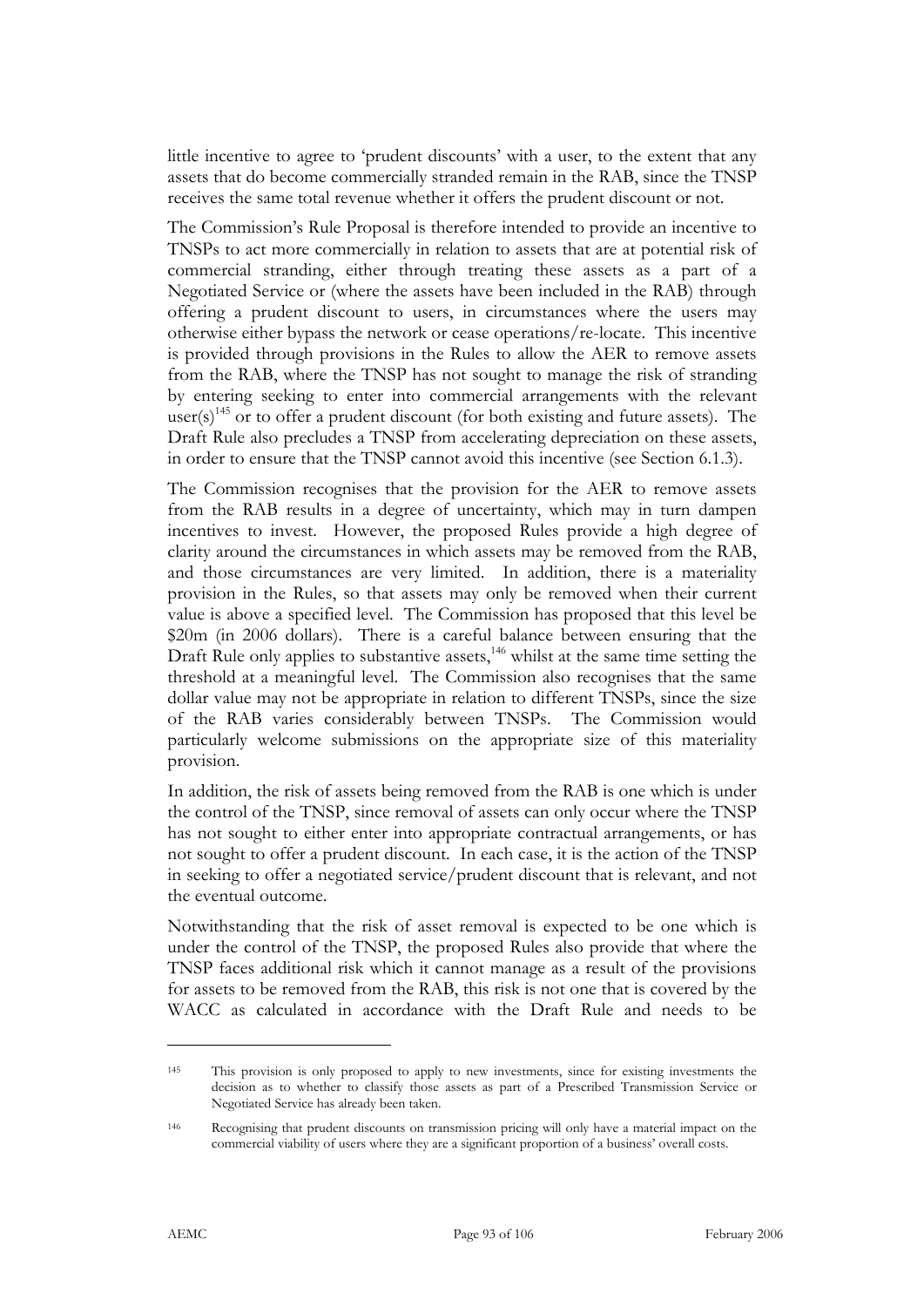compensated for via the inclusion of an additional revenue line-item in the building block calculation.

As a result, the Commission considers that the risk to which TNSPs are exposed as a result of the proposed Rules is limited but that exposing dedicated assets to the risk of removal from the RAB provides a stronger commercial incentive to TNSPs to appropriately address the risk of commercial stranding.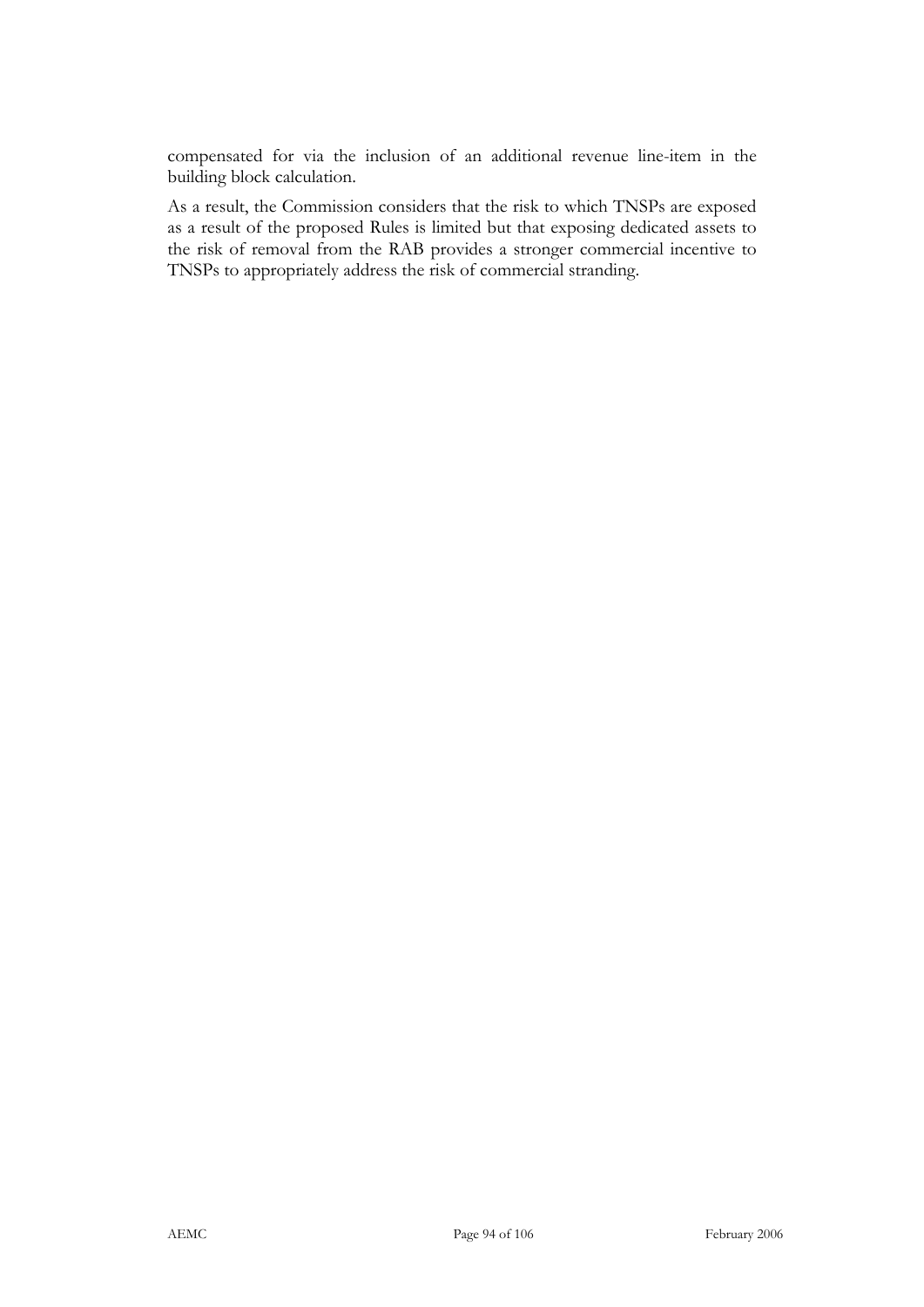# 8. **Commercial Negotiation Arrangements**

The commercial negotiation framework for Negotiated Transmission Services requires an effective, efficient and timely dispute resolution process. The Commission considers that current dispute resolution provisions under Chapter 8 of the NER are not well suited to the resolution of disputes in relation to the pricing of services arising from commercial negotiations.

## **8.1. Current Arrangements**

The current Rules provide for certain services to be provided on a negotiated basis. Where disputes arise in relation to such negotiations, there are dispute resolution provisions set out in cl.8.2 of the NER. The Commission understands that these arbitration provisions have never been invoked in relation to resolving access disputes and has not been made aware of any other instances in which they have been invoked.

## **8.2. Submissions**

There was support amongst stakeholders for a negotiate-arbitrate model as an alternative form of regulation. Particular services, such as the direct provision of high voltage supply to a major industrial customer, were seen as being likely to involve negotiation between two well informed parties and as such well suited to alternative forms of control such as negotiate-arbitrate or price monitoring $147$ . Security requirements associated with existing switchyards and equipment was highlighted by one submission as an exclusion to this kind of alternative  $arrangement<sup>148</sup>$ .

Some user groups<sup>149</sup> noted a lack of real competition or the virtual exclusion of consumers from the negotiation process meant that very few aspects of a TNSP's core business were currently amenable to negotiation.

## **8.3. Proposed Rule**

The procedures for determining the negotiation framework as part of the transmission determination have been discussed in Section 5.3.

The negotiating framework must be consistent with the relevant provisions in Chapter 5 of the NER in relation to the negotiation of connection services and access arrangements for generators and MNSPs, as well as the new 5.4A

<sup>147</sup> Ergon Energy, p3

<sup>148</sup> EnergyAustralia, p.19

<sup>149</sup> MEU, p.29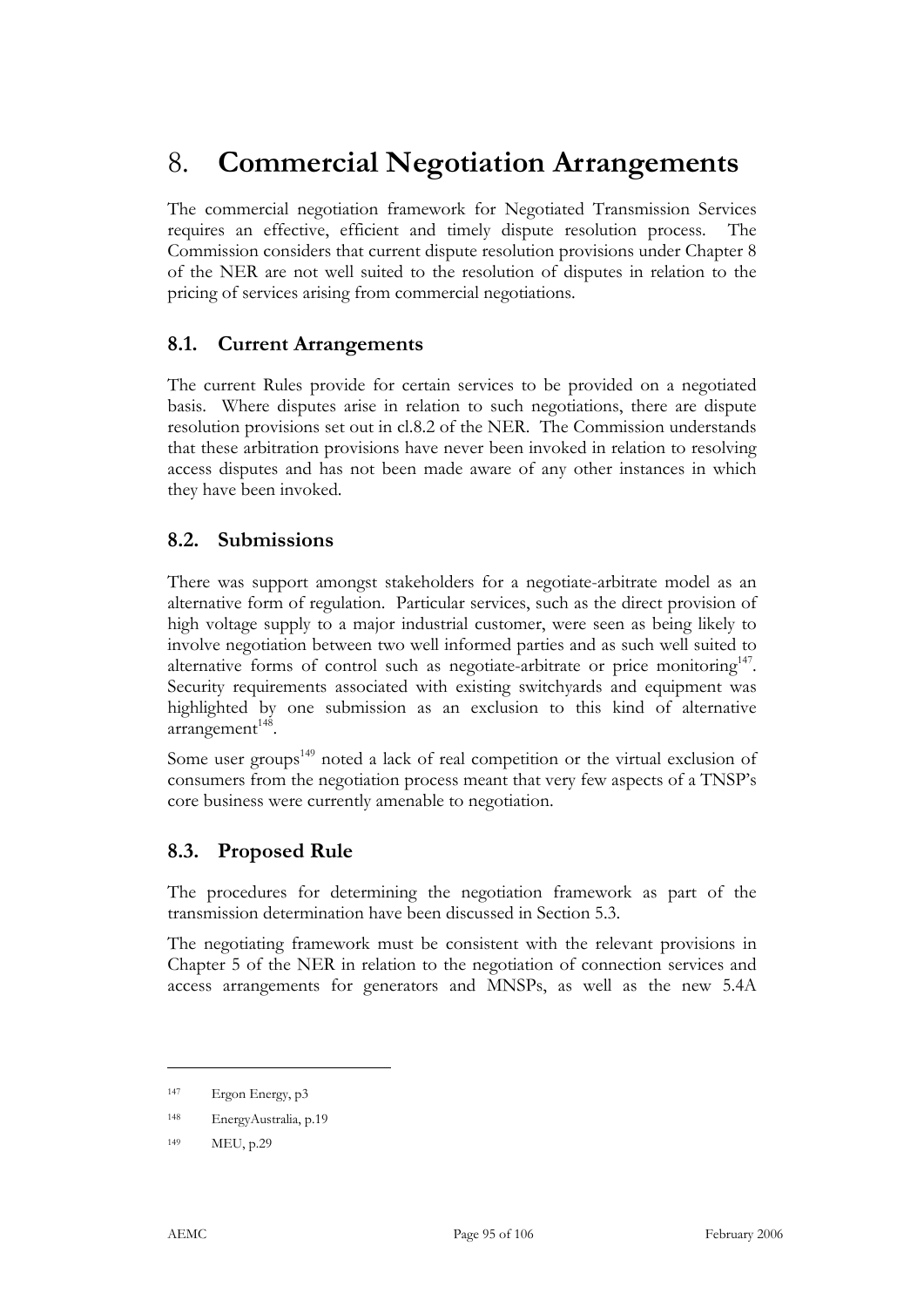provisions<sup>150</sup>. As part of each transmission determination, the AER must set out the criteria that are to be applied by the relevant TNSP in negotiating prices for the provision of negotiated transmission services, and are also to be applied by the commercial arbitrator in resolving any dispute over negotiated prices in that regulatory period.

The criteria established by the AER must comply with pricing principles that are set out in the Rules.

A commercial arbitration mechanism is to be applied in resolving disputes on the price to be paid for Negotiated Transmission Services. The key features of this mechanism is that it requires the appointed dispute resolution panel (comprising a single arbitrator) to be skilled in dispute resolution techniques, and to make a decision on price, which is binding on all parties, within 30 business days of the dispute being referred to it by the AER;

The commercial arbitrator is to have regard to the negotiated transmission service pricing criteria set out by the AER (discussed above) in resolving a dispute. Under ss.71(2) and (3) of the NEL, the relevant provisions of the Commercial Arbitration Act in each jurisdiction apply to a determination by the commercial arbitrator.

The Draft Rule does not make any changes to the provisions for the negotiation of services set out in Chapter 5 of the NER. .

## **8.4. Commission's Reasoning**

An important aspect of an effective negotiation framework is that it operates against a backdrop of an appropriate dispute resolution mechanism. The presence of such a mechanism can improve incentives for all participants in the negotiation process to act in a reasonable manner.

The Commission is concerned that the current dispute resolution provisions under Clause 8.2 of the Rules are cumbersome and not well suited to the timely resolution of disputes arising from commercial negotiations for the provision of Negotiated Transmissions Services.

As a result, the Rule Proposal incorporates a streamlined dispute resolution mechanism. The Commission's Rule Proposal is a more effective and timely process suited to commercial negotiation requirements. The Commission does not propose any changes to the provisions for the negotiation of services set out

<sup>150</sup> Note Clause 5.4A of the Draft Rules (contained in the consequential amendments which are set out in Schedule 2) is designed to provide for access arrangements for generators, MNSPs and other transmission network users (including customers) in relation to transmission networks. The existing clauses 5.5 and 5.5A, which provide for access arrangements for generators and MNSPs, have been restricted in their operation to distribution networks.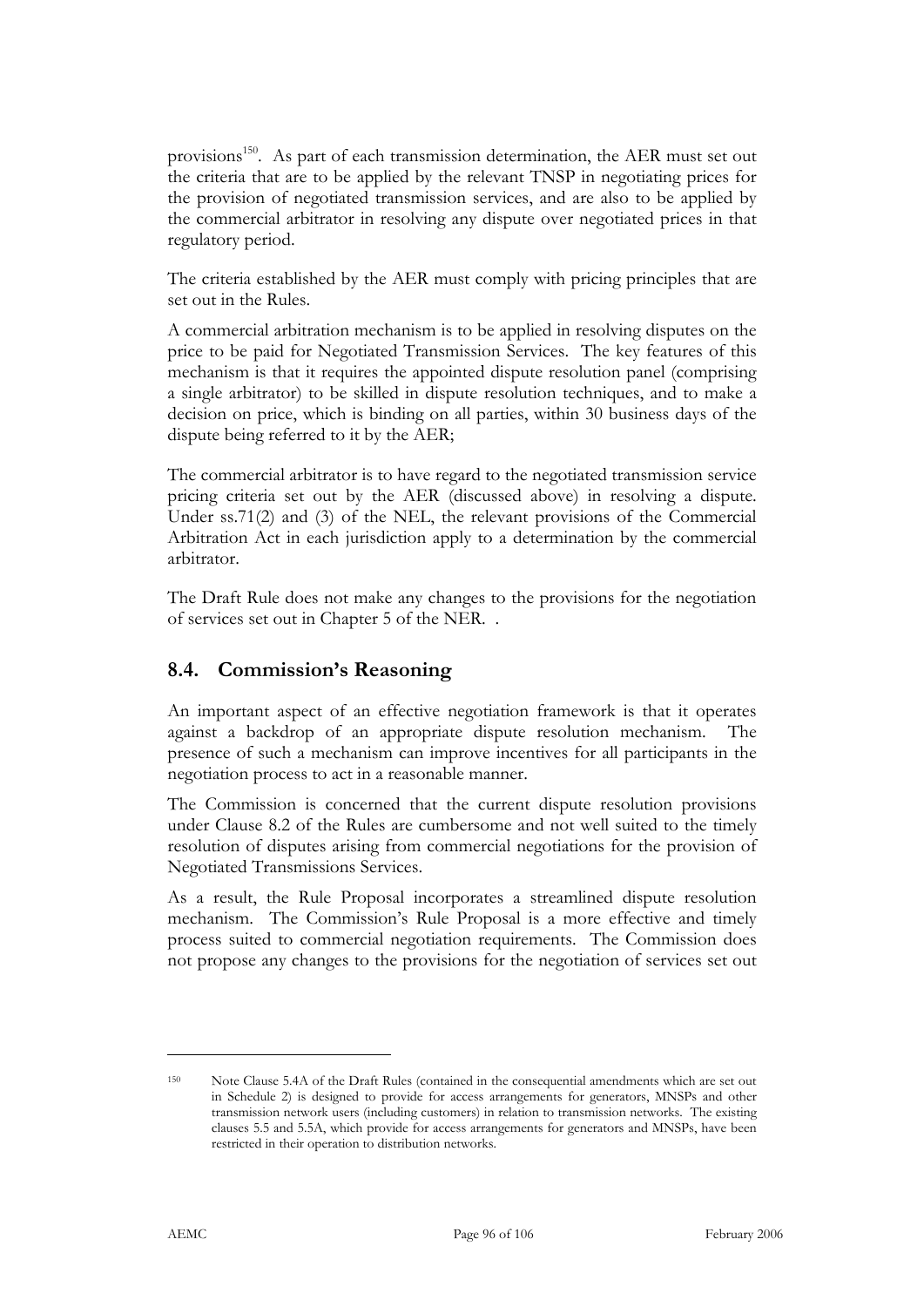in Chapter 5 of the NER. All that is proposed is that the manner in which disputes over pricing arising out of those negotiation processes are settled<sup>151</sup>.

<sup>151</sup> This means that disputes over terms and conditions (as opposed to price) will be determined in accordance with the Chapter 8 dispute resolution process. While this is unsatisfactory, it is a consequence of the description of the powers conferred on the AEMC to make the transmission revenue and pricing regulation rules.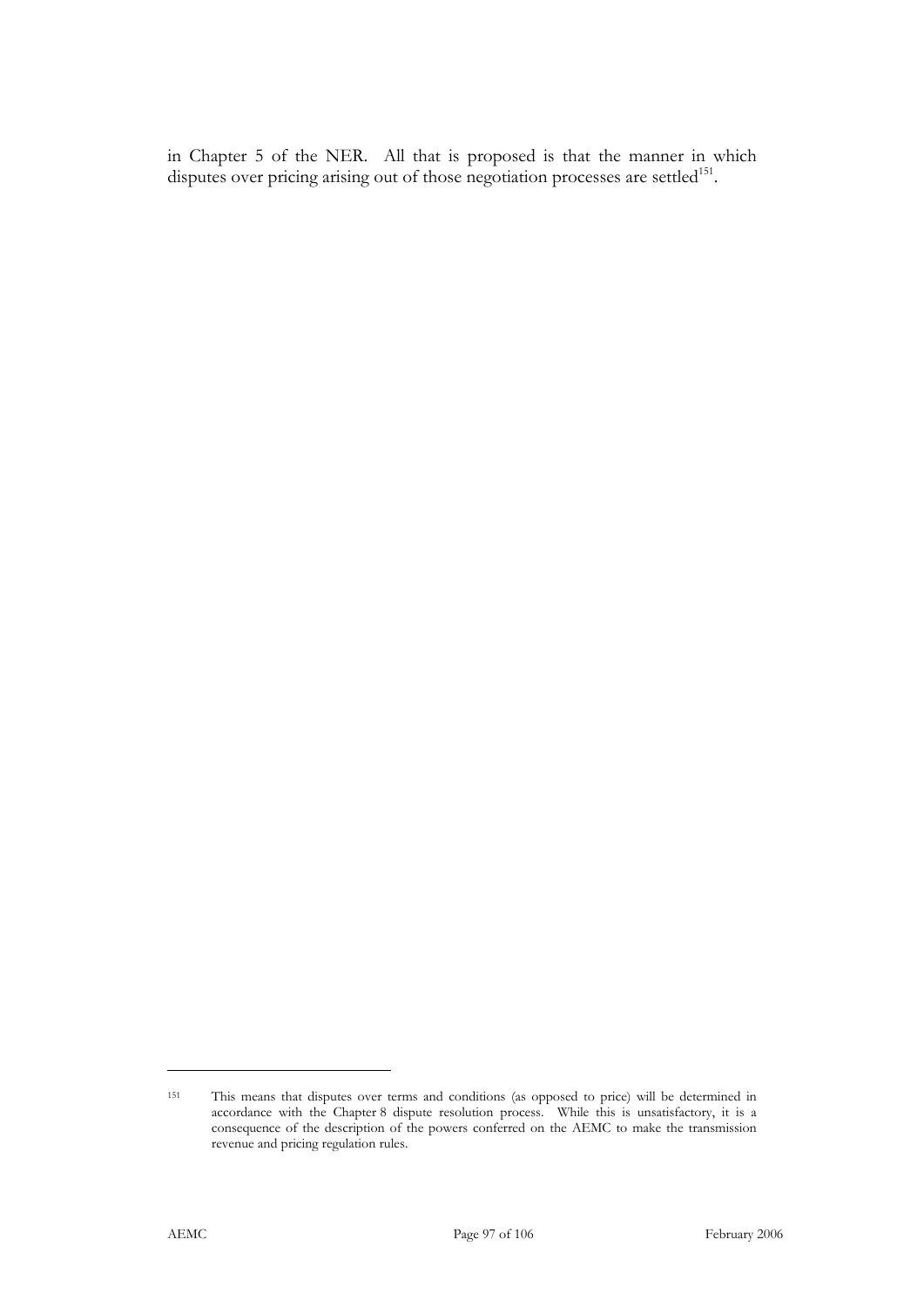# 9. **Savings and Transitional Provisions**

The savings and transitional Rules should provide clarity and certainty to TNSPs and other affected persons in managing the change to the new Rules. Therefore, the Commission is examining issues that need to be supported or provided for in the savings and transitional Rules, and the best approach to the management of these issues.

## **9.1. Submissions**

Submissions centred on certainty in respect of past, current and future investment decisions. There was strong support for the principle that commitments made under current arrangements should not be frustrated by amendments to the Rules<sup>152</sup>. Nor should a move to new Rules disadvantage TNSPs in respect of current revenue determinations<sup>153</sup>.

The AEMC was also asked to consider future revenue resets in transitional provisions where TNSPs have passed the point-of-no-return in preparing a revenue application<sup>154</sup>.

# **9.2. Proposed Rule**

Savings and transitional provisions will apply to previous and current revenue determinations and to revenue determinations made before 1 January 2007. These provisions will therefore encompass the Directlink determination which is currently at draft determination stage.

The Commission acknowledges that Powerlink has already begun significant preparatory work under existing regulatory arrangements for its next determination which commences in 2007. The Rules will need to allow for some transitional arrangements for the AER and Powerlink in setting a determination from 1 July 2007. In particular, elements surrounding the process for a revenue determination will not be implemented in time to meet Powerlink's timeframe.

Nevertheless, the Commission is open to discussion on the right level of transitional arrangements that may apply to Powerlink's next determination. The Commission looks forward to discussing this issue further with the AER and Powerlink with a view to finalising an agreed outcome.

Savings and Transitional provisions will also apply to the treatment of assets and asset values which as at 16 February 2006 had a value in the RAB or are

<sup>152</sup> EnergyAustralia, p56

<sup>153</sup> Ergon Energy, p22

<sup>154</sup> Powerlink, p12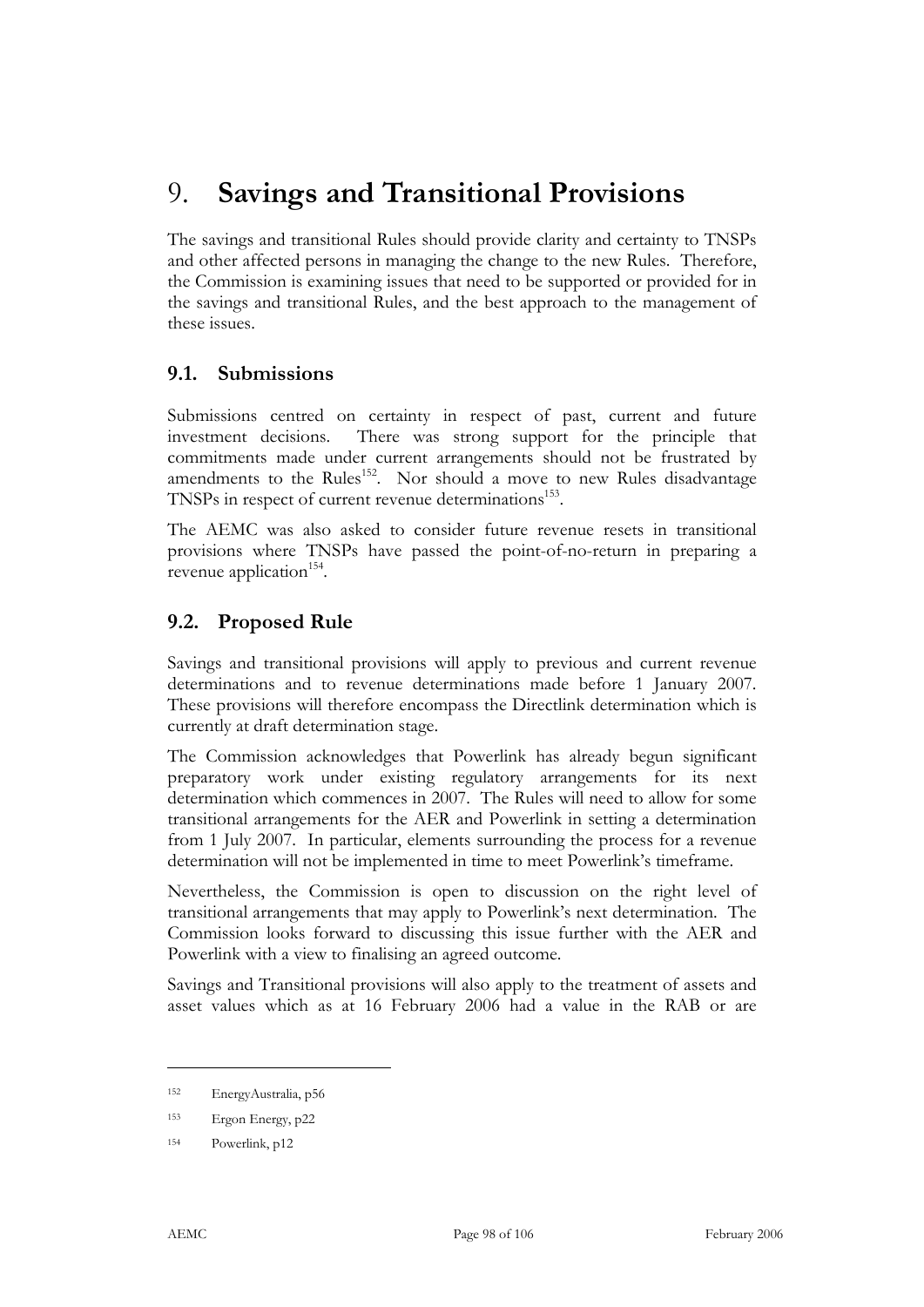committed on the basis that they would be a prescribed service under the existing Rules and regulatory arrangements.

The Rule Proposal allows reopening provisions in clause 6.2.12 to be applied for current determinations despite the fact that other aspects of the current determination will be saved.

Consequential amendments are contained in Schedule 2 of the Draft Rules. The drafting the pricing rules (which are expected to be in place by 1 January 2007) will address the interface between the revenue provisions and the pricing provisions; the expansion of the pricing provisions to cover connected TNSPs; the changed scope of Prescribed Transmission Services and the impact of this changed scope on adjustments to the revenue cap, and the scope for negotiating charges for prescribed transmission services.

The Commission seeks comments on the proposed changes to the jurisdictional derogations. In particular, the Commission is interested in views on the potential need to entirely recast the Victorian derogations in so far as they relate to the regulation of transmission revenue and prices.

## **9.3. Commission's Reasoning**

The Commission is mindful that substantial investment in long term assets should not face the risk of retrospective amendment every time an amendment to the Rules is considered.

Based on submissions the Commission has sought to strengthen investment certainty by retaining the value of assets made in previous determinations, retaining the revenue outcomes of previous and current determinations and ensuring due process for TNSPs and the AER where resources are already committed to a regulatory process.

The Commission has allowed reopener provisions as the exception to the grandfathering of past and current regulatory decisions. On balance, the Commission formed a view that reopener provisions encourage efficient investment in essential infrastructure which is in the genuine interests of providers and recipients of transmission services.

In relation to incentive mechanisms, the Commission acknowledges that the TNSPs are currently operating under certain incentive regimes, and that the transition provisions in the Rules will need to set out the extent to which the current incentives will be preserved for the purposes of the next determinations for each TNSP. Specifically, TransGrid is currently operating under the incentive regimes set out in the SRP, which include depreciation as an element of the incentive in relation to capital expenditure.

The other TNSPs are not yet operating under the incentive regime in the SRP. However, the SRP states that in rolling forward the asset base at the time of the next review, the AER intends to preserve the ex post approach in the DRP for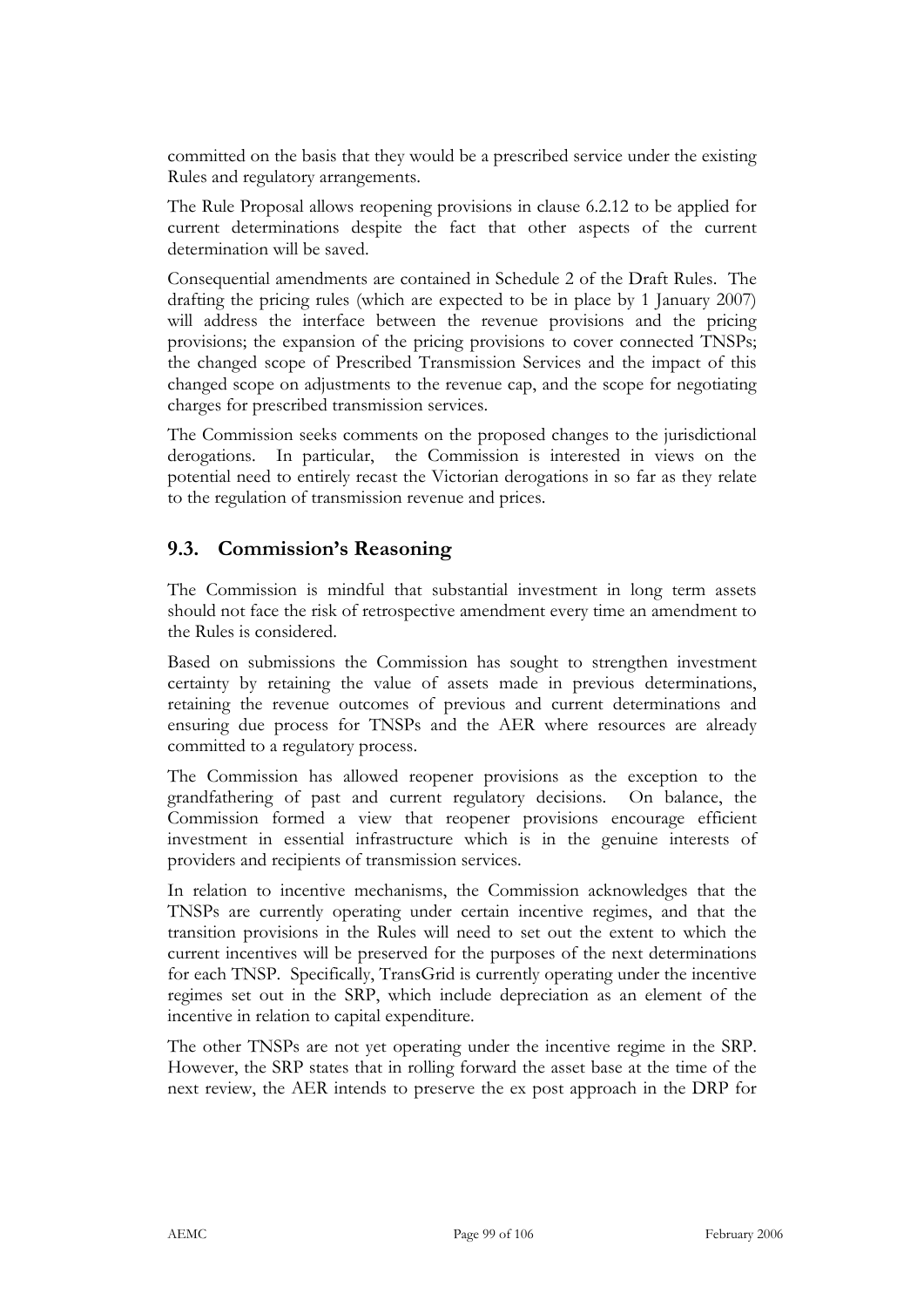these businesses<sup>155</sup>. However, the SRP does not make explicit what this means in relation to the treatment of the return on and return of capital expenditure in conducting the roll-forward. The Commission will need to further consider this issue in preparing the final version of the Rules.

<sup>155</sup> AER, SRP, p.130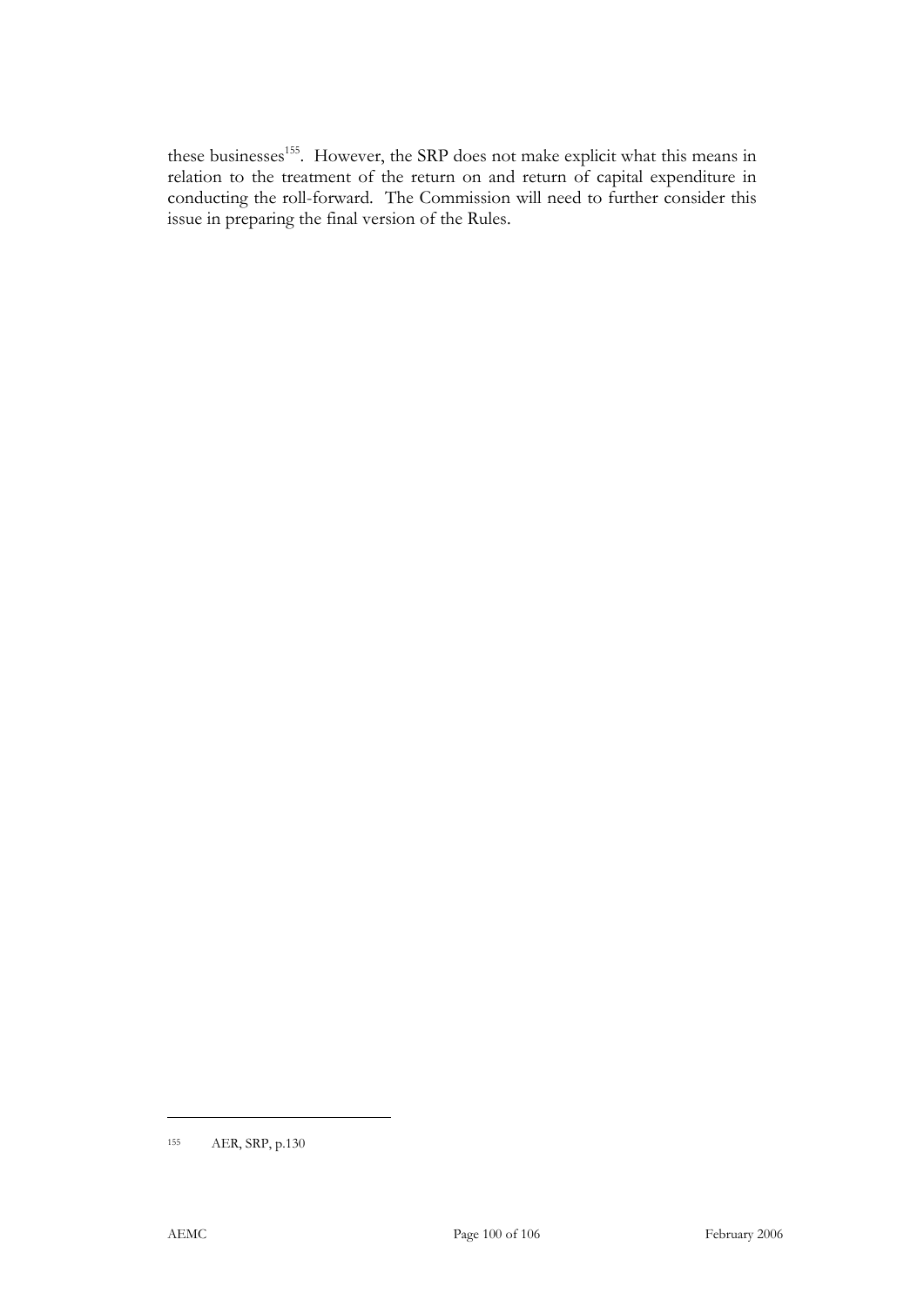# **Appendix 1: Schedule 1 to NEL items 15-24**

- 15 The regulation of revenues earned or that may be earned by owners, controllers or operators of transmission systems from the provision by them of services that are the subject of a transmission determination.
- 16 The regulation of prices charged or that may be charged by owners, controllers or operators of transmissions systems for the provision by them of services that are the subject of a transmission determination, and the methodology for the determination of those prices.
- 17 Principles to be applied, and procedure to be followed, by the AER exercising or performing an AER economic regulatory function power.
- 18 The assessment, or treatment by the AER, of investment in transmission systems for the purposes of making a transmission determination.
- 19 The economic framework and methodologies to be applied by the AER for the purposes of item 18.
- 20 The mechanisms or methodologies for the derivation of the maximum allowable revenue or prices to be applied by the AER in making a transmission determination.
- 21 The valuation, for the purposes of making a transmission determination, of assets forming part of a transmission system owned, controlled or operated by a regulated transmission system operator, and of proposed new assets to form part of a transmission system owned, controlled or operated by a regulated transmission system operator, that are, or are to be, used in the provision of services that are the subject of a transmission determination.
- 22 The determination by the AER, for the purpose of making a transmission determination with respect to services that are the subject of such a determination, of
	- a. a depreciation allowance for a regulated transmission system operator; and
	- b. operating costs of a regulated transmission system operator; and
	- c. an allowable rate of return on assets forming part of a transmission system owned, controlled or operated by a regulated transmission system operator.
- 23 Incentives for regulated transmission system operators to make efficient operating and investment decisions.
- 24 The procedure for the making of a transmission determination by the AER, including
	- a. the publication of notices by the AER; and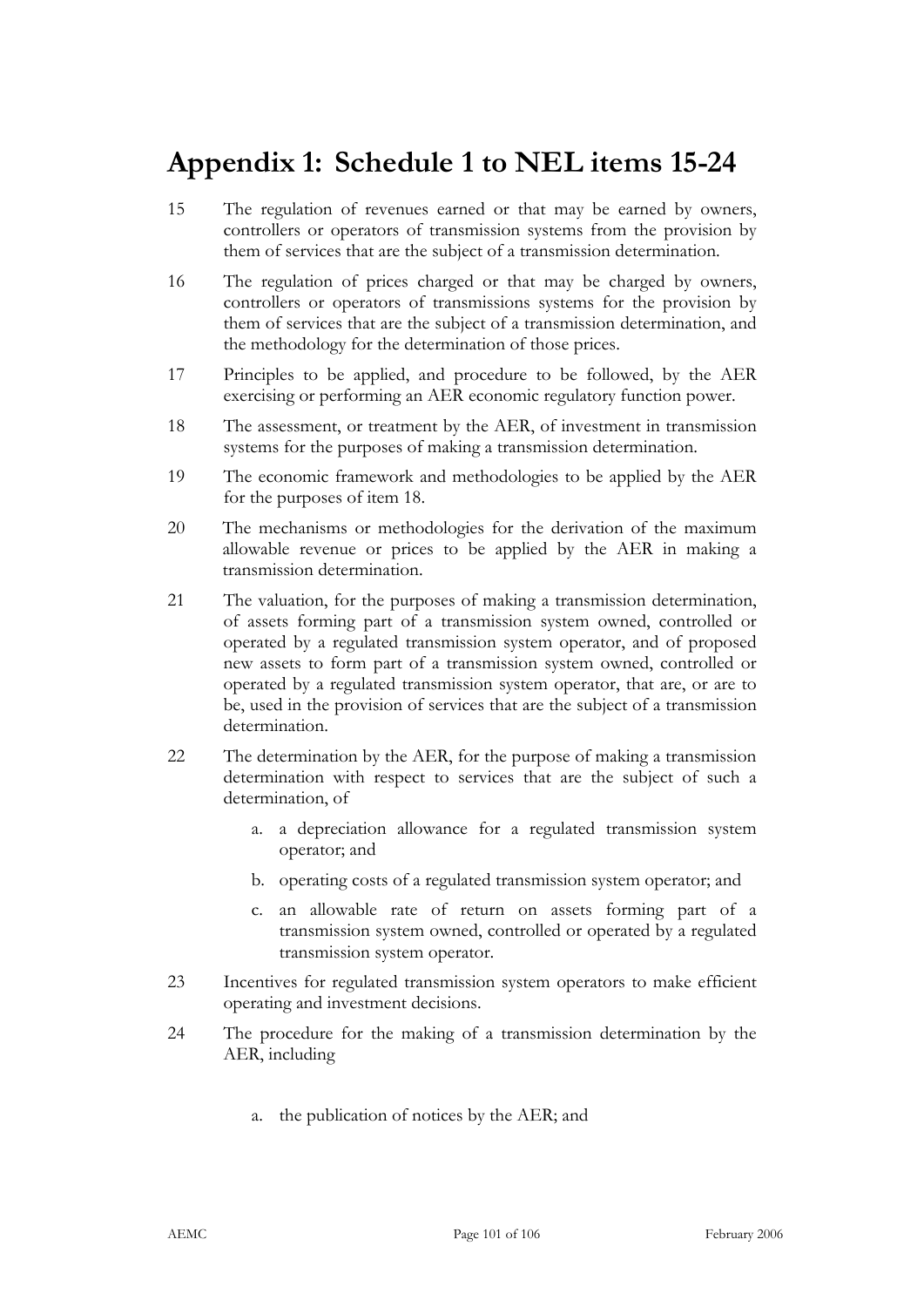- b. the making of submissions, including by the regulated transmission system operator to whom the transmission will apply and by affected Registered participants (within the meaning of section 16 (3); and
- c. the publication of draft and final determinations and the giving of reasons: and
- d. the holding of pre-determined conferences.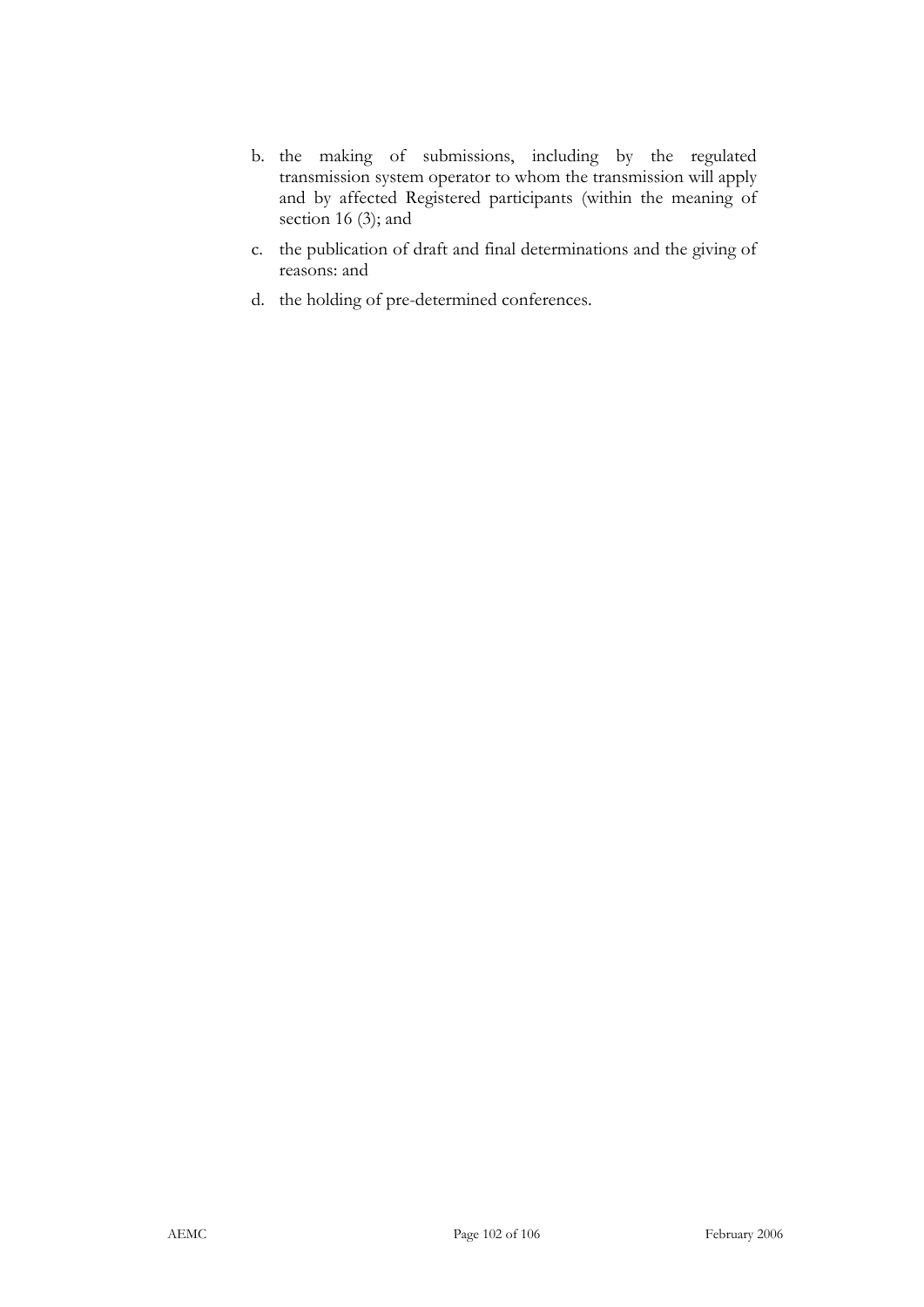# **Appendix 2: Submissions Received**

- 1. AGL
- 2. Australian Energy Regulator
- 3. Electricity Transmission Network Owners
- 4. EnergyAustralia
- 5. Energy Networks Association
- 6. Energy Users Association Australia and Energy Action Group
- 7. Enertrade
- 8. Ergon Energy
- 9. Hydro Tasmania
- 10. Major Energy Users Inc and Major Employers Group Tasmania
- 11. National Generators Forum
- 12. Origin Energy
- 13. Powerlink
- 14. Public Interest Advocacy Centre
- 15. Total Environment Centre
- 16. TransGrid
- 17. TRUenergy/International Power/Loy Yang Marketing Management Co/NRG Flinders
- 18. VENCorp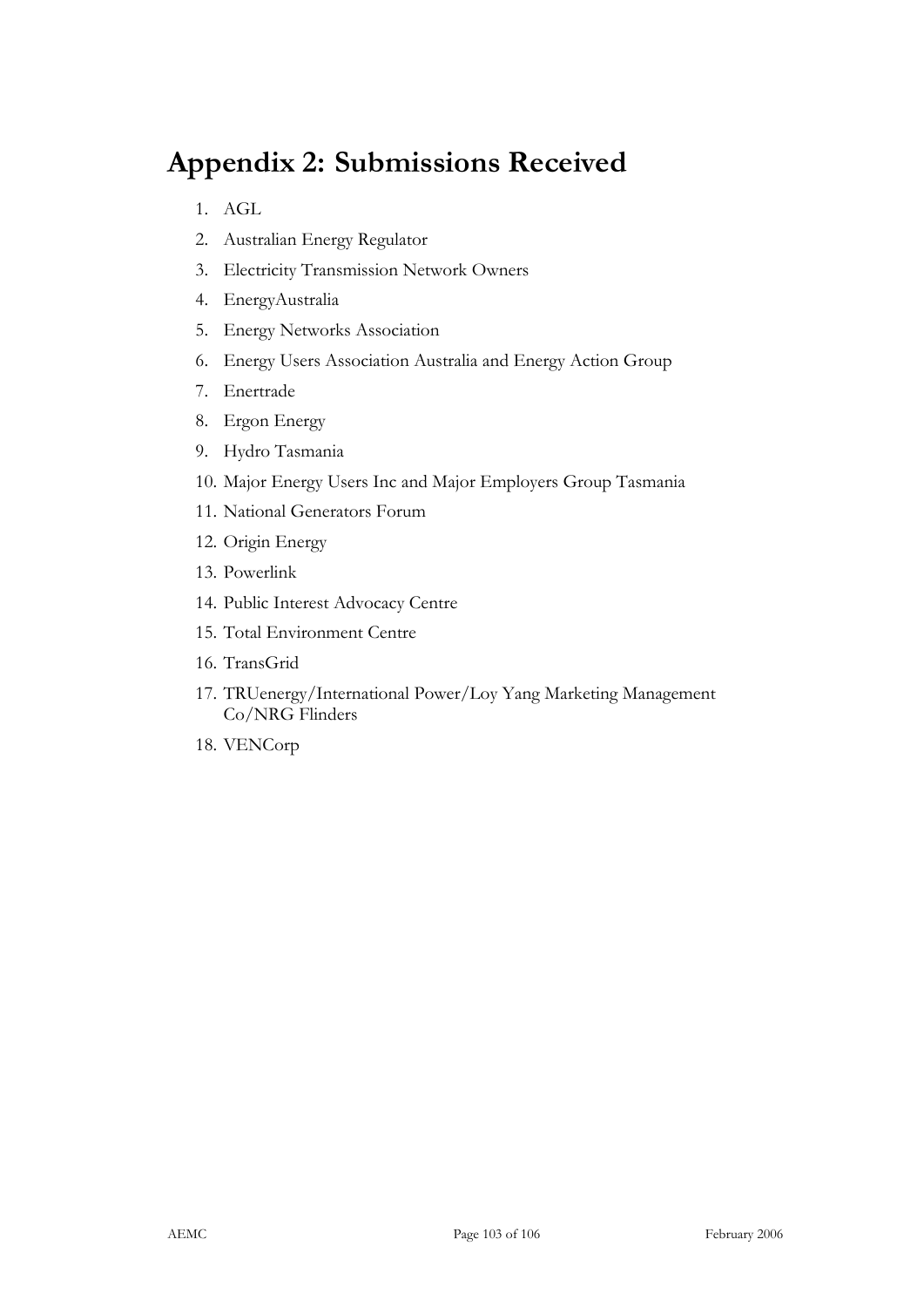# **Appendix 3: AER Guidelines, Schemes and Models**

Under s.34(3)(e) of the NEL, the Commission has been given the power to confer a function on the AER to "make or issues guidelines, tests, standards, procedures or any other document in accordance with the Rules". The documents that the AER will be required to prepare are summarised in this Attachment.

The listed guidelines, schemes and models are subject to the Transmission Guidelines Procedures. The Procedures outline the consultation approach the AER must take in developing the new documents and any future amendments to the Guidelines. The Procedures are discussed in Section 5 of this Report.

Each of the documents listed below is to be prepared by 31 December 2006.

| Name of document                                                                                                                |  |  |  |
|---------------------------------------------------------------------------------------------------------------------------------|--|--|--|
| Information Guideline. This will contain:                                                                                       |  |  |  |
| Form of TNSP revenue proposal or negotiating<br>framework;                                                                      |  |  |  |
| Information audit or verification requirements;                                                                                 |  |  |  |
| Consent for public disclosure of information;                                                                                   |  |  |  |
| Capital expenditure information;                                                                                                |  |  |  |
| Operating expenditure information; and                                                                                          |  |  |  |
| Additional information and matters (RAB, depreciation<br>schedule, X factors, length of control period).                        |  |  |  |
| <b>Cost Allocation Guideline:</b>                                                                                               |  |  |  |
| Guide to TNSP for preparation of its Cost Allocation<br>Methodology.                                                            |  |  |  |
| TNSPs' cost allocation methodology must also be<br>consistent with the AER's existing Transmission Ring-<br>fencing Guidelines. |  |  |  |
| Service Performance Target Incentive Scheme                                                                                     |  |  |  |
| <b>Efficiency Benefit Sharing Scheme</b>                                                                                        |  |  |  |
| Post Tax Revenue Model                                                                                                          |  |  |  |

#### **AER Guidelines, Schemes and Models**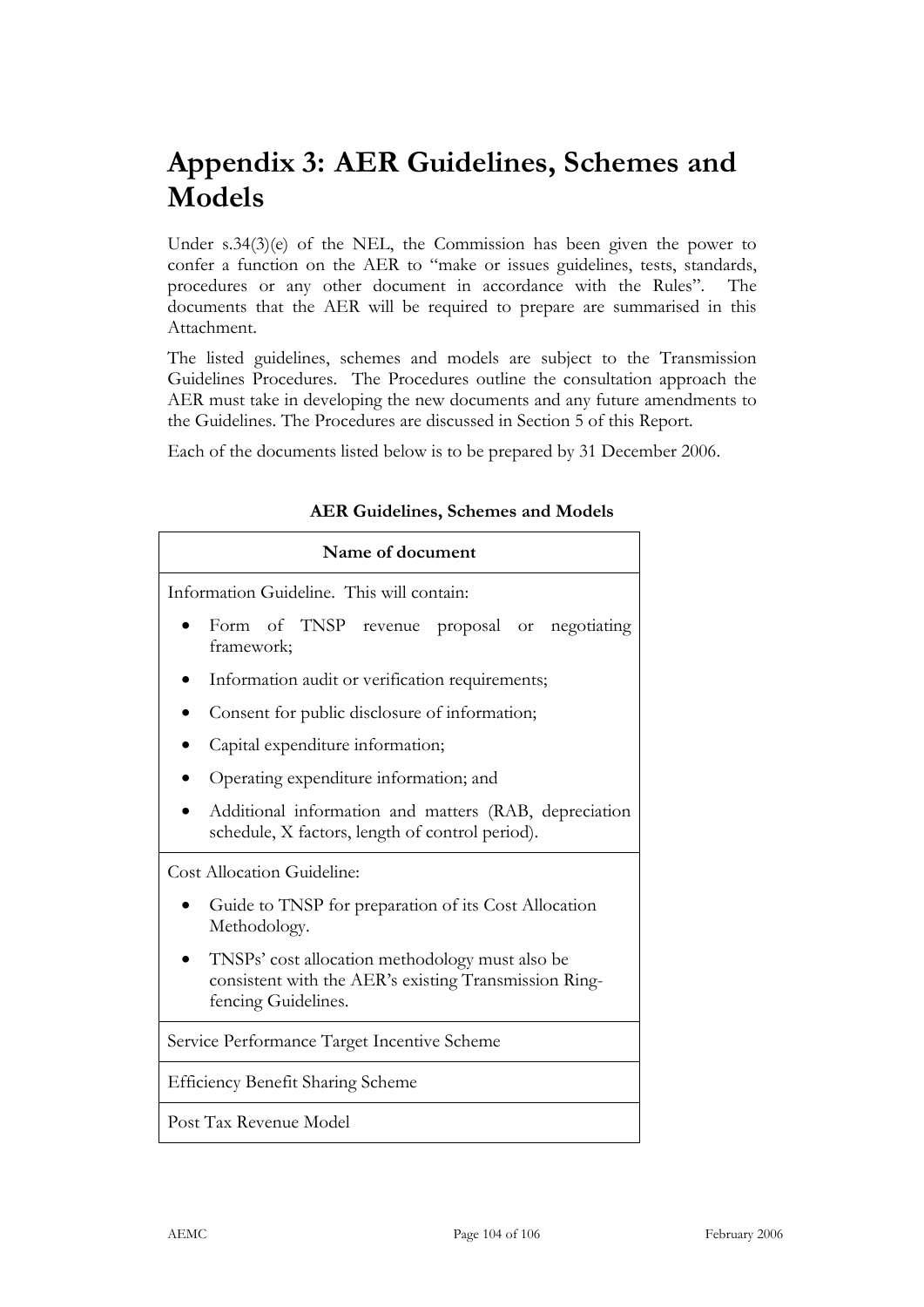Roll-Forward of Regulatory Asset Base Model